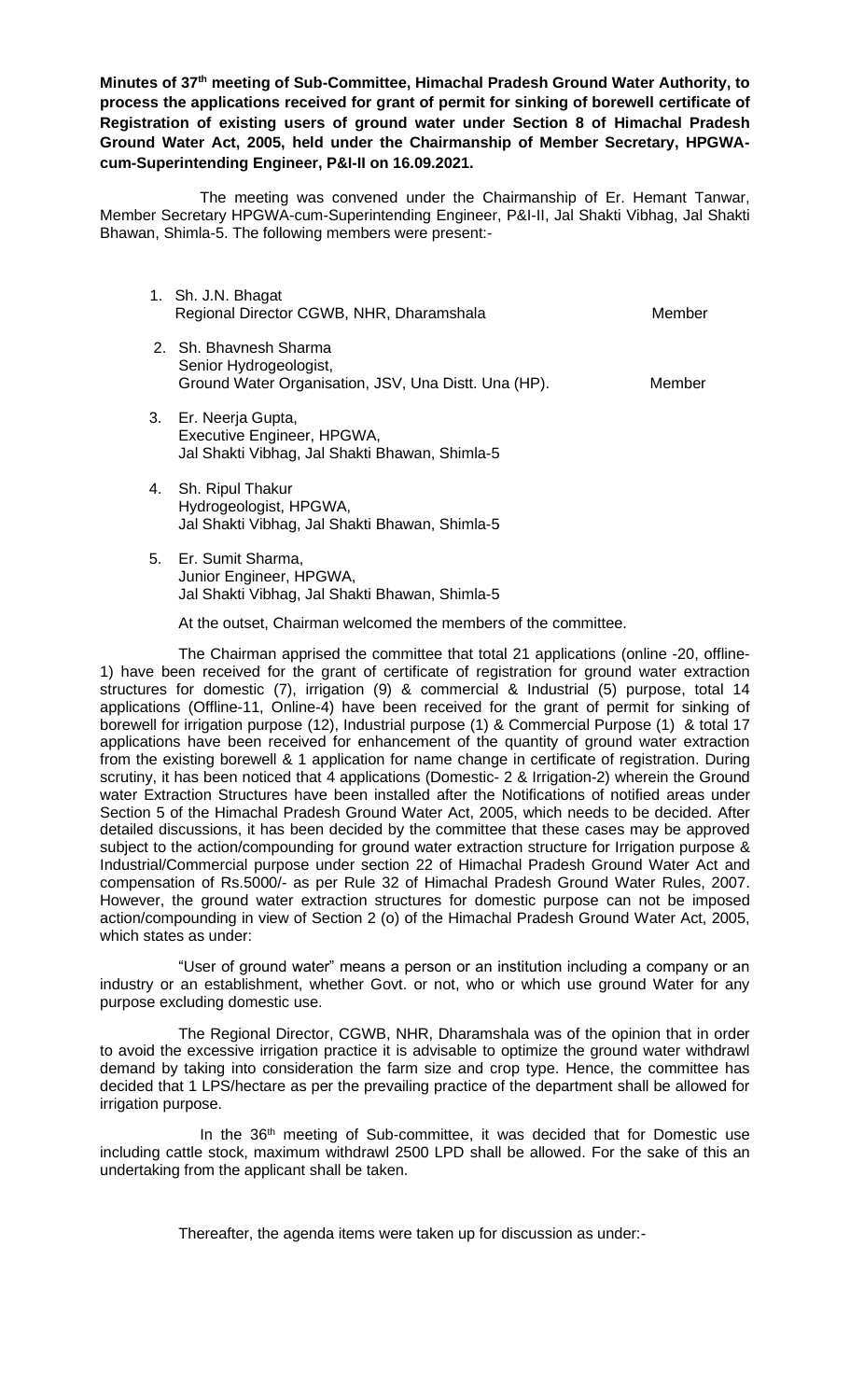#### **1. M/s Vijay Aggarwal C/o Medicef Pharma, Plot No. 28, 29, 48 EPIP, Phase-1, Jharmajri, Baddi, Distt. Solan (IUID- 59274850, Submission ID- 22908)**

The applicant has applied on **form – 4A** for certificate of registration of borewell/tubewell and use of ground water for **Industrial purpose**. As per the report of Sr. Hydrogeologist, G.W.O., JSV, Una, **It is intimated that five private borewells exist at a distance of around 42m, 108m, 186m, 160m & 124m from the existing borewell of the applicant. The site falls in Nalagarh Valley and as per GEC 2020 report, the area is in safe category and stage of development is 58.43%.**

A Public notice of the application prepared in this office on Form-5 has already been sent to Executive Engineer, JSV Division **Nalagarh** to get it displayed on the notice board of the local authority. However, no objection has been received.

As per the report of Sr. Hydrogeologist GWO, JSV, Una, the borewell/tubewell has been drilled **during 03/2010.** However, the HP Ground Water Act, 2005 & Rules, 2007 came into force w.e.f. 09.08.2011. Hence, the sub-committee approved the case subject to the following conditions:

- i) The applicant shall construct a rainwater harvesting structure for the conservation and re-charge of ground water in his/her/their premise as per section-15 of the Himachal Pradesh Ground Water (Regulation & Control of Development and Management) Act, 2005 and Guidelines to regulate and Control ground water extraction in the State of Himachal Pradesh vide Notification No. IPH-B(A)3-1/2019-II dated 03.05.2021 within six months of issuance of the Certificate of Registration and intimation will be given to Executive Engineer, JSV Division Nalagarh on its completion.
- ii) The applicant shall install a water meter/bulk meter on the ground water extraction pipe so as to check the water drawl at any time and will maintain its log book.
- iii) The applicant shall have to pay royalty based on the quantum of ground water extraction through Executive Engineer, JSV Division Nalagarh for the use of ground water to the Member Secretary, Himachal Pradesh Ground Water Authority as per the Himachal Pradesh ground Water (Regulation and Control of development and Management) Rules, 2007 or the rules which may, subsequently, be made applicable by the State of HP.
- iv) In case of Industrial connection, the firm shall not use waste water of the Industry for recharging of ground Water.
- v) That the permission/sanction can be withdrawn or the quantity of water to be extracted can be restricted in case the ground water in the area is adversely affected in terms of quantity and/or quality.
- vi) Actual water requirement be computed taking into account recycling/reuse of treated water for flushing etc.
- vii) Certificate regarding non/partial availability of water supply from the public water supply agency.
- viii) The firm/applicant shall be required to adopt latest water efficient technologies so as to reduce dependence on ground water resources.
- ix) The firm/applicant drawing water more than 10m3 /day of ground water shall construct piezometer, equipped with DWLR of latest version within six months in consultation with the Sr. Hydrogeologist, GWO, JSV, Una (HP) and monthly water level data shall be submitted to the Ground Water Organization and Himachal Pradesh Ground Water Authority.
- x) All stakeholders abstracting ground water in excess of 100  $\mathrm{m}^3$ /d shall be required to undertake annual water audit through Confederation of India Industries (CII)/Federation Indian Chamber of Commerce and Industry (FICCI)/National Productivity Council (NPC) certified auditors and submit audit reports within three months of completion of the same to Himachal Pradesh Ground Water Authority. All such stakeholders shall be required to reduce their ground water use by at least 20% over the next three years through appropriate means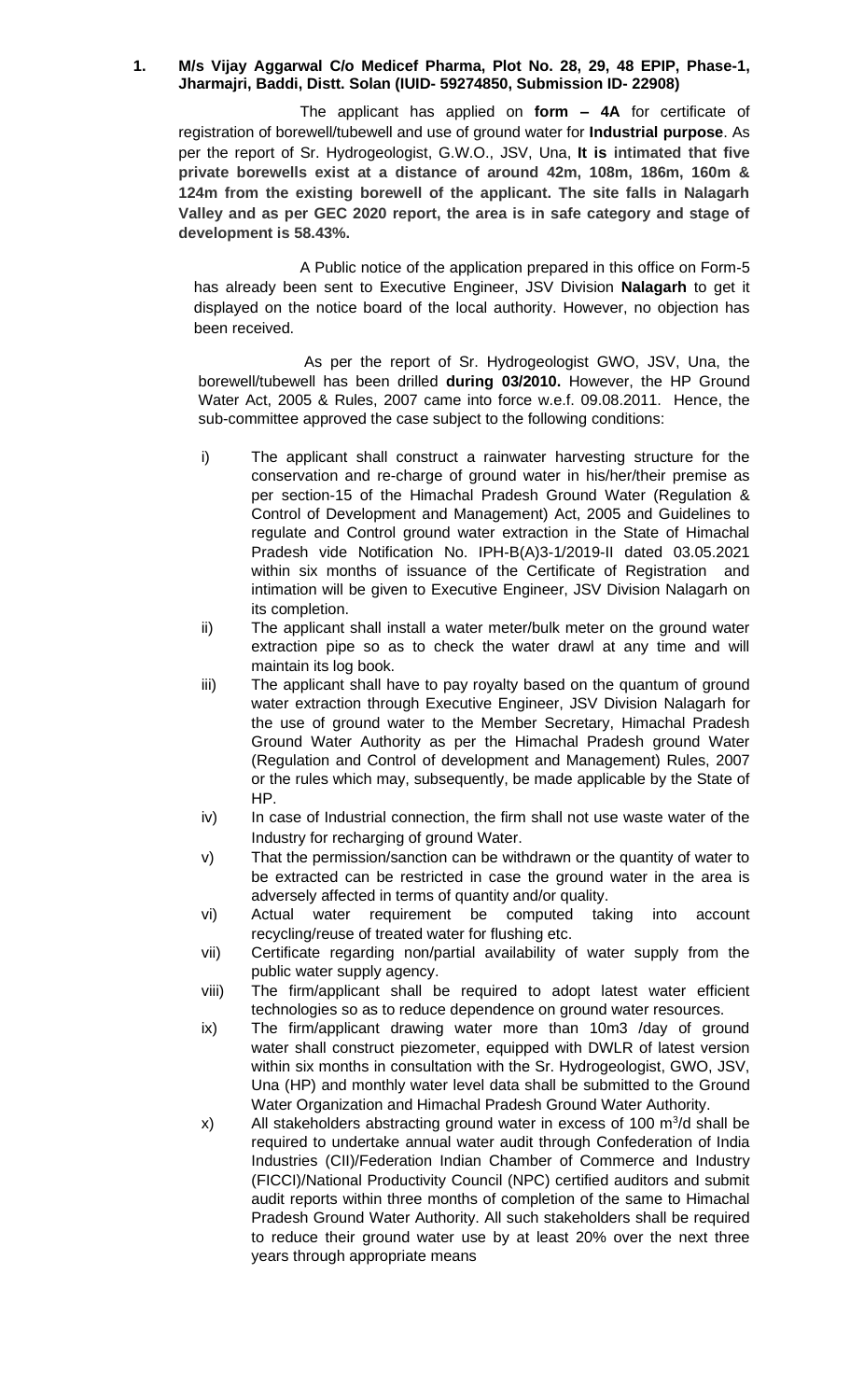xi) The holder of the registration of certificate shall be duly bound to maintain the aforementioned source in an efficient, coordinated and economical manner and to use the water only for the purpose for which certificate of registration has been given.

The sub-committee approved the case subject to the condition the certificate of registration will be issued by the Member Secy. (HPGWA)-cum-S.E. P&I-II to the firm/applicant only after submission of any one of the following documents by the firm/applicant to the HP Ground Water Authority Shimla for ascertaining the authenticity of the year of construction of the borewell/tubewell.

#### **Detail of documents**

1) Award letter issued by the firm/applicant to the drilling agency for sinking of the borewell/tubewell.

**Or**

Handing over reports of complete borewell/tubewell submitted by the drilling agency to the firm/applicant.

**Or**

 Details of the payment made by the firm/applicant to the drilling agency. **Or**

Any other relevant document.

2) The supporting document in r/o water requirement mentioned at the time of registration with Industry Department.

Therefore, as per the unanimous decision taken by the Sub-Committee, the concerned Executive Engineer is directed to convey the decision of Sub-Committee to the firm/applicant and ensure the submission of the above required documents to this office on or before 05.12.2021 failing which the case will be referred to the Main Committee (HPGWA) for taking the final decision.

### **2. Sh. Kuldeep Sanjay Sharma S/o Sh. Shyam Lal Sharma, Vill. Bajoha, P.O Ghumarwin, Distt. Bilaspur (HP) (***IUID No.- 64336562, Submission ID No.-* **21530***)*

The applicant has applied on **Form–4** for certificate of registration of borewell/tubewell and use of ground water for **Domestic purpose.** As per the report of Sr. Hydrogeologist, G.W.O., JSV, Una, **One energized borewell exists at an aerial distance of 190m from the existing borewell of the applicant. The site is located in highly dissected structural hills comprising of alternate bed of sandstone and clay. The GW potential is moderate to limited.**

A Public notice of the application prepared in this office on Form-5 has already been sent to Executive Engineer, JSV Division **Ghumarwin (HP)** to get it displayed on the notice board of the local authority. However, no objection has been received.

As per the report of Sr. Hydrogeologist GWO, JSV, Una, the borewell/tubewell has been drilled **during 2018.**However, the HP Ground Water Act, 2005 & Rules, 2007 came into force w.e.f. 29.11.2019. The representative of Regional Director CGWP, Dharamshala was of the opinion that the requirement as mentioned in the application i.e. 5000 LPD which is on higher side hence the requirement should be restricted to 2500 LPD keeping in view the cattle stock. Hence, the sub-committee approved the case subject to the following conditions:

i) The applicant shall construct a rainwater harvesting structure for the conservation and re-charge of ground water in his/her/their premise as per section-15 of the Himachal Pradesh Ground Water (Regulation & Control of Development and Management) Act, 2005 and Guidelines to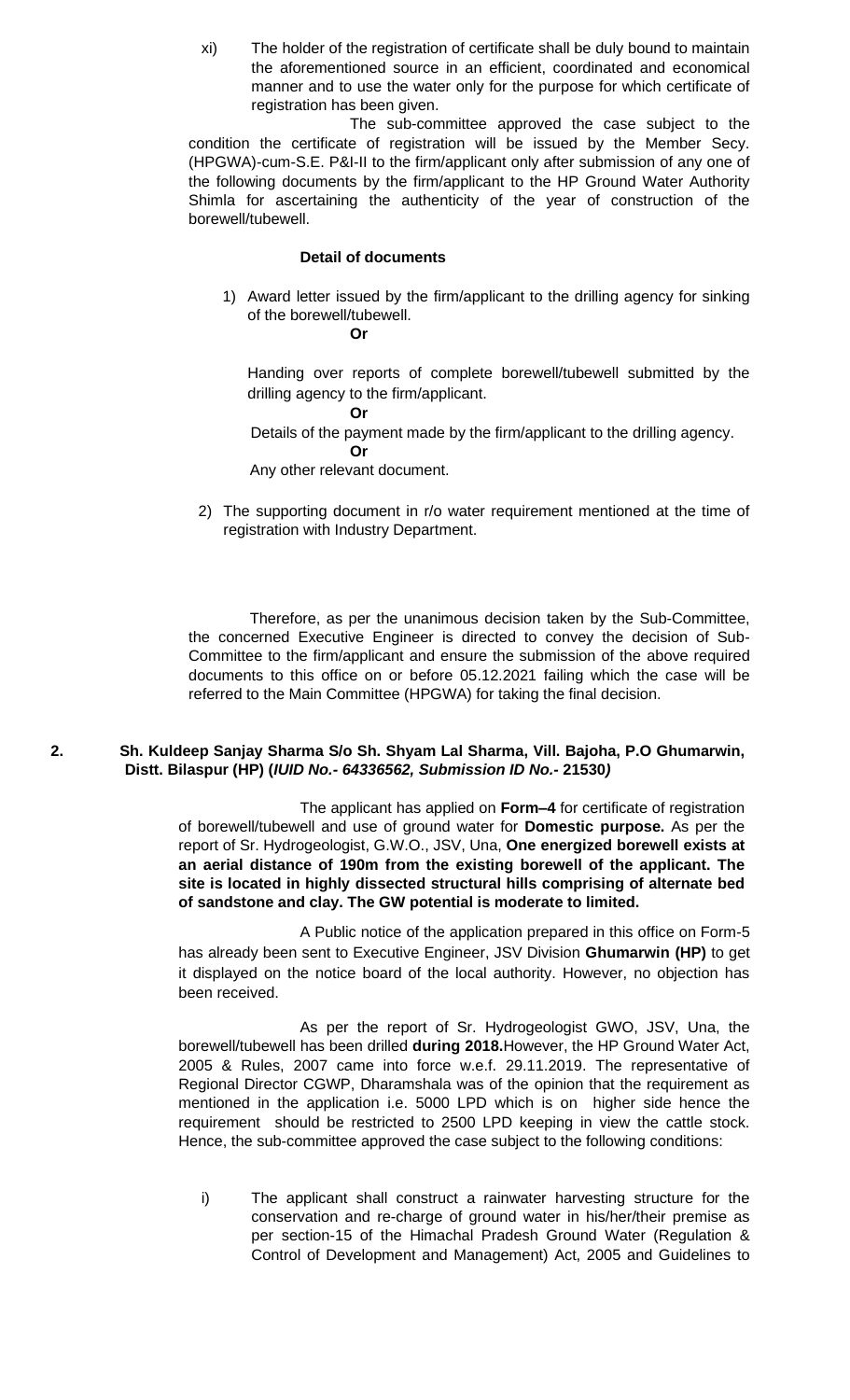regulate and Control ground water extraction in the State of Himachal Pradesh vide Notification No. IPH-B(A)3-1/2019-II dated 03.05.2021 within six months of issuance of the Certificate of Registration and intimation will be given to Executive Engineer, JSV Division Ghumarwin on its completion.

- ii) The applicant shall install a water meter/bulk meter on the ground water extraction pipe so as to check the water drawl at any time and will maintain its log book.
- iii) The applicant shall have to pay royalty based on the quantum of ground water extraction through Executive Engineer, JSV Division Ghumarwin for the use of ground water to the Member Secretary, Himachal Pradesh Ground Water Authority as per the Himachal Pradesh ground Water (Regulation and Control of development and Management) Rules, 2007 or the rules which may, subsequently, be made applicable by the State of HP.
- iv) In case of Industrial connection, the firm shall not use waste water of the Industry for recharging of ground Water.
- v) That the permission/sanction can be withdrawn or the quantity of water to be extracted can be restricted in case the ground water in the area is adversely affected in terms of quantity and/or quality.
- vi) Actual water requirement be computed taking into account recycling/reuse of treated water for flushing etc.
- vii) Certificate regarding non/partial availability of water supply from the public water supply agency.
- viii) The firm/applicant shall be required to adopt latest water efficient technologies so as to reduce dependence on ground water resources.
- ix) The firm/applicant drawing water more than 10m3 /day of ground water shall construct piezometer, equipped with DWLR of latest version within six months in consultation with the Sr. Hydrogeologist, GWO, JSV, Una (HP) and monthly water level date shall be submitted to the Ground Water Organization and Himachal Pradesh Ground Water Authority.
- x) All stakeholders abstracting ground water in excess of 100 m3/d shall be required to undertake annual water audit through Confederation of India Industries (CII)/Federation Indian Chamber of Commerce and Industry (FICCI)/National Productivity Council (NPC) certified auditors and submit audit reports within three months of completion of the same to Himachal Pradesh Ground Water Authority. All such stakeholders shall be required to reduce their ground water use by at least 20% over the next three years through appropriate means
- xi) The holder of the registration of certificate shall be duly bound to maintain the aforementioned source in an efficient, coordinated and economical manner and to use the water only for the purpose for which certificate of registration has been given.

The sub-committee approved the case subject to the condition the certificate of registration will be issued by the Member Secy. (HPGWA)-cum-S.E. P&I-II to the firm/applicant only after submission of following document by the firm/applicant to the HP Ground Water Authority Shimla.

## **Detail of documents**

1) Undertaking that I/we will not withdraw water more than 2500 LPD for the Domestic use.

Therefore, as per the unanimous decision taken by the Sub-Committee, the concerned Executive Engineer is directed to convey the decision of Sub-Committee to the firm/applicant and ensure the submission of the required documents to this office on or before 05.12.2021 above failing which the case will be referred to the Main Committee (HPGWA) for taking the final decision.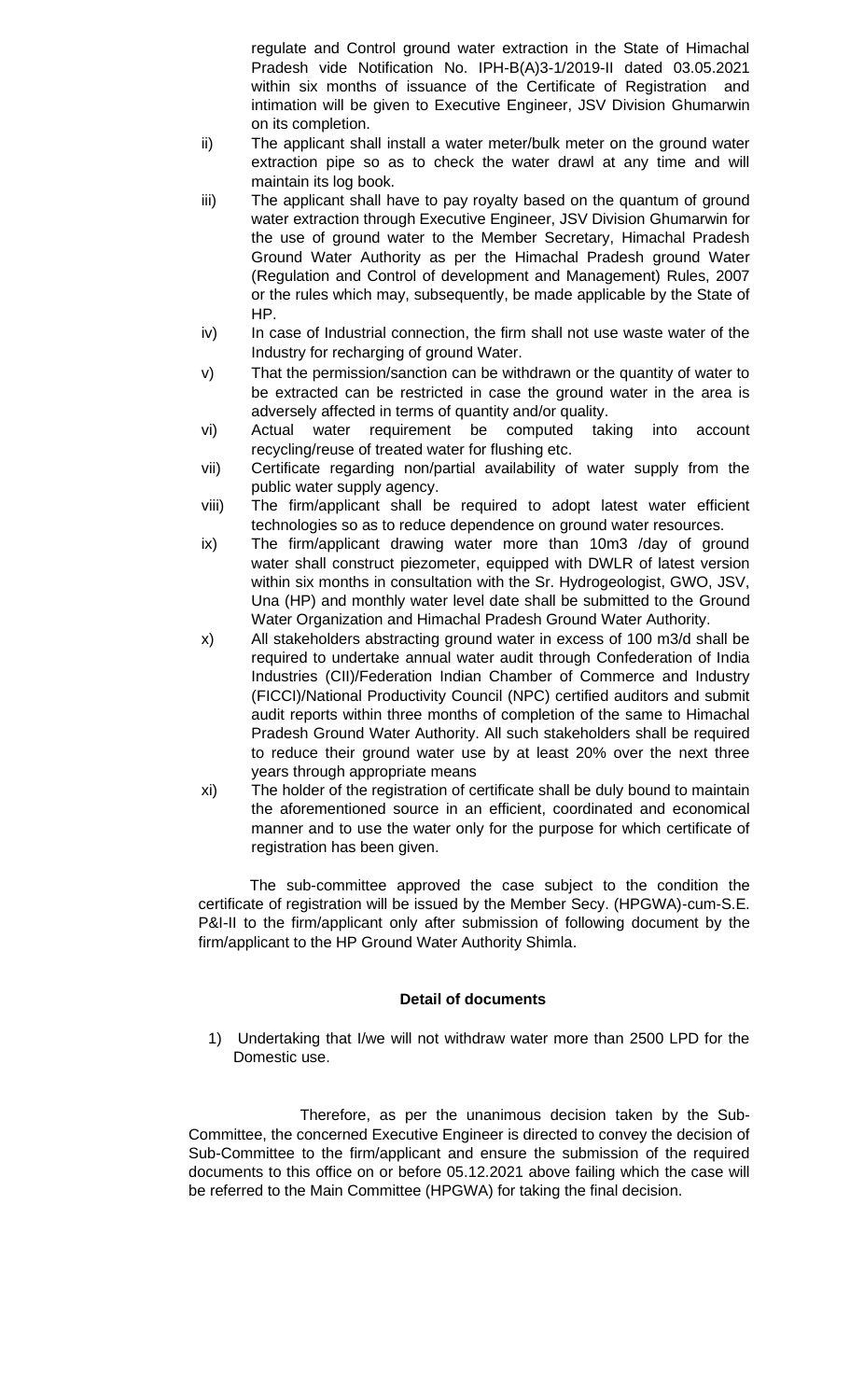### **3. Smt. Rumani Kumari w/o sh. Shashi Kumar, Vill. Bajoha, P.O. Ghumarwin, Distt. Bilaspur (HP) (***IUID No.- 37038973, Submission ID No.-* **21534***)*

The applicant has applied on **Form–4** for certificate of registration of borewell/tubewell and use of ground water for **Domestic purpose.** As per the report of Sr. Hydrogeologist, G.W.O., JSV, Una, **One Govt. energized borewell exists at an aerial distance of 190m from the existing borewell of the applicant. The site is located in highly dissected structural hills comprising of alternate bed of sandstone and clay. The GW potential is moderate to limited. There is one departmental borewell which is energized and is also located at village Bajoha.**

A Public notice of the application prepared in this office on Form-5 has already been sent to Executive Engineer, JSV Division **Ghumarwin (HP)** to get it displayed on the notice board of the local authority. However, no objection has been received.

As per the report of Sr. Hydrogeologist GWO, JSV, Una, the borewell/tubewell has been drilled **during 2007.**However, the HP Ground Water Act, 2005 & Rules, 2007 came into force w.e.f. 29.11.2019. The representative of Regional Director CGWP, Dharamshala was of the opinion that the requirement as mentioned in the application i.e. 5000 LPD which is on higher side hence the requirement should be restricted to 2500 LPD keeping in view the cattle stock. Hence, the sub-committee approved the case subject to the following conditions:

- i) The applicant shall construct a rainwater harvesting structure for the conservation and re-charge of ground water in his/her/their premise as per section-15 of the Himachal Pradesh Ground Water (Regulation & Control of Development and Management) Act, 2005 and Guidelines to regulate and Control ground water extraction in the State of Himachal Pradesh vide Notification No. IPH-B(A)3-1/2019-II dated 03.05.2021 within six months of issuance of the Certificate of Registration and intimation will be given to Executive Engineer, JSV Division Ghumarwin on its completion.
- ii) The applicant shall install a water meter/bulk meter on the ground water extraction pipe so as to check the water drawl at any time and will maintain its log book.
- iii) The applicant shall have to pay royalty based on the quantum of ground water extraction through Executive Engineer, JSV Division Ghumarwin for the use of ground water to the Member Secretary, Himachal Pradesh Ground Water Authority as per the Himachal Pradesh ground Water (Regulation and Control of development and Management) Rules, 2007 or the rules which may, subsequently, be made applicable by the State of HP.
- iv) In case of Industrial connection, the firm shall not use waste water of the Industry for recharging of ground Water.
- v) That the permission/sanction can be withdrawn or the quantity of water to be extracted can be restricted in case the ground water in the area is adversely affected in terms of quantity and/or quality.
- vi) Actual water requirement be computed taking into account recycling/reuse of treated water for flushing etc.
- vii) Certificate regarding non/partial availability of water supply from the public water supply agency.
- viii) The firm/applicant shall be required to adopt latest water efficient technologies so as to reduce dependence on ground water resources.
- ix) The firm/applicant drawing water more than 10m3 /day of ground water shall construct piezometer, equipped with DWLR of latest version within six months in consultation with the Sr. Hydrogeologist, GWO, JSV, Una (HP) and monthly water level date shall be submitted to the Ground Water Organization and Himachal Pradesh Ground Water Authority.
- x) All stakeholders abstracting ground water in excess of 100 m3/d shall be required to undertake annual water audit through Confederation of India Industries (CII)/Federation Indian Chamber of Commerce and Industry (FICCI)/National Productivity Council (NPC) certified auditors and submit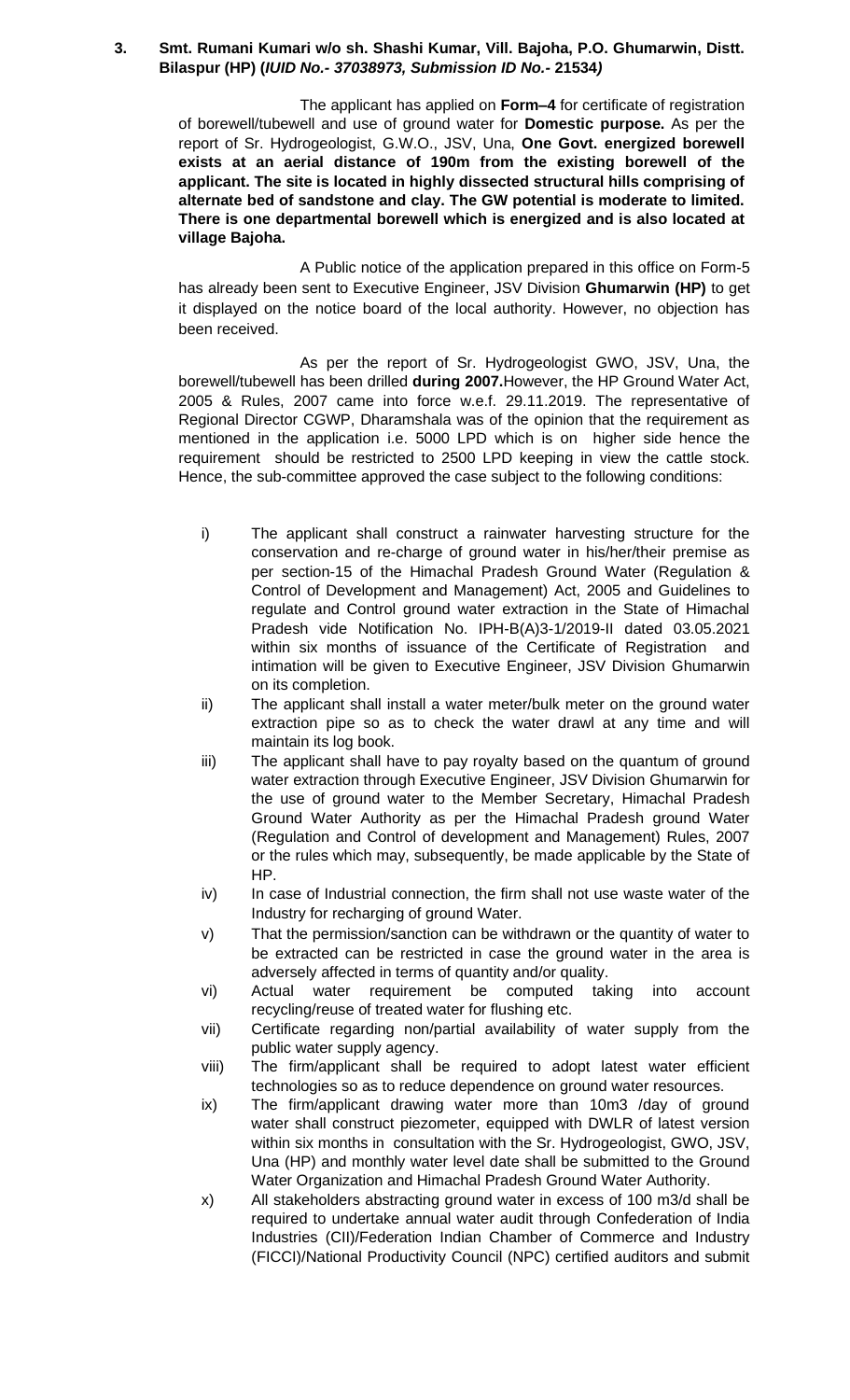audit reports within three months of completion of the same to Himachal Pradesh Ground Water Authority. All such stakeholders shall be required to reduce their ground water use by at least 20% over the next three years through appropriate means

xi) The holder of the registration of certificate shall be duly bound to maintain the aforementioned source in an efficient, coordinated and economical manner and to use the water only for the purpose for which certificate of registration has been given.

The sub-committee approved the case subject to the condition the certificate of registration will be issued by the Member Secy. (HPGWA)-cum-S.E. P&I-II to the firm/applicant only after submission of the following document by the firm/applicant to the HP Ground Water Authority Shimla.

#### **Detail of documents**

i) Undertaking that I/we will not withdraw water more than 2500 LPD for the Domestic use.

Therefore, as per the unanimous decision taken by the Sub-Committee, the concerned Executive Engineer is directed to convey the decision of Sub-Committee to the firm/applicant and ensure the submission of the required documents to this office on or before 05.12.2021 above failing which the case will be referred to the Main Committee (HPGWA) for taking the final decision.

### **4. Sh. Shyam Lal S/o Sh. Ganga Lal, Vill. Bajoha, P.O. Ghumarwin, Distt. Bilaspur (HP) (***IUID No.- 28939202, Submission ID No.- 21537)*

The applicant has applied on **Form–4** for certificate of registration of borewell/tubewell and use of ground water for **Domestic purpose.** As per the report of Sr. Hydrogeologist, G.W.O., JSV, Una, **NO departmental tubewell exists within a distance of 300m from the existing borewell of the applicant. The site is located in moderately dissected structural hills comprising of alternate beds of sandstone clays of Shiwalik group of rocks.**

A Public notice of the application prepared in this office on Form-5 has already been sent to Executive Engineer, JSV Division **Ghumarwin (HP)** to get it displayed on the notice board of the local authority. However, no objection has been received.

As per the report of Sr. Hydrogeologist GWO, JSV, Una, the borewell/tubewell has been drilled **during 2018.** However, the HP Ground Water Act, 2005 & Rules, 2007 came into force w.e.f. 29.11.2019. Hence, the subcommittee approved the case subject to the following conditions:

- i) The applicant shall construct a rainwater harvesting structure for the conservation and re-charge of ground water in his/her/their premise as per section-15 of the Himachal Pradesh Ground Water (Regulation & Control of Development and Management) Act, 2005 and Guidelines to regulate and Control ground water extraction in the State of Himachal Pradesh vide Notification No. IPH-B(A)3-1/2019-II dated 03.05.2021 within six months of issuance of the Certificate of Registration and intimation will be given to Executive Engineer, JSV Division Ghumarwin on its completion.
- ii) The applicant shall install a water meter/bulk meter on the ground water extraction pipe so as to check the water drawl at any time and will maintain its log book.
- iii) The applicant shall have to pay royalty based on the quantum of ground water extraction through Executive Engineer, JSV Division Ghumarwin for the use of ground water to the Member Secretary, Himachal Pradesh Ground Water Authority as per the Himachal Pradesh ground Water (Regulation and Control of development and Management) Rules, 2007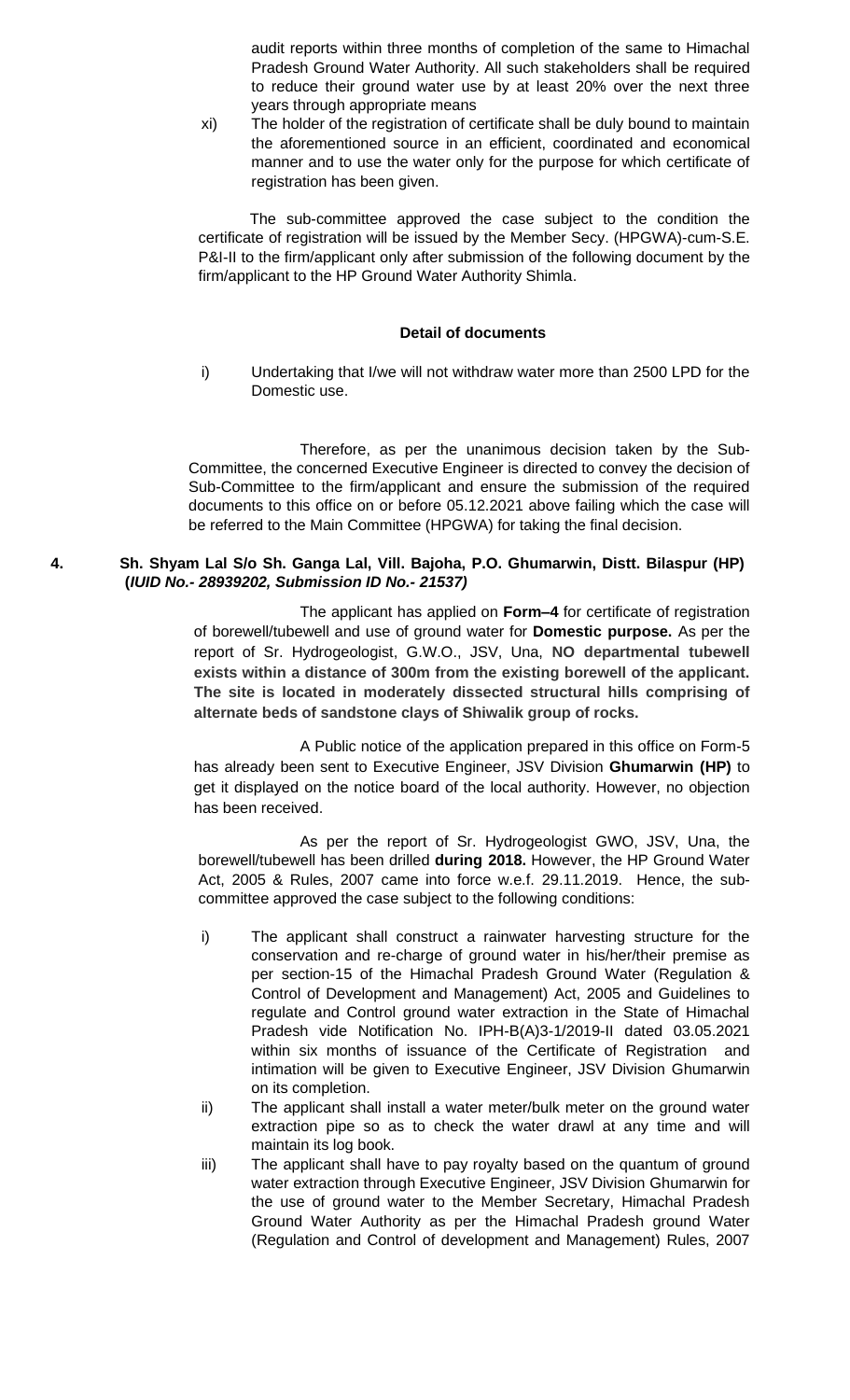or the rules which may, subsequently, be made applicable by the State of HP.

- iv) In case of Industrial connection, the firm shall not use waste water of the Industry for recharging of ground Water.
- v) That the permission/sanction can be withdrawn or the quantity of water to be extracted can be restricted in case the ground water in the area is adversely affected in terms of quantity and/or quality.
- vi) Actual water requirement be computed taking into account recycling/reuse of treated water for flushing etc.
- vii) Certificate regarding non/partial availability of water supply from the public water supply agency.
- viii) The firm/applicant shall be required to adopt latest water efficient technologies so as to reduce dependence on ground water resources.
- ix) The firm/applicant drawing water more than 10m3 /day of ground water shall construct piezometer, equipped with DWLR of latest version within six months shall consultation with the Sr. Hydrogeologist, GWO, JSV, Una (HP) and monthly water level date shall be submitted to the Ground Water Organization and Himachal Pradesh Ground Water Authority.
- x) All stakeholders abstracting ground water in excess of 100 m3/d shall be required to undertake annual water audit through Confederation of India Industries (CII)/Federation Indian Chamber of Commerce and Industry (FICCI)/National Productivity Council (NPC) certified auditors and submit audit reports within three months of completion of the same to Himachal Pradesh Ground Water Authority. All such stakeholders shall be required to reduce their ground water use by at least 20% over the next three years through appropriate means
- xi) The holder of the registration of certificate shall be duly bound to maintain the aforementioned source in an efficient, coordinated and economical manner and to use the water only for the purpose for which certificate of registration has been given.

Therefore, as per the unanimous decision taken by the Sub-Committee, the concerned Executive Engineer is directed to convey the decision of Sub-Committee to the firm/applicant.

### **5. Sh. Ram Krishan S/o Sh. Ganga, Village Bajoha, P.O. Ghumarwin, Distt. Bilaspur (HP) (***IUID No.- 69569447, Submission ID No.- 21538)*

The applicant has applied on **Form–4** for certificate of registration of borewell/tubewell and use of ground water for **Domestic purpose.** As per the report of Sr. Hydrogeologist, G.W.O., JSV, Una, **One departmental tubewell exists at a distance of 250m from the existing borewell of the applicant. The site is located in moderately dissected structural hills comprising of alternate beds of sandstone clays of Shiwalik group of rocks.**

A Public notice of the application prepared in this office on Form-5 has already been sent to Executive Engineer, JSV Division **Ghumarwin (HP)** to get it displayed on the notice board of the local authority. However, no objection has been received.

As per the report of Sr. Hydrogeologist GWO, JSV, Una, the borewell/tubewell has been drilled **during 2017.** However, the HP Ground Water Act, 2005 & Rules, 2007 came into force w.e.f. 29.11.2019. Hence, the subcommittee approved the case subject to the following conditions:

i) The applicant shall construct a rainwater harvesting structure for the conservation and re-charge of ground water in his/her/their premise as per section-15 of the Himachal Pradesh Ground Water (Regulation & Control of Development and Management) Act, 2005 and Guidelines to regulate and Control ground water extraction in the State of Himachal Pradesh vide Notification No. IPH-B(A)3-1/2019-II dated 03.05.2021 within six months of issuance of the Certificate of Registration and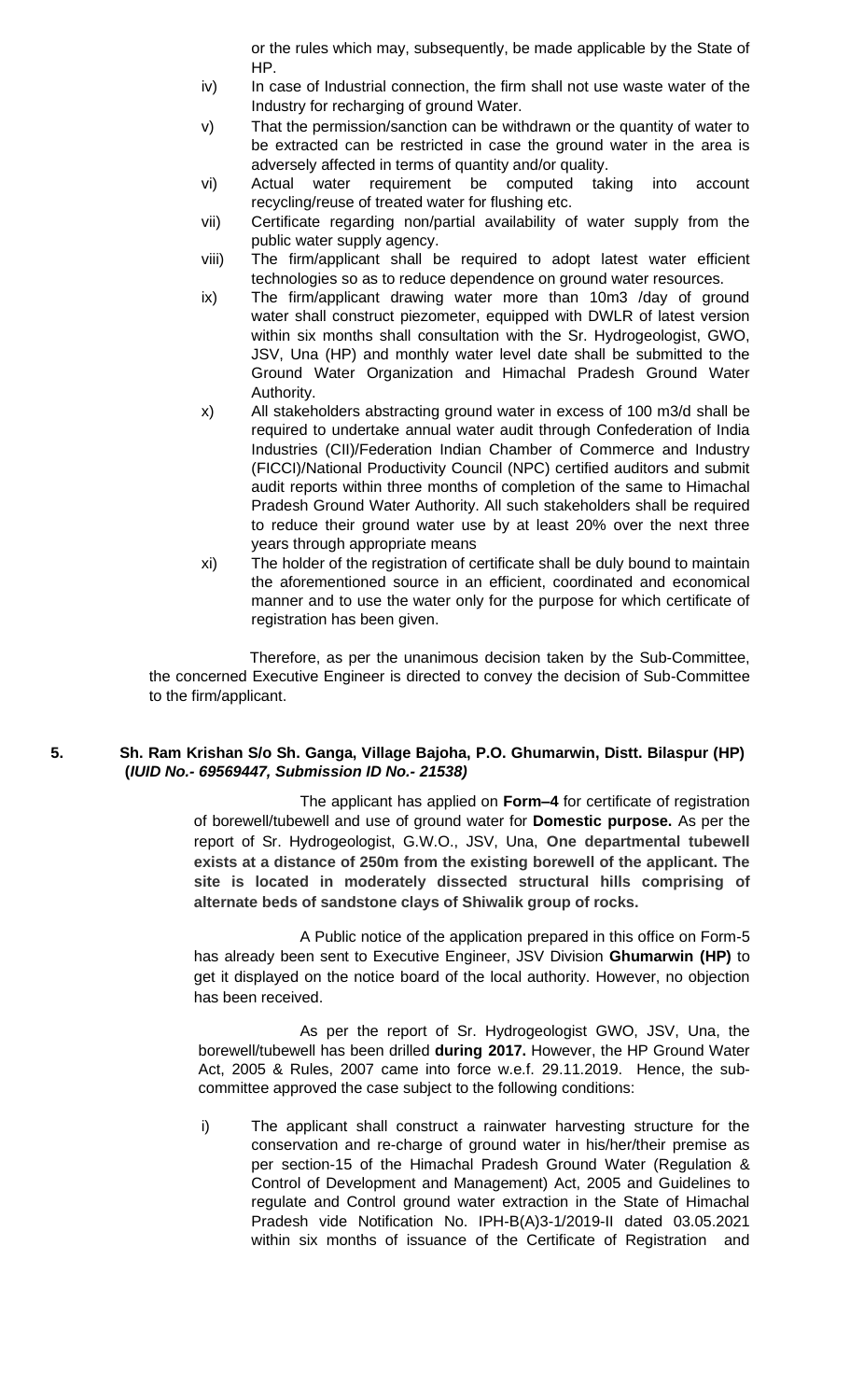intimation will be given to Executive Engineer, JSV Division Ghumarwin on its completion.

- ii) The applicant shall install a water meter/bulk meter on the ground water extraction pipe so as to check the water drawl at any time and will maintain its log book.
- iii) The applicant shall have to pay royalty based on the quantum of ground water extraction through Executive Engineer, JSV Division Ghumarwin for the use of ground water to the Member Secretary, Himachal Pradesh Ground Water Authority as per the Himachal Pradesh ground Water (Regulation and Control of development and Management) Rules, 2007 or the rules which may, subsequently, be made applicable by the State of HP.
- iv) In case of Industrial connection, the firm shall not use waste water of the Industry for recharging of ground Water.
- v) That the permission/sanction can be withdrawn or the quantity of water to be extracted can be restricted in case the ground water in the area is adversely affected in terms of quantity and/or quality.
- vi) Actual water requirement be computed taking into account recycling/reuse of treated water for flushing etc.
- vii) Certificate regarding non/partial availability of water supply from the public water supply agency.
- viii) The firm/applicant shall be required to adopt latest water efficient technologies so as to reduce dependence on ground water resources.
- ix) The firm/applicant drawing water more than 10m3 /day of ground water shall construct piezometer, equipped with DWLR of latest version within six months shall consultation with the Sr. Hydrogeologist, GWO, JSV, Una (HP) and monthly water level date shall be submitted to the Ground Water Organization and Himachal Pradesh Ground Water Authority.
- x) All stakeholders abstracting ground water in excess of 100 m3/d shall be required to undertake annual water audit through Confederation of India Industries (CII)/Federation Indian Chamber of Commerce and Industry (FICCI)/National Productivity Council (NPC) certified auditors and submit audit reports within three months of completion of the same to Himachal Pradesh Ground Water Authority. All such stakeholders shall be required to reduce their ground water use by at least 20% over the next three years through appropriate means
- xi) The holder of the registration of certificate shall be duly bound to maintain the aforementioned source in an efficient, coordinated and economical manner and to use the water only for the purpose for which certificate of registration has been given.

Therefore, as per the unanimous decision taken by the Sub-Committee, the concerned Executive Engineer is directed to convey the decision of Sub-Committee to the firm/applicant.

### **6. Sh. Kesri Singh S/o Banarsi Dass, Vill. Theda, P.O. Lodhimajra, The. Baddi, Distt. Solan (HP) (***IUID No.- 95435976, Submission ID No.- 21754)*

The applicant has applied on **form – 4** for certificate of registration of borewell/tubewell and use of ground water for **Irrigation purpose**. As per the report of Sr. Hydrogeologist, G.W.O., JSV, Una**, No tubewell of Jal Shakti Vibhag exists within a distance of 300m from the existing borewell of the applicant. It is pertinent to mention that the site falls in Nalagarh Valley and as per GEC 2020 report area falls in safe category and stage of development is 58.43%.**

A Public notice of the application prepared in this office on Form-5 has already been sent to Executive Engineer, JSV Division **Nalagarh** to get it displayed on the notice board of the local authority. However, no objection has been received.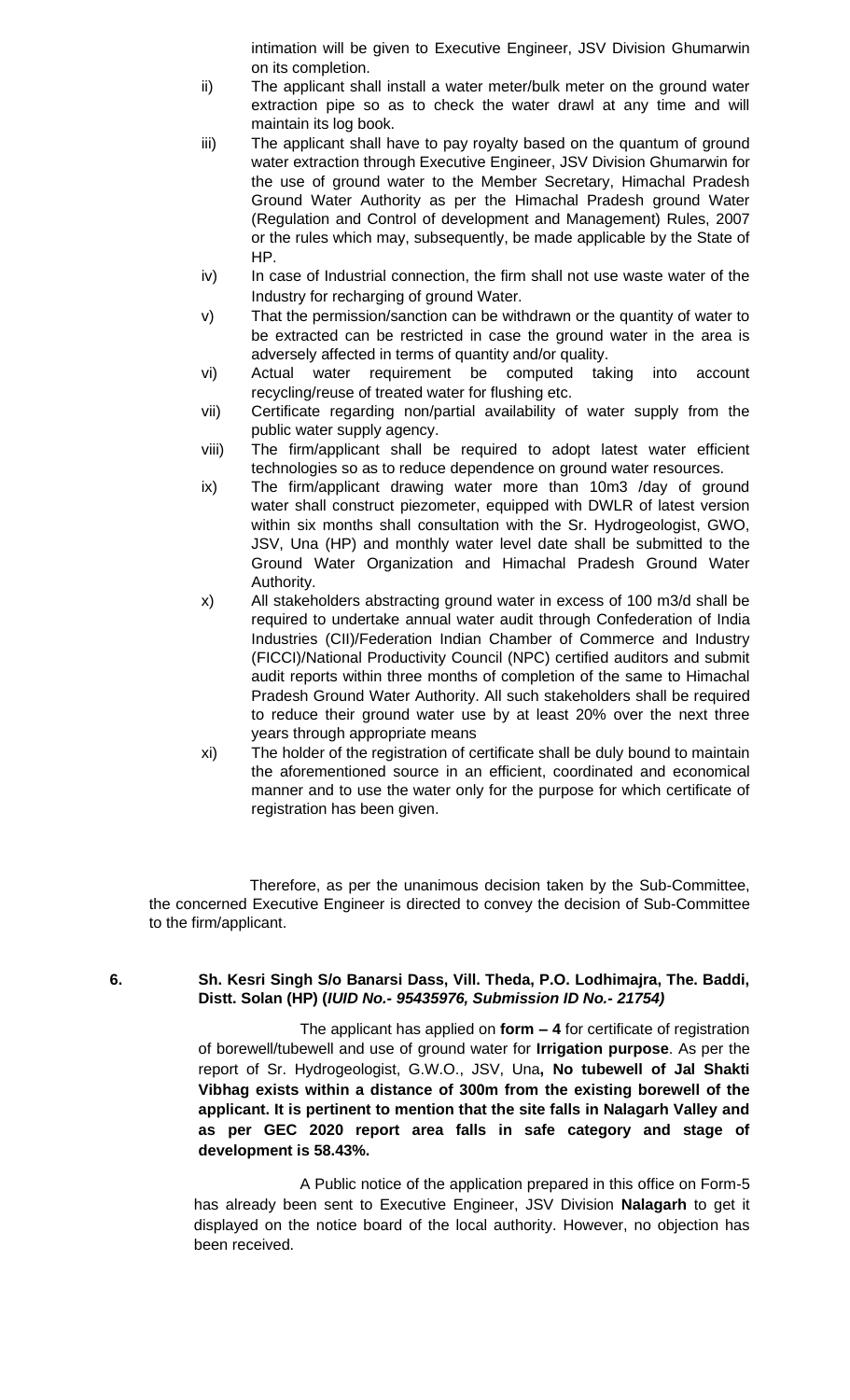As per the report of Sr. Hydrogeologist GWO, JSV, Una, the borewell/tubewell has been drilled **during 06/2002.** However, the HP Ground Water Act, 2005 & Rules, 2007 came into force w.e.f. 09.08.2011. Hence, the sub-committee approved the case subject to the following conditions:

- i) The applicant shall construct a rainwater harvesting structure for the conservation and re-charge of ground water in his/her/their premise as per section-15 of the Himachal Pradesh Ground Water (Regulation & Control of Development and Management) Act, 2005 and Guidelines to regulate and Control ground water extraction in the State of Himachal Pradesh vide Notification No. IPH-B(A)3-1/2019-II dated 03.05.2021 within six months of issuance of the Certificate of Registration and intimation will be given to Executive Engineer, JSV Division Nalagarh on its completion.
- ii) The applicant shall install a water meter/bulk meter on the ground water extraction pipe so as to check the water drawl at any time and will maintain its log book.
- iii) The applicant shall have to pay royalty based on the quantum of ground water extraction through Executive Engineer, JSV Division Nalagarh for the use of ground water to the Member Secretary, Himachal Pradesh Ground Water Authority as per the Himachal Pradesh ground Water (Regulation and Control of development and Management) Rules, 2007 or the rules which may, subsequently, be made applicable by the State of HP.
- iv) In case of Industrial connection, the firm shall not use waste water of the Industry for recharging of ground Water.
- v) That the permission/sanction can be withdrawn or the quantity of water to be extracted can be restricted in case the ground water in the area is adversely affected in terms of quantity and/or quality.
- vi) Actual water requirement be computed taking into account recycling/reuse of treated water for flushing etc.
- vii) Certificate regarding non/partial availability of water supply from the public water supply agency.
- viii) The firm/applicant shall be required to adopt latest water efficient technologies so as to reduce dependence on ground water resources.
- ix) The firm/applicant drawing water more than 10m3 /day of ground water shall construct piezometer, equipped with DWLR of latest version within six months shall consultation with the Sr. Hydrogeologist, GWO, JSV, Una (HP) and monthly water level date shall be submitted to the Ground Water Organization and Himachal Pradesh Ground Water Authority.
- x) All stakeholders abstracting ground water in excess of 100 m3/d shall be required to undertake annual water audit through Confederation of India Industries (CII)/Federation Indian Chamber of Commerce and Industry (FICCI)/National Productivity Council (NPC) certified auditors and submit audit reports within three months of completion of the same to Himachal Pradesh Ground Water Authority. All such stakeholders shall be required to reduce their ground water use by at least 20% over the next three years through appropriate means
- xi) The holder of the registration of certificate shall be duly bound to maintain the aforementioned source in an efficient, coordinated and economical manner and to use the water only for the purpose for which certificate of registration has been given.

The sub-committee approved the case subject to the condition the certificate of registration will be issued by the Member Secy. (HPGWA)-cum-S.E. P&I-II to the firm/applicant only after submission of any one of the following documents by the firm/applicant to the HP Ground Water Authority Shimla for ascertaining the authenticity of the year of construction of the borewell/tubewell.

### **Detail of documents**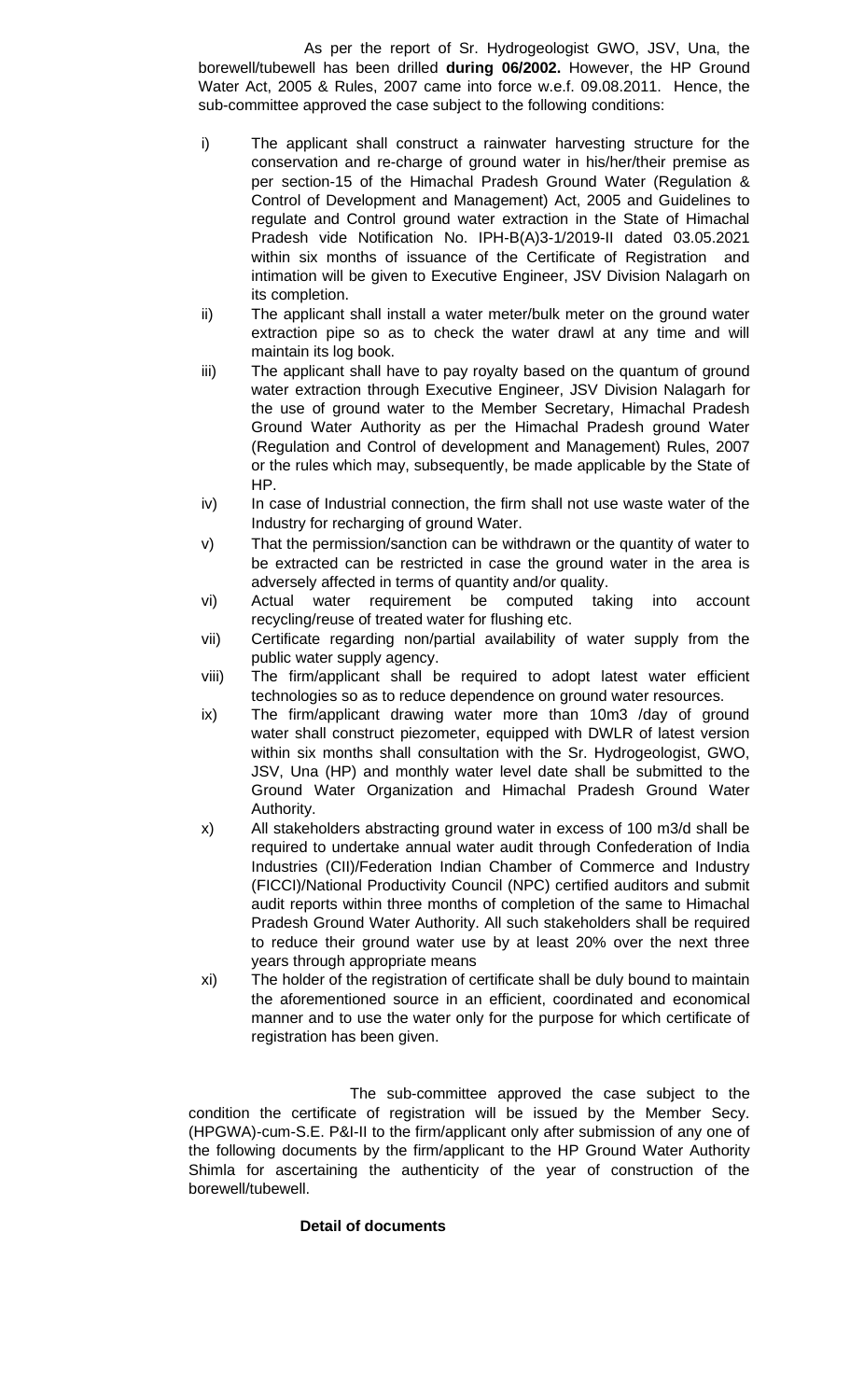# 1) Award letter issued by the firm/applicant to the drilling agency for sinking of the borewell/tubewell.

**Or**

Handing over reports of complete borewell/tubewell submitted by the drilling agency to the firm/applicant.

**Or**

Details of the payment made by the firm/applicant to the drilling agency.

**Or** Any other relevant document.

2) Supporting document in respect of farm size and crop type.

Therefore, as per the unanimous decision taken by the Sub-Committee, the concerned Executive Engineer is directed to convey the decision of Sub-Committee to the firm/applicant and ensure the submission of the required documents to this office on or before 05.12.2021 above failing which the case will be referred to the Main Committee (HPGWA) for taking the final decision.

### **7. Sh. Prakash Chand S/o Sh. Babu Ram, Vill. Daseran Wala (259) Bhararighat, Arki, Distt. Solan (HP) (***IUID No.- 63726173, Submission ID No.- 28087)*

The applicant has applied on **Form–4** for certificate of registration of borewell/tubewell and use of ground water for **Irrigation purpose.** As per the report of Sr. Hydrogeologist, G.W.O., JSV, Una, **No departmental energized borewell exists within a distance of 300m from the existing borewell of the applicant. The site is located in dissected structural hills comprising of alternate beds of sandstones and shales of Dharamshala group of rocks.**

A Public notice of the application prepared in this office on Form-5 has already been sent to Executive Engineer, JSV Division **Arki (HP)** to get it displayed on the notice board of the local authority. However, no objection has been received.

As per the report of Sr. Hydrogeologist GWO, JSV, Una, the borewell/tubewell has been drilled **during 08/2019.** However, the HP Ground Water Act, 2005 & Rules, 2007 came into force w.e.f. 29.11.2019. Hence, the sub-committee approved the case subject to the following conditions:

- i) The applicant shall construct a rainwater harvesting structure for the conservation and re-charge of ground water in his/her/their premise as per section-15 of the Himachal Pradesh Ground Water (Regulation & Control of Development and Management) Act, 2005 and Guidelines to regulate and Control ground water extraction in the State of Himachal Pradesh vide Notification No. IPH-B(A)3-1/2019-II dated 03.05.2021 within six months of issuance of the Certificate of Registration and intimation will be given to Executive Engineer, JSV Division Arki on its completion.
- ii) The applicant shall install a water meter/bulk meter on the ground water extraction pipe so as to check the water drawl at any time and will maintain its log book.
- iii) The applicant shall have to pay royalty based on the quantum of ground water extraction through Executive Engineer, JSV Division Arki for the use of ground water to the Member Secretary, Himachal Pradesh Ground Water Authority as per the Himachal Pradesh ground Water (Regulation and Control of development and Management) Rules, 2007 or the rules which may, subsequently, be made applicable by the State of HP.
- iv) In case of Industrial connection, the firm shall not use waste water of the Industry for recharging of ground Water.
- v) That the permission/sanction can be withdrawn or the quantity of water to be extracted can be restricted in case the ground water in the area is adversely affected in terms of quantity and/or quality.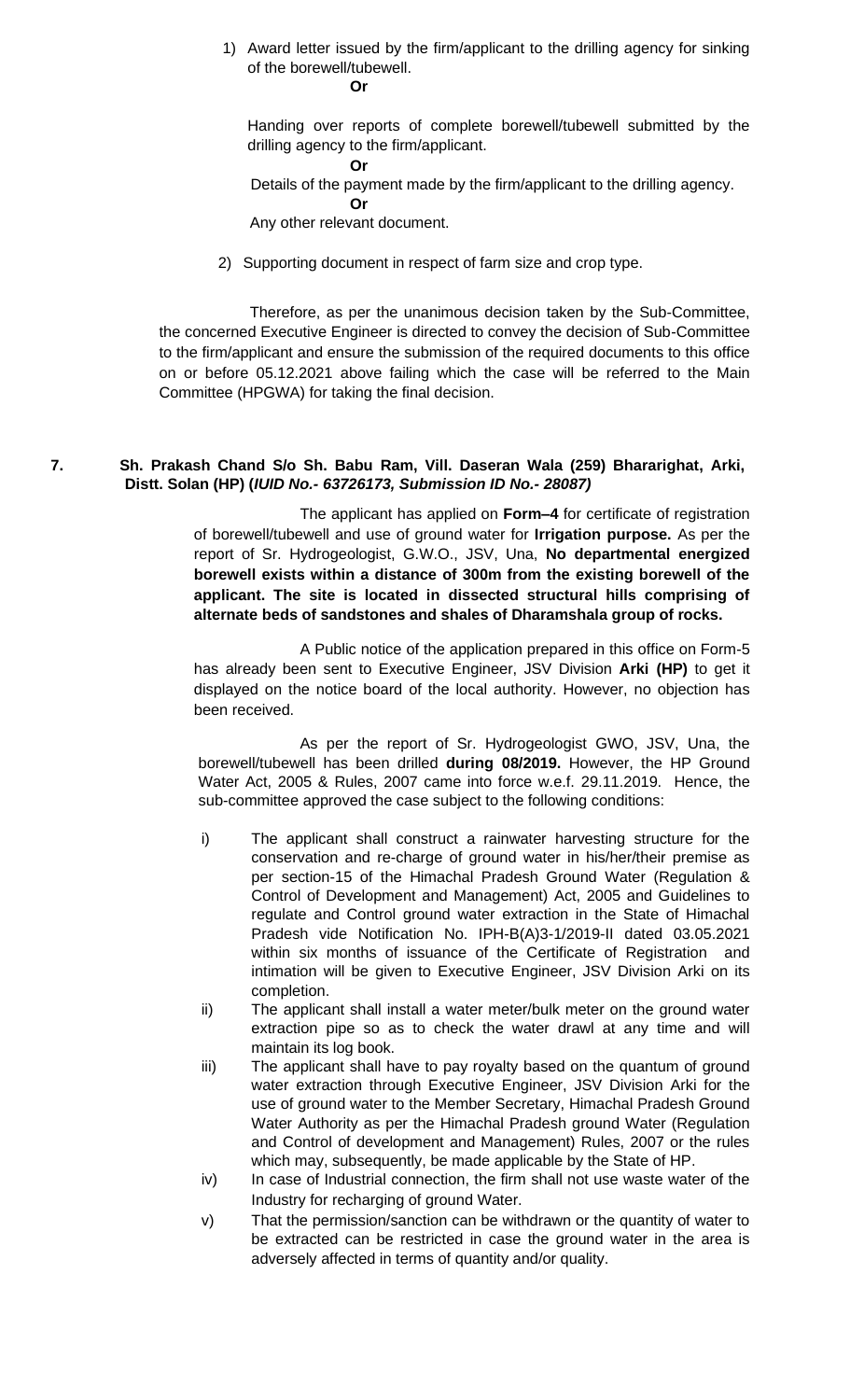- vi) Actual water requirement be computed taking into account recycling/reuse of treated water for flushing etc.
- vii) Certificate regarding non/partial availability of water supply from the public water supply agency.
- viii) The firm/applicant shall be required to adopt latest water efficient technologies so as to reduce dependence on ground water resources.
- ix) The firm/applicant drawing water more than 10m3 /day of ground water shall construct piezometer, equipped with DWLR of latest version within six months in consultation with the Sr. Hydrogeologist, GWO, JSV, Una (HP) and monthly water level date shall be submitted to the Ground Water Organization and Himachal Pradesh Ground Water Authority.
- x) All stakeholders abstracting ground water in excess of 100 m3/d shall be required to undertake annual water audit through Confederation of India Industries (CII)/Federation Indian Chamber of Commerce and Industry (FICCI)/National Productivity Council (NPC) certified auditors and submit audit reports within three months of completion of the same to Himachal Pradesh Ground Water Authority. All such stakeholders shall be required to reduce their ground water use by at least 20% over the next three years through appropriate means
- xi) The holder of the registration of certificate shall be duly bound to maintain the aforementioned source in an efficient, coordinated and economical manner and to use the water only for the purpose for which certificate of registration has been given.
- xii) The supporting document in r/o water requirement mentioned at the time of registration with Industry Department.

 The sub-committee approved the case subject to the condition the certificate of registration will be issued by the Member Secy. (HPGWA)-cum-S.E. P&I-II to the firm/applicant only after submission of any one of the following documents by the firm/applicant to the HP Ground Water Authority Shimla for ascertaining the authenticity of the year of construction of the borewell/tubewell.

### **Detail of documents**

1) Supporting document in respect of farm size and crop type.

Therefore, as per the unanimous decision taken by the Sub-Committee, the concerned Executive Engineer is directed to convey the decision of Sub-Committee to the firm/applicant and ensure the submission of the required documents to this office on or before 05.12.2021 above failing which the case will be referred to the Main Committee (HPGWA) for taking the final decision.

### **8. Sh. Arun Kumar S/o Sh. Kashmir Singh, VPO Bhadhara, Tehsil Haroli, Distt. Una (HP) (***IUID No.- 82193194, Submission ID No.-21756)*

The applicant has applied on **form – 4** for certificate of registration of borewell/tubewell and use of ground water for **Irrigation purpose**. As per the report of Sr. Hydrogeologist, G.W.O., JSV, Una**, No departmental borewell exists within 200m from the borewell of the applicant. It is pertinent to mention that the site falls in Una Valley and as per the GEC 2020 report the area is safe and the stage of development is 60.99% (in Satluj Basin) & 31.35% (in Beas Basin).**

A Public notice of the application prepared in this office on Form-5 has already been sent to Executive Engineer, **JSV Division Una No. 1 (HP)** to get it displayed on the notice board of the local authority. However, no objection has been received.

As per the report of Sr. Hydrogeologist GWO, JSV, Una, the borewell/tubewell has been drilled during **07/2014,** in that area the HP Ground Water Act, 2005 & Rules, 2007 came into force w.e.f. the date of Notification of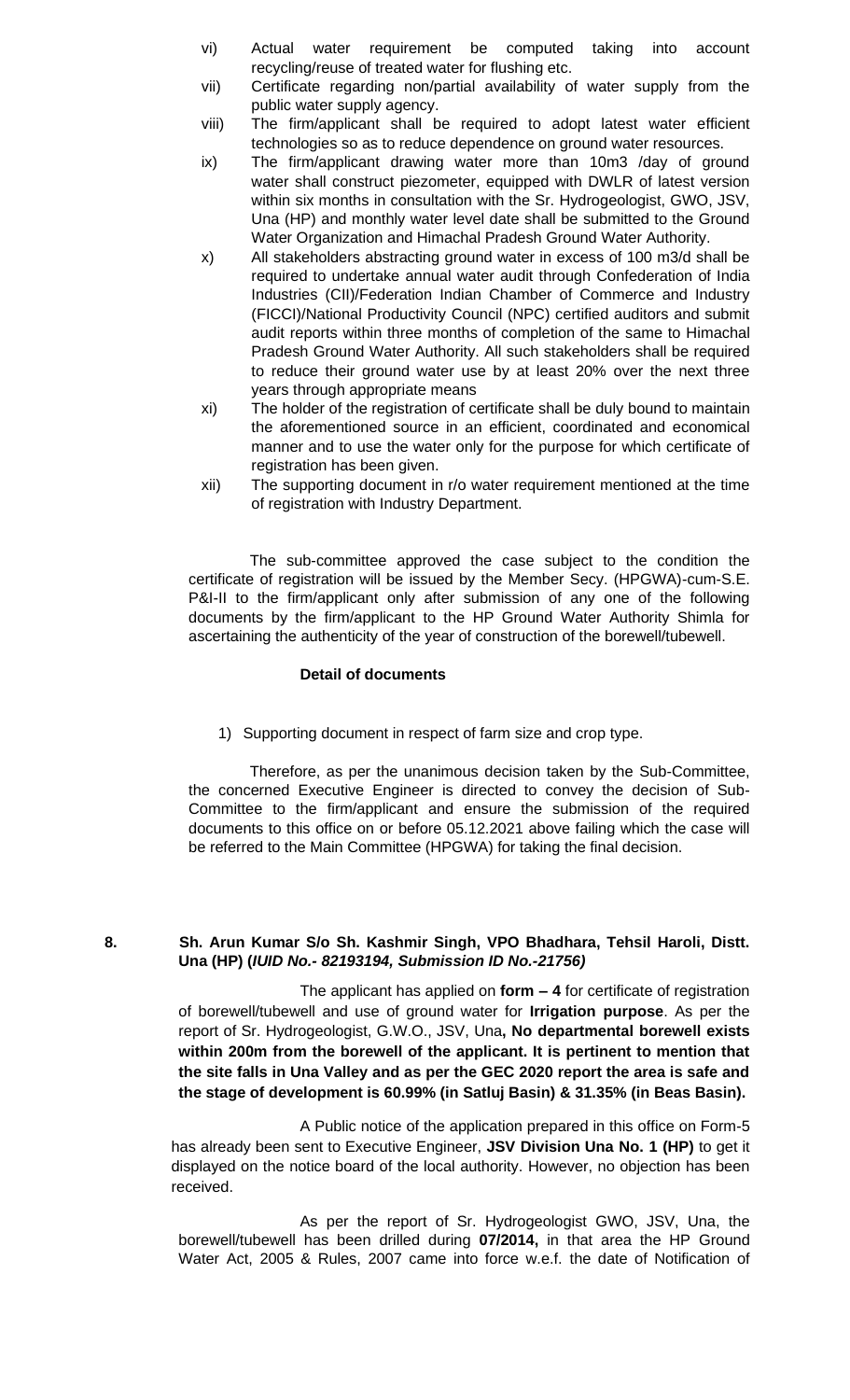notified areas i.e. 09.08.2011, which needs to be decided. After detailed discussions, it has been decided by the committee that this case may be approved subject to the action/compounding of Rs. 5000 /- under section 22 of Himachal Pradesh Ground Water Act, 2005 & Rule 32 of Himachal Pradesh Ground Water Rules, 2007 and advised to deposit the fine in the HP Ground Water Authority account No. 41710105552 through RTGS/Demand Draft. Hence, the sub-committee approved the case subject to the following conditions:

- i) The applicant shall construct a rainwater harvesting structure for the conservation and re-charge of ground water in his/her/their premise as per section-15 of the Himachal Pradesh Ground Water (Regulation & Control of Development and Management) Act, 2005 and Guidelines to regulate and Control ground water extraction in the State of Himachal Pradesh vide Notification No. IPH-B(A)3-1/2019-II dated 03.05.2021 within six months of issuance of the Certificate of Registration and intimation will be given to Executive Engineer, JSV Division No-1 Una on its completion.
- ii) The applicant shall install a water meter/bulk meter on the ground water extraction pipe so as to check the water drawl at any time and will maintain its log book.
- iii) The applicant shall have to pay royalty based on the quantum of ground water extraction through Executive Engineer, JSV Division No-1 Una for the use of ground water to the Member Secretary, Himachal Pradesh Ground Water Authority as per the Himachal Pradesh ground Water (Regulation and Control of development and Management) Rules, 2007 or the rules which may, subsequently, be made applicable by the State of HP.
- iv) In case of Industrial connection, the firm shall not use waste water of the Industry for recharging of ground Water.
- v) That the permission/sanction can be withdrawn or the quantity of water to be extracted can be restricted in case the ground water in the area is adversely affected in terms of quantity and/or quality.
- vi) Actual water requirement be computed taking into account recycling/reuse of treated water for flushing etc.
- vii) Certificate regarding non/partial availability of water supply from the public water supply agency.
- viii) The firm/applicant shall be required to adopt latest water efficient technologies so as to reduce dependence on ground water resources.
- ix) The firm/applicant drawing water more than 10m3 /day of ground water shall construct piezometer, equipped with DWLR of latest version within six months in consultation with the Sr. Hydrogeologist, GWO, JSV, Una (HP) and monthly water level date shall be submitted to the Ground Water Organization and Himachal Pradesh Ground Water Authority.
- x) All stakeholders abstracting ground water in excess of 100 m3/d shall be required to undertake annual water audit through Confederation of India Industries (CII)/Federation Indian Chamber of Commerce and Industry (FICCI)/National Productivity Council (NPC) certified auditors and submit audit reports within three months of completion of the same to Himachal Pradesh Ground Water Authority. All such stakeholders shall be required to reduce their ground water use by at least 20% over the next three years through appropriate means
- xi) The holder of the registration of certificate shall be duly bound to maintain the aforementioned source in an efficient, coordinated and economical manner and to use the water only for the purpose for which certificate of registration has been given.

The sub-committee approved the case subject to the condition the certificate of registration will be issued by the Member Secy. (HPGWA)-cum-S.E. P&I-II to the firm/applicant only after submission of any one of the following documents by the firm/applicant to the HP Ground Water Authority Shimla for ascertaining the authenticity of the year of construction of the borewell/tubewell.

### **Detail of documents**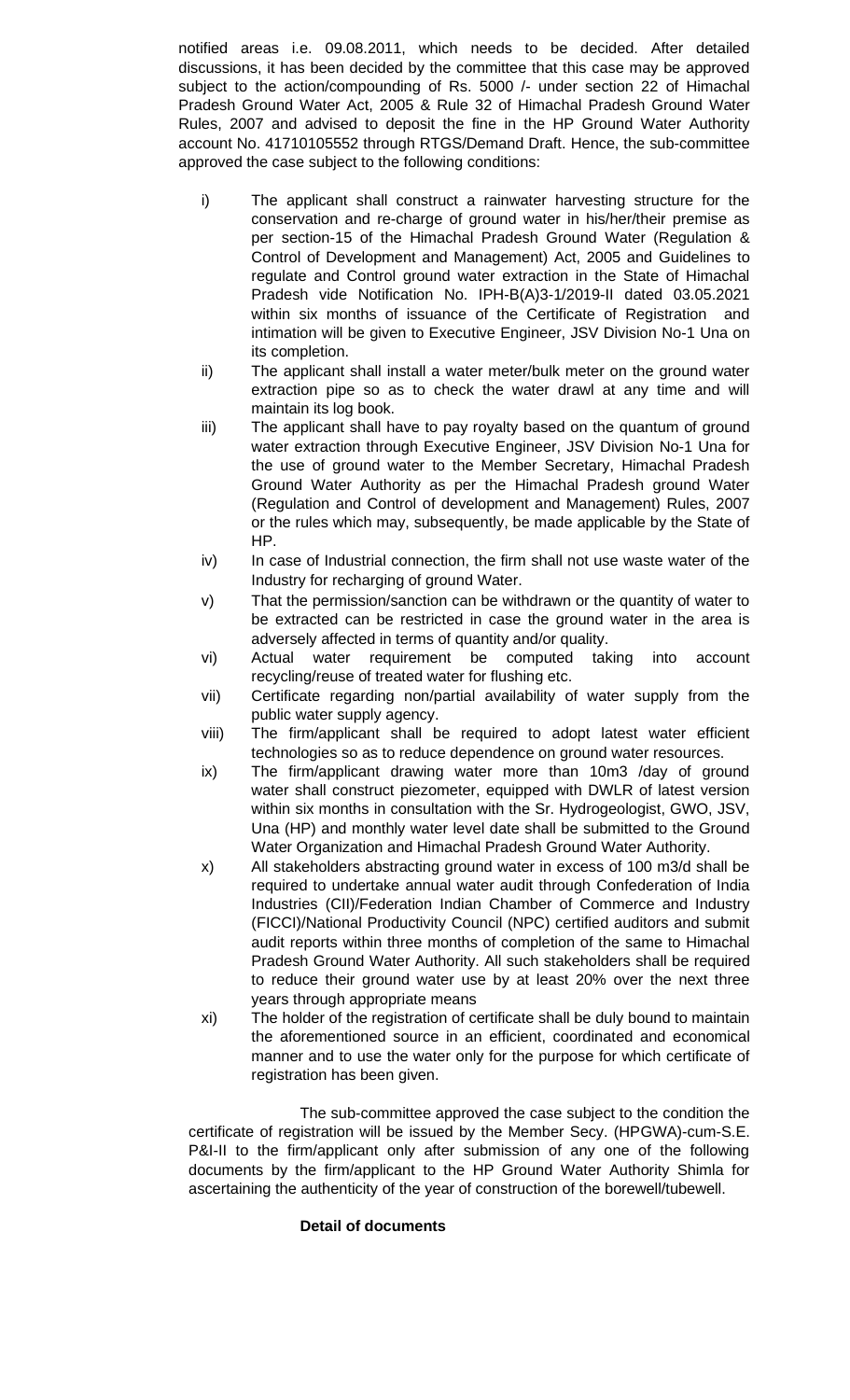1) Award letter issued by the firm/applicant to the drilling agency for sinking of the borewell/tubewell. **Or**

Handing over reports of complete borewell/tubewell submitted by the drilling agency to the firm/applicant.

**Or**

Details of the payment made by the firm/applicant to the drilling agency.

**Or**

Any other relevant document.

2) Supporting document in respect of farm size and crop type.

Therefore, as per the unanimous decision taken by the Sub-Committee, the concerned Executive Engineer is directed to convey the decision of Sub-Committee to the firm/applicant and ensure the submission of the required documents to this office on or before 05.12.2021 above failing which the case will be referred to the Main Committee (HPGWA) for taking the final decision.

### **9. Sh. Charan Dass S/o Sh. Rakha Ram, VPO Lalhri, Tehsil Haroli, Distt. Una (HP) (***IUID No.- 92012568, Submission ID No.-21765)*

The applicant has applied on **form – 4** for certificate of registration of borewell/tubewell and use of ground water for **Irrigation purpose.** As per the report of Sr. Hydrogeologist, G.W.O., JSV, Una, **No Govt. tubewell exists within a distance of 200m from the existing borewell of the applicant. It is pertinent to mention that the site falls in Una Valley and as per the GEC 2020 report the area is safe and the stage of development is 60.99% (in Satluj Basin) & 31.35% (in Beas Basin).**

A Public notice of the application prepared in this office on Form-5 has already been sent to Executive Engineer, **JSV Division Una No. 1 (HP)** to get it displayed on the notice board of the local authority. However, no objection has been received.

The month & year of construction of the borewell has not been mentioned in the report of Sr. Hydrogeologist GWO, JSV, Una**.** However, the HP Ground Water Act, 2005 & Rules, 2007 came into force w.e.f. 09.08.2011. Hence, the sub-committee approved the case subject to the following conditions:

- i) The applicant shall construct a rainwater harvesting structure for the conservation and re-charge of ground water in his/her/their premise as per section-15 of the Himachal Pradesh Ground Water (Regulation & Control of Development and Management) Act, 2005 and Guidelines to regulate and Control ground water extraction in the State of Himachal Pradesh vide Notification No. IPH-B(A)3-1/2019-II dated 03.05.2021 within six months of issuance of the Certificate of Registration and intimation will be given to Executive Engineer, JSV Division Una No-1 on its completion.
- ii) The applicant shall install a water meter/bulk meter on the ground water extraction pipe so as to check the water drawl at any time and will maintain its log book.
- iii) The applicant shall have to pay royalty based on the quantum of ground water extraction through Executive Engineer, JSV Division Una No-1 for the use of ground water to the Member Secretary, Himachal Pradesh Ground Water Authority as per the Himachal Pradesh ground Water (Regulation and Control of development and Management) Rules, 2007 or the rules which may, subsequently, be made applicable by the State of HP.
- iv) In case of Industrial connection, the firm shall not use waste water of the Industry for recharging of ground Water.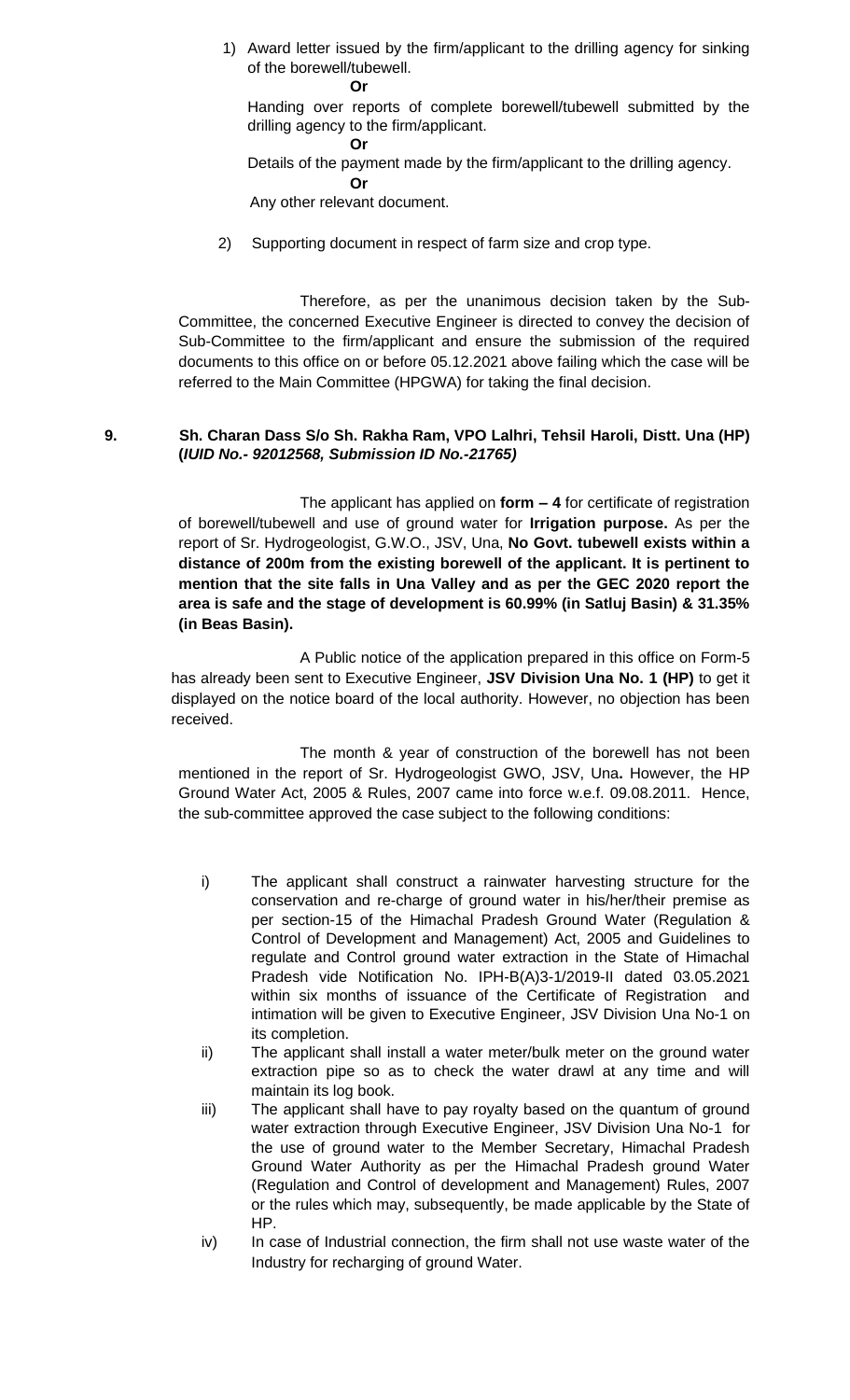- v) That the permission/sanction can be withdrawn or the quantity of water to be extracted can be restricted in case the ground water in the area is adversely affected in terms of quantity and/or quality.
- vi) Actual water requirement be computed taking into account recycling/reuse of treated water for flushing etc.
- vii) Certificate regarding non/partial availability of water supply from the public water supply agency.
- viii) The firm/applicant shall be required to adopt latest water efficient technologies so as to reduce dependence on ground water resources.
- ix) The firm/applicant drawing water more than 10m3 /day of ground water shall construct piezometer, equipped with DWLR of latest version within six months shall consultation with the Sr. Hydrogeologist, GWO, JSV, Una (HP) and monthly water level date shall be submitted to the Ground Water Organization and Himachal Pradesh Ground Water Authority.
- x) All stakeholders abstracting ground water in excess of 100 m3/d shall be required to undertake annual water audit through Confederation of India Industries (CII)/Federation Indian Chamber of Commerce and Industry (FICCI)/National Productivity Council (NPC) certified auditors and submit audit reports within three months of completion of the same to Himachal Pradesh Ground Water Authority. All such stakeholders shall be required to reduce their ground water use by at least 20% over the next three years through appropriate means
- xi) The holder of the registration of certificate shall be duly bound to maintain the aforementioned source in an efficient, coordinated and economical manner and to use the water only for the purpose for which certificate of registration has been given.

The sub-committee approved the case subject to the condition the certificate of registration will be issued by the Member Secy. (HPGWA)-cum-S.E. P&I-II to the firm/applicant only after submission of any one of the following documents by the firm/applicant to the HP Ground Water Authority Shimla for ascertaining the authenticity of the year of construction of the borewell/tubewell.

### **Detail of documents**

1) Award letter issued by the firm/applicant to the drilling agency for sinking of the borewell/tubewell.

**Or**

Handing over reports of complete borewell/tubewell submitted by the drilling agency to the firm/applicant.

Details of the payment made by the firm/applicant to the drilling agency.

**Or**

**Or**

Any other relevant document.

2) Supporting document in respect of farm size and crop type.

Therefore, as per the unanimous decision taken by the Sub-Committee, the concerned Executive Engineer is directed to convey the decision of Sub-Committee to the firm/applicant and ensure the submission of the required documents to this office on or before 05.12.2021 above failing which the case will be referred to the Main Committee (HPGWA) for taking the final decision.

### **10. Smt. Balwinder Kaur D/o Sh. Rattan Singh, Vill. Theda, P.O. Lodhimajra, Tehsil Baddi, Distt. Solan (HP) (***IUID No.- 45841167, Submission ID No.-21766)*

The applicant has applied on **form – 4A** for certificate of registration of borewell/tubewell and use of ground water for **Commercial purpose.** As per the report of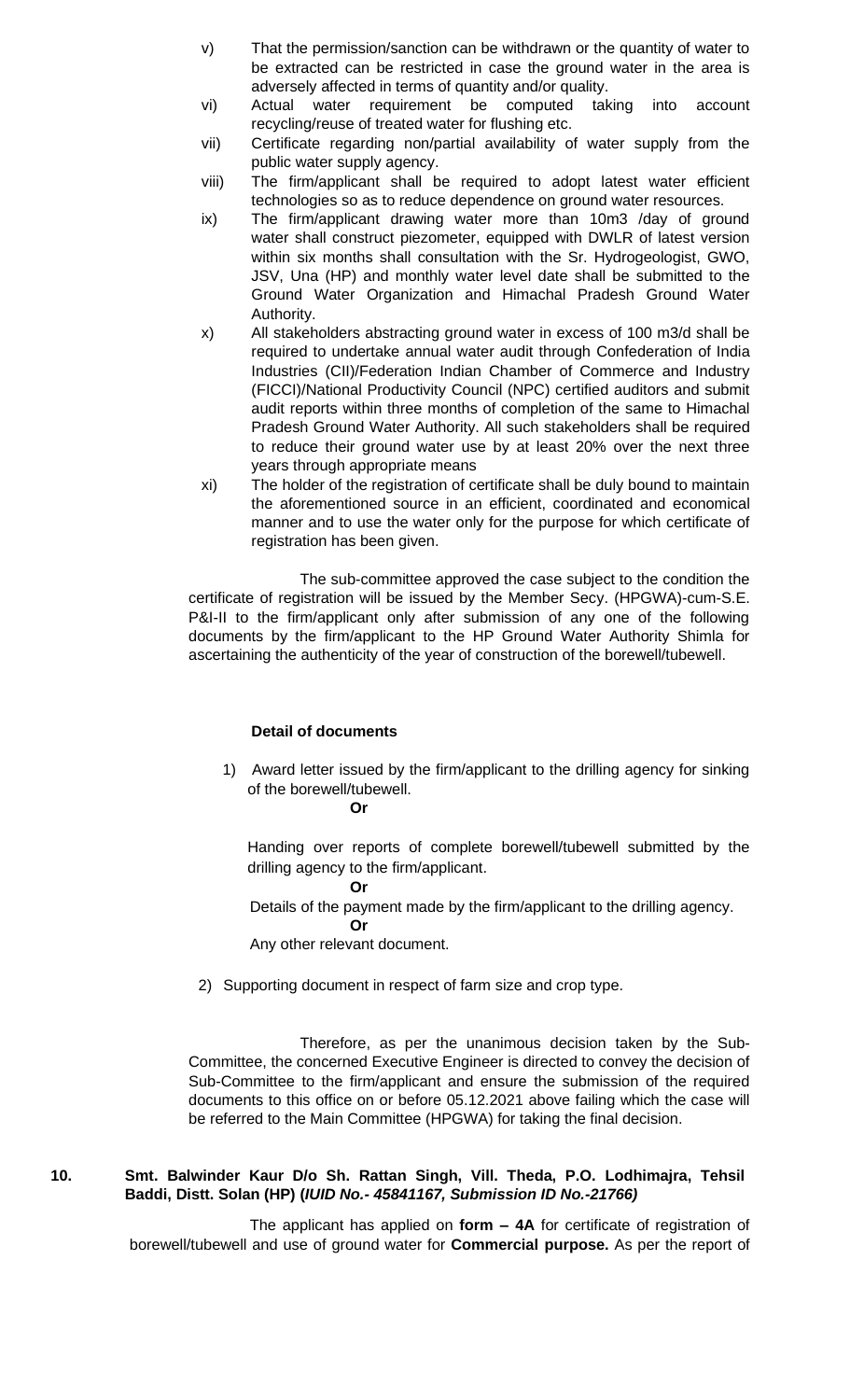Sr. Hydrogeologist, G.W.O., I&PH Deptt., Una, **the site falls in Nalagarh Valley and as per the GEC 2020 report the area is in safe category and the stage of development is 58.43%. No departmental tubewell exists within distance of 300m from the existing borewell of the applicant. However one private borewell of M/s Zamil Industry Village Theda is installed in the vicinity who has already applied for registration of borewell and exists around 151m from the existing borewell of the applicant.**

A Public notice of the application prepared in this office on Form-5 has already been sent to Executive Engineer, JSV Division **Nalagarh** to get it displayed on the notice board of the local authority. However, no objection has been received.

As per the report of Sr. Hydrogeologist GWO, JSV, Una, the borewell/tubewell has been drilled **during 05/2006.** However, the HP Ground Water Act, 2005 & Rules, 2007 came into force w.e.f. 09.08.2011. Hence, the sub-committee approved the case subject to the following conditions:

- i) The applicant shall construct a rainwater harvesting structure for the conservation and re-charge of ground water in his/her/their premise as per section-15 of the Himachal Pradesh Ground Water (Regulation & Control of Development and Management) Act, 2005 and Guidelines to regulate and Control ground water extraction in the State of Himachal Pradesh vide Notification No. IPH-B(A)3-1/2019-II dated 03.05.2021 within six months of issuance of the Certificate of Registration and intimation will be given to Executive Engineer, JSV Division Nalagarh on its completion.
- ii) The applicant shall install a water meter/bulk meter on the ground water extraction pipe so as to check the water drawl at any time and will maintain its log book.
- iii) The applicant shall have to pay royalty based on the quantum of ground water extraction through Executive Engineer, JSV Division Nalagarh for the use of ground water to the Member Secretary, Himachal Pradesh Ground Water Authority as per the Himachal Pradesh ground Water (Regulation and Control of development and Management) Rules, 2007 or the rules which may, subsequently, be made applicable by the State of HP.
- iv) In case of Industrial connection, the firm shall not use waste water of the Industry for recharging of ground Water.
- v) That the permission/sanction can be withdrawn or the quantity of water to be extracted can be restricted in case the ground water in the area is adversely affected in terms of quantity and/or quality.
- vi) Actual water requirement be computed taking into account recycling/reuse of treated water for flushing etc.
- vii) Certificate regarding non/partial availability of water supply from the public water supply agency.
- viii) The firm/applicant shall be required to adopt latest water efficient technologies so as to reduce dependence on ground water resources.
- ix) The firm/applicant drawing water more than 10m3 /day of ground water shall construct piezometer, equipped with DWLR of latest version within six months shall consultation with the Sr. Hydrogeologist, GWO, JSV, Una (HP) and monthly water level date shall be submitted to the Ground Water Organization and Himachal Pradesh Ground Water Authority.
- x) All stakeholders abstracting ground water in excess of 100 m3/d shall be required to undertake annual water audit through Confederation of India Industries (CII)/Federation Indian Chamber of Commerce and Industry (FICCI)/National Productivity Council (NPC) certified auditors and submit audit reports within three months of completion of the same to Himachal Pradesh Ground Water Authority. All such stakeholders shall be required to reduce their ground water use by at least 20% over the next three years through appropriate means
- xi) The holder of the registration of certificate shall be duly bound to maintain the aforementioned source in an efficient, coordinated and economical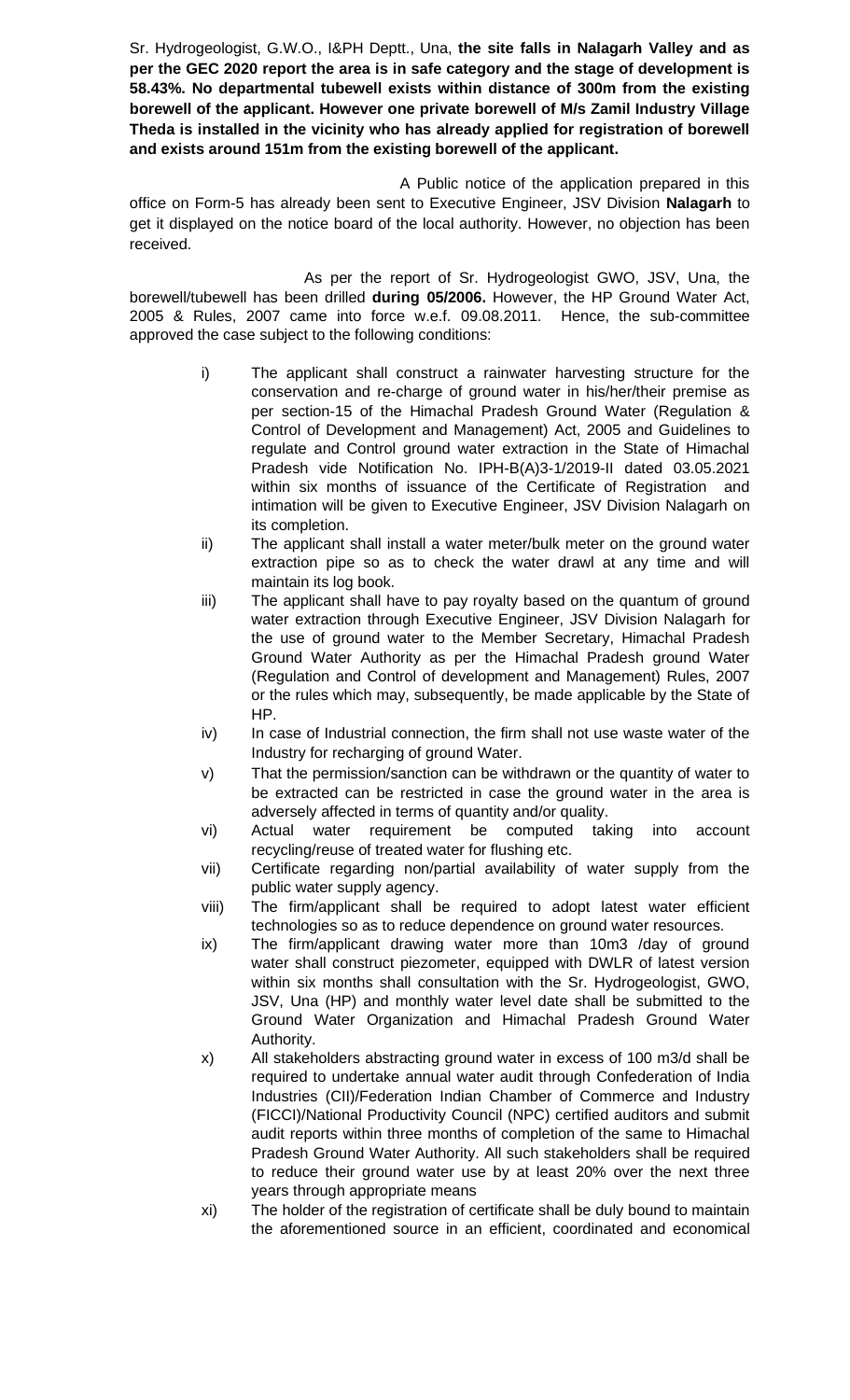manner and to use the water only for the purpose for which certificate of registration has been given.

xii) The supporting document in r/o water requirement mentioned at the time of registration with Industry Department.

The sub-committee approved the case subject to the condition the certificate of registration will be issued by the Member Secy. (HPGWA)-cum-S.E. P&I-II to the firm/applicant only after submission of any one of the following documents by the firm/applicant to the HP Ground Water Authority Shimla for ascertaining the authenticity of the year of construction of the borewell/tubewell.

#### **Detail of documents**

1) Award letter issued by the firm/applicant to the drilling agency for sinking of the borewell/tubewell.

**Or**

Handing over reports of complete borewell/tubewell submitted by the drilling agency to the firm/applicant.

**Or**

Details of the payment made by the firm/applicant to the drilling agency.

Any other relevant document.

2) As the applicant has not indicated the purpose for which the ground water is required. Hence, the supporting document in respect of use of ground water shall be submitted to Member Secretary HPGWA.

Therefore, as per the unanimous decision taken by the Sub-Committee, the concerned Executive Engineer is directed to convey the decision of Sub-Committee to the firm/applicant and ensure the submission of the required documents to this office on or before 05.12.2021 above failing which the case will be referred to the Main Committee (HPGWA) for taking the final decision.

### **11. Sh. Nathu Ram S/o Sh. Pahu Ram, Vill. Kishanpura, P.O. Gurumajra, The. Baddi, Distt. Solan (HP) (***IUID No.- 47327033, Submission ID No.- 21791)*

The applicant has applied on **Form–4** for certificate of registration of borewell/tubewell and use of ground water for **Irrigation purpose.** As per the report of Sr. Hydrogeologist, G.W.O., JSV, Una, **the site falls in Nalagarh Valley and as per the GEC 2020report the area is safe and the stage of development is 58.43%. No departmental tubewell exists within a distance of 300m from the existing borewell of the applicant.**

A Public notice of the application prepared in this office on Form-5 has already been sent to Executive Engineer, JSV Division **Nalagarh (HP)** to get it displayed on the notice board of the local authority. However, no objection has been received.

As per the report of Sr. Hydrogeologist GWO, JSV, Una, the borewell/tubewell has been drilled during **11/2020,** in that area the HP Ground Water Act, 2005 & Rules, 2007 came into force w.e.f. the date of Notification of notified areas i.e. 09.08.2011, which needs to be decided. After detailed discussions, it has been decided by the committee that this case may be approved subject to the action/compounding of Rs. 5000 /- under section 22 of Himachal Pradesh Ground Water Act, 2005 & Rule 32 of Himachal Pradesh Ground Water Rules, 2007 and advised to deposit the fine in the HP Ground

**Or**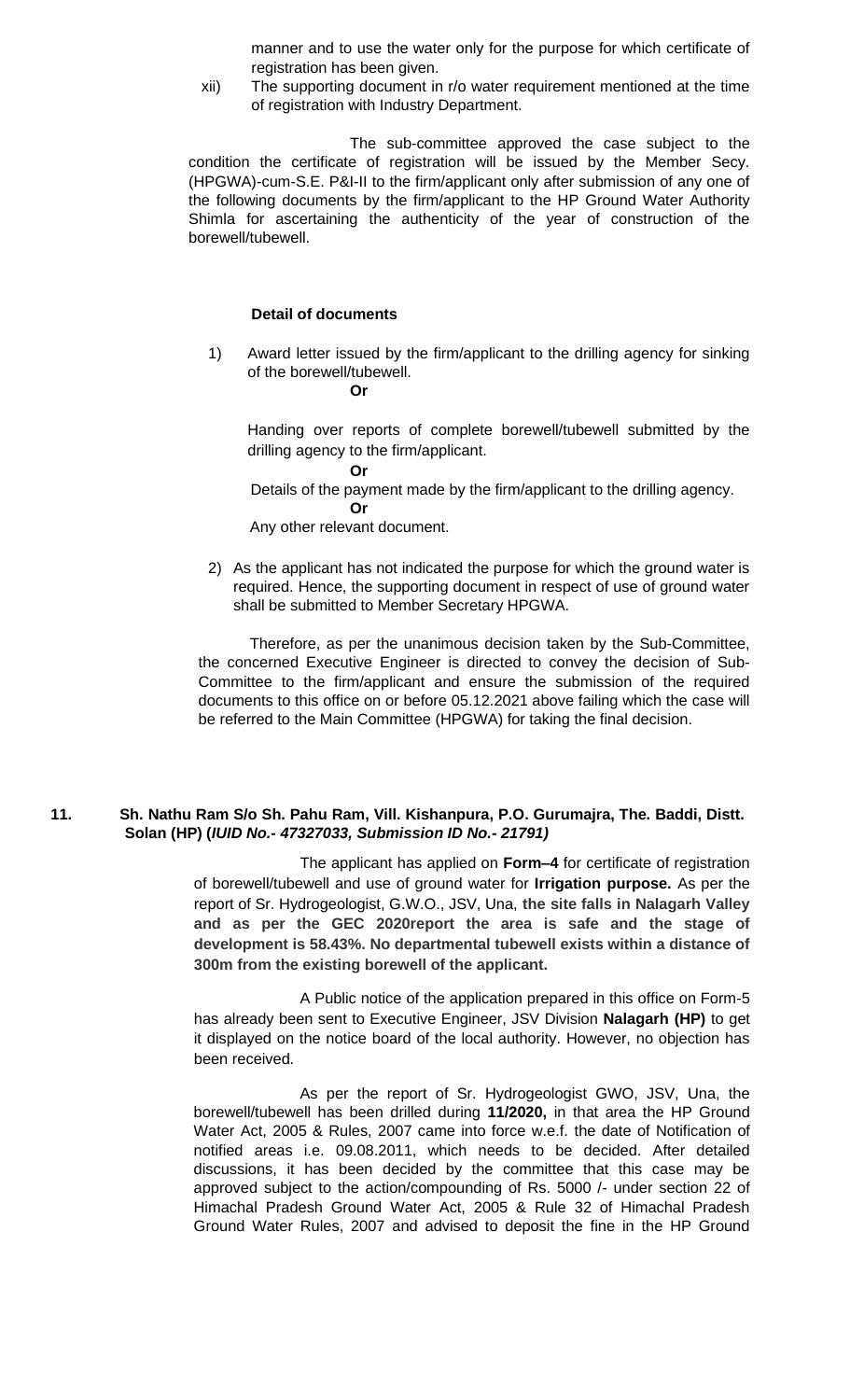Water Authority account No. 41710105552 through RTGS/Demand Draft. Hence, the sub-committee approved the case subject to the following conditions:

- i) The applicant shall construct a rainwater harvesting structure for the conservation and re-charge of ground water in his/her/their premise as per section-15 of the Himachal Pradesh Ground Water (Regulation & Control of Development and Management) Act, 2005 and Guidelines to regulate and Control ground water extraction in the State of Himachal Pradesh vide Notification No. IPH-B(A)3-1/2019-II dated 03.05.2021 within six months of issuance of the Certificate of Registration and intimation will be given to Executive Engineer, JSV Division Nalagarh on its completion.
- ii) The applicant shall install a water meter/bulk meter on the ground water extraction pipe so as to check the water drawl at any time and will maintain its log book.
- iii) The applicant shall have to pay royalty based on the quantum of ground water extraction through Executive Engineer, JSV Division Nalagarh for the use of ground water to the Member Secretary, Himachal Pradesh Ground Water Authority as per the Himachal Pradesh ground Water (Regulation and Control of development and Management) Rules, 2007 or the rules which may, subsequently, be made applicable by the State of HP.
- iv) In case of Industrial connection, the firm shall not use waste water of the Industry for recharging of ground Water.
- v) That the permission/sanction can be withdrawn or the quantity of water to be extracted can be restricted in case the ground water in the area is adversely affected in terms of quantity and/or quality.
- vi) Actual water requirement be computed taking into account recycling/reuse of treated water for flushing etc.
- vii) Certificate regarding non/partial availability of water supply from the public water supply agency.
- viii) The firm/applicant shall be required to adopt latest water efficient technologies so as to reduce dependence on ground water resources.
- ix) The firm/applicant drawing water more than 10m3 /day of ground water shall construct piezometer, equipped with DWLR of latest version within six months in consultation with the Sr. Hydrogeologist, GWO, JSV, Una (HP) and monthly water level date shall be submitted to the Ground Water Organization and Himachal Pradesh Ground Water Authority.
- x) All stakeholders abstracting ground water in excess of 100 m3/d shall be required to undertake annual water audit through Confederation of India Industries (CII)/Federation Indian Chamber of Commerce and Industry (FICCI)/National Productivity Council (NPC) certified auditors and submit audit reports within three months of completion of the same to Himachal Pradesh Ground Water Authority. All such stakeholders shall be required to reduce their ground water use by at least 20% over the next three years through appropriate means
- xi) The holder of the registration of certificate shall be duly bound to maintain the aforementioned source in an efficient, coordinated and economical manner and to use the water only for the purpose for which certificate of registration has been given.

The sub-committee approved the case subject to the condition the certificate of registration will be issued by the Member Secy. (HPGWA)-cum-S.E. P&I-II to the firm/applicant only after submission of any one of the following documents by the firm/applicant to the HP Ground Water Authority Shimla for ascertaining the authenticity of the year of construction of the borewell/tubewell.

### **Detail of documents**

1) Award letter issued by the firm/applicant to the drilling agency for sinking of the borewell/tubewell.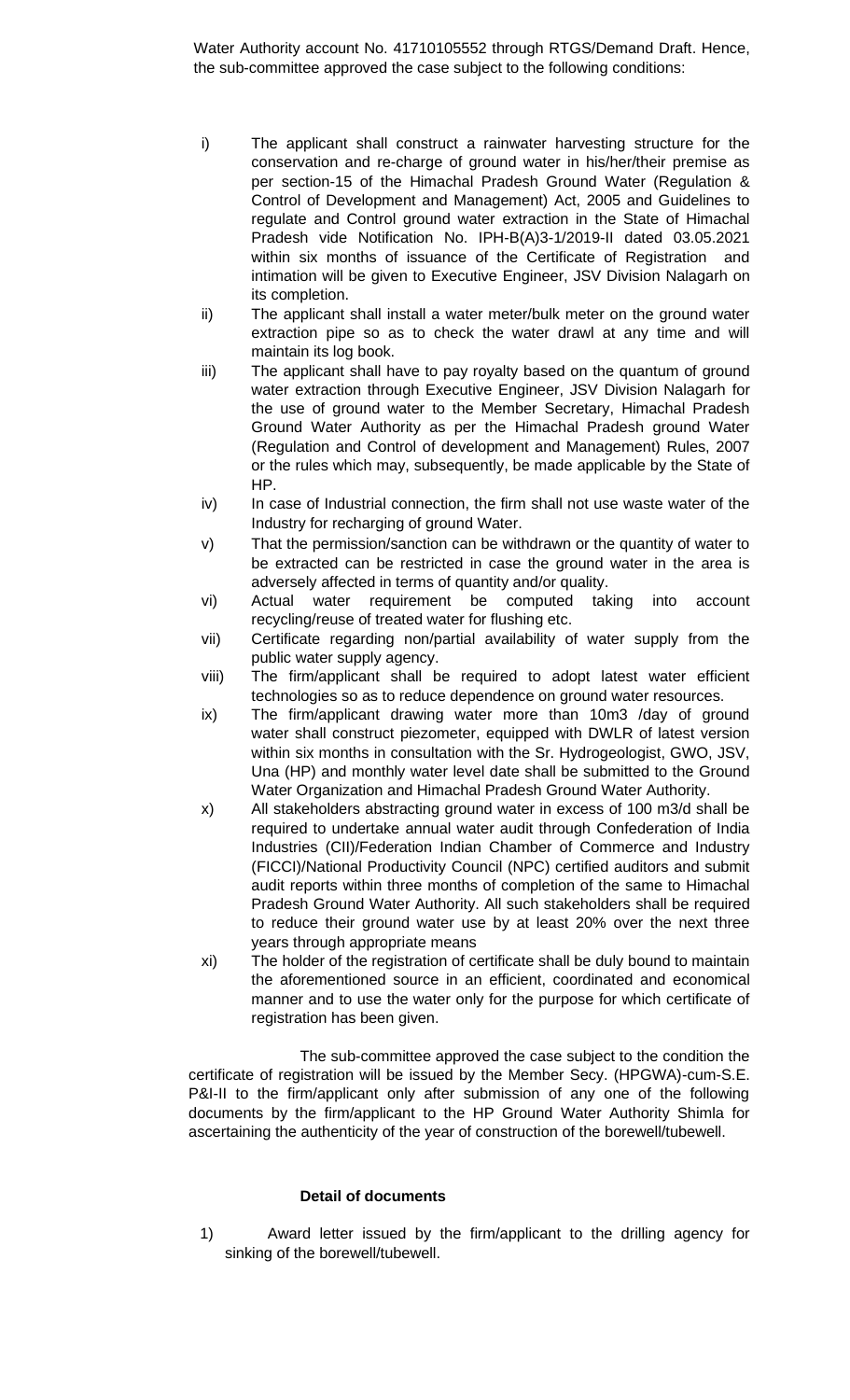**Or**

Handing over reports of complete borewell/tubewell submitted by the drilling agency to the firm/applicant.

**Or**

Details of the payment made by the firm/applicant to the drilling agency.

**Or**

Any other relevant document.

2) Supporting document in respect of farm size and crop type.

Therefore, as per the unanimous decision taken by the Sub-Committee, the concerned Executive Engineer is directed to convey the decision of Sub-Committee to the firm/applicant and ensure the submission of the required documents to this office on or before 05.12.2021 above failing which the case will be referred to the Main Committee (HPGWA) for taking the final decision.

### **12. Sh. Balwinder Kaur D/o Sh. Rattan Singh, Vill. Theda, P.O. Lodhimajra, Teh Baddi, Distt. Solan (HP) (***IUID No.- 75047881, Submission ID No.- 21794)*

The applicant has applied on **form – 4** for certificate of registration of borewell/tubewell and use of ground water for **Domestic purpose**. As per the report of Sr. Hydrogeologist, G.W.O., JSV, Una**, the site falls in Nalagarh Valley and as per GEC 2020 report the area is safe and the stage of development is 58.43%. One Govt. Tubewell LWSS Khera Chak is installed in the vicinity, which exists at a distance of around 133m from the existing borewell of the applicant.** 

A Public notice of the application prepared in this office on Form-5 has already been sent to Executive Engineer, JSV Division **Nalagarh** to get it displayed on the notice board of the local authority. However, no objection has been received.

As per the report of Sr. Hydrogeologist GWO, JSV, Una, the borewell/tubewell has been drilled **during 08/2004.** However, the HP Ground Water Act, 2005 & Rules, 2007 came into force w.e.f. 09.08.2011. Hence, the sub-committee approved the case subject to the following conditions:

- i) The applicant shall construct a rainwater harvesting structure for the conservation and re-charge of ground water in his/her/their premise as per section-15 of the Himachal Pradesh Ground Water (Regulation & Control of Development and Management) Act, 2005 and Guidelines to regulate and Control ground water extraction in the State of Himachal Pradesh vide Notification No. IPH-B(A)3-1/2019-II dated 03.05.2021 within six months of issuance of the Certificate of Registration and intimation will be given to Executive Engineer, JSV Division Nalagarh on its completion.
- ii) The applicant shall install a water meter/bulk meter on the ground water extraction pipe so as to check the water drawl at any time and will maintain its log book.
- iii) The applicant shall have to pay royalty based on the quantum of ground water extraction through Executive Engineer, JSV Division Nalagarh for the use of ground water to the Member Secretary, Himachal Pradesh Ground Water Authority as per the Himachal Pradesh ground Water (Regulation and Control of development and Management) Rules, 2007 or the rules which may, subsequently, be made applicable by the State of HP.
- iv) In case of Industrial connection, the firm shall not use waste water of the Industry for recharging of ground Water.
- v) That the permission/sanction can be withdrawn or the quantity of water to be extracted can be restricted in case the ground water in the area is adversely affected in terms of quantity and/or quality.
- vi) Actual water requirement be computed taking into account recycling/reuse of treated water for flushing etc.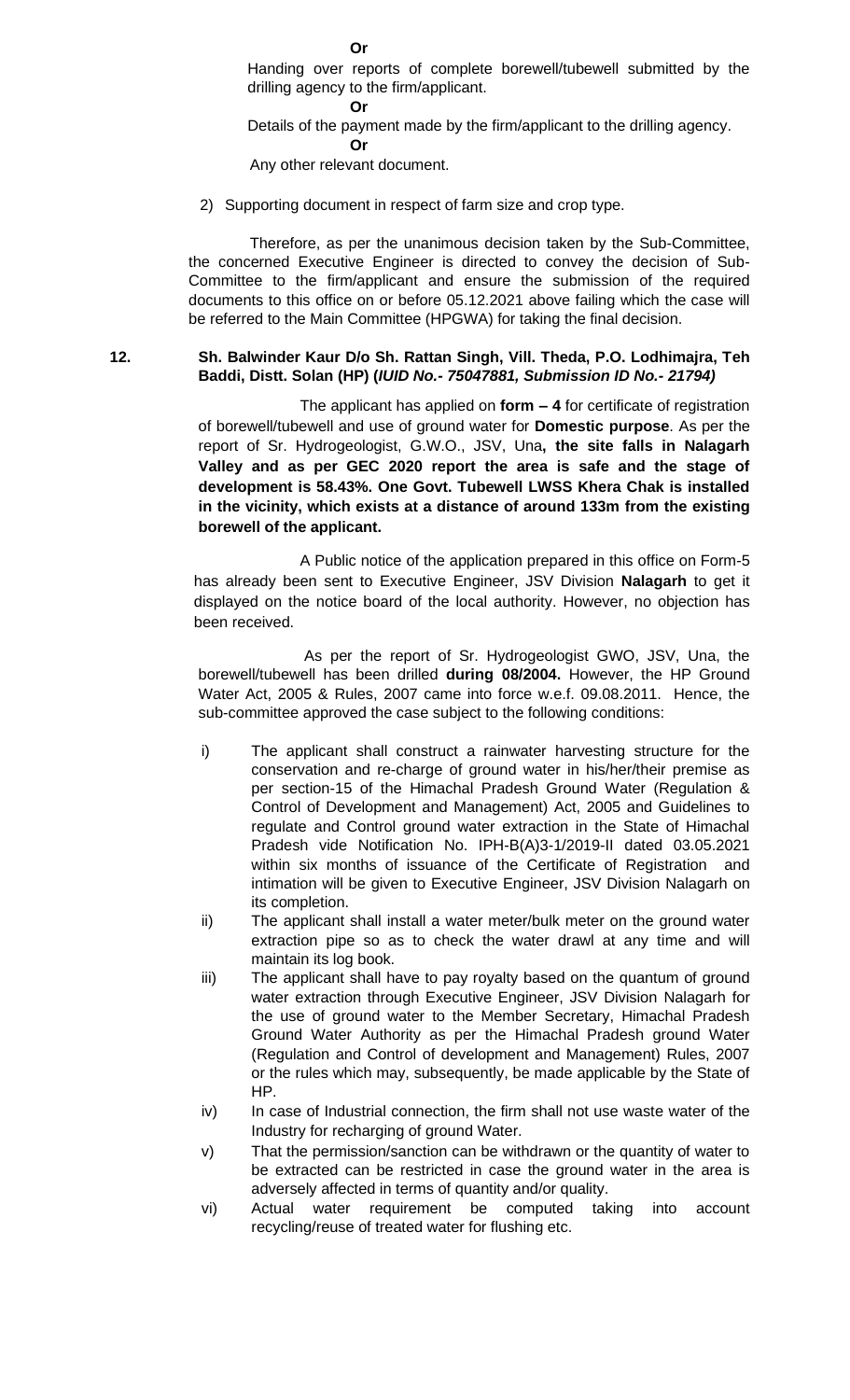- vii) Certificate regarding non/partial availability of water supply from the public water supply agency.
- viii) The firm/applicant shall be required to adopt latest water efficient technologies so as to reduce dependence on ground water resources.
- ix) The firm/applicant drawing water more than 10m3 /day of ground water shall construct piezometer, equipped with DWLR of latest version within six months shall consultation with the Sr. Hydrogeologist, GWO, JSV, Una (HP) and monthly water level date shall be submitted to the Ground Water Organization and Himachal Pradesh Ground Water Authority.
- x) All stakeholders abstracting ground water in excess of 100 m3/d shall be required to undertake annual water audit through Confederation of India Industries (CII)/Federation Indian Chamber of Commerce and Industry (FICCI)/National Productivity Council (NPC) certified auditors and submit audit reports within three months of completion of the same to Himachal Pradesh Ground Water Authority. All such stakeholders shall be required to reduce their ground water use by at least 20% over the next three years through appropriate means
- xi) The holder of the registration of certificate shall be duly bound to maintain the aforementioned source in an efficient, coordinated and economical manner and to use the water only for the purpose for which certificate of registration has been given.

The sub-committee approved the case subject to the condition the certificate of registration will be issued by the Member Secy. (HPGWA)-cum-S.E. P&I-II to the firm/applicant only after submission of any one of the following documents by the firm/applicant to the HP Ground Water Authority Shimla for ascertaining the authenticity of the year of construction of the borewell/tubewell.

### **Detail of documents**

1) Award letter issued by the firm/applicant to the drilling agency for sinking of the borewell/tubewell.

**Or**

Handing over reports of complete borewell/tubewell submitted by the drilling agency to the firm/applicant.

**Or**

Details of the payment made by the firm/applicant to the drilling agency.

**Or**

Any other relevant document.

Therefore, as per the unanimous decision taken by the Sub-Committee, the concerned Executive Engineer is directed to convey the decision of Sub-Committee to the firm/applicant and ensure the submission of the required documents to this office on or before 05.12.2021 above failing which the case will be referred to the Main Committee (HPGWA) for taking the final decision.

### **13. Sh. Kashmir Singh S/o Sh. Milkhi Ram, VPO Bhadhera, Tehsil Haroli, Distt Una (HP) (***IUID No.- 89194764, Submission ID No.-21815)*

The applicant has applied on **form – 4** for certificate of registration of borewell/tubewell and use of ground water for **Irrigation purpose.** As per the report of Sr. Hydrogeologist, G.W.O., JSV, Una, **No Govt. tubewell exists within a distance of 200m from the existing borewell of the applicant. It is pertinent to mention that the site falls in Una Valley and as per the GEC 2020 report the area is safe and the stage of development is 60.99% (in Satluj Basin) & 31.35% (in Beas Basin).**

A Public notice of the application prepared in this office on Form-5 has already been sent to Executive Engineer, **JSV Division Una No. 1 (HP)** to get it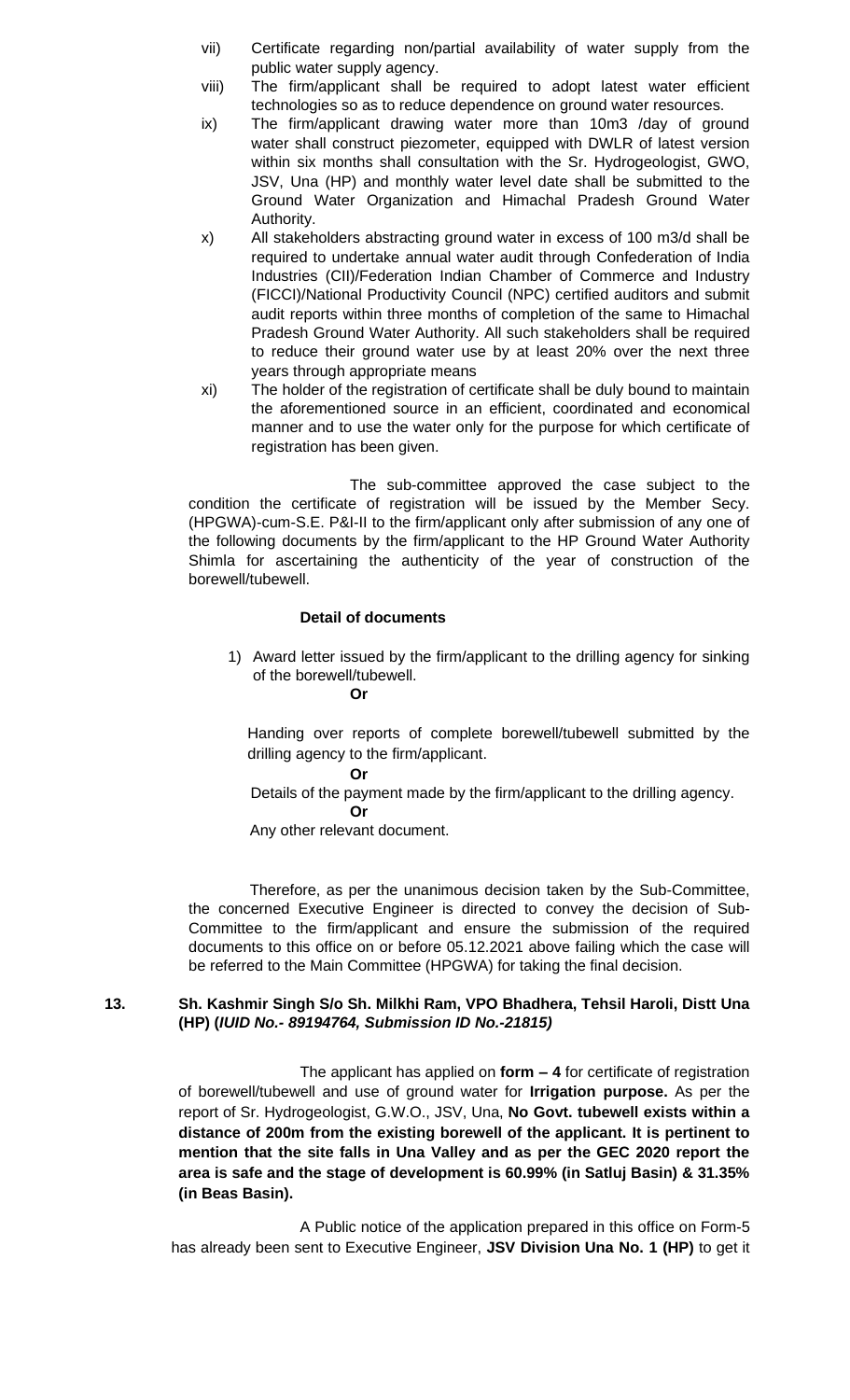displayed on the notice board of the local authority. However, no objection has been received.

The month & year of construction of the borewell has not been mentioned in the report of Sr. Hydrogeologist GWO, JSV, Una**.** However, the HP Ground Water Act, 2005 & Rules, 2007 came into force w.e.f. 09.08.2011. Hence, the sub-committee approved the case subject to the following conditions:

- i) The applicant shall construct a rainwater harvesting structure for the conservation and re-charge of ground water in his/her/their premise as per section-15 of the Himachal Pradesh Ground Water (Regulation & Control of Development and Management) Act, 2005 and Guidelines to regulate and Control ground water extraction in the State of Himachal Pradesh vide Notification No. IPH-B(A)3-1/2019-II dated 03.05.2021 within six months of issuance of the Certificate of Registration and intimation will be given to Executive Engineer, JSV Division Una No-1 on its completion.
- ii) The applicant shall install a water meter/bulk meter on the ground water extraction pipe so as to check the water drawl at any time and will maintain its log book.
- iii) The applicant shall have to pay royalty based on the quantum of ground water extraction through Executive Engineer, JSV Division Una No-1 for the use of ground water to the Member Secretary, Himachal Pradesh Ground Water Authority as per the Himachal Pradesh ground Water (Regulation and Control of development and Management) Rules, 2007 or the rules which may, subsequently, be made applicable by the State of HP.
- iv) In case of Industrial connection, the firm shall not use waste water of the Industry for recharging of ground Water.
- v) That the permission/sanction can be withdrawn or the quantity of water to be extracted can be restricted in case the ground water in the area is adversely affected in terms of quantity and/or quality.
- vi) Actual water requirement be computed taking into account recycling/reuse of treated water for flushing etc.
- vii) Certificate regarding non/partial availability of water supply from the public water supply agency.
- viii) The firm/applicant shall be required to adopt latest water efficient technologies so as to reduce dependence on ground water resources.
- ix) The firm/applicant drawing water more than 10m3 /day of ground water shall construct piezometer, equipped with DWLR of latest version within six months shall consultation with the Sr. Hydrogeologist, GWO, JSV, Una (HP) and monthly water level date shall be submitted to the Ground Water Organization and Himachal Pradesh Ground Water Authority.
- x) All stakeholders abstracting ground water in excess of 100 m3/d shall be required to undertake annual water audit through Confederation of India Industries (CII)/Federation Indian Chamber of Commerce and Industry (FICCI)/National Productivity Council (NPC) certified auditors and submit audit reports within three months of completion of the same to Himachal Pradesh Ground Water Authority. All such stakeholders shall be required to reduce their ground water use by at least 20% over the next three years through appropriate means
- xi) The holder of the registration of certificate shall be duly bound to maintain the aforementioned source in an efficient, coordinated and economical manner and to use the water only for the purpose for which certificate of registration has been given.

The sub-committee approved the case subject to the condition the certificate of registration will be issued by the Member Secy. (HPGWA)-cum-S.E. P&I-II to the firm/applicant only after submission of any one of the following documents by the firm/applicant to the HP Ground Water Authority Shimla for ascertaining the authenticity of the year of construction of the borewell/tubewell.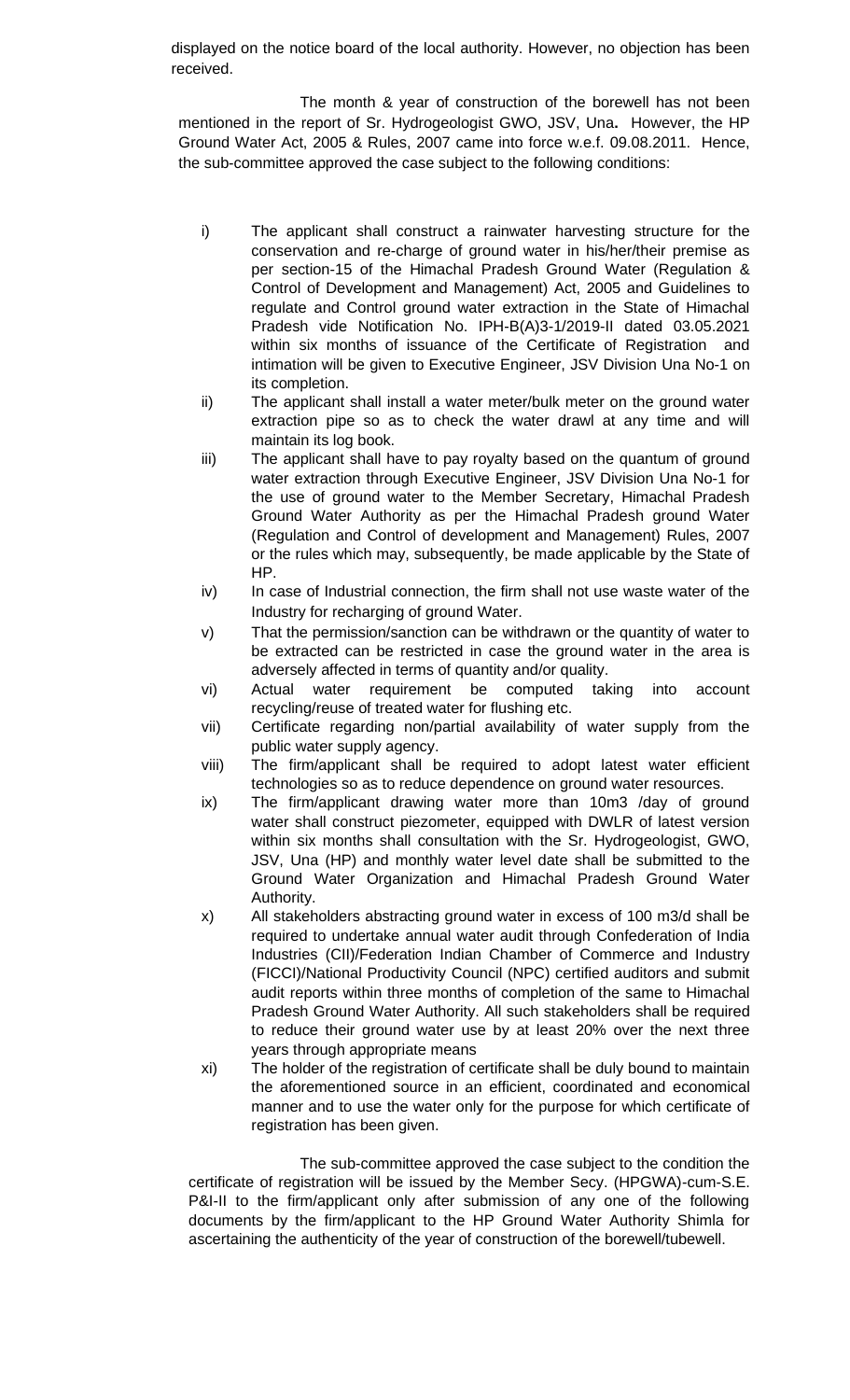### **Detail of documents**

1) Award letter issued by the firm/applicant to the drilling agency for sinking of the borewell/tubewell.

**Or**

Handing over reports of complete borewell/tubewell submitted by the drilling agency to the firm/applicant.

**Or**

Details of the payment made by the firm/applicant to the drilling agency.

**Or**

Any other relevant document.

.

2) Supporting document in respect of farm size and crop type..

Therefore, as per the unanimous decision taken by the Sub-Committee, the concerned Executive Engineer is directed to convey the decision of Sub-Committee to the firm/applicant and ensure the submission of the required documents to this office on or before 05.12.2021 above failing which the case will be referred to the Main Committee (HPGWA) for taking the final decision.

### **14. Smt. Kamla Devi w/o sh. Gianu Ram Sharma, Vill. Kallar, PO Kotlu-Brahmna, Tehsil Ghumarwin, Distt. Bilaspur (HP) (***IUID No.- 64110008, Submission ID No.- 21951)*

The applicant has applied on **Form–4** for certificate of registration of borewell/tubewell and use of ground water for **Irrigation purpose.** As per the report of Sr. Hydrogeologist, G.W.O., JSV, Una, **No departmental borewell exists within a distance of 300m from the existing borewell of applicant. The site located in moderately dissected structural hills comprising of alternate beds of sandstone clays of Shiwalik group of rocks.**

A Public notice of the application prepared in this office on Form-5 has already been sent to Executive Engineer, JSV Division **Ghumarwin (HP)** to get it displayed on the notice board of the local authority. However, no objection has been received.

As per the report of Sr. Hydrogeologist GWO, JSV, Una, the borewell/tubewell has been drilled **during Sep/2019.** However, the HP Ground Water Act, 2005 & Rules, 2007 came into force w.e.f. 29.11.2019. Hence, the sub-committee approved the case subject to the following conditions:

- i) The applicant shall construct a rainwater harvesting structure for the conservation and re-charge of ground water in his/her/their premise as per section-15 of the Himachal Pradesh Ground Water (Regulation & Control of Development and Management) Act, 2005 and Guidelines to regulate and Control ground water extraction in the State of Himachal Pradesh vide Notification No. IPH-B(A)3-1/2019-II dated 03.05.2021 within six months of issuance of the Certificate of Registration and intimation will be given to Executive Engineer, JSV Division Ghumarwin on its completion.
- ii) The applicant shall install a water meter/bulk meter on the ground water extraction pipe so as to check the water drawl at any time and will maintain its log book.
- iii) The applicant shall have to pay royalty based on the quantum of ground water extraction through Executive Engineer, JSV Division Ghumarwin for the use of ground water to the Member Secretary, Himachal Pradesh Ground Water Authority as per the Himachal Pradesh ground Water (Regulation and Control of development and Management) Rules, 2007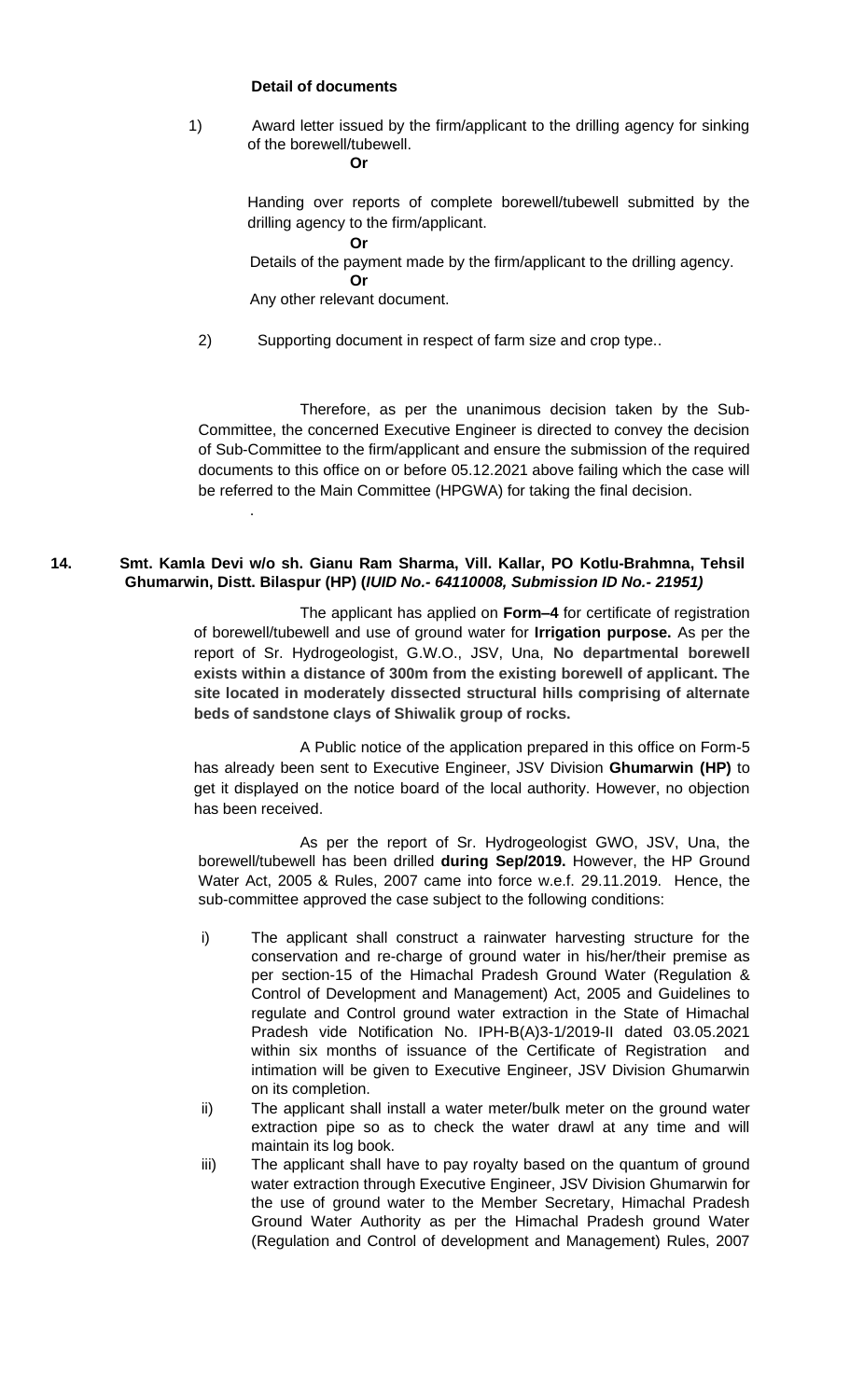or the rules which may, subsequently, be made applicable by the State of HP.

- iv) In case of Industrial connection, the firm shall not use waste water of the Industry for recharging of ground Water.
- v) That the permission/sanction can be withdrawn or the quantity of water to be extracted can be restricted in case the ground water in the area is adversely affected in terms of quantity and/or quality.
- vi) Actual water requirement be computed taking into account recycling/reuse of treated water for flushing etc.
- vii) Certificate regarding non/partial availability of water supply from the public water supply agency.
- viii) The firm/applicant shall be required to adopt latest water efficient technologies so as to reduce dependence on ground water resources.
- ix) The firm/applicant drawing water more than 10m3 /day of ground water shall construct piezometer, equipped with DWLR of latest version within six months shall consultation with the Sr. Hydrogeologist, GWO, JSV, Una (HP) and monthly water level date shall be submitted to the Ground Water Organization and Himachal Pradesh Ground Water Authority.
- x) All stakeholders abstracting ground water in excess of 100 m3/d shall be required to undertake annual water audit through Confederation of India Industries (CII)/Federation Indian Chamber of Commerce and Industry (FICCI)/National Productivity Council (NPC) certified auditors and submit audit reports within three months of completion of the same to Himachal Pradesh Ground Water Authority. All such stakeholders shall be required to reduce their ground water use by at least 20% over the next three years through appropriate means
- xi) The holder of the registration of certificate shall be duly bound to maintain the aforementioned source in an efficient, coordinated and economical manner and to use the water only for the purpose for which certificate of registration has been given.

The sub-committee approved the case subject to the condition the certificate of registration will be issued by the Member Secy. (HPGWA)-cum-S.E. P&I-II to the firm/applicant only after submission of any one of the following documents by the firm/applicant to the HP Ground Water Authority Shimla for ascertaining the authenticity of the year of construction of the borewell/tubewell.

#### **Detail of document**

1) Supporting document in respect of farm size and crop type.

Therefore, as per the unanimous decision taken by the Sub-Committee, the concerned Executive Engineer is directed to convey the decision of Sub-Committee to the firm/applicant and ensure the submission of the required documents to this office on or before 05.12.2021 above failing which the case will be referred to the Main Committee (HPGWA) for taking the final decision.

### **15. Smt. Pratima Chauhan W/o Sh. Vijay Kumar Chauhan, ward No. !!, House 156, Nav Vihar Colony, Opp. Savitri Enclave Board, Paonta (HP) (***IUID No.- 19921392, Submission ID No.- 22030)*

The applicant has applied on **Form–4** for certificate of registration of borewell/tubewell and use of ground water for **Domestic purpose.** As per the report of Sr. Hydrogeologist, G.W.O., JSV, Una, **One tubewell of Jal Shakti Vibhag exists at a distance of 300m from the applicant's tubewell. It is pertinent to mention that the site falls in Paonta Valley and as per the GEC 2020 report the area is safe and the stage of development is 22.44%.**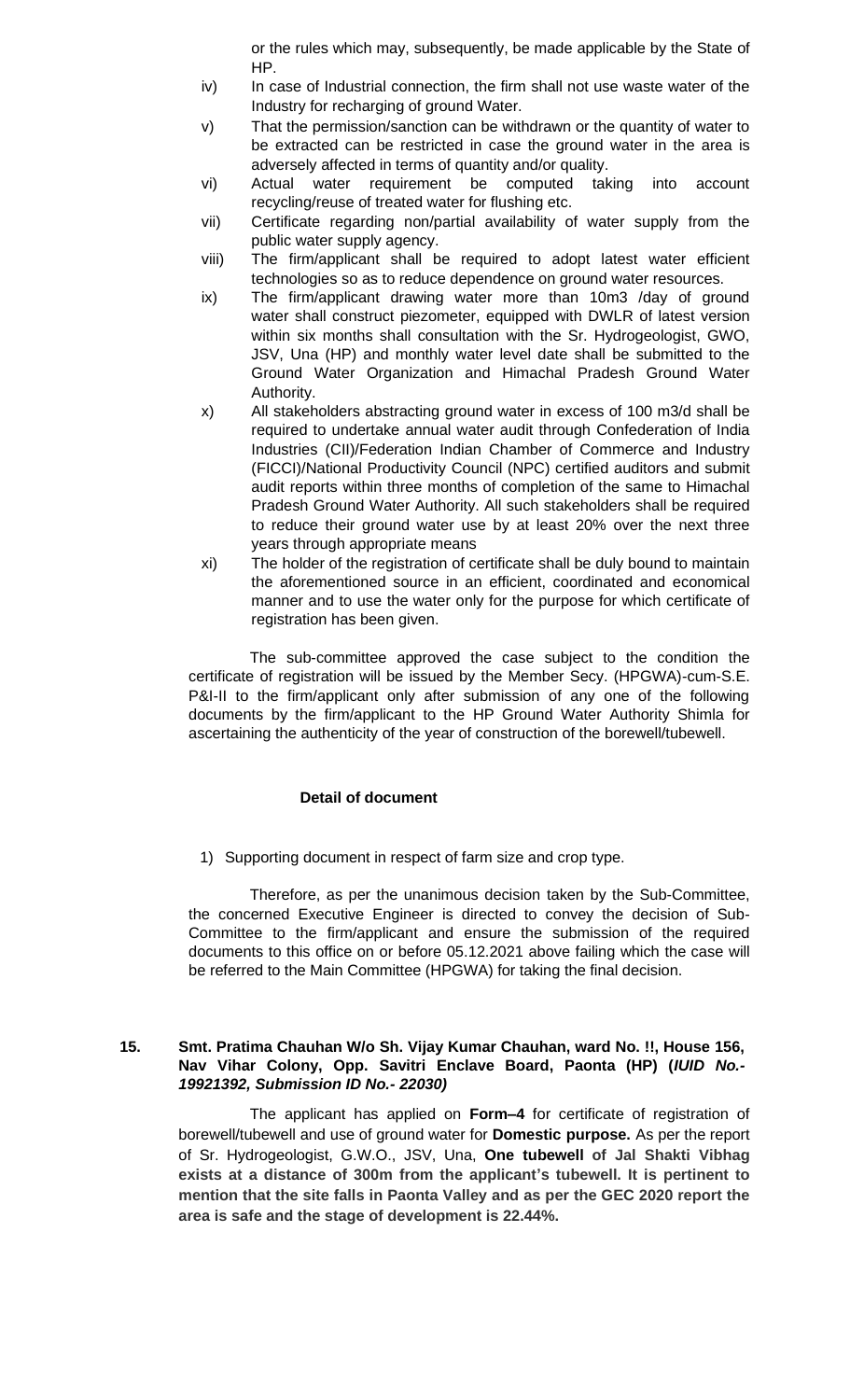A Public notice of the application prepared in this office on Form-5 has already been sent to Executive Engineer, JSV Division **Paonta Sahib (HP)** to get it displayed on the notice board of the local authority. However, no objection has been received.

As per the report of Sr. Hydrogeologist GWO, JSV, Una, the borewell/tubewell has been drilled during **2016,** in that area the HP Ground Water Act, 2005 & Rules, 2007 came into force w.e.f. the date of Notification of notified areas i.e. 09.08.2011. Hence, the sub-committee approved the case subject to the following conditions:

- i) The applicant shall construct a rainwater harvesting structure for the conservation and re-charge of ground water in his/her/their premise as per section-15 of the Himachal Pradesh Ground Water (Regulation & Control of Development and Management) Act, 2005 and Guidelines to regulate and Control ground water extraction in the State of Himachal Pradesh vide Notification No. IPH-B(A)3-1/2019-II dated 03.05.2021 within six months of issuance of the Certificate of Registration and intimation will be given to Executive Engineer, JSV Division Paonta Sahib on its completion.
- ii) The applicant shall install a water meter/bulk meter on the ground water extraction pipe so as to check the water drawl at any time and will maintain its log book.
- iii) The applicant shall have to pay royalty based on the quantum of ground water extraction through Executive Engineer, JSV Division Paonta Sahib for the use of ground water to the Member Secretary, Himachal Pradesh Ground Water Authority as per the Himachal Pradesh ground Water (Regulation and Control of development and Management) Rules, 2007 or the rules which may, subsequently, be made applicable by the State of HP.
- iv) In case of Industrial connection, the firm shall not use waste water of the Industry for recharging of ground Water.
- v) That the permission/sanction can be withdrawn or the quantity of water to be extracted can be restricted in case the ground water in the area is adversely affected in terms of quantity and/or quality.
- vi) Actual water requirement be computed taking into account recycling/reuse of treated water for flushing etc.
- vii) Certificate regarding non/partial availability of water supply from the public water supply agency.
- viii) The firm/applicant shall be required to adopt latest water efficient technologies so as to reduce dependence on ground water resources.
- ix) The firm/applicant drawing water more than 10m3 /day of ground water shall construct piezometer, equipped with DWLR of latest version within six months shall consultation with the Sr. Hydrogeologist, GWO, JSV, Una (HP) and monthly water level date shall be submitted to the Ground Water Organization and Himachal Pradesh Ground Water Authority.
- x) All stakeholders abstracting ground water in excess of 100 m3/d shall be required to undertake annual water audit through Confederation of India Industries (CII)/Federation Indian Chamber of Commerce and Industry (FICCI)/National Productivity Council (NPC) certified auditors and submit audit reports within three months of completion of the same to Himachal Pradesh Ground Water Authority. All such stakeholders shall be required to reduce their ground water use by at least 20% over the next three years through appropriate means
- xi) The holder of the registration of certificate shall be duly bound to maintain the aforementioned source in an efficient, coordinated and economical manner and to use the water only for the purpose for which certificate of registration has been given.

The sub-committee approved the case subject to the condition the certificate of registration will be issued by the Member Secy. (HPGWA)-cum-S.E.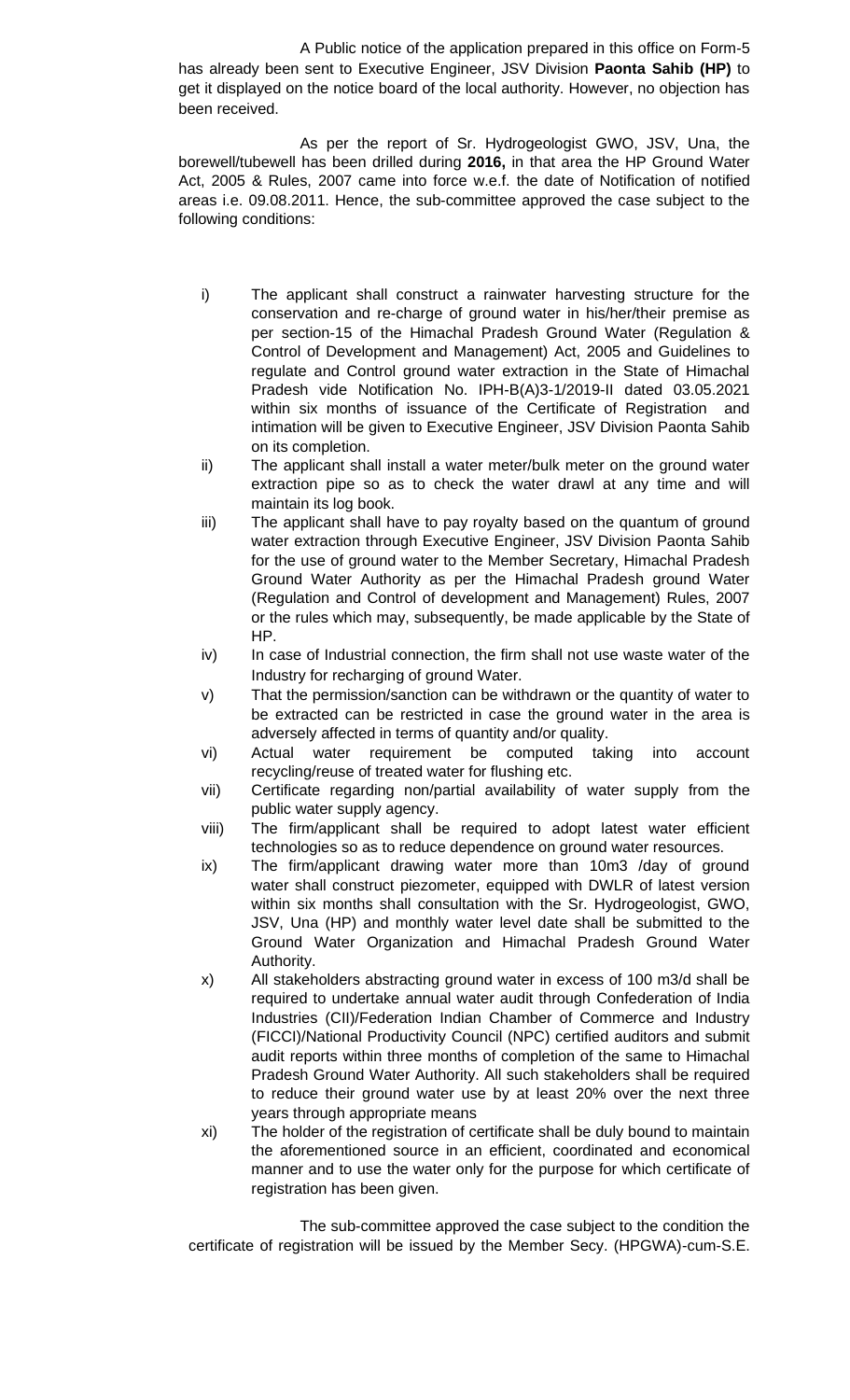P&I-II to the firm/applicant only after submission of any one of the following documents by the firm/applicant to the HP Ground Water Authority Shimla for ascertaining the authenticity of the year of construction of the borewell/tubewell.

#### **Detail of documents**

1) Award letter issued by the firm/applicant to the drilling agency for sinking of the borewell/tubewell.

**Or**

Handing over reports of complete borewell/tubewell submitted by the drilling agency to the firm/applicant.

**Or**

Details of the payment made by the firm/applicant to the drilling agency.

**Or**

Any other relevant document.

Therefore, as per the unanimous decision taken by the Sub-Committee, the concerned Executive Engineer is directed to convey the decision of Sub-Committee to the firm/applicant and ensure the submission of the required documents to this office on or before 05.12.2021 above failing which the case will be referred to the Main Committee (HPGWA) for taking the final decision.

#### **16. Sh. Ronki Ram S/o Sh. Surat Singh, Village Moginand, P.O. Moginand, Distt. Sirmaur (HP) (***IUID No.-13944024, Submission ID No.- 22034)*

The applicant has applied on **Form–4A** for certificate of registration of borewell/tubewell and use of ground water for **Commercial purpose.** As per the report of Sr. Hydrogeologist, G.W.O., JSV, Una, **Tubewell of Jal Shakti Vibhag existed at Moginand at a distance of 700m from the applicant's tubewell. Handpump also exists at Moginand near Khera at a distance of 100m from the applicant's borewell. Handpump was drilled up to 310 feet, water level 140 feet, discharge is 1 inch & year of construction 2018. Geologically the area consists of clay boulder & sand. According to GWPM the Geologically sequence/Rock type is alluvium consist of assorted mixture of boulder, cobble, pebble, sand. Geomorphic unit/land form of the area is river terrace older & recharge condition is moderate. Homogeneity in the unit & success rate of wells is Moderate. Quality of water is potable.** 

A Public notice of the application prepared in this office on Form-5 has already been sent to Executive Engineer, JSV Division **Nahan (HP)** to get it displayed on the notice board of the local authority. However, no objection has been received.

As per the report of Sr. Hydrogeologist GWO, JSV, Una, the borewell/tubewell has been drilled **during 2010.** However, the HP Ground Water Act, 2005 & Rules, 2007 came into force w.e.f. 29.11.2019. Hence, the subcommittee approved the case subject to the following conditions:

- i) The applicant shall construct a rainwater harvesting structure for the conservation and re-charge of ground water in his/her/their premise as per section-15 of the Himachal Pradesh Ground Water (Regulation & Control of Development and Management) Act, 2005 and Guidelines to regulate and Control ground water extraction in the State of Himachal Pradesh vide Notification No. IPH-B(A)3-1/2019-II dated 03.05.2021 within six months of issuance of the Certificate of Registration and intimation will be given to Executive Engineer, JSV Division Paonta Sahib on its completion.
- ii) The applicant shall install a water meter/bulk meter on the ground water extraction pipe so as to check the water drawl at any time and will maintain its log book.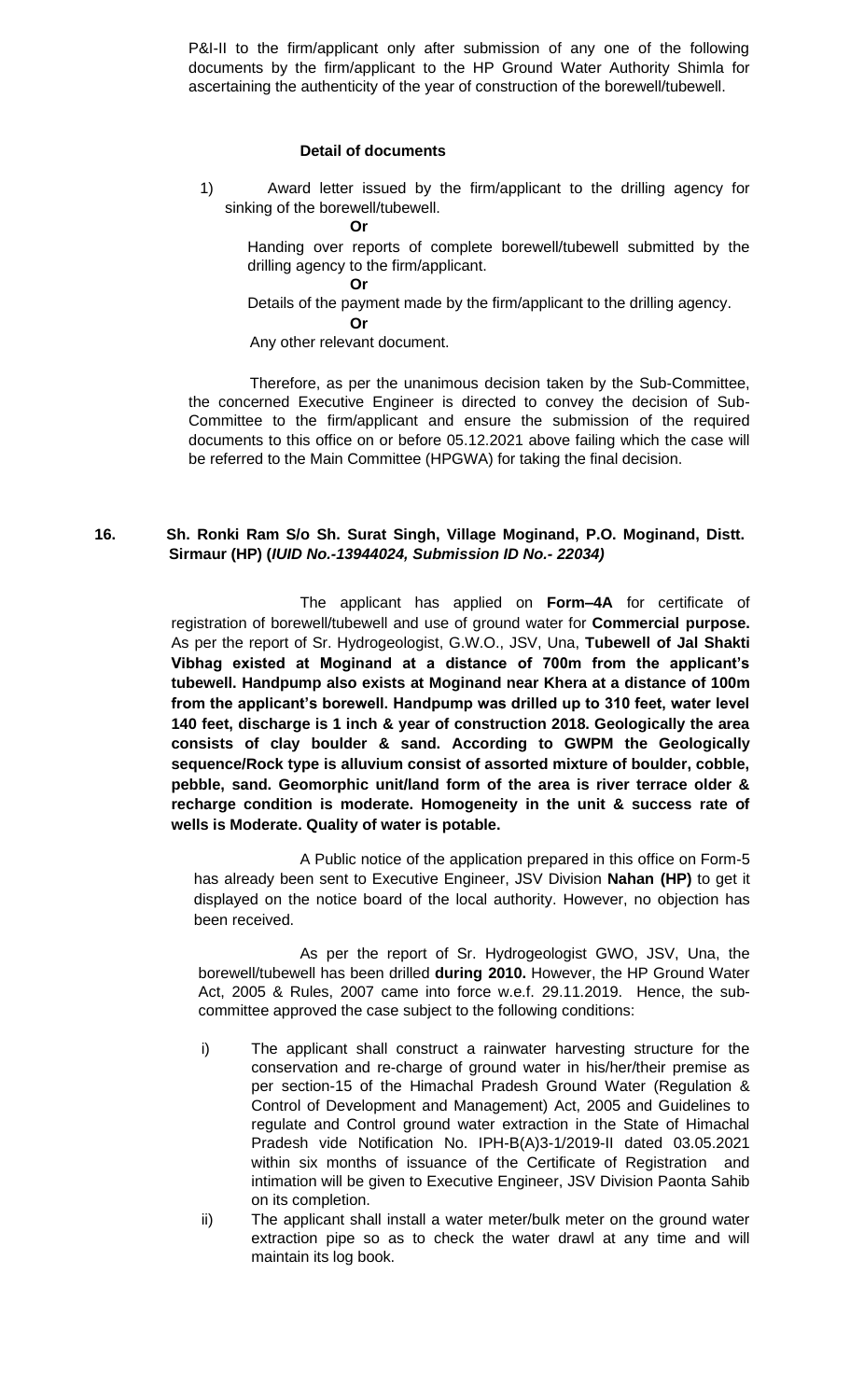- iii) The applicant shall have to pay royalty based on the quantum of ground water extraction through Executive Engineer, JSV Division Paonta Sahib for the use of ground water to the Member Secretary, Himachal Pradesh Ground Water Authority as per the Himachal Pradesh ground Water (Regulation and Control of development and Management) Rules, 2007 or the rules which may, subsequently, be made applicable by the State of HP.
- iv) In case of Industrial connection, the firm shall not use waste water of the Industry for recharging of ground Water.
- v) That the permission/sanction can be withdrawn or the quantity of water to be extracted can be restricted in case the ground water in the area is adversely affected in terms of quantity and/or quality.
- vi) Actual water requirement be computed taking into account recycling/reuse of treated water for flushing etc.
- vii) Certificate regarding non/partial availability of water supply from the public water supply agency.
- viii) The firm/applicant shall be required to adopt latest water efficient technologies so as to reduce dependence on ground water resources.
- ix) The firm/applicant drawing water more than 10m3 /day of ground water shall construct piezometer, equipped with DWLR of latest version within six months shall consultation with the Sr. Hydrogeologist, GWO, JSV, Una (HP) and monthly water level date shall be submitted to the Ground Water Organization and Himachal Pradesh Ground Water Authority.
- x) All stakeholders abstracting ground water in excess of 100 m3/d shall be required to undertake annual water audit through Confederation of India Industries (CII)/Federation Indian Chamber of Commerce and Industry (FICCI)/National Productivity Council (NPC) certified auditors and submit audit reports within three months of completion of the same to Himachal Pradesh Ground Water Authority. All such stakeholders shall be required to reduce their ground water use by at least 20% over the next three years through appropriate means
- xi) The holder of the registration of certificate shall be duly bound to maintain the aforementioned source in an efficient, coordinated and economical manner and to use the water only for the purpose for which certificate of registration has been given.
- xii) The supporting document in r/o water requirement mentioned at the time of registration with Industry Department.

The sub-committee approved the case subject to the condition the certificate of registration will be issued by the Member Secy. (HPGWA)-cum-S.E. P&I-II to the firm/applicant only after submission of following document by the firm/applicant to the HP Ground Water Authority Shimla.

### **Detail of documents**

1) As the applicant has not indicated the purpose for which the ground water is required. Hence, the supporting document in respect of use of ground water shall be submitted to Member Secretary HPGWA.

Therefore, as per the unanimous decision taken by the Sub-Committee, the concerned Executive Engineer is directed to convey the decision of Sub-Committee to the firm/applicant and ensure the submission of the required documents to this office on or before 05.12.2021 above failing which the case will be referred to the Main Committee (HPGWA) for taking the final decision.

### **17. Sh. Anand Vardhan S/o Sh. Tulsi Ram, Vill. Jethwin, PO & Tehsil Jhandutta, Distt. Bilaspur (HP) (***IUID No.- 10523508, Submission ID No.-22061)*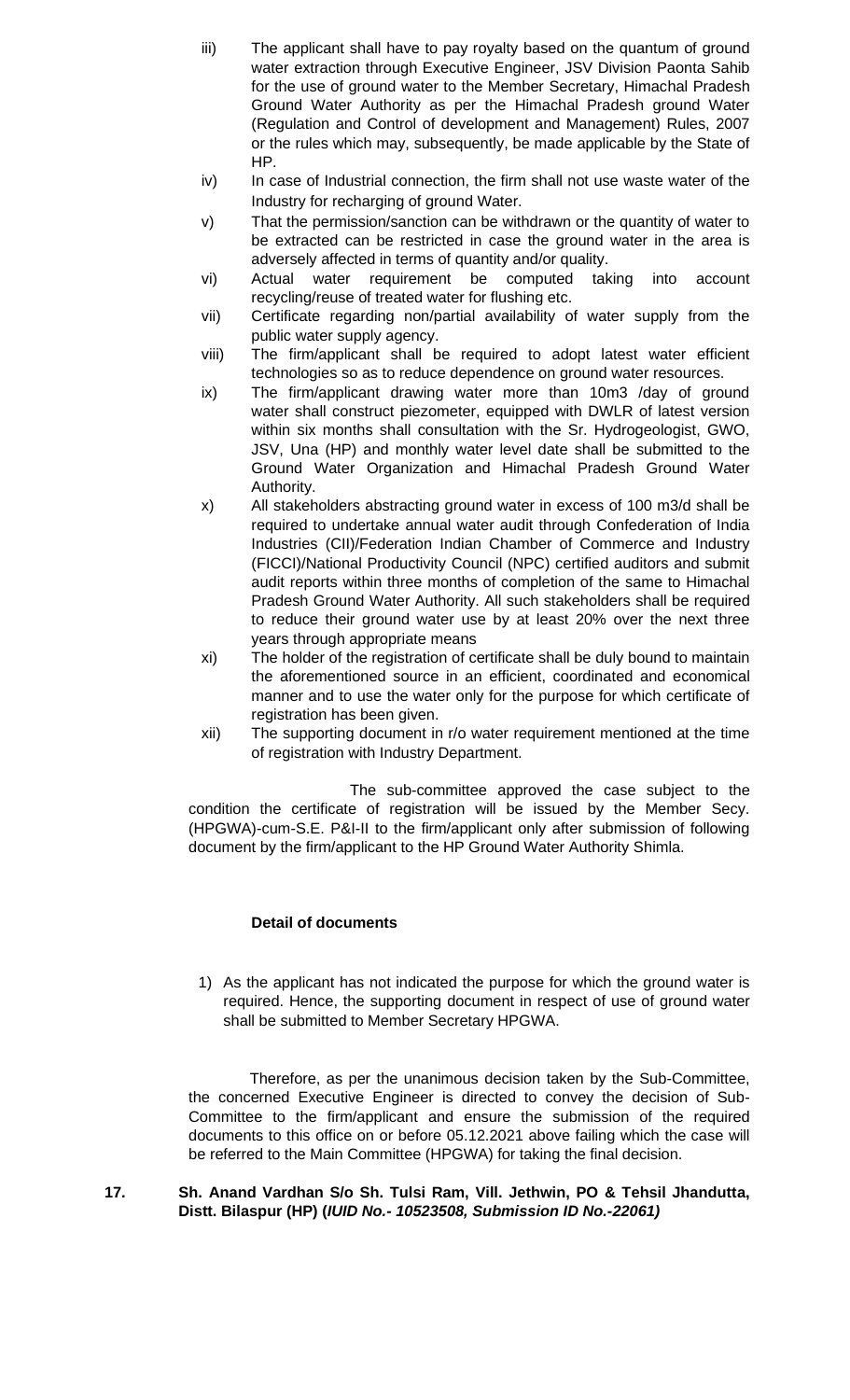The applicant has applied on **form – 4** for certificate of registration of borewell/tubewell and use of ground water for **Irrigation purpose.** As per the report of Sr. Hydrogeologist, G.W.O., JSV, Una, **No departmental handpump exists within a distance of 300m from the existing borewell of the applicant. The site is located in highly dissected structural hills comprising of alternate beds of sandstones and shales of Dharamshala group of rocks.** 

A Public notice of the application prepared in this office on Form-5 has already been sent to Executive Engineer, **JSV Division Ghumarwin (HP)** to get it displayed on the notice board of the local authority. However, no objection has been received.

The month & year of construction of the borewell has not been mentioned in the report of Sr. Hydrogeologist GWO, JSV, Una**.** However, the HP Ground Water Act, 2005 & Rules, 2007 came into force w.e.f. 29.11.2019. Hence, the sub-committee approved the case subject to the following conditions:

- i) The applicant shall construct a rainwater harvesting structure for the conservation and re-charge of ground water in his/her/their premise as per section-15 of the Himachal Pradesh Ground Water (Regulation & Control of Development and Management) Act, 2005 and Guidelines to regulate and Control ground water extraction in the State of Himachal Pradesh vide Notification No. IPH-B(A)3-1/2019-II dated 03.05.2021 within six months of issuance of the Certificate of Registration and intimation will be given to Executive Engineer, JSV Division Ghumarwin on its completion.
- ii) The applicant shall install a water meter/bulk meter on the ground water extraction pipe so as to check the water drawl at any time and will maintain its log book.
- iii) The applicant shall have to pay royalty based on the quantum of ground water extraction through Executive Engineer, JSV Division Ghumarwin for the use of ground water to the Member Secretary, Himachal Pradesh Ground Water Authority as per the Himachal Pradesh ground Water (Regulation and Control of development and Management) Rules, 2007 or the rules which may, subsequently, be made applicable by the State of HP.
- iv) In case of Industrial connection, the firm shall not use waste water of the Industry for recharging of ground Water.
- v) That the permission/sanction can be withdrawn or the quantity of water to be extracted can be restricted in case the ground water in the area is adversely affected in terms of quantity and/or quality.
- vi) Actual water requirement be computed taking into account recycling/reuse of treated water for flushing etc.
- vii) Certificate regarding non/partial availability of water supply from the public water supply agency.
- viii) The firm/applicant shall be required to adopt latest water efficient technologies so as to reduce dependence on ground water resources.
- ix) The firm/applicant drawing water more than 10m3 /day of ground water shall construct piezometer, equipped with DWLR of latest version within six months shall consultation with the Sr. Hydrogeologist, GWO, JSV, Una (HP) and monthly water level date shall be submitted to the Ground Water Organization and Himachal Pradesh Ground Water Authority.
- x) All stakeholders abstracting ground water in excess of 100 m3/d shall be required to undertake annual water audit through Confederation of India Industries (CII)/Federation Indian Chamber of Commerce and Industry (FICCI)/National Productivity Council (NPC) certified auditors and submit audit reports within three months of completion of the same to Himachal Pradesh Ground Water Authority. All such stakeholders shall be required to reduce their ground water use by at least 20% over the next three years through appropriate means
- xi) The holder of the registration of certificate shall be duly bound to maintain the aforementioned source in an efficient, coordinated and economical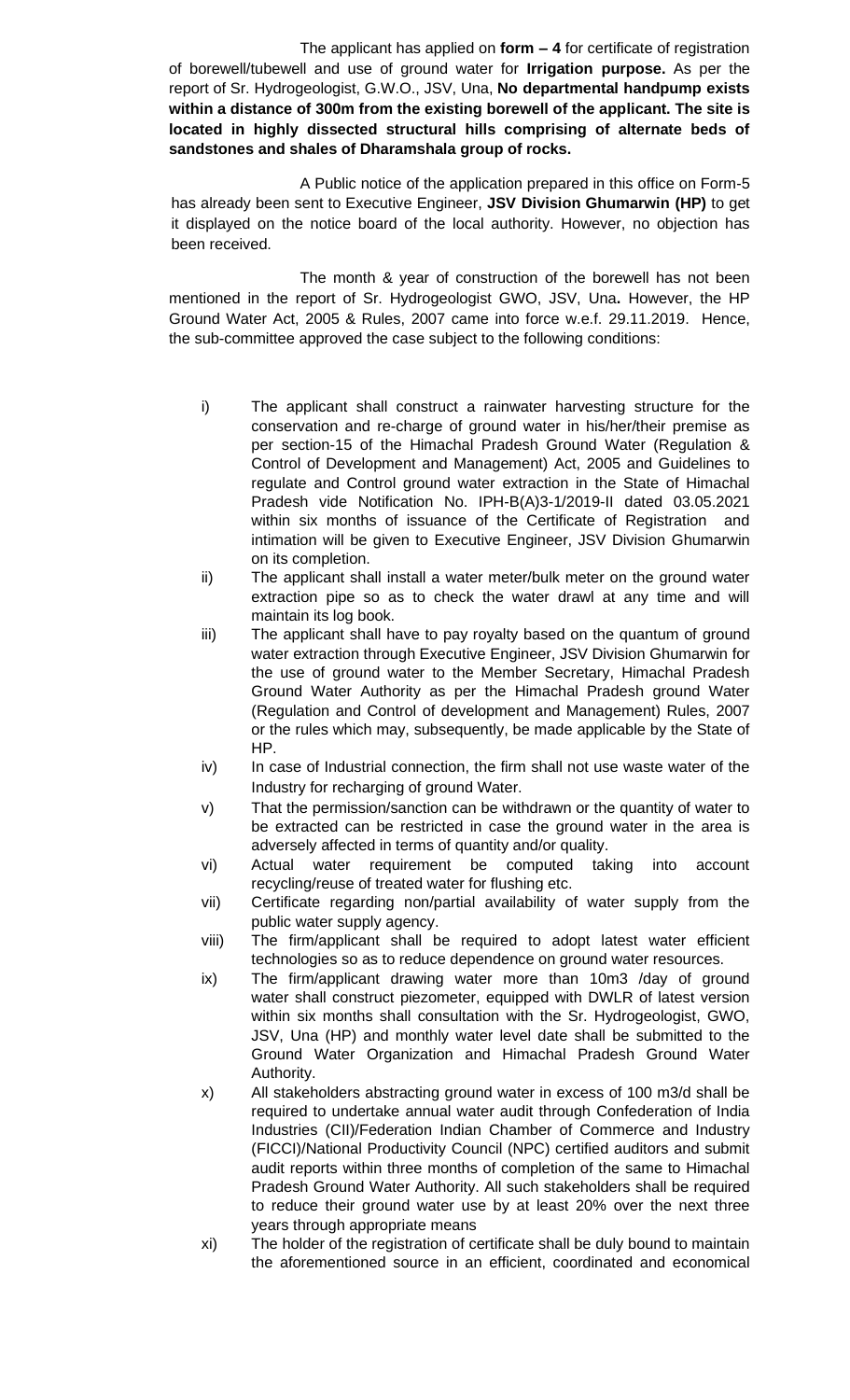manner and to use the water only for the purpose for which certificate of registration has been given.

The sub-committee approved the case subject to the condition the certificate of registration will be issued by the Member Secy. (HPGWA)-cum-S.E. P&I-II to the firm/applicant only after submission of any one of the following documents by the firm/applicant to the HP Ground Water Authority Shimla for ascertaining the authenticity of the year of construction of the borewell/tubewell.

### **Detail of documents**

1) Award letter issued by the firm/applicant to the drilling agency for sinking of the borewell/tubewell.

**Or**

Handing over reports of complete borewell/tubewell submitted by the drilling agency to the firm/applicant.

**Or**

Details of the payment made by the firm/applicant to the drilling agency. **Or**

Any other relevant document.

2) Supporting document in respect of farm size and crop type.

Therefore, as per the unanimous decision taken by the Sub-Committee, the concerned Executive Engineer is directed to convey the decision of Sub-Committee to the firm/applicant and ensure the submission of the required documents to this office on or before 05.12.2021 above failing which the case will be referred to the Main Committee (HPGWA) for taking the final decision.

### **18. M/s Natural Beverages (A Unit of Himachal Plywoods Pvt. Ltd.) Plot No. 1 and 2, Industrial Area Shamshi Distt. Kullu (HP) (***IUID No.- 32279237, Submission ID No.- 22138)*

The applicant has applied on **Form–4A** for certificate of registration of borewell/tubewell and use of ground water for **Industrial purpose.** As per the report of Sr. Hydrogeologist, G.W.O., JSV, Una, **One departmental handpump exists at a distance of around 140m from the existing borewell of the applicant. The site is located in valley fill deposits. Another borewell of the applicant also exists within the premises of the factory for which the applicant is intimated has applied for registration vide IUID No. 94615276.** 

A Public notice of the application prepared in this office on Form-5 has already been sent to Executive Engineer, JSV Division **Kullu (HP)** to get it displayed on the notice board of the local authority. However, no objection has been received.

As per the report of Sr. Hydrogeologist GWO, JSV, Una, the borewell/tubewell has been drilled **during 11/2014.** The waterdrawl needs to be verified and also details of pumping machinery has not been mentioned However, the HP Ground Water Act, 2005 & Rules, 2007 came into force w.e.f. 29.11.2019. Hence, the sub-committee approved the case subject to the following conditions:

i) The applicant shall construct a rainwater harvesting structure for the conservation and re-charge of ground water in his/her/their premise as per section-15 of the Himachal Pradesh Ground Water (Regulation & Control of Development and Management) Act, 2005 and Guidelines to regulate and Control ground water extraction in the State of Himachal Pradesh vide Notification No. IPH-B(A)3-1/2019-II dated 03.05.2021 within six months of issuance of the Certificate of Registration and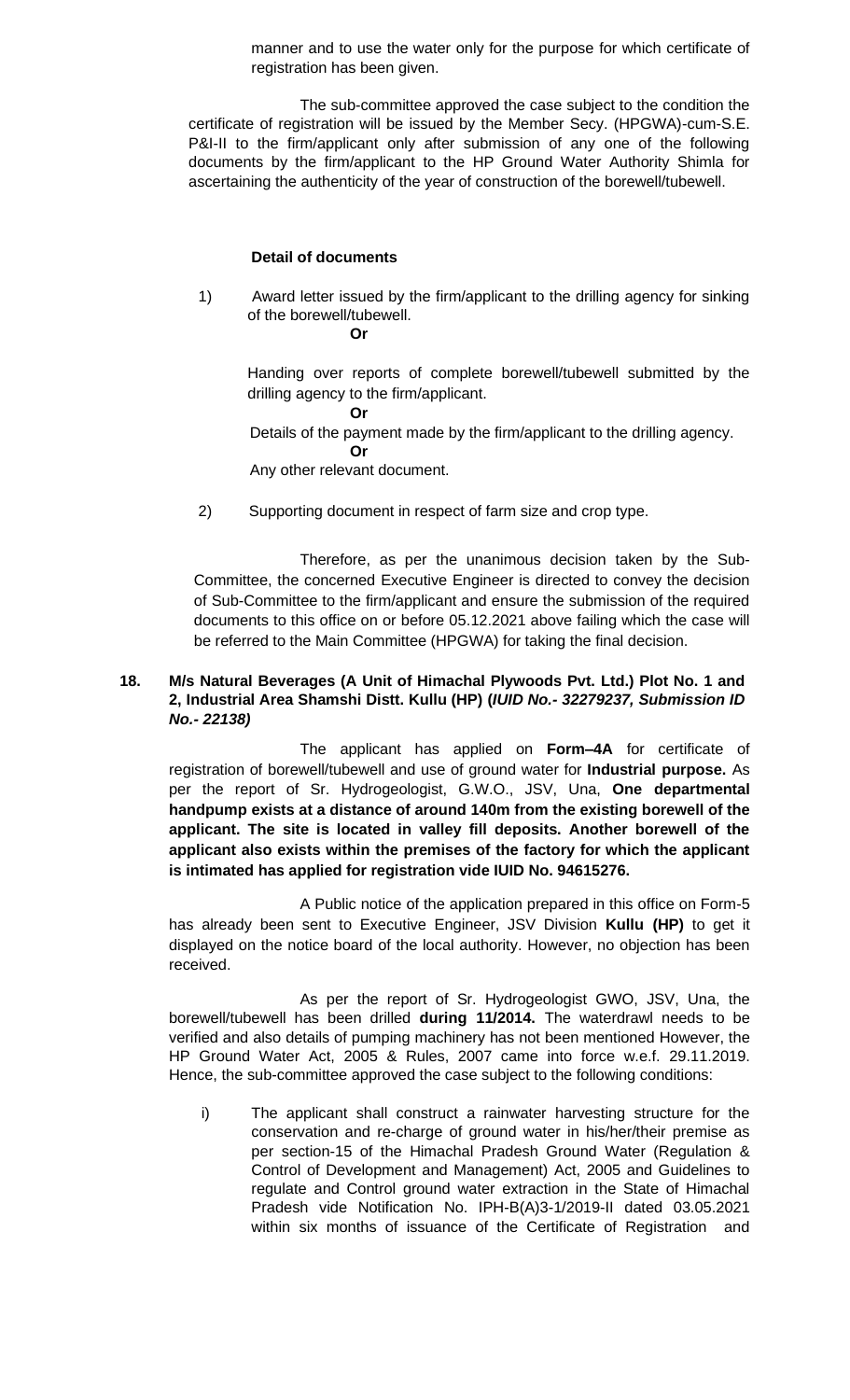intimation will be given to Executive Engineer, JSV Division Kullu on its completion.

- ii) The applicant shall install a water meter/bulk meter on the ground water extraction pipe so as to check the water drawl at any time and will maintain its log book.
- iii) The applicant shall have to pay royalty based on the quantum of ground water extraction through Executive Engineer, JSV Division Kullu for the use of ground water to the Member Secretary, Himachal Pradesh Ground Water Authority as per the Himachal Pradesh ground Water (Regulation and Control of development and Management) Rules, 2007 or the rules which may, subsequently, be made applicable by the State of HP.
- iv) In case of Industrial connection, the firm shall not use waste water of the Industry for recharging of ground Water.
- v) That the permission/sanction can be withdrawn or the quantity of water to be extracted can be restricted in case the ground water in the area is adversely affected in terms of quantity and/or quality.
- vi) Actual water requirement be computed taking into account recycling/reuse of treated water for flushing etc.
- vii) Certificate regarding non/partial availability of water supply from the public water supply agency.
- viii) The firm/applicant shall be required to adopt latest water efficient technologies so as to reduce dependence on ground water resources.
- ix) The firm/applicant drawing water more than 10m3 /day of ground water shall construct piezometer, equipped with DWLR of latest version within six months shall consultation with the Sr. Hydrogeologist, GWO, JSV, Una (HP) and monthly water level date shall be submitted to the Ground Water Organization and Himachal Pradesh Ground Water Authority.
- x) All stakeholders abstracting ground water in excess of 100 m3/d shall be required to undertake annual water audit through Confederation of India Industries (CII)/Federation Indian Chamber of Commerce and Industry (FICCI)/National Productivity Council (NPC) certified auditors and submit audit reports within three months of completion of the same to Himachal Pradesh Ground Water Authority. All such stakeholders shall be required to reduce their ground water use by at least 20% over the next three years through appropriate means
- xi) The holder of the registration of certificate shall be duly bound to maintain the aforementioned source in an efficient, coordinated and economical manner and to use the water only for the purpose for which certificate of registration has been given.
- xii) The supporting document in r/o water requirement mentioned at the time of registration with Industry Department.

The sub-committee approved the case subject to the condition the certificate of registration will be issued by the Member Secy. (HPGWA)-cum-S.E. P&I-II to the firm/applicant only after submission of any one of the following documents by the firm/applicant to the HP Ground Water Authority Shimla for ascertaining the authenticity of the year of construction of the borewell/tubewell.

### **Detail of documents**

1) Award letter issued by the firm/applicant to the drilling agency for sinking of the borewell/tubewell.

#### **Or**

Handing over reports of complete borewell/tubewell submitted by the drilling agency to the firm/applicant.

$$
\mathsf{Or}
$$

Details of the payment made by the firm/applicant to the drilling agency.

**Or**

Any other relevant document.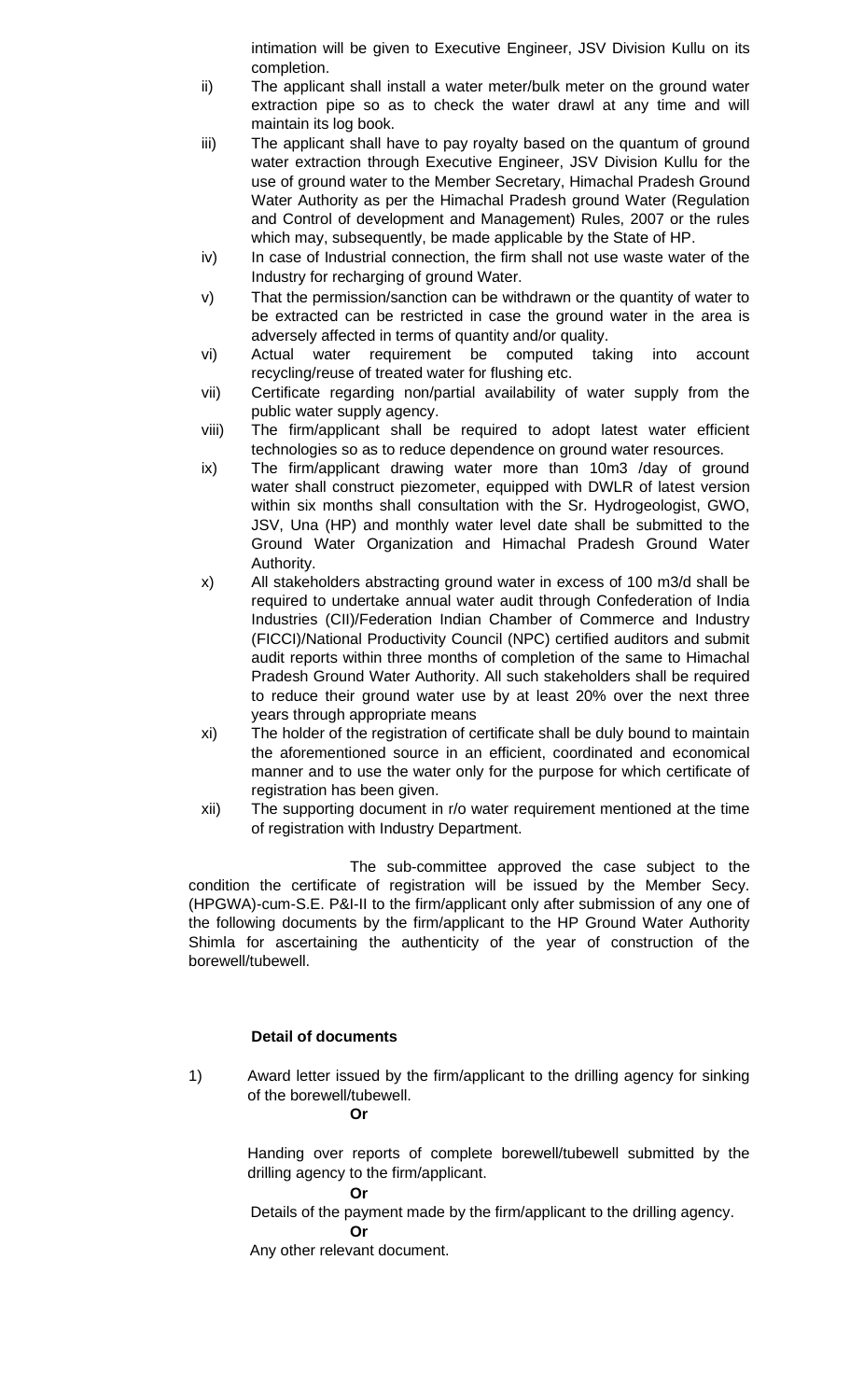- 2) Supporting document in respect of ground water withdrawal/day.
- 3) Supporting document regarding pumping machinery.

Therefore, as per the unanimous decision taken by the Sub-Committee, the concerned Executive Engineer is directed to convey the decision of Sub-Committee to the firm/applicant and ensure the submission of the required documents to this office on or before 05.12.2021 above failing which the case will be referred to the Main Committee (HPGWA) for taking the final decision.

### **19. Sh. Yogesh Kumar S/o sh. Roop Narayan, Naya Nalagarh, Ward No. 1, Friends Colony, Tehsil Nalagarh, Distt. Solan (HP) (***IUID No.-74027077, Submission ID No.- 22161)*

The applicant has applied on **Form–4** for certificate of registration of borewell/tubewell and use of ground water for **Domestic purpose.** As per the report of Sr. Hydrogeologist, G.W.O., JSV, Una, **No departmental tubewell exists within 300m from the applicant's borewell. It is pertinent to mention that the site falls in Nalagarh Valley and as per the GEC 2020 report the area is safe and the stage of development is 58.43%.**

A Public notice of the application prepared in this office on Form-5 has already been sent to Executive Engineer, JSV Division **Nalagarh (HP)** to get it displayed on the notice board of the local authority. However, no objection has been received.

As per the report of Sr. Hydrogeologist GWO, JSV, Una, the borewell/tubewell has been drilled during **08/2017,** in that area the HP Ground Water Act, 2005 & Rules, 2007 came into force w.e.f. the date of Notification of notified areas i.e. 09.08.2011. Hence, the sub-committee approved the case subject to the following conditions:

- i) The applicant shall construct a rainwater harvesting structure for the conservation and re-charge of ground water in his/her/their premise as per section-15 of the Himachal Pradesh Ground Water (Regulation & Control of Development and Management) Act, 2005 and Guidelines to regulate and Control ground water extraction in the State of Himachal Pradesh vide Notification No. IPH-B(A)3-1/2019-II dated 03.05.2021 within six months of issuance of the Certificate of Registration and intimation will be given to Executive Engineer, JSV Division Nalagarh on its completion.
- ii) The applicant shall install a water meter/bulk meter on the ground water extraction pipe so as to check the water drawl at any time and will maintain its log book.
- iii) The applicant shall have to pay royalty based on the quantum of ground water extraction through Executive Engineer, JSV Division Nalagarh for the use of ground water to the Member Secretary, Himachal Pradesh Ground Water Authority as per the Himachal Pradesh ground Water (Regulation and Control of development and Management) Rules, 2007 or the rules which may, subsequently, be made applicable by the State of HP.
- iv) In case of Industrial connection, the firm shall not use waste water of the Industry for recharging of ground Water.
- v) That the permission/sanction can be withdrawn or the quantity of water to be extracted can be restricted in case the ground water in the area is adversely affected in terms of quantity and/or quality.
- vi) Actual water requirement be computed taking into account recycling/reuse of treated water for flushing etc.
- vii) Certificate regarding non/partial availability of water supply from the public water supply agency.
- viii) The firm/applicant shall be required to adopt latest water efficient technologies so as to reduce dependence on ground water resources.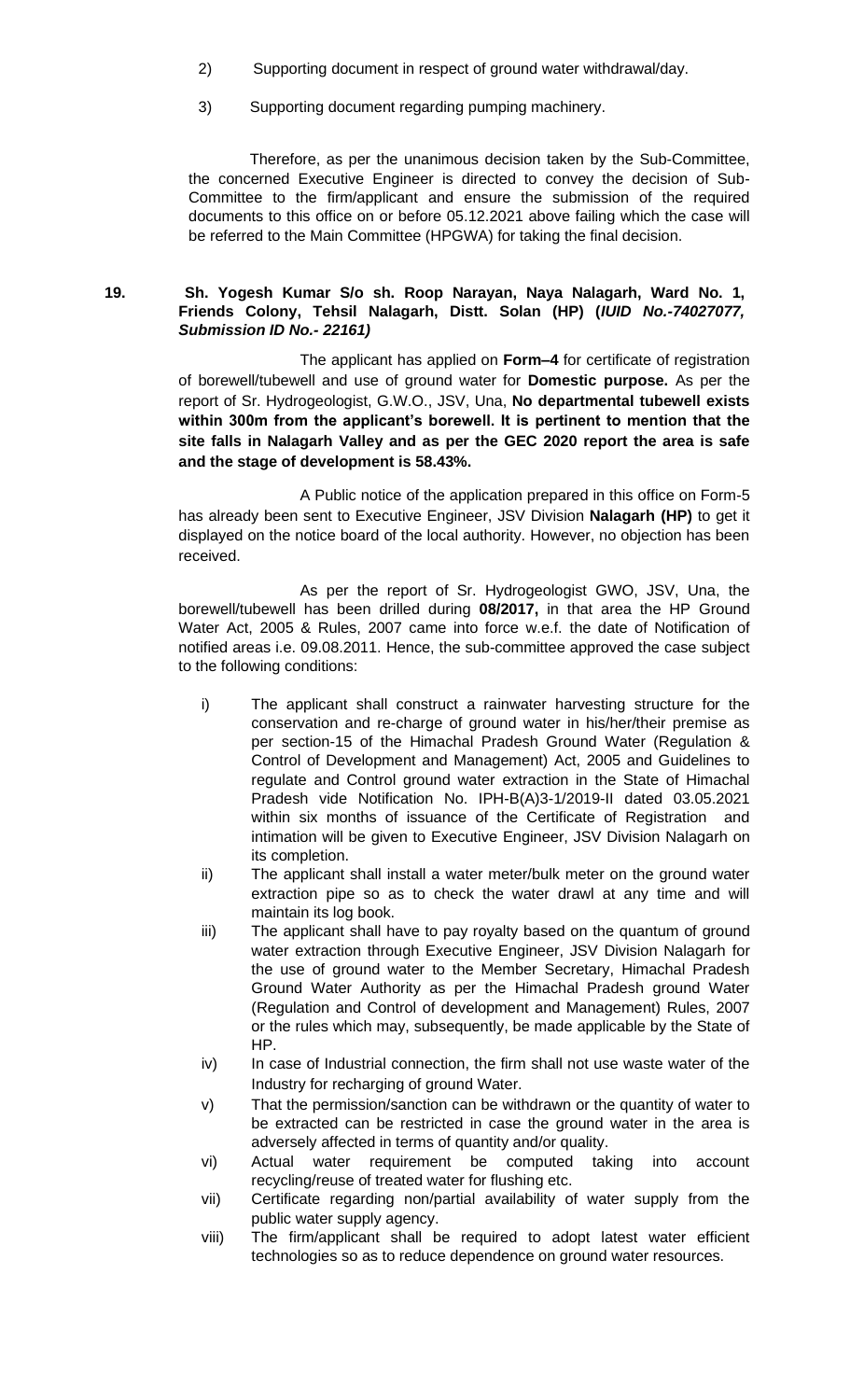- ix) The firm/applicant drawing water more than 10m3 /day of ground water shall construct piezometer, equipped with DWLR of latest version within six months shall consultation with the Sr. Hydrogeologist, GWO, JSV, Una (HP) and monthly water level date shall be submitted to the Ground Water Organization and Himachal Pradesh Ground Water Authority.
- x) All stakeholders abstracting ground water in excess of 100 m3/d shall be required to undertake annual water audit through Confederation of India Industries (CII)/Federation Indian Chamber of Commerce and Industry (FICCI)/National Productivity Council (NPC) certified auditors and submit audit reports within three months of completion of the same to Himachal Pradesh Ground Water Authority. All such stakeholders shall be required to reduce their ground water use by at least 20% over the next three years through appropriate means
- xi) The holder of the registration of certificate shall be duly bound to maintain the aforementioned source in an efficient, coordinated and economical manner and to use the water only for the purpose for which certificate of registration has been given.

The sub-committee approved the case subject to the condition the certificate of registration will be issued by the Member Secy. (HPGWA)-cum-S.E. P&I-II to the firm/applicant only after submission of any one of the following documents by the firm/applicant to the HP Ground Water Authority Shimla for ascertaining the authenticity of the year of construction of the borewell/tubewell.

### **Detail of documents**

1) Award letter issued by the firm/applicant to the drilling agency for sinking of the borewell/tubewell.

**Or**

Handing over reports of complete borewell/tubewell submitted by the drilling agency to the firm/applicant.

**Or**

Details of the payment made by the firm/applicant to the drilling agency.

#### **Or**

Any other relevant document.

Therefore, as per the unanimous decision taken by the Sub-Committee, the concerned Executive Engineer is directed to convey the decision of Sub-Committee to the firm/applicant and ensure the submission of the required documents to this office on or before 05.12.2021 above failing which the case will be referred to the Main Committee (HPGWA) for taking the final decision.

### **20. M/s Indian Oil Corporation Limited, M/s LPG Bottling Plant (Indian Oil Corporation Limited), Vill. Raipur Sohran, PO Mehatpur Distt. Una (HP) (***IUID No.- 50326564, Submission ID No.- 21906)*

The applicant has applied on **form – 4A** for certificate of registration of borewell/tubewell and use of ground water for **Industrial purpose.** As per the report of Sr. Hydrogeologist, G.W.O., JSV, Una, **One Govt. tubewell exists within 160m of the proposed site of the applicant. The site falls in Una Valley Satluj Basin and as per the GEC 2020 report the area is safe and the stage of development is 60.99%. Litho logically the site falls in valley fill deposits of comprising of clays, gravels, pebbles, boulders & sand.**

A Public notice of the application prepared in this office on Form-5 has already been sent to Executive Engineer, JSV Division **Una No. 1 (HP)** to get it displayed on the notice board of the local authority. However, no objection has been received.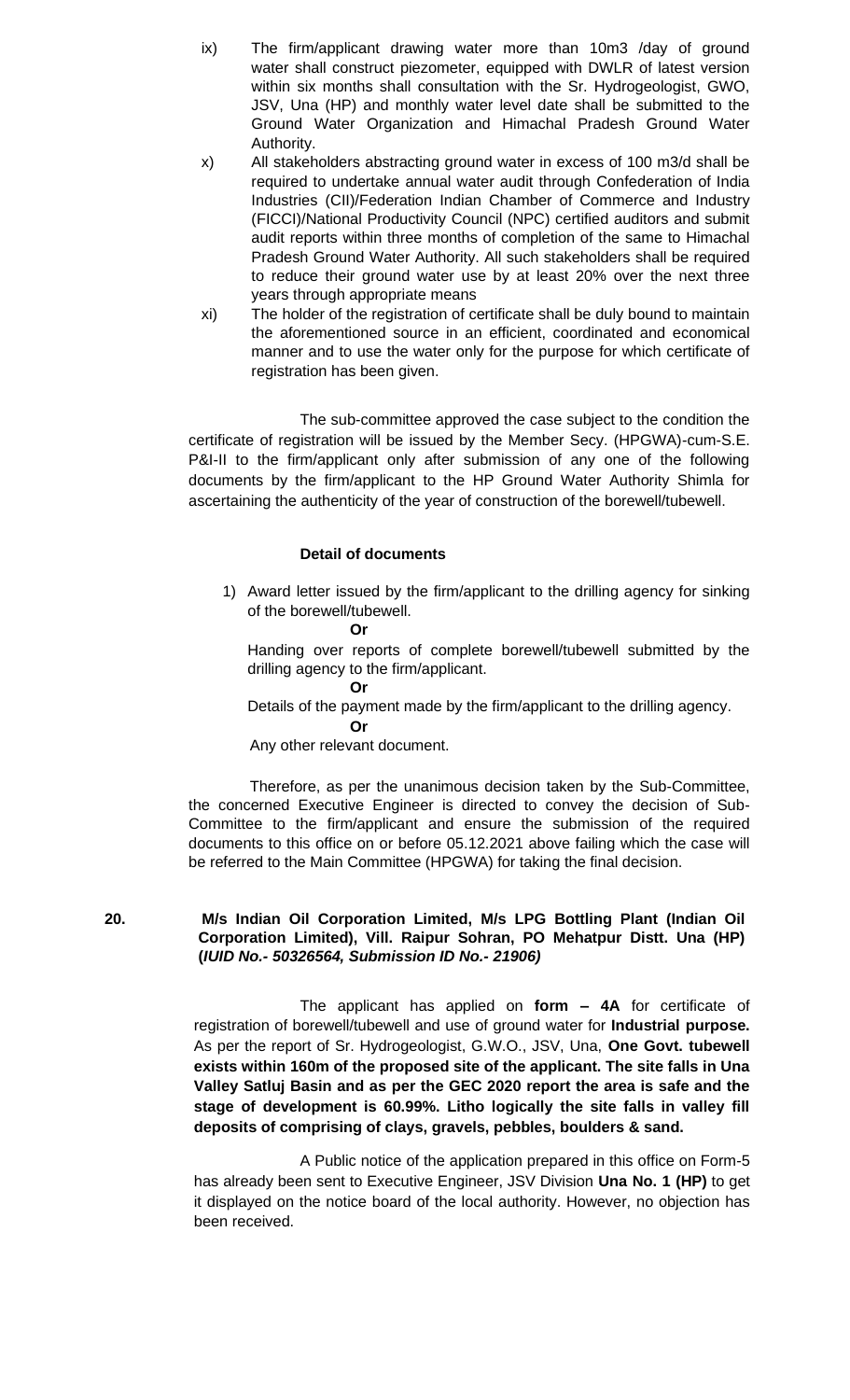As per the report of Sr. Hydrogeologist GWO, JSV, Una, the borewell/tubewell has been drilled **during 06/2010.** However, the HP Ground Water Act, 2005 & Rules, 2007 came into force w.e.f. 09.08.2011. Hence, the sub-committee approved the case subject to the following conditions:

- i) The applicant shall construct a rainwater harvesting structure for the conservation and re-charge of ground water in his/her/their premise as per section-15 of the Himachal Pradesh Ground Water (Regulation & Control of Development and Management) Act, 2005 and Guidelines to regulate and Control ground water extraction in the State of Himachal Pradesh vide Notification No. IPH-B(A)3-1/2019-II dated 03.05.2021 within six months of issuance of the Certificate of Registration and intimation will be given to Executive Engineer, JSV Division Una No. 1 on its completion.
- ii) The applicant shall install a water meter/bulk meter on the ground water extraction pipe so as to check the water drawl at any time and will maintain its log book.
- iii) The applicant shall have to pay royalty based on the quantum of ground water extraction through Executive Engineer, JSV Division Una No. 1 for the use of ground water to the Member Secretary, Himachal Pradesh Ground Water Authority as per the Himachal Pradesh ground Water (Regulation and Control of development and Management) Rules, 2007 or the rules which may, subsequently, be made applicable by the State of HP.
- iv) In case of Industrial connection, the firm shall not use waste water of the Industry for recharging of ground Water.
- v) That the permission/sanction can be withdrawn or the quantity of water to be extracted can be restricted in case the ground water in the area is adversely affected in terms of quantity and/or quality.
- vi) Actual water requirement be computed taking into account recycling/reuse of treated water for flushing etc.
- vii) Certificate regarding non/partial availability of water supply from the public water supply agency.
- viii) The firm/applicant shall be required to adopt latest water efficient technologies so as to reduce dependence on ground water resources.
- ix) The firm/applicant drawing water more than 10m3 /day of ground water shall construct piezometer, equipped with DWLR of latest version within six months shall consultation with the Sr. Hydrogeologist, GWO, JSV, Una (HP) and monthly water level date shall be submitted to the Ground Water Organization and Himachal Pradesh Ground Water Authority.
- x) All stakeholders abstracting ground water in excess of 100 m3/d shall be required to undertake annual water audit through Confederation of India Industries (CII)/Federation Indian Chamber of Commerce and Industry (FICCI)/National Productivity Council (NPC) certified auditors and submit audit reports within three months of completion of the same to Himachal Pradesh Ground Water Authority. All such stakeholders shall be required to reduce their ground water use by at least 20% over the next three years through appropriate means
- xi) The holder of the registration of certificate shall be duly bound to maintain the aforementioned source in an efficient, coordinated and economical manner and to use the water only for the purpose for which certificate of registration has been given.
- xii) The supporting document in r/o water requirement mentioned at the time of registration with Industry Department.

The sub-committee approved the case subject to the condition the certificate of registration will be issued by the Member Secy. (HPGWA)-cum-S.E. P&I-II to the firm/applicant only after submission of any one of the following documents by the firm/applicant to the HP Ground Water Authority Shimla for ascertaining the authenticity of the year of construction of the borewell/tubewell.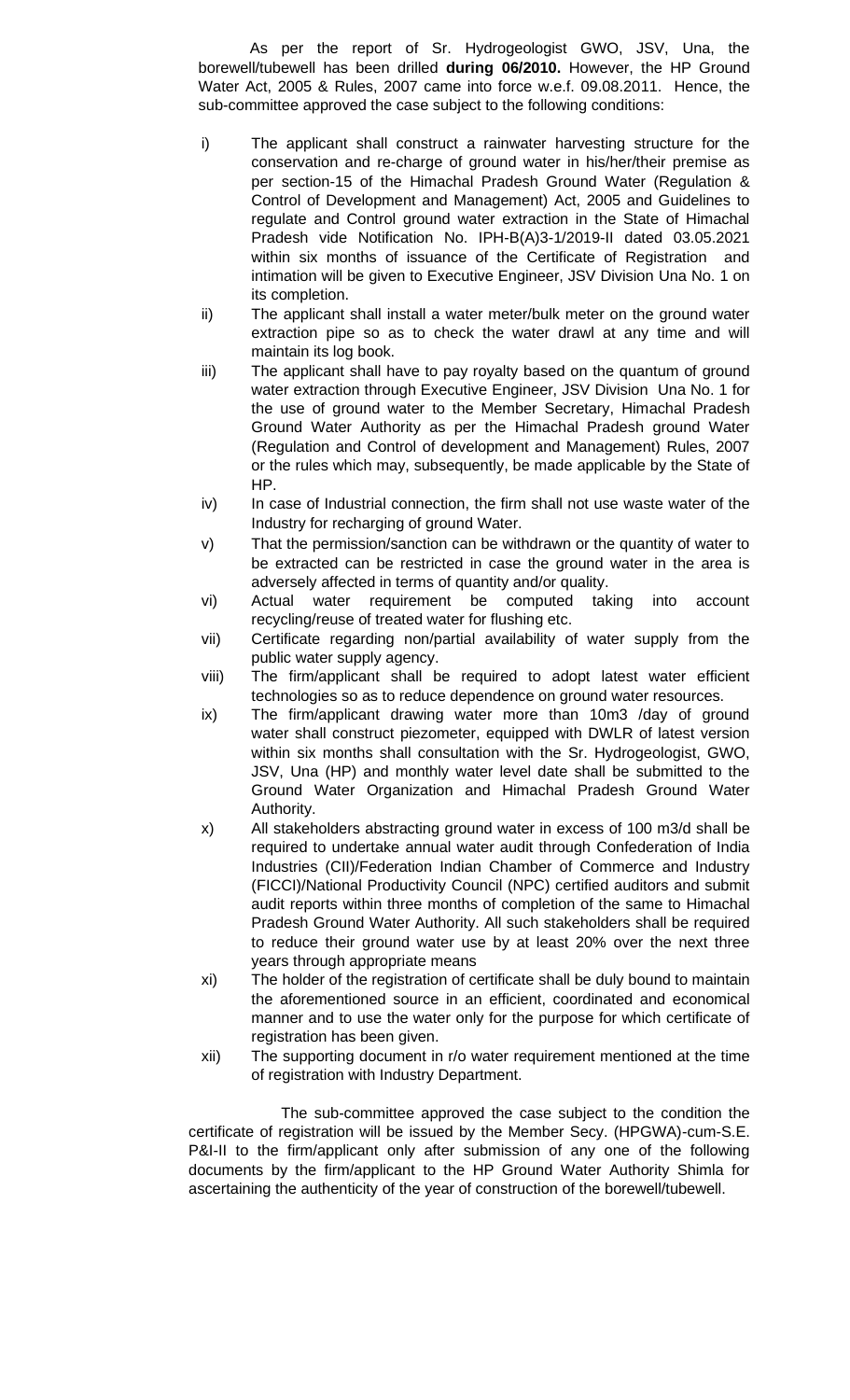### **Detail of documents**

1) Award letter issued by the firm/applicant to the drilling agency for sinking of the borewell/tubewell.

**Or**

Handing over reports of complete borewell/tubewell submitted by the drilling agency to the firm/applicant.

**Or**

Details of the payment made by the firm/applicant to the drilling agency.

**Or**

Any other relevant document.

Therefore, as per the unanimous decision taken by the Sub-Committee, the concerned Executive Engineer is directed to convey the decision of Sub-Committee to the firm/applicant and ensure the submission of the required documents to this office on or before 05.11.2021 above failing which the case will be referred to the Main Committee (HPGWA) for taking the final decision.

## **Offline Application for Certificate of Registration**

### **21. Sh. Raj Kumar S/o Sh. Ram Saran, Village Gartharal & P.O. Baduhi, Tehsil Nurpur, Distt. Kangra (HP)**

The applicant has applied on **form – 4** for certificate of registration of borewell/tubewell and use of ground water for **Irrigation purpose.** As per the report of Sr. Hydrogeologist, G.W.O., JSV, Una, **the tubewell falls in the Nurpur Indora Valley and based on latest DGWRE study (As on March 2020), the stage of ground water development of the valley is 29% which is considered under Safe Category as per the report of the above study.**

A Public notice of the application prepared in this office on Form-5 has already been sent to Executive Engineer, JSV Division **Nurpur**, two daily newspapers also & Secy. Gram Panchyat **Gharthara (Baduhi), Tehsil Nurpur, Distt. Kangra (HP)** to get it displayed on the notice board of the local authority. However, no objection has been received.

As per the report of Sr. Hydrogeologist GWO, JSV, Una, the borewell/tubewell has been drilled **during 2003-2004.** However, the HP Ground Water Act, 2005 & Rules, 2007 came into force w.e.f. 09.08.2011. Hence, the sub-committee approved the case subject to the following conditions:

- i) The applicant shall construct a rainwater harvesting structure for the conservation and re-charge of ground water in his/her/their premise as per section-15 of the Himachal Pradesh Ground Water (Regulation & Control of Development and Management) Act, 2005 and Guidelines to regulate and Control ground water extraction in the State of Himachal Pradesh vide Notification No. IPH-B(A)3-1/2019-II dated 03.05.2021 within six months of issuance of the Certificate of Registration and intimation will be given to Executive Engineer, JSV Division Nurpur on its completion.
- ii) The applicant shall install a water meter/bulk meter on the ground water extraction pipe so as to check the water drawl at any time and will maintain its log book.
- iii) The applicant shall have to pay royalty based on the quantum of ground water extraction through Executive Engineer, JSV Division Nurpur for the use of ground water to the Member Secretary, Himachal Pradesh Ground Water Authority as per the Himachal Pradesh ground Water (Regulation and Control of development and Management) Rules, 2007 or the rules which may, subsequently, be made applicable by the State of HP.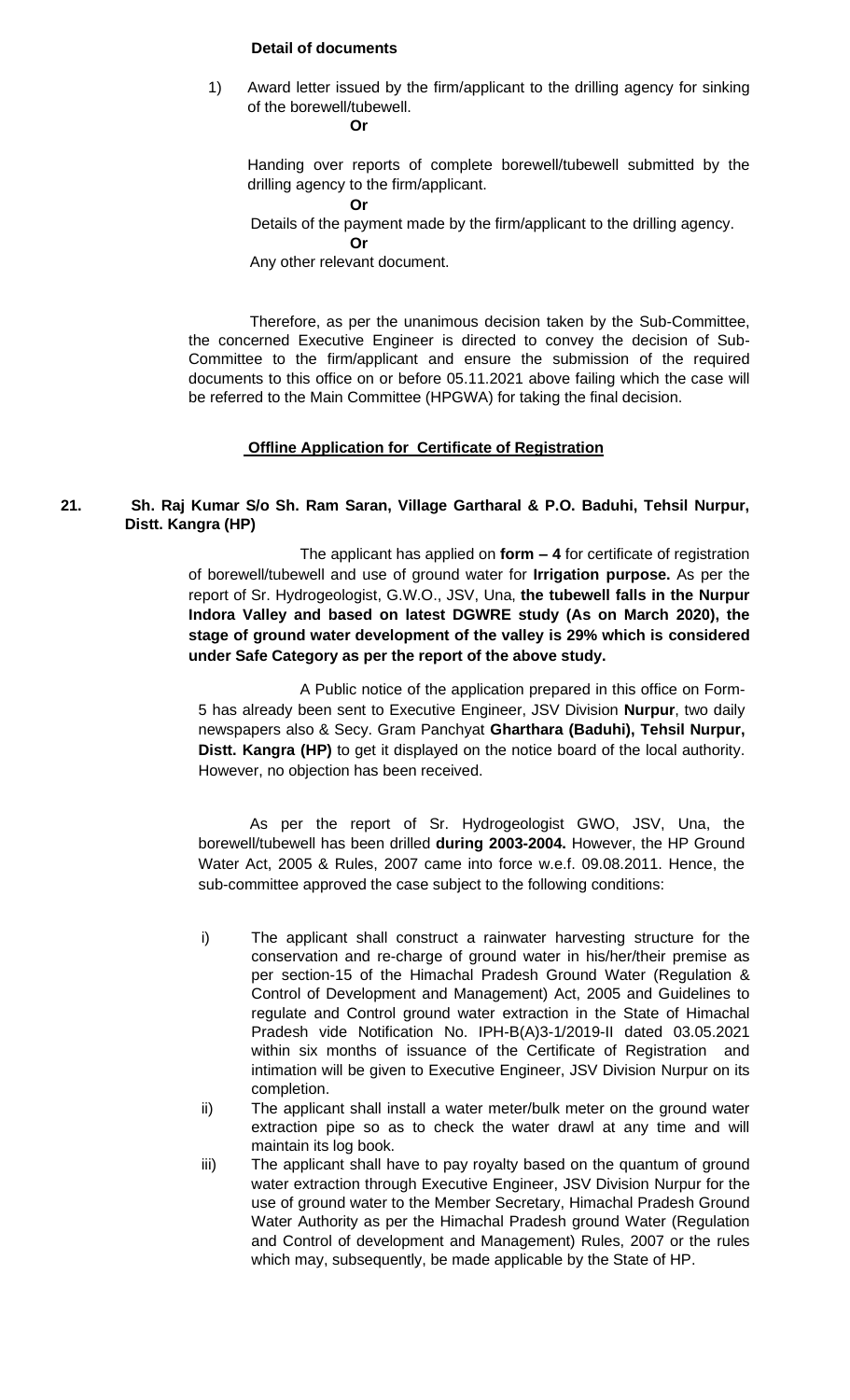- iv) In case of Industrial connection, the firm shall not use waste water of the Industry for recharging of ground Water.
- v) That the permission/sanction can be withdrawn or the quantity of water to be extracted can be restricted in case the ground water in the area is adversely affected in terms of quantity and/or quality.
- vi) Actual water requirement be computed taking into account recycling/reuse of treated water for flushing etc.
- vii) Certificate regarding non/partial availability of water supply from the public water supply agency.
- viii) The firm/applicant shall be required to adopt latest water efficient technologies so as to reduce dependence on ground water resources.
- ix) The firm/applicant drawing water more than 10m3 /day of ground water shall construct piezometer, equipped with DWLR of latest version within six months shall consultation with the Sr. Hydrogeologist, GWO, JSV, Una (HP) and monthly water level date shall be submitted to the Ground Water Organization and Himachal Pradesh Ground Water Authority.
- x) All stakeholders abstracting ground water in excess of 100 m3/d shall be required to undertake annual water audit through Confederation of India Industries (CII)/Federation Indian Chamber of Commerce and Industry (FICCI)/National Productivity Council (NPC) certified auditors and submit audit reports within three months of completion of the same to Himachal Pradesh Ground Water Authority. All such stakeholders shall be required to reduce their ground water use by at least 20% over the next three years through appropriate means
- xi) The holder of the registration of certificate shall be duly bound to maintain the aforementioned source in an efficient, coordinated and economical manner and to use the water only for the purpose for which certificate of registration has been given.

The sub-committee approved the case subject to the condition the certificate of registration will be issued by the Member Secy. (HPGWA)-cum-S.E. P&I-II to the firm/applicant only after submission of any one of the following documents by the firm/applicant to the HP Ground Water Authority Shimla for ascertaining the authenticity of the year of construction of the borewell/tubewell.

### **Detail of documents**

1) Award letter issued by the firm/applicant to the drilling agency for sinking of the borewell/tubewell.

**Or**

**Or**

Handing over reports of complete borewell/tubewell submitted by the drilling agency to the firm/applicant.

Details of the payment made by the firm/applicant to the drilling agency.

**Or** Any other relevant document.

2) Supporting document in respect of farm size and crop type.

Therefore, as per the unanimous decision taken by the Sub-Committee, the concerned Executive Engineer is directed to convey the decision of Sub-Committee to the firm/applicant and ensure the submission of the required documents to this office on or before 05.12.2021 above failing which the case will be referred to the Main Committee (HPGWA) for taking the final decision.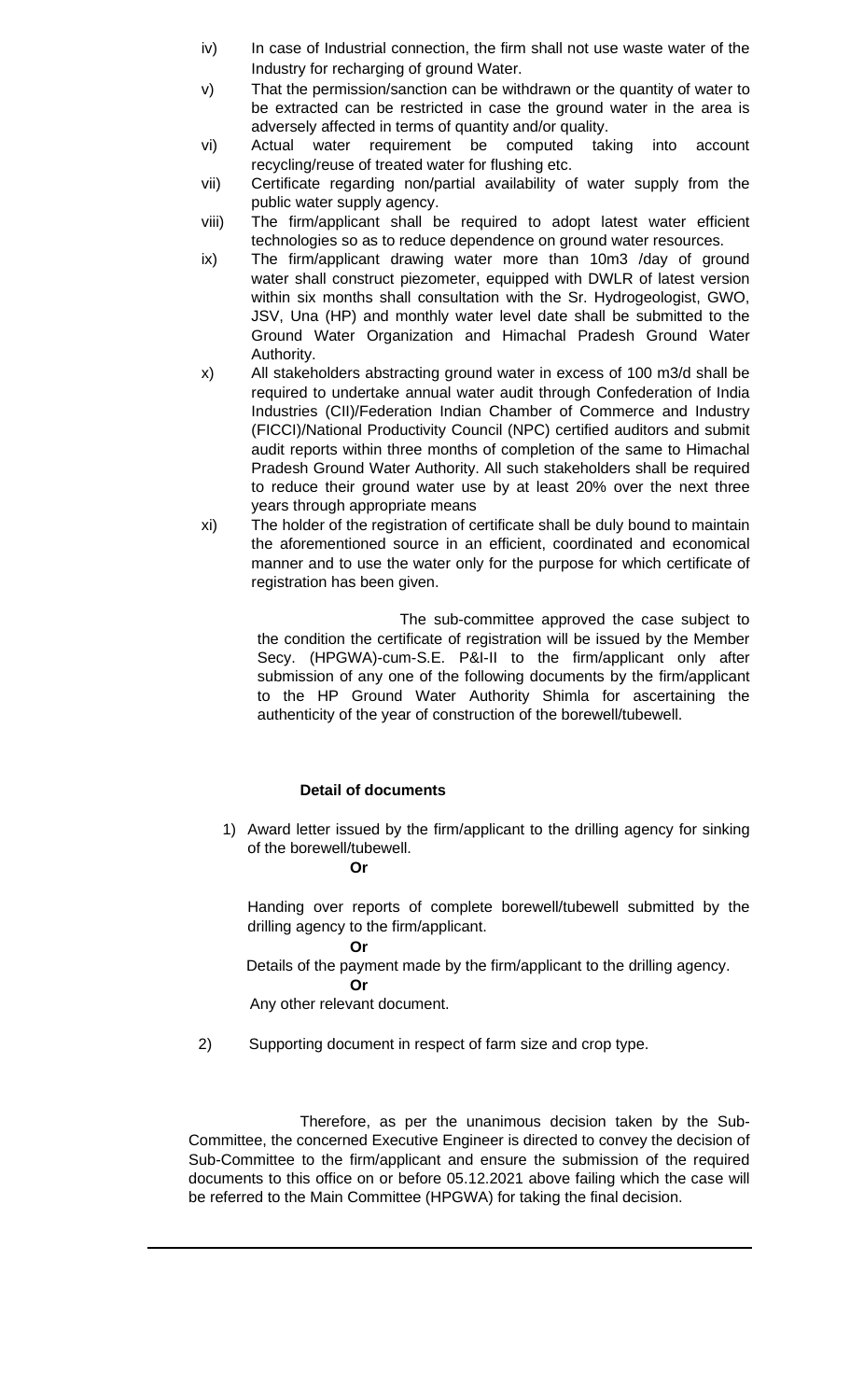**22. Sh. Malkiat Singh S/o Sh. Rattan Chand, VPO Nehri Khalsa, Tehsil Amb, Distt. Una (HP)**

> The applicant has applied on **Form – 1** for grant of permit for sinking of borewell for **Irrigation Purpose.** As per the report of Sr. Hydrogeologist, G.W.O., JSV, Una, **No Govt. tubewell exists within a distance of 300m from the existing borewell of the applicant. The site falls in hilly area.**

> A Public notice of the application prepared in this office on Form-2 has already been sent to Executive Engineer, JSV Division **No-II Una (HP) & Secretary Gram Panchayat Nehri Khalsa, Tehsil Amb, Distt. Una (HP)** to get it displayed on the notice board of the local authority. However, no objection has been received.

> Hence, the sub-committee approved the case subject to the following conditions:

- i) The applicant shall construct a rainwater harvesting structure for the conservation and re-charge of ground water in his/her/their premise as per section-15 of the Himachal Pradesh Ground Water (Regulation & Control of Development and Management) Act, 2005 and Guidelines to regulate and Control ground water extraction in the State of Himachal Pradesh vide Notification No. IPH-B(A)3-1/2019-II dated 03.05.2021, within six months of issuance of the Certificate of Permit and intimation will be given to Executive Engineer, JSV Division No-II Una on its completion.
- ii) The applicant shall install a water meter/bulk meter on the ground water extraction pipe so as to check the water drawl at any time and will maintain its log book.
- iii) The applicant shall have to pay royalty based on the quantum of ground water extraction through Executive Engineer, JSV Division No-II Una for the use of ground water to the Member Secretary, Himachal Pradesh Ground Water Authority as per the Himachal Pradesh ground Water (Regulation and Control of development and Management) Rules, 2007 or the rules which may, subsequently, be made applicable by the State of HP.
- iv) In case of Industrial connection, the firm shall not use waste water of the Industry for recharging of ground Water.
- v) That the permission/sanction can be withdrawn or the quantity of water to be extracted can be restricted in case the ground water in the area is adversely affected in terms of quantity and/or quality.
- vi) Actual water requirement be computed taking into account recycling/reuse of treated water for flushing etc.
- vii) Certificate regarding non/partial availability of water supply from the public water supply agency.
- viii) The firm/applicant shall be required to adopt latest water efficient technologies so as to reduce dependence on ground water resources.
- ix) The firm/applicant drawing water more than 10m3 /day of ground water shall construct piezometer, equipped with DWLR of latest version within six months shall consultation with the Sr. Hydrogeologist, GWO, JSV, Una (HP) and monthly water level date shall be submitted to the Ground Water Organization and Himachal Pradesh Ground Water Authority.
- x) All stakeholders abstracting ground water in excess of 100 m3/d shall be required to undertake annual water audit through Confederation of India Industries (CII)/Federation Indian Chamber of Commerce and Industry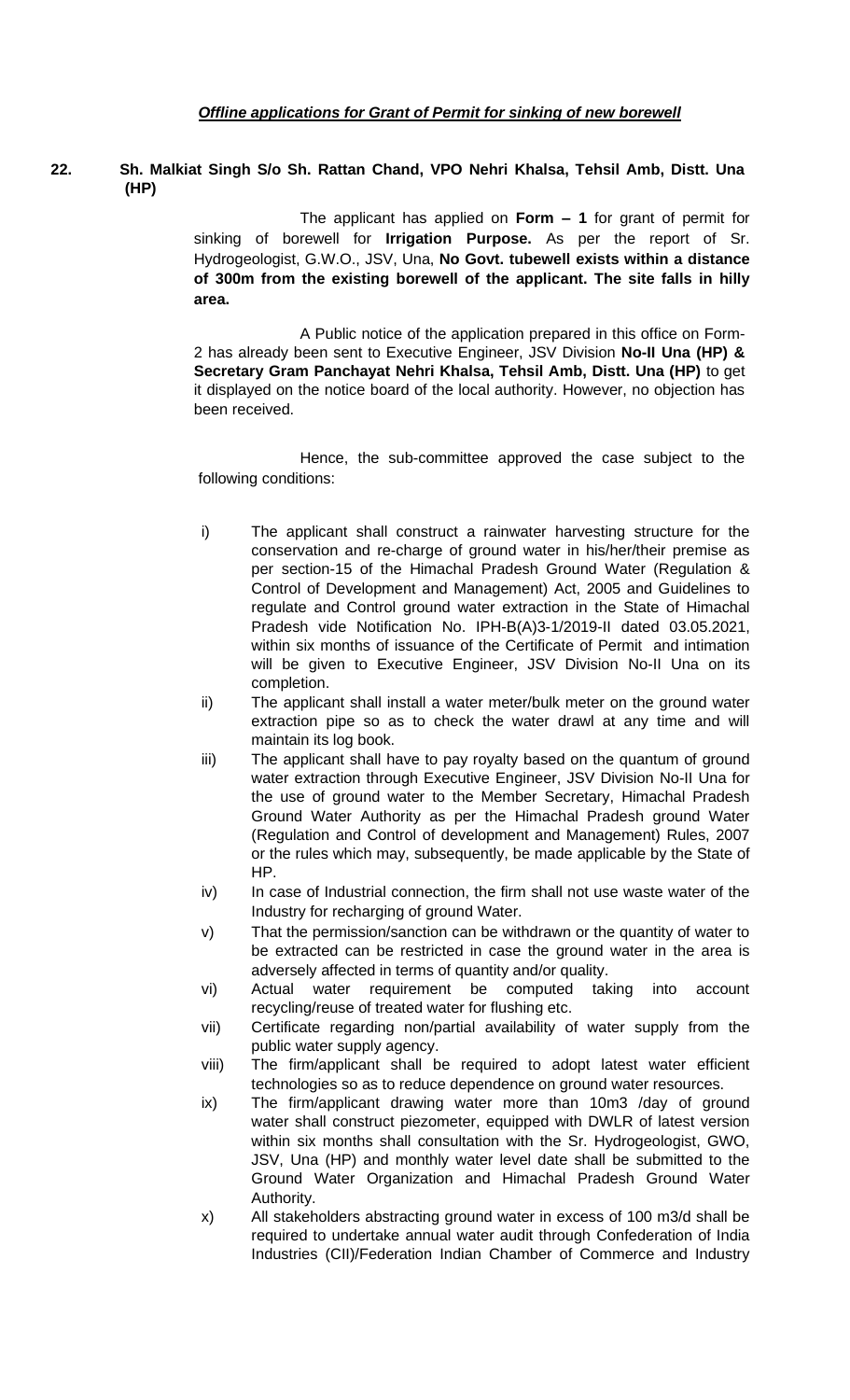(FICCI)/National Productivity Council (NPC) certified auditors and submit audit reports within three months of completion of the same to Himachal Pradesh Ground Water Authority. All such stakeholders shall be required to reduce their ground water use by at least 20% over the next three years through appropriate means

- xi) The holder of the Permit shall be duly bound to maintain the aforementioned source in an efficient, coordinated and economical manner and to use the water only for the purpose for which certificate of registration has been given.
- xii) Supporting document in respect of farm size and crop type.

Therefore, as per the unanimous decision taken by the Sub-Committee, the concerned Executive Engineer is directed to convey the decision of Sub-Committee to the firm/applicant.

### **23. Sh. Banta Ram S/o Sh. Khajana Ram, Vill. Garan, P.O. Gurial, Tehsil Fatehpur Distt. Kangra (HP)**

The applicant has applied on **Form – 1** for grant of permit for sinking of borewell for **Irrigation Purpose.** As per the report of Sr. Hydrogeologist, G.W.O., JSV, Una, **There is no Govt. tubewell exists within a distance of 200m from the proposed borewell of the applicant. However, a borewell of Sh. Birbal Singh S/o Sh. Pannu Ram Vill. Garan have been discussed in 27th meeting dated 03-09-2017 and has been approved in the meeting which exists around 185m from the proposed borewell location of the applicant.** 

A Public notice of the application prepared in this office on Form-2 has already been sent to Executive Engineer, JSV Division **Fatehpur (HP) & Secretary Gram Panchayat Garan (Gurial), Tehsil Fatehpur, Distt. Kangra (HP)** to get it displayed on the notice board of the local authority. However, no objection has been received.

Hence, the sub-committee approved the case subject to the following conditions:

- i) The applicant shall construct a rainwater harvesting structure for the conservation and re-charge of ground water in his/her/their premise as per section-15 of the Himachal Pradesh Ground Water (Regulation & Control of Development and Management) Act, 2005 and Guidelines to regulate and Control ground water extraction in the State of Himachal Pradesh vide Notification No. IPH-B(A)3-1/2019-II dated 03.05.2021, within six months of issuance of the Certificate of Permit and intimation will be given to Executive Engineer, JSV Division Fatehpur on its completion.
- ii) The applicant shall install a water meter/bulk meter on the ground water extraction pipe so as to check the water drawl at any time and will maintain its log book.
- iii) The applicant shall have to pay royalty based on the quantum of ground water extraction through Executive Engineer, JSV Division Fatehpur for the use of ground water to the Member Secretary, Himachal Pradesh Ground Water Authority as per the Himachal Pradesh ground Water (Regulation and Control of development and Management) Rules, 2007 or the rules which may, subsequently, be made applicable by the State of HP.
- iv) In case of Industrial connection, the firm shall not use waste water of the Industry for recharging of ground Water.
- v) That the permission/sanction can be withdrawn or the quantity of water to be extracted can be restricted in case the ground water in the area is adversely affected in terms of quantity and/or quality.
- vi) Actual water requirement be computed taking into account recycling/reuse of treated water for flushing etc.
- vii) Certificate regarding non/partial availability of water supply from the public water supply agency.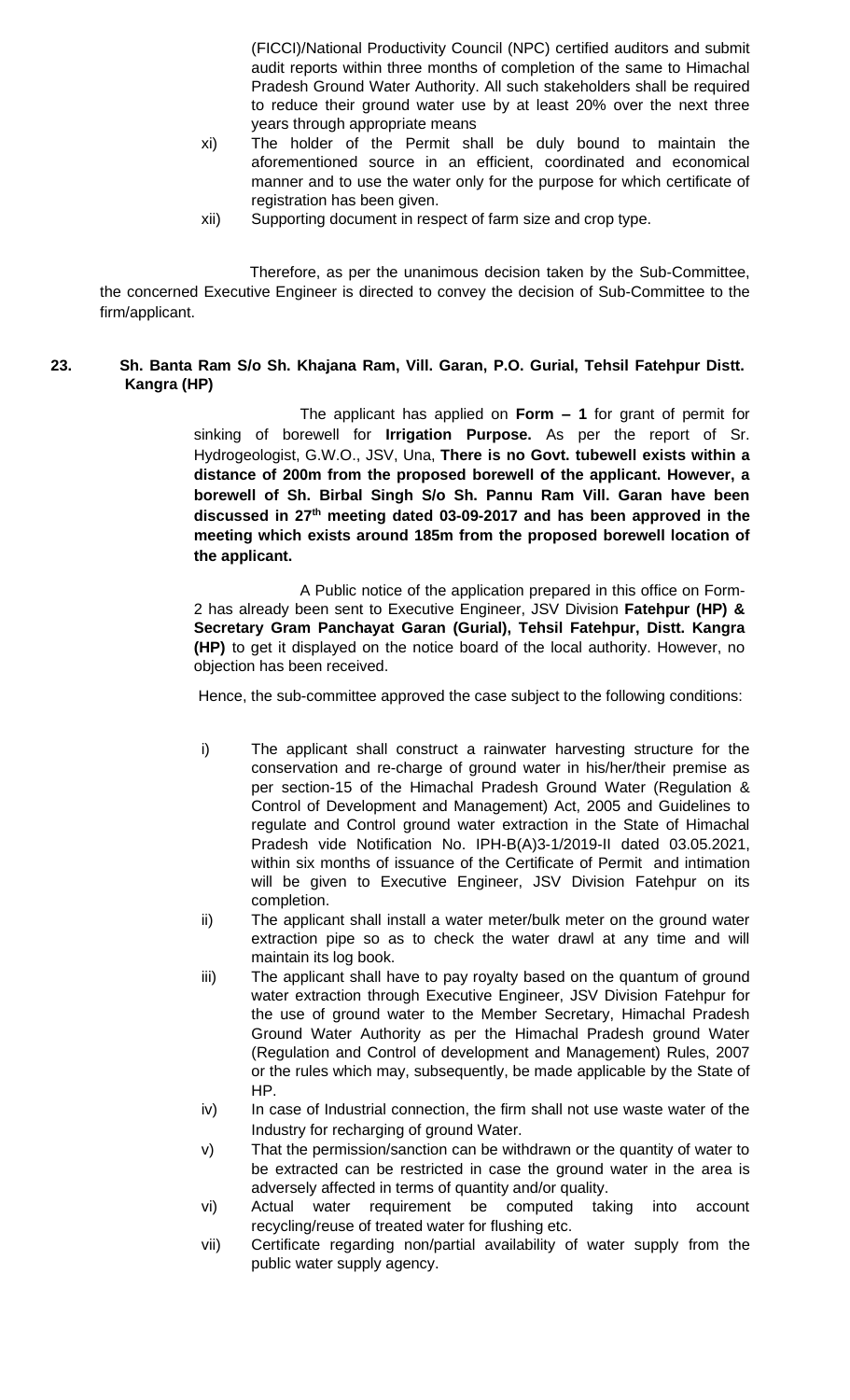- viii) The firm/applicant shall be required to adopt latest water efficient technologies so as to reduce dependence on ground water resources.
- ix) The firm/applicant drawing water more than 10m3 /day of ground water shall construct piezometer, equipped with DWLR of latest version within six months shall consultation with the Sr. Hydrogeologist, GWO, JSV, Una (HP) and monthly water level date shall be submitted to the Ground Water Organization and Himachal Pradesh Ground Water Authority.
- x) All stakeholders abstracting ground water in excess of 100 m3/d shall be required to undertake annual water audit through Confederation of India Industries (CII)/Federation Indian Chamber of Commerce and Industry (FICCI)/National Productivity Council (NPC) certified auditors and submit audit reports within three months of completion of the same to Himachal Pradesh Ground Water Authority. All such stakeholders shall be required to reduce their ground water use by at least 20% over the next three years through appropriate means
- xi) The holder of the Permit shall be duly bound to maintain the aforementioned source in an efficient, coordinated and economical manner and to use the water only for the purpose for which certificate of registration has been given.
- xii) Supporting document in respect of farm size and crop type.

Therefore, as per the unanimous decision taken by the Sub-Committee, the concerned Executive Engineer is directed to convey the decision of Sub-Committee to the firm/applicant.

### **24. Sh. Prem Chand S/o Sh. Shree Ram Village Kohla, P.O. Glot Tehsil Nalagarh, Distt. Solan (HP)**

The applicant has applied on **Form – 1** for grant of permit for sinking of borewell for **Irrigation Purpose.** As per the report of Sr. Hydrogeologist, G.W.O., JSV, Una, **No Govt. tubewell exists within a distance of 300 m from the proposed borewell of the applicant. However, two private borewells are installed in the vicinity 1st is Sh. Krishnu Ram S/O Sh. Sheja Ram Village Kohla, P.O Glot Tehsil Nalagarh, Distt. Solan (HP) having location co-ordinate Latitude N 31°14' 11.46" Longitude E 76° 44' 11.37" and 2 nd is Sh. Sant Ram S/O Sh. Jandu Ram Village Kohla, P.O Glot Tehsil Nalagarh, Distt. Solan (HP) borewell is having location co-ordinate Latitude N 31°14'13.80" Longitude E 76°44'5.40" & which has already applied for registration of borewell and there are two bowli in the vicinity located 1st is open bowli having location co-ordinate latitude N31°14' 15.15" longitude E 76°44'9.34" and 2nd is covered bowli having location co-ordinate Latitude N 31 °14'15.45" Longitude E 76°44'9.88" and all are exists around 48m, 118m, 105 m & 118 m respectively from the proposed borewell of the applicant.**

A Public notice of the application prepared in this office on Form-2 has already been sent to Executive Engineer, JSV Division **Nalagarh (HP) &**  Secretary Gram Panchayat **Kohla (Glot), Tehsil Nalagarh, Distt. Solan (HP)** to get it displayed on the notice board of the local authority. However, no objection has been received.

Hence, the sub-committee approved the case subject to the following conditions:

i) The applicant shall construct a rainwater harvesting structure for the conservation and re-charge of ground water in his/her/their premise as per section-15 of the Himachal Pradesh Ground Water (Regulation & Control of Development and Management) Act, 2005 and Guidelines to regulate and Control ground water extraction in the State of Himachal Pradesh vide Notification No. IPH-B(A)3-1/2019-II dated 03.05.2021, within six months of issuance of the Certificate of Permit and intimation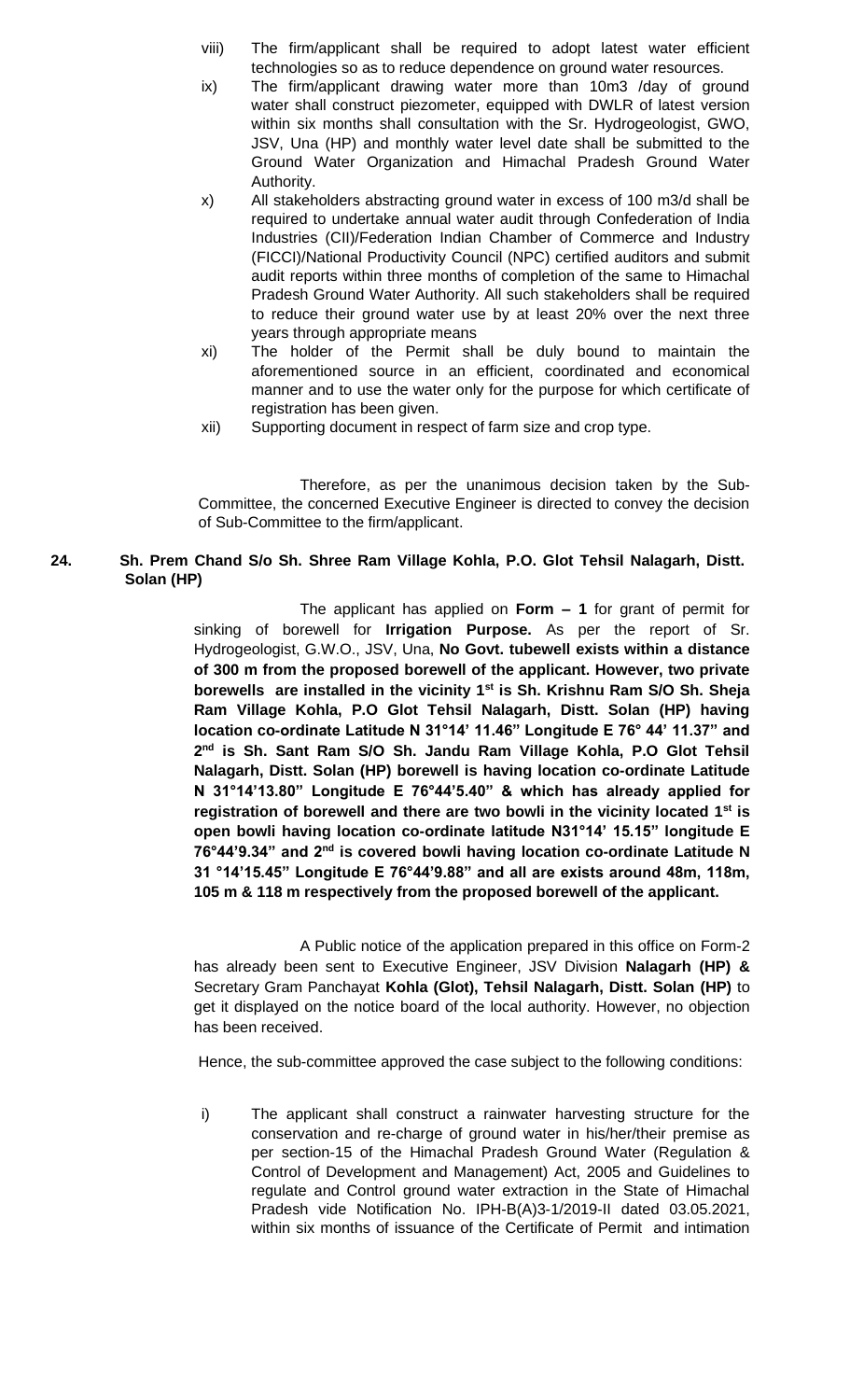will be given to Executive Engineer, JSV Division Nalagarh on its completion.

- ii) The applicant shall install a water meter/bulk meter on the ground water extraction pipe so as to check the water drawl at any time and will maintain its log book.
- iii) The applicant shall have to pay royalty based on the quantum of ground water extraction through Executive Engineer, JSV Division Nalagarh for the use of ground water to the Member Secretary, Himachal Pradesh Ground Water Authority as per the Himachal Pradesh ground Water (Regulation and Control of development and Management) Rules, 2007 or the rules which may, subsequently, be made applicable by the State of HP.
- iv) In case of Industrial connection, the firm shall not use waste water of the Industry for recharging of ground Water.
- v) That the permission/sanction can be withdrawn or the quantity of water to be extracted can be restricted in case the ground water in the area is adversely affected in terms of quantity and/or quality.
- vi) Actual water requirement be computed taking into account recycling/reuse of treated water for flushing etc.
- vii) Certificate regarding non/partial availability of water supply from the public water supply agency.
- viii) The firm/applicant shall be required to adopt latest water efficient technologies so as to reduce dependence on ground water resources.
- ix) The firm/applicant drawing water more than 10m3 /day of ground water shall construct piezometer, equipped with DWLR of latest version within six months shall consultation with the Sr. Hydrogeologist, GWO, JSV, Una (HP) and monthly water level date shall be submitted to the Ground Water Organization and Himachal Pradesh Ground Water Authority.
- x) All stakeholders abstracting ground water in excess of 100 m3/d shall be required to undertake annual water audit through Confederation of India Industries (CII)/Federation Indian Chamber of Commerce and Industry (FICCI)/National Productivity Council (NPC) certified auditors and submit audit reports within three months of completion of the same to Himachal Pradesh Ground Water Authority. All such stakeholders shall be required to reduce their ground water use by at least 20% over the next three years through appropriate means
- xi) The holder of the Permit shall be duly bound to maintain the aforementioned source in an efficient, coordinated and economical manner and to use the water only for the purpose for which certificate of registration has been given.
- xii) Supporting document in respect of farm size and crop type.

Therefore, as per the unanimous decision taken by the Sub-Committee, the concerned Executive Engineer is directed to convey the decision of Sub-Committee to the firm/applicant.

### **25. Sh. Amar Singh Chandel S/o Late Sh. Daulat Ram Chandel VPO Khera Chak Tehsil Nalagarh, Distt. Solan (HP)**

The applicant has applied on **Form – 1** for grant of permit for sinking of borewell for **Irrigation Purpose.** As per the report of Sr. Hydrogeologist, G.W.O., JSV, Una, **No Govt. tubewell exists within a distance of 300m from the proposed borewell of the applicant. In addition to this, the tubewell falls in Nalagarh valley and based on latest DGWRE study (As on March 2020), the stage of ground water development of the valley is 58.43% which falls under Safe category as per the report of above study.**

A Public notice of the application prepared in this office on Form-2 has already been sent to Executive Engineer, JSV Division **Nalagarh (HP) & Secretary Gram Panchayat Khera Chach, Tehsil Nalagarh, Distt. Solan (HP)**  to get it displayed on the notice board of the local authority. However, no objection has been received.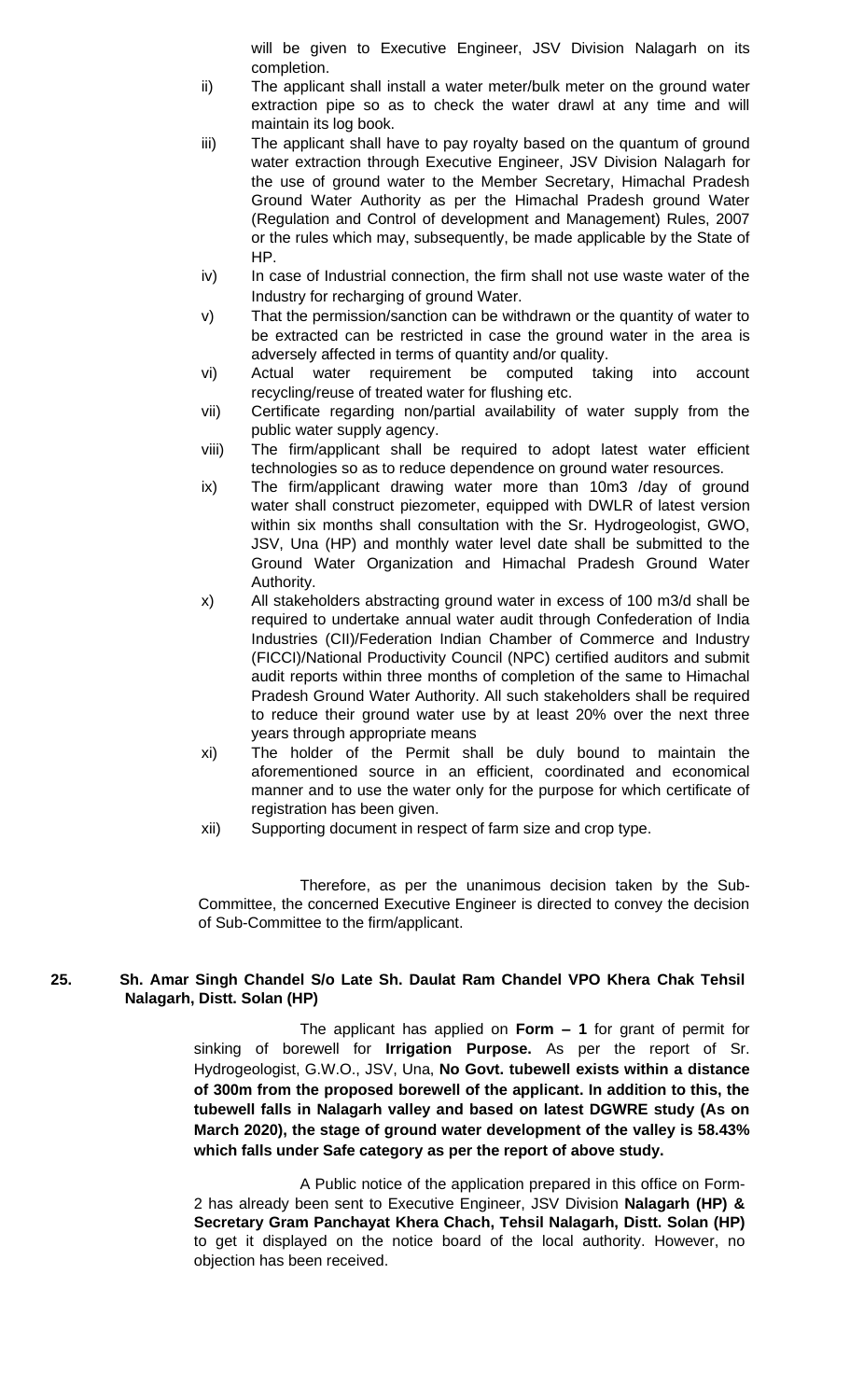Hence, the sub-committee approved the case subject to the following conditions:

- i) The applicant shall construct a rainwater harvesting structure for the conservation and re-charge of ground water in his/her/their premise as per section-15 of the Himachal Pradesh Ground Water (Regulation & Control of Development and Management) Act, 2005 and Guidelines to regulate and Control ground water extraction in the State of Himachal Pradesh vide Notification No. IPH-B(A)3-1/2019-II dated 03.05.2021, within six months of issuance of the Certificate of Permit and intimation will be given to Executive Engineer, JSV Division Nalagarh on its completion.
- ii) The applicant shall install a water meter/bulk meter on the ground water extraction pipe so as to check the water drawl at any time and will maintain its log book.
- iii) The applicant shall have to pay royalty based on the quantum of ground water extraction through Executive Engineer, JSV Division Nalagarh for the use of ground water to the Member Secretary, Himachal Pradesh Ground Water Authority as per the Himachal Pradesh ground Water (Regulation and Control of development and Management) Rules, 2007 or the rules which may, subsequently, be made applicable by the State of HP.
- iv) In case of Industrial connection, the firm shall not use waste water of the Industry for recharging of ground Water.
- v) That the permission/sanction can be withdrawn or the quantity of water to be extracted can be restricted in case the ground water in the area is adversely affected in terms of quantity and/or quality.
- vi) Actual water requirement be computed taking into account recycling/reuse of treated water for flushing etc.
- vii) Certificate regarding non/partial availability of water supply from the public water supply agency.
- viii) The firm/applicant shall be required to adopt latest water efficient technologies so as to reduce dependence on ground water resources.
- ix) The firm/applicant drawing water more than 10m3 /day of ground water shall construct piezometer, equipped with DWLR of latest version within six months shall consultation with the Sr. Hydrogeologist, GWO, JSV, Una (HP) and monthly water level date shall be submitted to the Ground Water Organization and Himachal Pradesh Ground Water Authority.
- x) All stakeholders abstracting ground water in excess of 100 m3/d shall be required to undertake annual water audit through Confederation of India Industries (CII)/Federation Indian Chamber of Commerce and Industry (FICCI)/National Productivity Council (NPC) certified auditors and submit audit reports within three months of completion of the same to Himachal Pradesh Ground Water Authority. All such stakeholders shall be required to reduce their ground water use by at least 20% over the next three years through appropriate means
- xi) The holder of the Permit shall be duly bound to maintain the aforementioned source in an efficient, coordinated and economical manner and to use the water only for the purpose for which certificate of registration has been given.
- xii) Supporting document in respect of farm size and crop type.

Therefore, as per the unanimous decision taken by the Sub-Committee, the concerned Executive Engineer is directed to convey the decision of Sub-Committee to the firm/applicant.

### **26. Smt. Bholi Devi w/o sh. Banarsi Dass, Village Palli, P.O. Panjehra, Tehsil Nalagarh, Distt. Solan (HP)**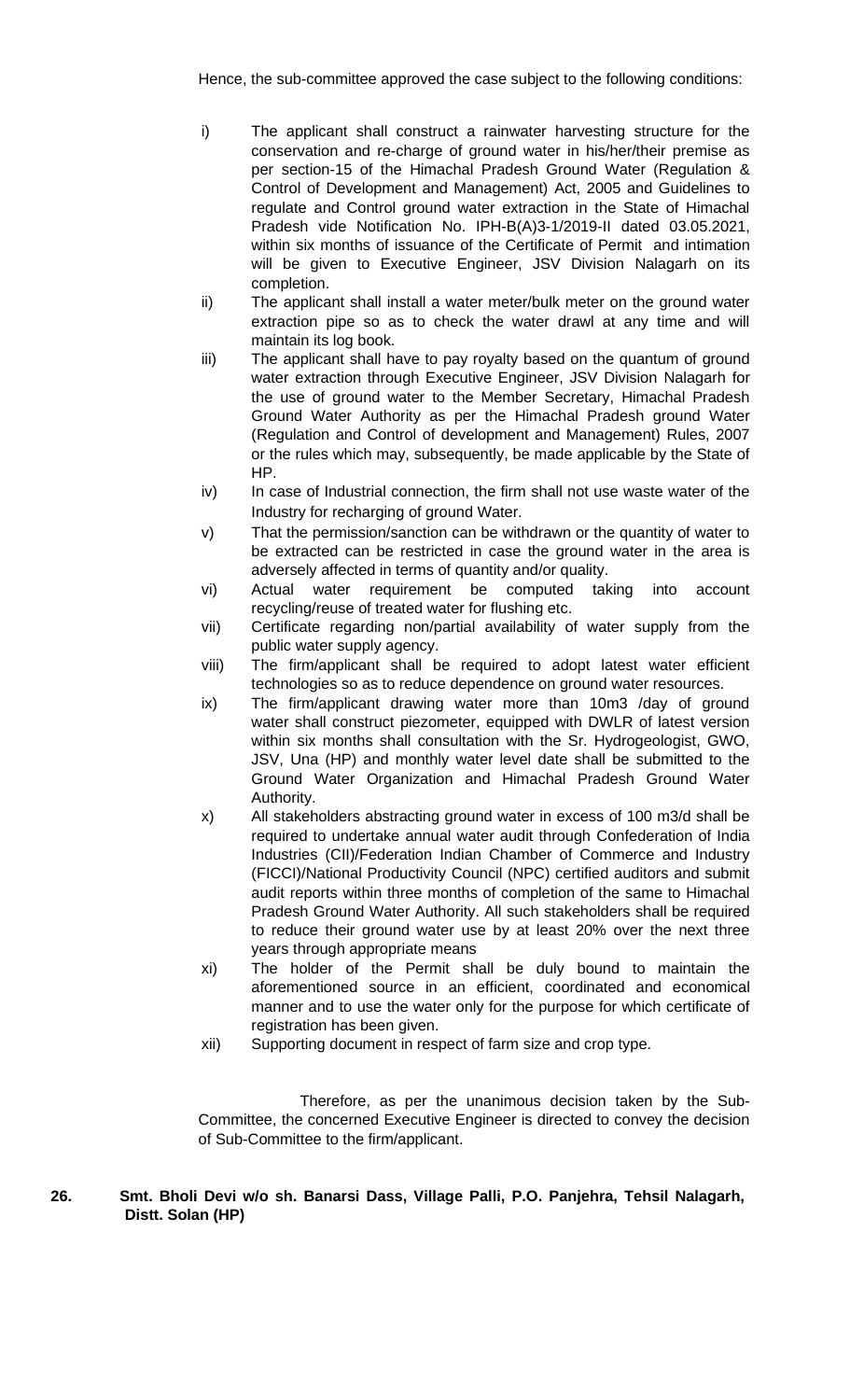The applicant has applied on **Form – 1** for grant of permit for sinking of borewell for **Irrigation Purpose.** As per the report of Sr. Hydrogeologist, G.W.O., JSV, Una, **No Govt. tubewell exists within a distance of 300m from the proposed borewell of the applicant. In addition to this, the tubewell falls in Nalagarh valley and based on latest DGWRE study (As on March 2020), the stage of ground water development of the valley is 58.43% which falls under Safe category as per the report of above study.**

A Public notice of the application prepared in this office on Form-2 has already been sent to Executive Engineer, JSV Division **Nalagarh (HP) & Secretary Gram Panchayat Baglahad, Tehsil Nalagarh, Distt. Solan (HP)** to get it displayed on the notice board of the local authority. However, no objection has been received.

- i) The applicant shall construct a rainwater harvesting structure for the conservation and re-charge of ground water in his/her/their premise as per section-15 of the Himachal Pradesh Ground Water (Regulation & Control of Development and Management) Act, 2005 and Guidelines to regulate and Control ground water extraction in the State of Himachal Pradesh vide Notification No. IPH-B(A)3-1/2019-II dated 03.05.2021, within six months of issuance of the Certificate of Permit and intimation will be given to Executive Engineer, JSV Division Nalagarh on its completion.
- ii) The applicant shall install a water meter/bulk meter on the ground water extraction pipe so as to check the water drawl at any time and will maintain its log book.
- iii) The applicant shall have to pay royalty based on the quantum of ground water extraction through Executive Engineer, JSV Division Nalagarh for the use of ground water to the Member Secretary, Himachal Pradesh Ground Water Authority as per the Himachal Pradesh ground Water (Regulation and Control of development and Management) Rules, 2007 or the rules which may, subsequently, be made applicable by the State of HP.
- iv) In case of Industrial connection, the firm shall not use waste water of the Industry for recharging of ground Water.
- v) That the permission/sanction can be withdrawn or the quantity of water to be extracted can be restricted in case the ground water in the area is adversely affected in terms of quantity and/or quality.
- vi) Actual water requirement be computed taking into account recycling/reuse of treated water for flushing etc.
- vii) Certificate regarding non/partial availability of water supply from the public water supply agency.
- viii) The firm/applicant shall be required to adopt latest water efficient technologies so as to reduce dependence on ground water resources.
- ix) The firm/applicant drawing water more than 10m3 /day of ground water shall construct piezometer, equipped with DWLR of latest version within six months shall consultation with the Sr. Hydrogeologist, GWO, JSV, Una (HP) and monthly water level date shall be submitted to the Ground Water Organization and Himachal Pradesh Ground Water Authority.
- x) All stakeholders abstracting ground water in excess of 100 m3/d shall be required to undertake annual water audit through Confederation of India Industries (CII)/Federation Indian Chamber of Commerce and Industry (FICCI)/National Productivity Council (NPC) certified auditors and submit audit reports within three months of completion of the same to Himachal Pradesh Ground Water Authority. All such stakeholders shall be required to reduce their ground water use by at least 20% over the next three years through appropriate means
- xi) The holder of the Permit shall be duly bound to maintain the aforementioned source in an efficient, coordinated and economical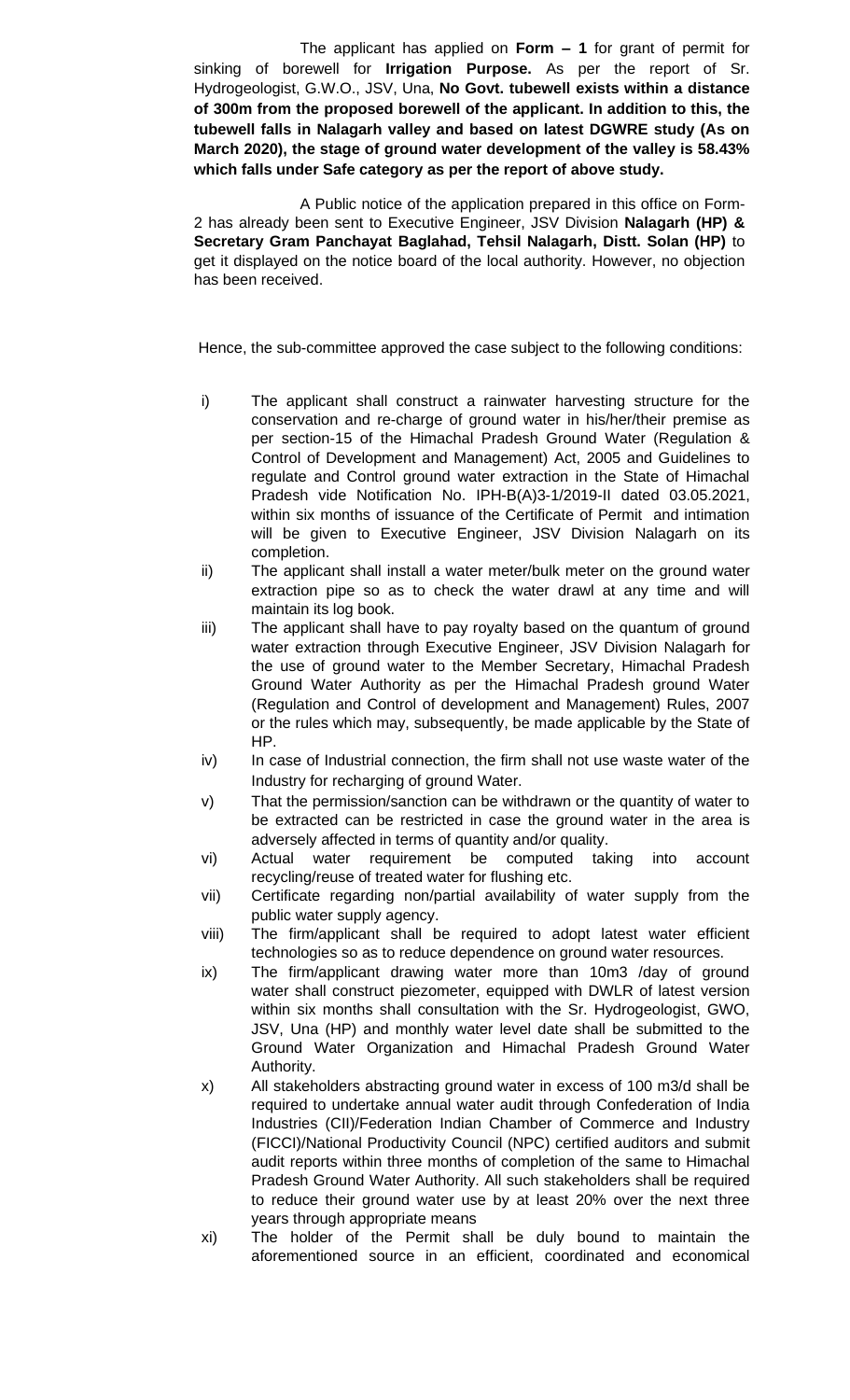manner and to use the water only for the purpose for which certificate of registration has been given.

xii) Supporting document in respect of farm size and crop type.

Therefore, as per the unanimous decision taken by the Sub-Committee, the concerned Executive Engineer is directed to convey the decision of Sub-Committee to the firm/applicant.

#### **27. Sh. Daya Nand Singh S/o Sh. Jeet Singh, Village Sukhchainpur, P.O. Kolar, Tehsil Paonta Sahib, Distt. Sirmaur (HP)**

The applicant has applied on **Form – 1** for grant of permit for sinking of borewell for **Irrigation Purpose.** As per the report of Sr. Hydrogeologist, G.W.O., JSV, Una, **No Govt. tubewell exists within a distance of 300m from the proposed borewell of the applicant. The tubewell falls in Paonta Valley and based on latest DGWRE study (As on March 2020), the stage of ground water development of the valley is 22.44% which falls under Safe Category as per the report of above study.**

A Public notice of the application prepared in this office on Form-2 has already been sent to Executive Engineer, JSV Division **Paonta Sahib (HP) & Secretary Gram Panchayat Sukhchainpur, Tehsil Paonta sahib, Distt. Sirmaur (HP)** to get it displayed on the notice board of the local authority. However, no objection has been received.

- i) The applicant shall construct a rainwater harvesting structure for the conservation and re-charge of ground water in his/her/their premise as per section-15 of the Himachal Pradesh Ground Water (Regulation & Control of Development and Management) Act, 2005 and Guidelines to regulate and Control ground water extraction in the State of Himachal Pradesh vide Notification No. IPH-B(A)3-1/2019-II dated 03.05.2021, within six months of issuance of the Certificate of Permit and intimation will be given to Executive Engineer, JSV Division Paonta Sahib on its completion.
- ii) The applicant shall install a water meter/bulk meter on the ground water extraction pipe so as to check the water drawl at any time and will maintain its log book.
- iii) The applicant shall have to pay royalty based on the quantum of ground water extraction through Executive Engineer, JSV Division Paonta Sahib for the use of ground water to the Member Secretary, Himachal Pradesh Ground Water Authority as per the Himachal Pradesh ground Water (Regulation and Control of development and Management) Rules, 2007 or the rules which may, subsequently, be made applicable by the State of HP.
- iv) In case of Industrial connection, the firm shall not use waste water of the Industry for recharging of ground Water.
- v) That the permission/sanction can be withdrawn or the quantity of water to be extracted can be restricted in case the ground water in the area is adversely affected in terms of quantity and/or quality.
- vi) Actual water requirement be computed taking into account recycling/reuse of treated water for flushing etc.
- vii) Certificate regarding non/partial availability of water supply from the public water supply agency.
- viii) The firm/applicant shall be required to adopt latest water efficient technologies so as to reduce dependence on ground water resources.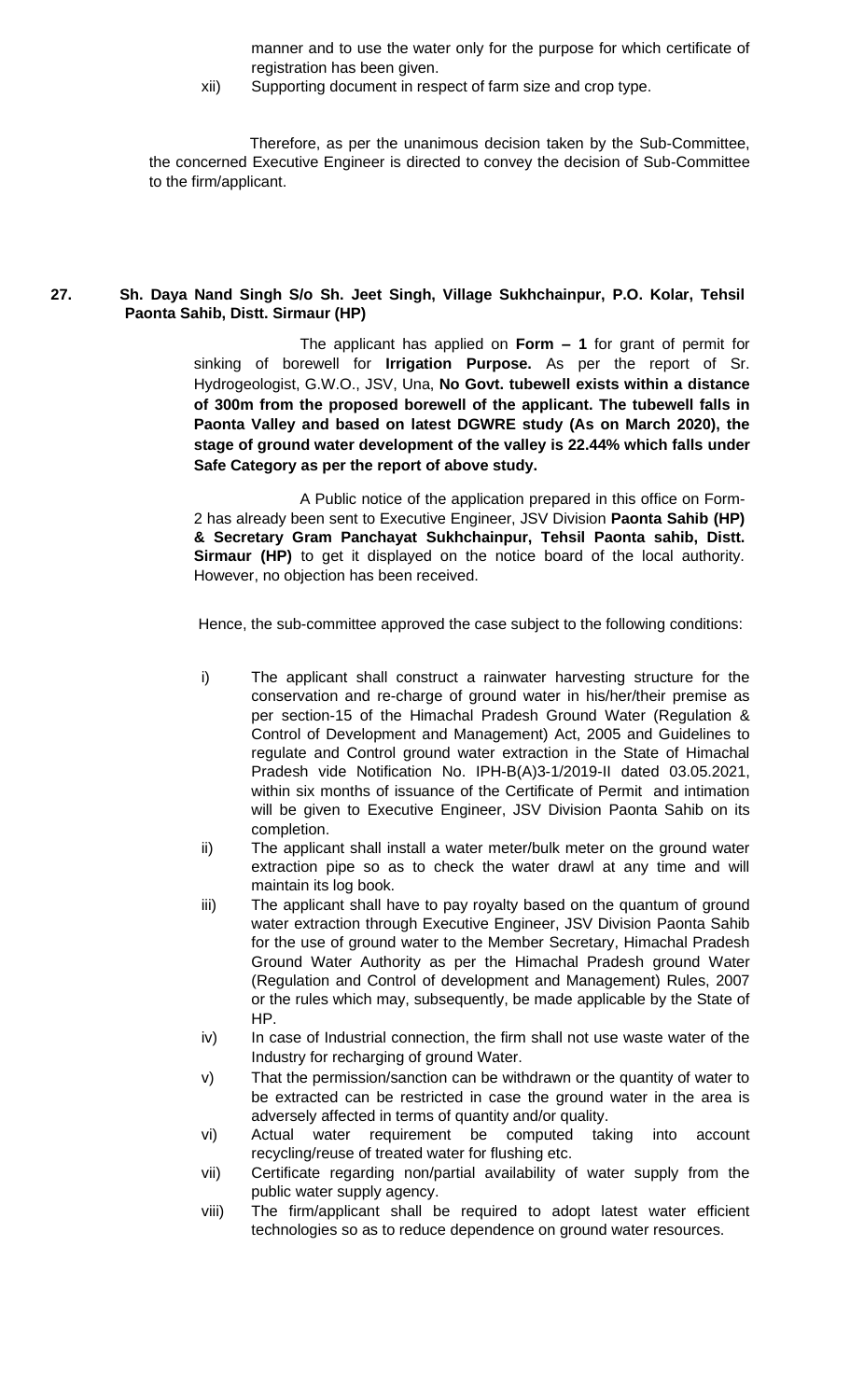- ix) The firm/applicant drawing water more than 10m3 /day of ground water shall construct piezometer, equipped with DWLR of latest version within six months shall consultation with the Sr. Hydrogeologist, GWO, JSV, Una (HP) and monthly water level date shall be submitted to the Ground Water Organization and Himachal Pradesh Ground Water Authority.
- x) All stakeholders abstracting ground water in excess of 100 m3/d shall be required to undertake annual water audit through Confederation of India Industries (CII)/Federation Indian Chamber of Commerce and Industry (FICCI)/National Productivity Council (NPC) certified auditors and submit audit reports within three months of completion of the same to Himachal Pradesh Ground Water Authority. All such stakeholders shall be required to reduce their ground water use by at least 20% over the next three years through appropriate means
- xi) The holder of the Permit shall be duly bound to maintain the aforementioned source in an efficient, coordinated and economical manner and to use the water only for the purpose for which certificate of registration has been given.
- xii) Supporting document in respect of farm size and crop type.

# **28. Sh. Shamsher Singh SD/o Sh. Gulzara Singh, Village Kundion, P.O. Jamniwala, Tehsil Paonta Sahib, Distt. Sirmaur (HP)**

The applicant has applied on **Form – 1** for grant of permit for sinking of borewell for **Irrigation Purpose.** As per the report of Sr. Hydrogeologist, G.W.O., JSV, Una, **No Govt. tubewell of IPH Deptt. Exists in the vicinity from the proposed borewell of the applicant. However, as discussed with STA IPH Circle Nahan, there exists a open well for WSS Kundion having location coordinate N 30° 28' 47.4" E 77° 34' 47.3" around 230m from the tubewell in question. In addition to this, the tubewell falls in Paonta Valley and based on latest DGWRE study (As on March 2020), the stage of ground water development is 22.44% which falls under Safe Category as per the report of above study.**

A Public notice of the application prepared in this office on Form-2 has already been sent to Executive Engineer, JSV Division **Paonta Sahib (HP) & Secretary Gram Panchayat Kundion (Jamniwala), Tehsil Paonta Sahib, Distt. Sirmaur (HP)** to get it displayed on the notice board of the local authority. However, no objection has been received.

- i) The applicant shall construct a rainwater harvesting structure for the conservation and re-charge of ground water in his/her/their premise as per section-15 of the Himachal Pradesh Ground Water (Regulation & Control of Development and Management) Act, 2005 and Guidelines to regulate and Control ground water extraction in the State of Himachal Pradesh vide Notification No. IPH-B(A)3-1/2019-II dated 03.05.2021, within six months of issuance of the Certificate of Permit and intimation will be given to Executive Engineer, JSV Division Paonta Sahib on its completion.
- ii) The applicant shall install a water meter/bulk meter on the ground water extraction pipe so as to check the water drawl at any time and will maintain its log book.
- iii) The applicant shall have to pay royalty based on the quantum of ground water extraction through Executive Engineer, JSV Division Paonta Sahib for the use of ground water to the Member Secretary, Himachal Pradesh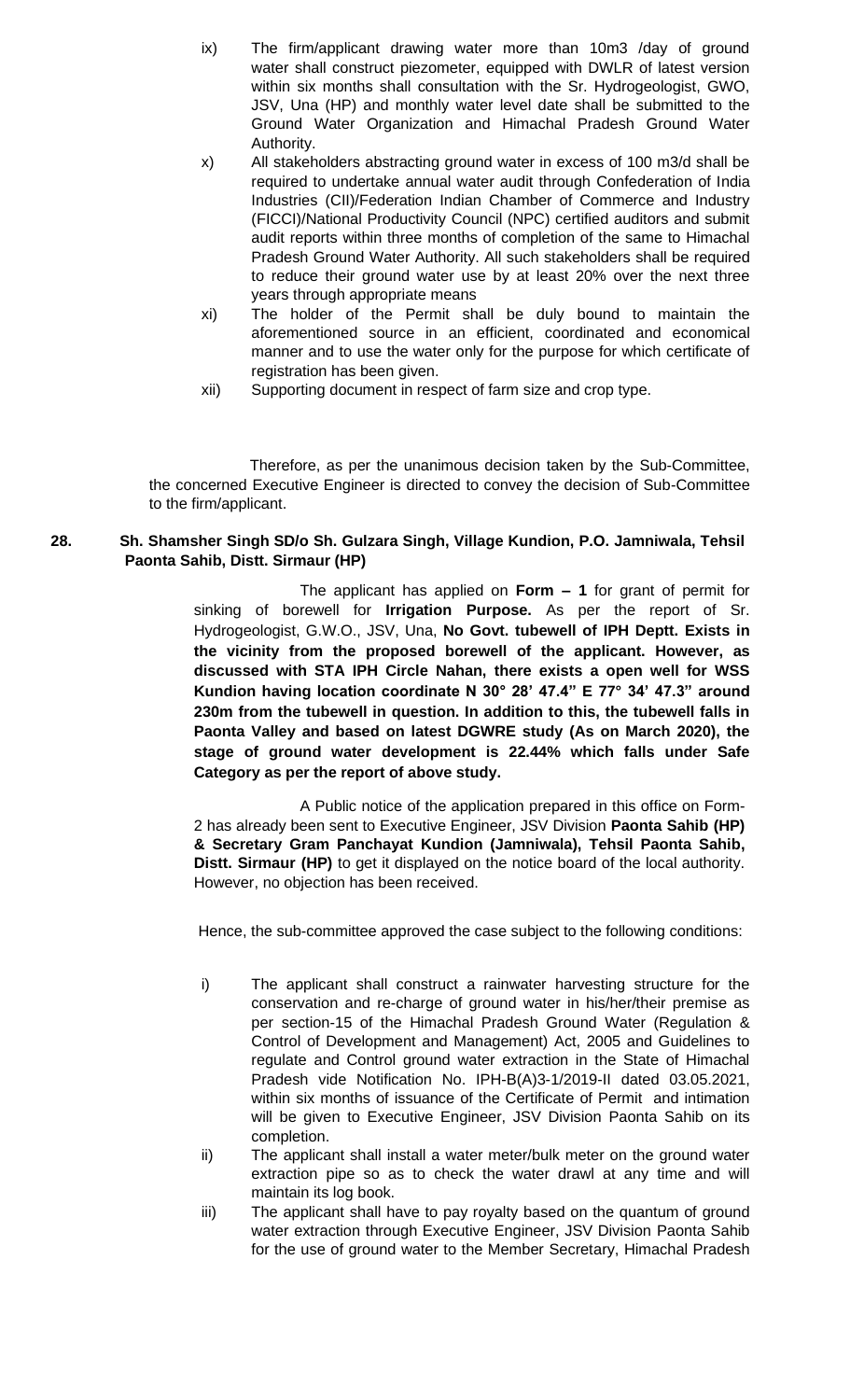Ground Water Authority as per the Himachal Pradesh ground Water (Regulation and Control of development and Management) Rules, 2007 or the rules which may, subsequently, be made applicable by the State of HP.

- iv) In case of Industrial connection, the firm shall not use waste water of the Industry for recharging of ground Water.
- v) That the permission/sanction can be withdrawn or the quantity of water to be extracted can be restricted in case the ground water in the area is adversely affected in terms of quantity and/or quality.
- vi) Actual water requirement be computed taking into account recycling/reuse of treated water for flushing etc.
- vii) Certificate regarding non/partial availability of water supply from the public water supply agency.
- viii) The firm/applicant shall be required to adopt latest water efficient technologies so as to reduce dependence on ground water resources.
- ix) The firm/applicant drawing water more than 10m3 /day of ground water shall construct piezometer, equipped with DWLR of latest version within six months shall consultation with the Sr. Hydrogeologist, GWO, JSV, Una (HP) and monthly water level date shall be submitted to the Ground Water Organization and Himachal Pradesh Ground Water Authority.
- x) All stakeholders abstracting ground water in excess of 100 m3/d shall be required to undertake annual water audit through Confederation of India Industries (CII)/Federation Indian Chamber of Commerce and Industry (FICCI)/National Productivity Council (NPC) certified auditors and submit audit reports within three months of completion of the same to Himachal Pradesh Ground Water Authority. All such stakeholders shall be required to reduce their ground water use by at least 20% over the next three years through appropriate means
- xi) The holder of the Permit shall be duly bound to maintain the aforementioned source in an efficient, coordinated and economical manner and to use the water only for the purpose for which certificate of registration has been given.
- xii) Supporting document in respect of farm size and crop type.

Therefore, as per the unanimous decision taken by the Sub-Committee, the concerned Executive Engineer is directed to convey the decision of Sub-Committee to the firm/applicant.

### **29. Sh. Surinder Kumar S/o Sh. Khushi Ram, VPO Amb, Tehsil Amb, (Una Road), Distt. Una (HP)**

The applicant has applied on **Form – 1** for grant of permit for sinking of borewell for **Irrigation Purpose.** As per the report of Sr. Hydrogeologist, G.W.O., JSV, Una, **No Govt. tubewell exists within a radius of 200m from the proposed borewell of the applicant. In addition to this, the tubewell falls in Una Valley and based on latest DGWRE study (As on March 2020). The stage of ground water development of the valley is 60.99% (In Satluj Basin) & 31.35% (In Beas Basin) which falls under Safe Category as per the report of above study.**

A Public notice of the application prepared in this office on Form-2 has already been sent to Executive Engineer, JSV Division **Una No-II (HP) & Secretary Gram Panchayat Amb, Tehsil Amb, Distt. Una (HP)** to get it displayed on the notice board of the local authority. However, no objection has been received.

Hence, the sub-committee approved the case subject to the following conditions:

i) The applicant shall construct a rainwater harvesting structure for the conservation and re-charge of ground water in his/her/their premise as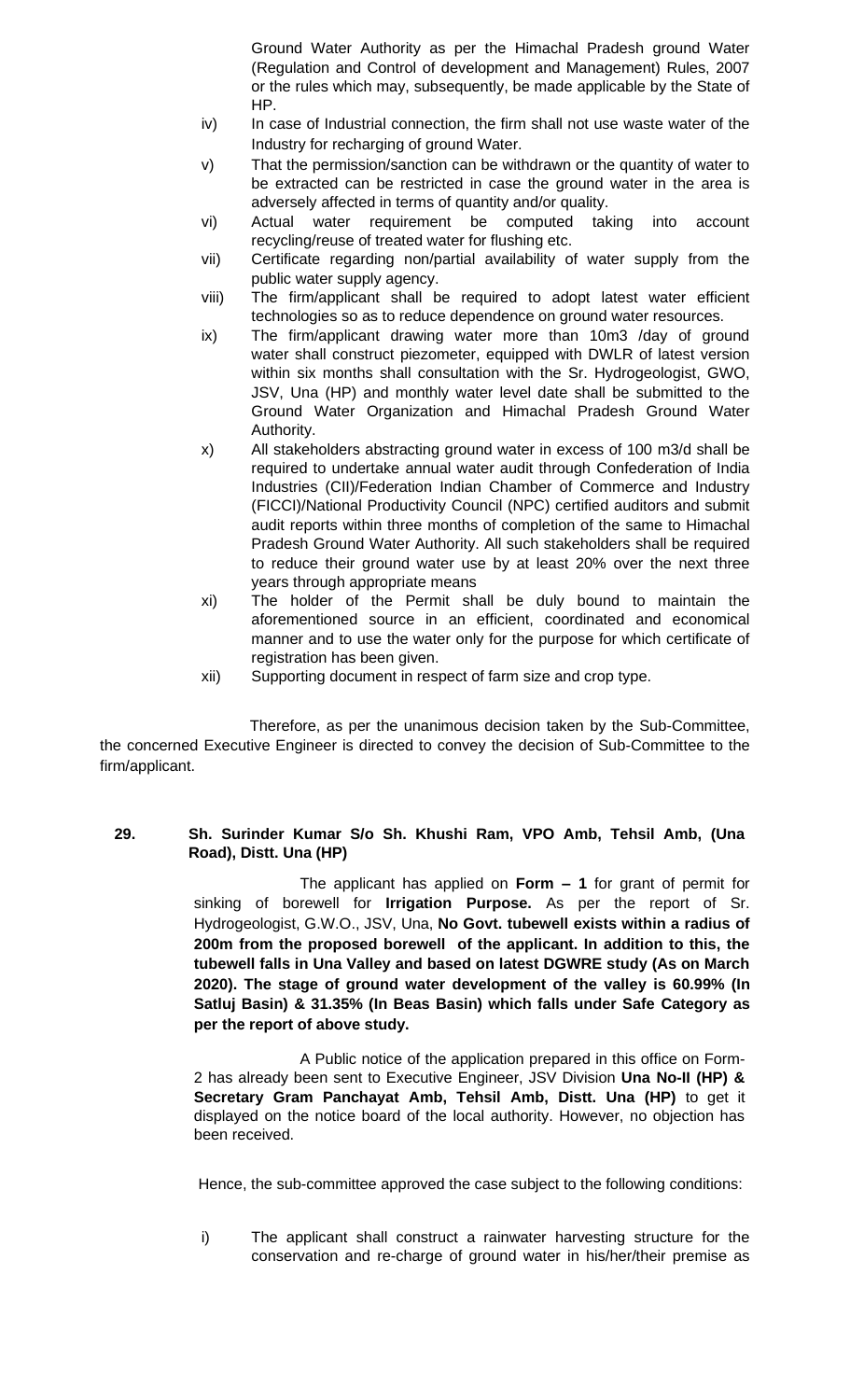per section-15 of the Himachal Pradesh Ground Water (Regulation & Control of Development and Management) Act, 2005 and Guidelines to regulate and Control ground water extraction in the State of Himachal Pradesh vide Notification No. IPH-B(A)3-1/2019-II dated 03.05.2021, within six months of issuance of the Certificate of Permit and intimation will be given to Executive Engineer, JSV Division Una No-II on its completion.

- ii) The applicant shall install a water meter/bulk meter on the ground water extraction pipe so as to check the water drawl at any time and will maintain its log book.
- iii) The applicant shall have to pay royalty based on the quantum of ground water extraction through Executive Engineer, JSV Division Una No-II for the use of ground water to the Member Secretary, Himachal Pradesh Ground Water Authority as per the Himachal Pradesh ground Water (Regulation and Control of development and Management) Rules, 2007 or the rules which may, subsequently, be made applicable by the State of HP.
- iv) In case of Industrial connection, the firm shall not use waste water of the Industry for recharging of ground Water.
- v) That the permission/sanction can be withdrawn or the quantity of water to be extracted can be restricted in case the ground water in the area is adversely affected in terms of quantity and/or quality.
- vi) Actual water requirement be computed taking into account recycling/reuse of treated water for flushing etc.
- vii) Certificate regarding non/partial availability of water supply from the public water supply agency.
- viii) The firm/applicant shall be required to adopt latest water efficient technologies so as to reduce dependence on ground water resources.
- ix) The firm/applicant drawing water more than 10m3 /day of ground water shall construct piezometer, equipped with DWLR of latest version within six months shall consultation with the Sr. Hydrogeologist, GWO, JSV, Una (HP) and monthly water level date shall be submitted to the Ground Water Organization and Himachal Pradesh Ground Water Authority.
- x) All stakeholders abstracting ground water in excess of 100 m3/d shall be required to undertake annual water audit through Confederation of India Industries (CII)/Federation Indian Chamber of Commerce and Industry (FICCI)/National Productivity Council (NPC) certified auditors and submit audit reports within three months of completion of the same to Himachal Pradesh Ground Water Authority. All such stakeholders shall be required to reduce their ground water use by at least 20% over the next three years through appropriate means
- xi) The holder of the Permit shall be duly bound to maintain the aforementioned source in an efficient, coordinated and economical manner and to use the water only for the purpose for which certificate of registration has been given.
- xii) Supporting document in respect of farm size and crop type.

Therefore, as per the unanimous decision taken by the Sub-Committee, the concerned Executive Engineer is directed to convey the decision of Sub-Committee to the firm/applicant.

### **30. Sh. Rasila Ram S/o Sh. Shar Singh, VPO Takarla, Tehsil Amb Distt. Una (HP)**

The applicant has applied on **Form – 1** for grant of permit for sinking of borewell for **Irrigation Purpose.** As per the report of Sr. Hydrogeologist, G.W.O., JSV, Una, **No Govt. tubewell exists within a distance of 200m from the proposed borewell of the applicant. However, a borewell of Sh. Banka Ram approved for sinking in the 29th meeting held on 27-03- 2018 appearing at serial No. 168 exists around 177m from the proposed borewell of the applicant.**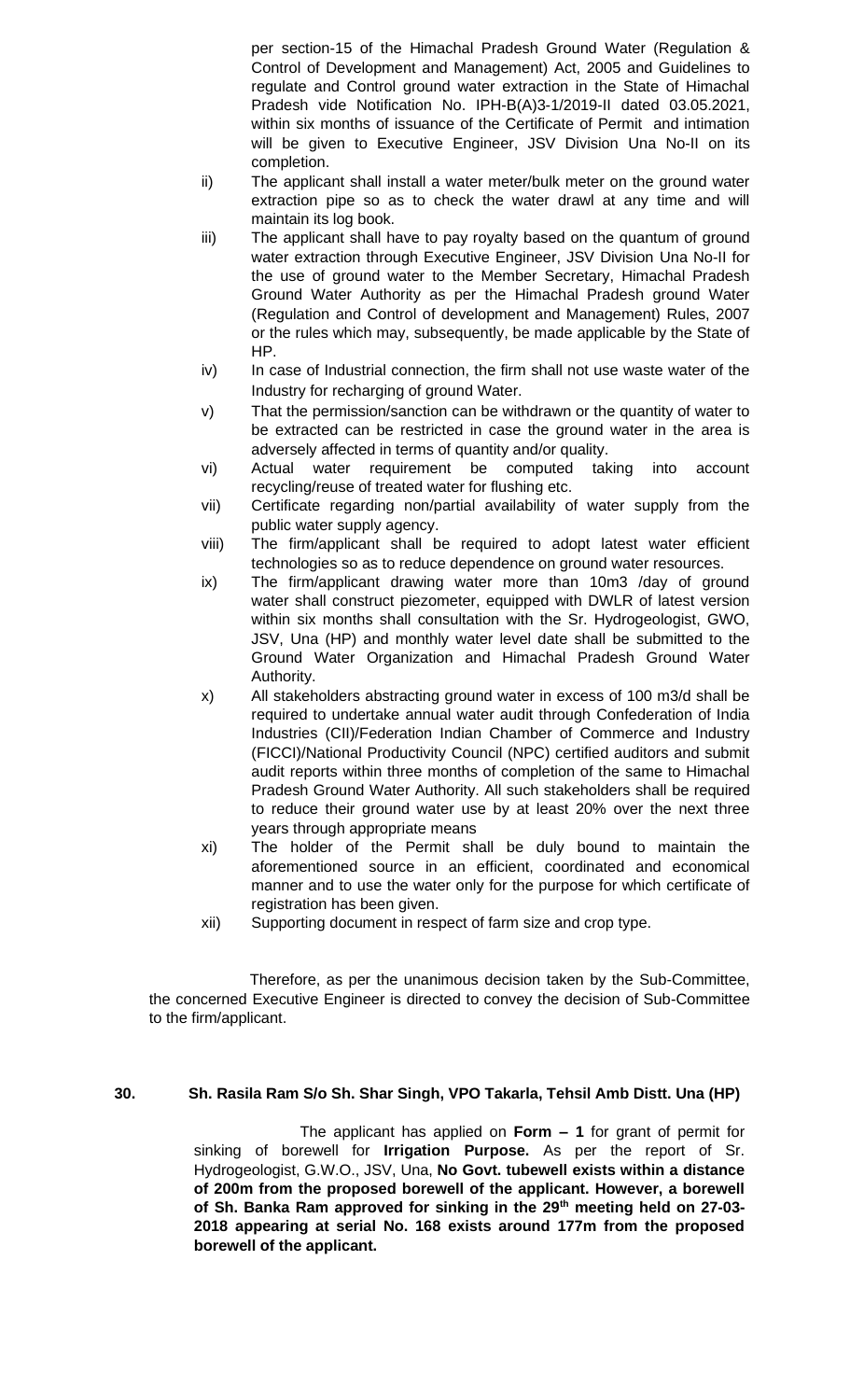A Public notice of the application prepared in this office on Form-2 has already been sent to Executive Engineer, JSV Division **Una No-II (HP) & Secretary Gram Panchayat Takarla, Tehsil Amb, Distt. Una (HP)** to get it displayed on the notice board of the local authority. However, no objection has been received.

Hence, the sub-committee approved the case subject to the following conditions:

- i) The applicant shall construct a rainwater harvesting structure for the conservation and re-charge of ground water in his/her/their premise as per section-15 of the Himachal Pradesh Ground Water (Regulation & Control of Development and Management) Act, 2005 and Guidelines to regulate and Control ground water extraction in the State of Himachal Pradesh vide Notification No. IPH-B(A)3-1/2019-II dated 03.05.2021, within six months of issuance of the Certificate of Permit and intimation will be given to Executive Engineer, JSV Division Una No-II on its completion.
- ii) The applicant shall install a water meter/bulk meter on the ground water extraction pipe so as to check the water drawl at any time and will maintain its log book.
- iii) The applicant shall have to pay royalty based on the quantum of ground water extraction through Executive Engineer, JSV Division Una No-II for the use of ground water to the Member Secretary, Himachal Pradesh Ground Water Authority as per the Himachal Pradesh ground Water (Regulation and Control of development and Management) Rules, 2007 or the rules which may, subsequently, be made applicable by the State of HP.
- iv) In case of Industrial connection, the firm shall not use waste water of the Industry for recharging of ground Water.
- v) That the permission/sanction can be withdrawn or the quantity of water to be extracted can be restricted in case the ground water in the area is adversely affected in terms of quantity and/or quality.
- vi) Actual water requirement be computed taking into account recycling/reuse of treated water for flushing etc.
- vii) Certificate regarding non/partial availability of water supply from the public water supply agency.
- viii) The firm/applicant shall be required to adopt latest water efficient technologies so as to reduce dependence on ground water resources.
- ix) The firm/applicant drawing water more than 10m3 /day of ground water shall construct piezometer, equipped with DWLR of latest version within six months shall consultation with the Sr. Hydrogeologist, GWO, JSV, Una (HP) and monthly water level date shall be submitted to the Ground Water Organization and Himachal Pradesh Ground Water Authority.
- x) All stakeholders abstracting ground water in excess of 100 m3/d shall be required to undertake annual water audit through Confederation of India Industries (CII)/Federation Indian Chamber of Commerce and Industry (FICCI)/National Productivity Council (NPC) certified auditors and submit audit reports within three months of completion of the same to Himachal Pradesh Ground Water Authority. All such stakeholders shall be required to reduce their ground water use by at least 20% over the next three years through appropriate means
- xi) The holder of the Permit shall be duly bound to maintain the aforementioned source in an efficient, coordinated and economical manner and to use the water only for the purpose for which certificate of registration has been given.
- xii) Supporting document in respect of farm size and crop type.

Therefore, as per the unanimous decision taken by the Sub-Committee, the concerned Executive Engineer is directed to convey the decision of Sub-Committee to the firm/applicant.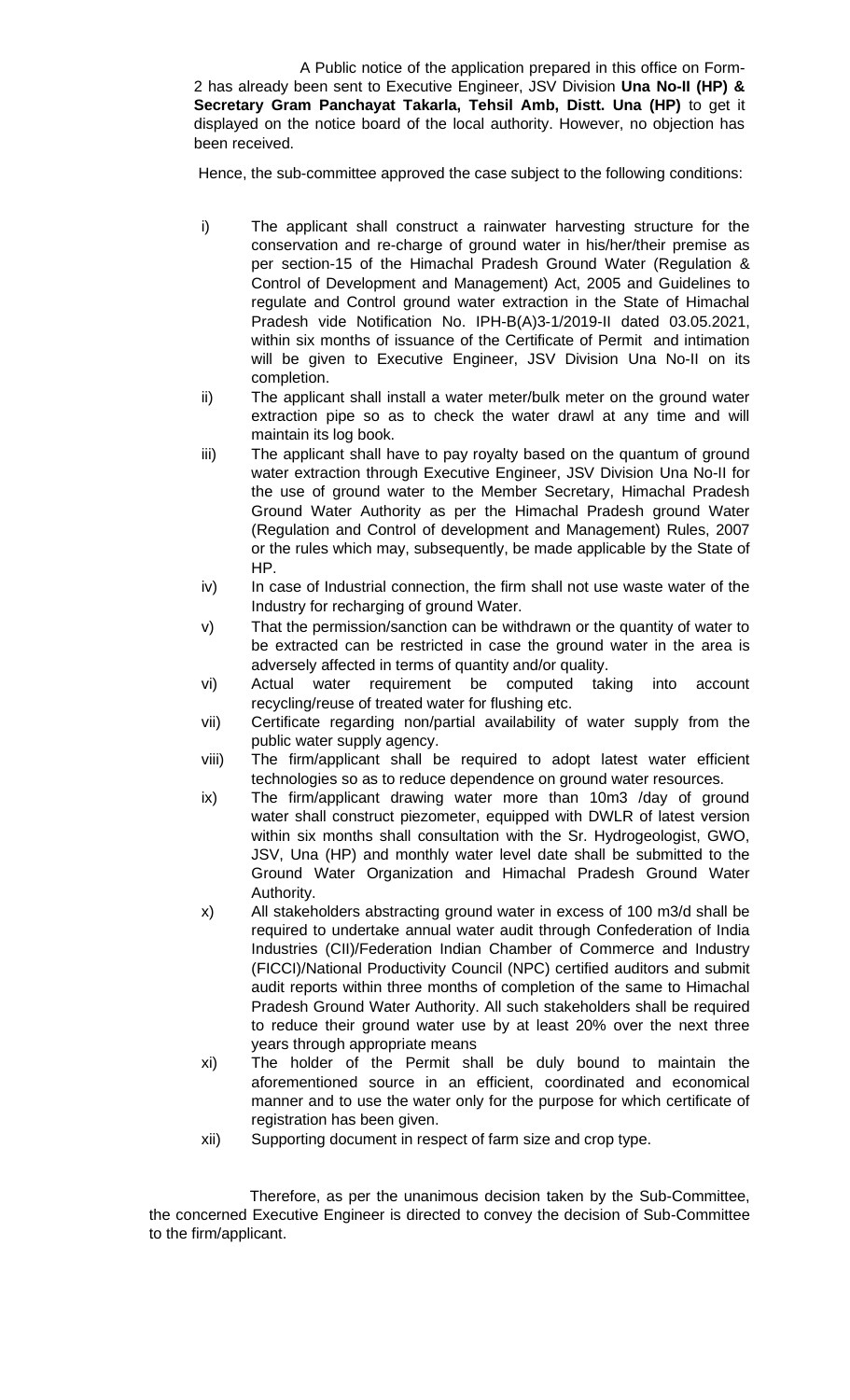### **31. Sh. Darshan Singh S/o Sh. Harnam Singh, VPO Chaloh, Tehsil Indora, Distt. kangra (HP)**

The applicant has applied on **Form – 1** for grant of permit for sinking of borewell for **Irrigation Purpose.** As per the report of Sr. Hydrogeologist, G.W.O., JSV, Una, **No Govt. tubewell exists within a distance of 300m from the proposed borewell of the applicant. In addition to this, the tubewell falls in Indora Valley and based on latest DGWRE study (As on March 2020), the stage of ground water development of the valley is 29.27% which falls under Safe Category as per the report of above study.**

A Public notice of the application prepared in this office on Form-2 has already been sent to Executive Engineer, JSV Division **Indora (HP) & Secretary Gram Panchayat Chaloh, Tehsil Indora, Distt. Kangra (HP)** to get it displayed on the notice board of the local authority. However, no objection has been received.

- i) The applicant shall construct a rainwater harvesting structure for the conservation and re-charge of ground water in his/her/their premise as per section-15 of the Himachal Pradesh Ground Water (Regulation & Control of Development and Management) Act, 2005 and Guidelines to regulate and Control ground water extraction in the State of Himachal Pradesh vide Notification No. IPH-B(A)3-1/2019-II dated 03.05.2021, within six months of issuance of the Certificate of Permit and intimation will be given to Executive Engineer, JSV Division Indora on its completion.
- ii) The applicant shall install a water meter/bulk meter on the ground water extraction pipe so as to check the water drawl at any time and will maintain its log book.
- iii) The applicant shall have to pay royalty based on the quantum of ground water extraction through Executive Engineer, JSV Division Indora for the use of ground water to the Member Secretary, Himachal Pradesh Ground Water Authority as per the Himachal Pradesh ground Water (Regulation and Control of development and Management) Rules, 2007 or the rules which may, subsequently, be made applicable by the State of HP.
- iv) In case of Industrial connection, the firm shall not use waste water of the Industry for recharging of ground Water.
- v) That the permission/sanction can be withdrawn or the quantity of water to be extracted can be restricted in case the ground water in the area is adversely affected in terms of quantity and/or quality.
- vi) Actual water requirement be computed taking into account recycling/reuse of treated water for flushing etc.
- vii) Certificate regarding non/partial availability of water supply from the public water supply agency.
- viii) The firm/applicant shall be required to adopt latest water efficient technologies so as to reduce dependence on ground water resources.
- ix) The firm/applicant drawing water more than 10m3 /day of ground water shall construct piezometer, equipped with DWLR of latest version within six months shall consultation with the Sr. Hydrogeologist, GWO, JSV, Una (HP) and monthly water level date shall be submitted to the Ground Water Organization and Himachal Pradesh Ground Water Authority.
- x) All stakeholders abstracting ground water in excess of 100 m3/d shall be required to undertake annual water audit through Confederation of India Industries (CII)/Federation Indian Chamber of Commerce and Industry (FICCI)/National Productivity Council (NPC) certified auditors and submit audit reports within three months of completion of the same to Himachal Pradesh Ground Water Authority. All such stakeholders shall be required to reduce their ground water use by at least 20% over the next three years through appropriate means
- xi) The holder of the Permit shall be duly bound to maintain the aforementioned source in an efficient, coordinated and economical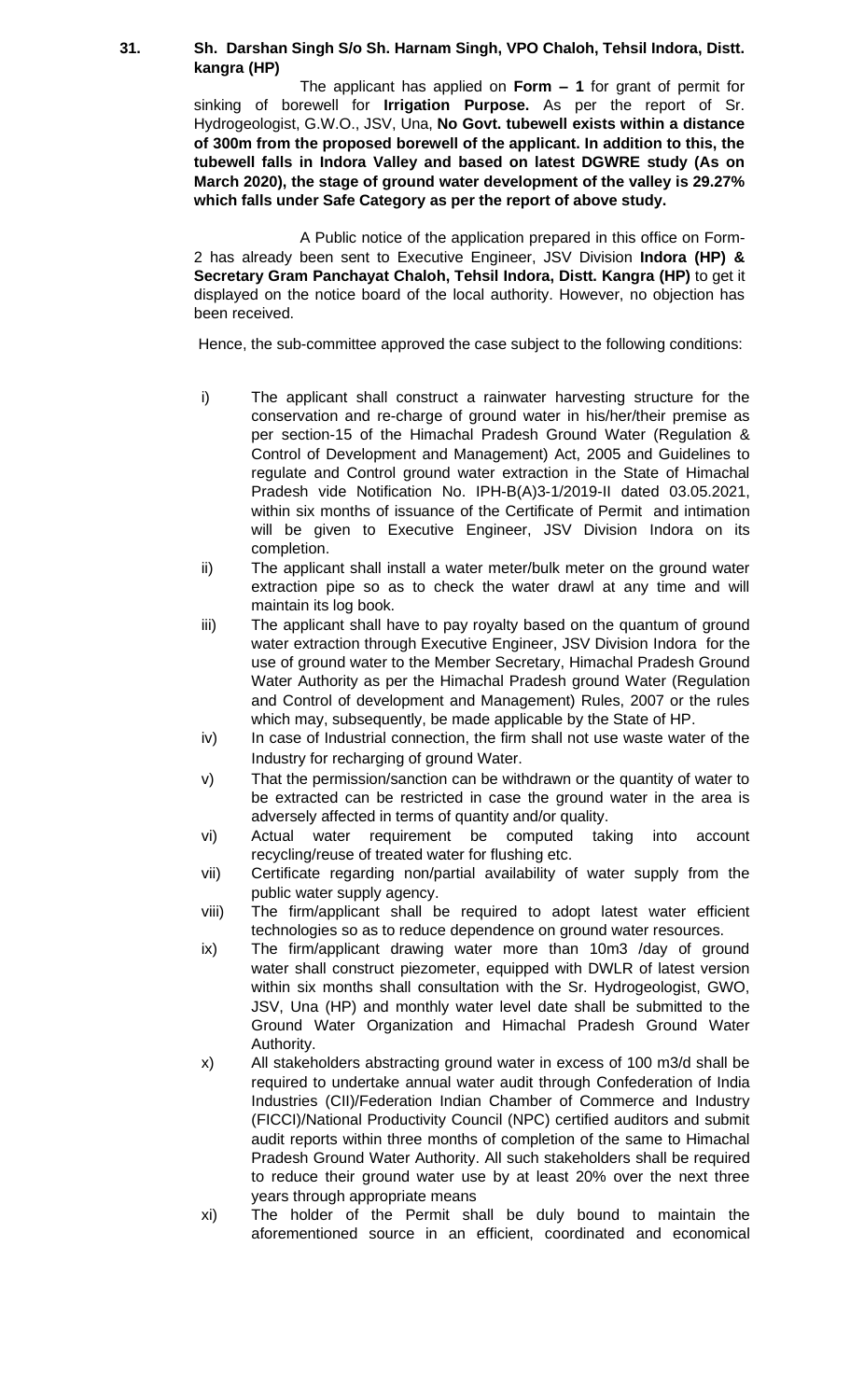manner and to use the water only for the purpose for which certificate of registration has been given.

xii) Supporting document in respect of farm size and crop type.

Therefore, as per the unanimous decision taken by the Sub-Committee, the concerned Executive Engineer is directed to convey the decision of Sub-Committee to the firm/applicant.

#### **32. Sh. Sanjeev Singh S/o Late Sh. Jagdish Singh, Village Bharlahed P.O. Chaloh, Tehsil Indora Distt. Kangra (HP)**

The applicant has applied on **Form – 1** for grant of permit for sinking of borewell for **Irrigation Purpose.** As per the report of Sr. Hydrogeologist, G.W.O., JSV, Una, **Exact distance from already existing ground water abstraction structure (Govt. as well as private) along with location co-ordinates and geological information. The report should also comment upon their interference with each other. Analysis of the coordinates of the proposed location of the applicant indicated that there is no Govt. tubewell within a radius of 300m from the proposed borewell of the applicant.**

A Public notice of the application prepared in this office on Form-2 has already been sent to Executive Engineer, JSV Division **Indora (HP) & Secretary Gram Panchayat Bharlahed (Chaloh), Tehsil Indora, Distt. Kangra (HP)** to get it displayed on the notice board of the local authority. However, no objection has been received.

- i) The applicant shall construct a rainwater harvesting structure for the conservation and re-charge of ground water in his/her/their premise as per section-15 of the Himachal Pradesh Ground Water (Regulation & Control of Development and Management) Act, 2005 and Guidelines to regulate and Control ground water extraction in the State of Himachal Pradesh vide Notification No. IPH-B(A)3-1/2019-II dated 03.05.2021, within six months of issuance of the Certificate of Permit and intimation will be given to Executive Engineer, JSV Division Indora on its completion.
- ii) The applicant shall install a water meter/bulk meter on the ground water extraction pipe so as to check the water drawl at any time and will maintain its log book.
- iii) The applicant shall have to pay royalty based on the quantum of ground water extraction through Executive Engineer, JSV Division Indora for the use of ground water to the Member Secretary, Himachal Pradesh Ground Water Authority as per the Himachal Pradesh ground Water (Regulation and Control of development and Management) Rules, 2007 or the rules which may, subsequently, be made applicable by the State of HP.
- iv) In case of Industrial connection, the firm shall not use waste water of the Industry for recharging of ground Water.
- v) That the permission/sanction can be withdrawn or the quantity of water to be extracted can be restricted in case the ground water in the area is adversely affected in terms of quantity and/or quality.
- vi) Actual water requirement be computed taking into account recycling/reuse of treated water for flushing etc.
- vii) Certificate regarding non/partial availability of water supply from the public water supply agency.
- viii) The firm/applicant shall be required to adopt latest water efficient technologies so as to reduce dependence on ground water resources.
- ix) The firm/applicant drawing water more than 10m3 /day of ground water shall construct piezometer, equipped with DWLR of latest version within six months shall consultation with the Sr. Hydrogeologist, GWO, JSV, Una (HP) and monthly water level date shall be submitted to the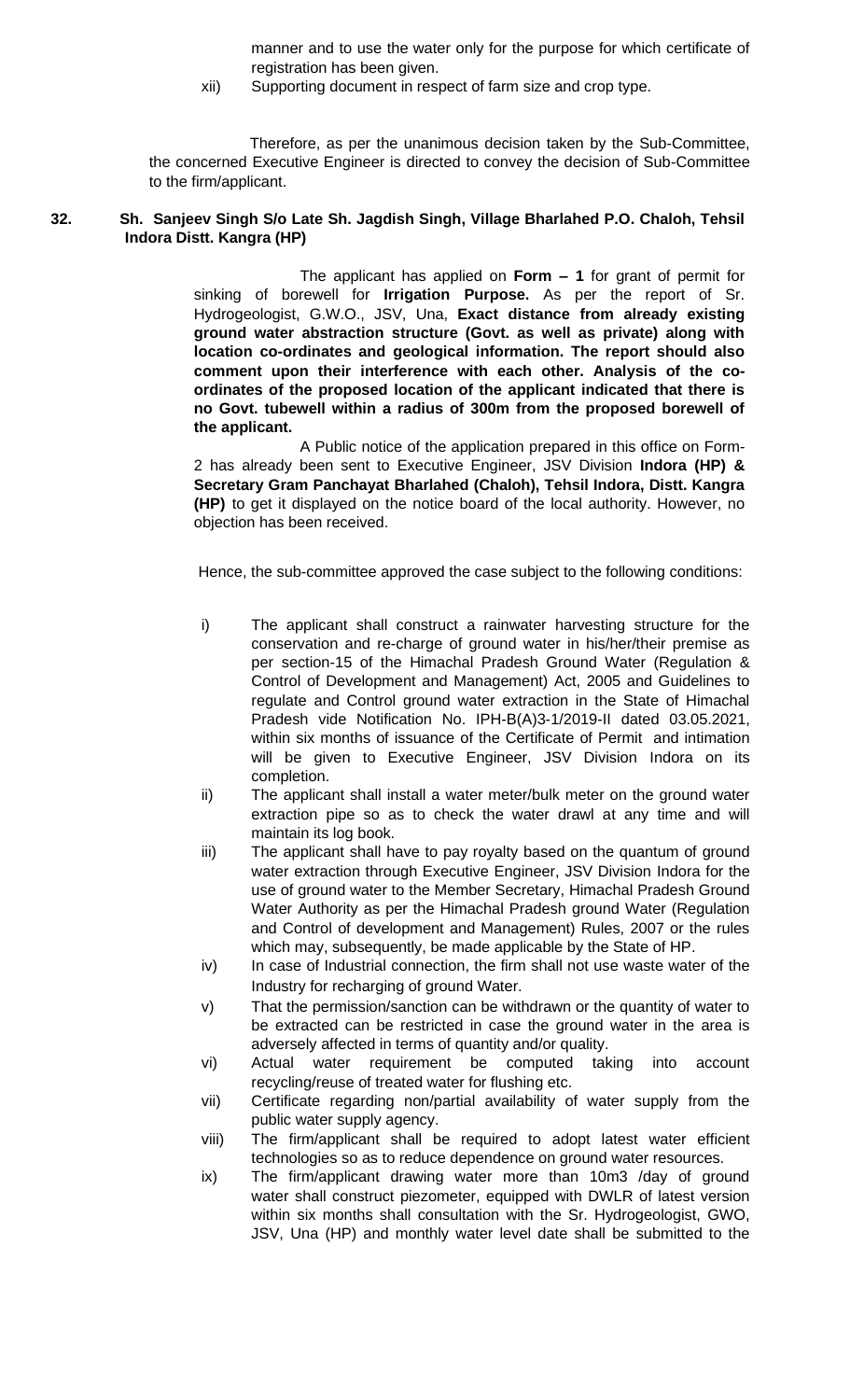Ground Water Organization and Himachal Pradesh Ground Water Authority.

- x) All stakeholders abstracting ground water in excess of 100 m3/d shall be required to undertake annual water audit through Confederation of India Industries (CII)/Federation Indian Chamber of Commerce and Industry (FICCI)/National Productivity Council (NPC) certified auditors and submit audit reports within three months of completion of the same to Himachal Pradesh Ground Water Authority. All such stakeholders shall be required to reduce their ground water use by at least 20% over the next three years through appropriate means
- xi) The holder of the Permit shall be duly bound to maintain the aforementioned source in an efficient, coordinated and economical manner and to use the water only for the purpose for which certificate of registration has been given.
- xii) Supporting document in respect of farm size and crop type.

Therefore, as per the unanimous decision taken by the Sub-Committee, the concerned Executive Engineer is directed to convey the decision of Sub-Committee to the firm/applicant.

# **Online applications for Permit for sinking of borewell**

**33. M/s Rakesh Ahuja Leisure Valley Resorts Hotel Broadway, Sanjauli, Shimla (Leisure Valley Health Yoga Resorts Pvt. Ltd. Vill. Kot, The. Kandaghat Distt. Solan) (HP) (Submission ID- 29824)**

> The applicant has applied on **Form – 1A** for grant of permit for sinking of borewell for **Commercial Purpose.** As per the report of Sr. Hydrogeologist, G.W.O., JSV, Una, **The applicant proposes to drill a borewell in his private land AT Village Kot. No departmental energized borewell exists within 300m of the proposed site of the applicant. The site is located in moderately dissected structural hills and comprises of Quartzites along with Phylites.**

> A Public notice of the application prepared in this office on Form-2 has already been sent to Executive Engineer, JSV Division **Solan (HP) t**o get it displayed on the notice board of the local authority. However, no objection has been received.

- i) The applicant shall construct a rainwater harvesting structure for the conservation and re-charge of ground water in his/her/their premise as per section-15 of the Himachal Pradesh Ground Water (Regulation & Control of Development and Management) Act, 2005 and Guidelines to regulate and Control ground water extraction in the State of Himachal Pradesh vide Notification No. IPH-B (A) 3-1/2019-II dated 03.05.2021, within six months of issuance of the Certificate of Permit and intimation will be given to Executive Engineer, JSV Division Solan on its completion.
- ii) The applicant shall install a water meter/bulk meter on the ground water extraction pipe so as to check the water drawl at any time and will maintain its log book.
- iii) The applicant shall have to pay royalty based on the quantum of ground water extraction through Executive Engineer, JSV Division Solan for the use of ground water to the Member Secretary, Himachal Pradesh Ground Water Authority as per the Himachal Pradesh ground Water (Regulation and Control of development and Management) Rules, 2007 or the rules which may, subsequently, be made applicable by the State of HP.
- iv) In case of Industrial connection, the firm shall not use waste water of the Industry for recharging of ground Water.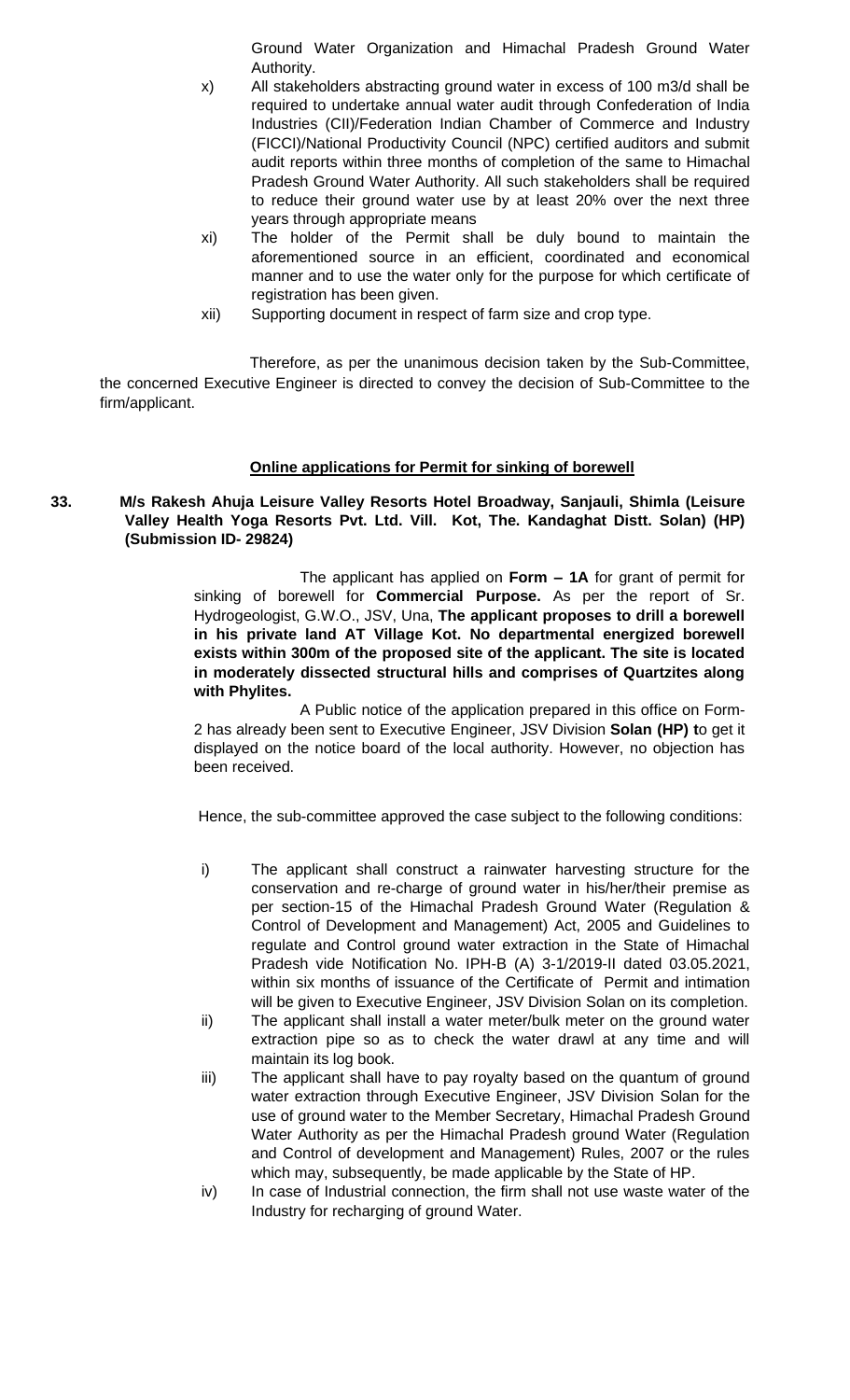- v) That the permission/sanction can be withdrawn or the quantity of water to be extracted can be restricted in case the ground water in the area is adversely affected in terms of quantity and/or quality.
- vi) Actual water requirement be computed taking into account recycling/reuse of treated water for flushing etc.
- vii) Certificate regarding non/partial availability of water supply from the public water supply agency.
- viii) The firm/applicant shall be required to adopt latest water efficient technologies so as to reduce dependence on ground water resources.
- ix) The firm/applicant drawing water more than 10m3 /day of ground water shall construct piezometer, equipped with DWLR of latest version within six months shall consultation with the Sr. Hydrogeologist, GWO, JSV, Una (HP) and monthly water level date shall be submitted to the Ground Water Organization and Himachal Pradesh Ground Water Authority.
- x) All stakeholders abstracting ground water in excess of 100 m3/d shall be required to undertake annual water audit through Confederation of India Industries (CII)/Federation Indian Chamber of Commerce and Industry (FICCI)/National Productivity Council (NPC) certified auditors and submit audit reports within three months of completion of the same to Himachal Pradesh Ground Water Authority. All such stakeholders shall be required to reduce their ground water use by at least 20% over the next three years through appropriate means
- xi) The holder of the Permit shall be duly bound to maintain the aforementioned source in an efficient, coordinated and economical manner and to use the water only for the purpose for which certificate of registration has been given.
- xii) The supporting document in r/o water requirement mentioned at the time of registration with Industry Department.

### **34. Smt. Anita Gupta w/o Sh. Yash Pal Gupta, Vill. Madhog, P.O. Sanj, The. Theog, Distt. Shimla (HP) (Submission ID- 29829)**

The applicant has applied on **Form – 1** for grant of permit for sinking of borewell for **Irrigation Purpose.** As per the report of Sr. Hydrogeologist, G.W.O., JSV, Una, **The applicant want to sink a new borewell in his land having location N 31° 07' 80.89" E 77° 39' 58.22" in village Madhog, P.O. Sainj District Shimla. The water requirement is 7000 lpd and the proposed depth is 300ft and 1.5 HP submersible is proposed. No Government borewell exists within distance of 300m from the proposed borewell of the applicant. The site is located in hill cut terraces comprising of shales with limestones of Shimla group of rocks.**

A Public notice of the application prepared in this office on Form-2 has already been sent to Executive Engineer, JSV Division **Kasumpti (HP) t**o get it displayed on the notice board of the local authority. However, no objection has been received.

Hence, the sub-committee approved the case subject to the following conditions:

i) The applicant shall construct a rainwater harvesting structure for the conservation and re-charge of ground water in his/her/their premise as per section-15 of the Himachal Pradesh Ground Water (Regulation & Control of Development and Management) Act, 2005 and Guidelines to regulate and Control ground water extraction in the State of Himachal Pradesh vide Notification No. IPH-B(A)3-1/2019-II dated 03.05.2021, within six months of issuance of the Certificate of Permit and intimation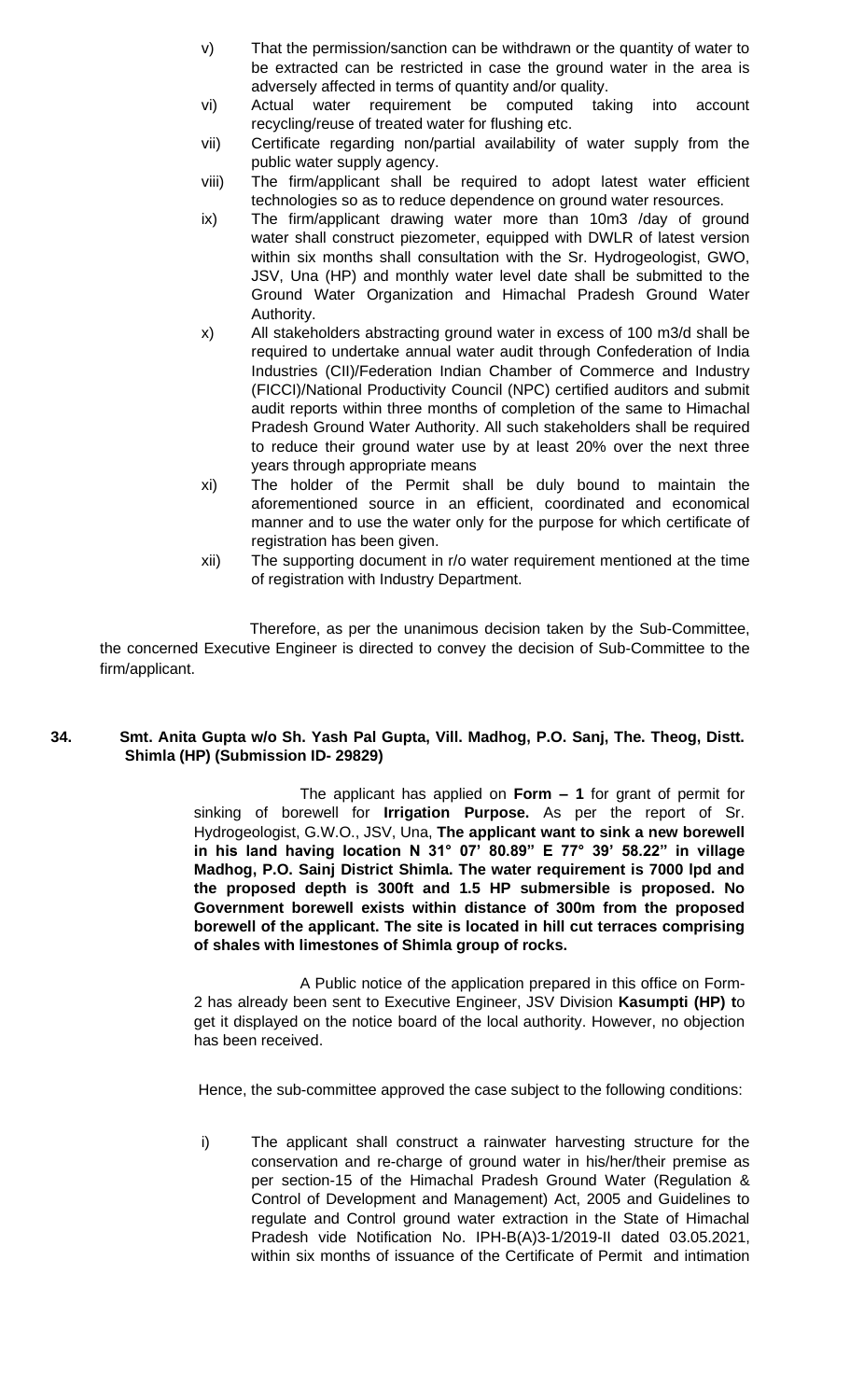will be given to Executive Engineer, JSV Division Kasumpti on its completion.

- ii) The applicant shall install a water meter/bulk meter on the ground water extraction pipe so as to check the water drawl at any time and will maintain its log book.
- iii) The applicant shall have to pay royalty based on the quantum of ground water extraction through Executive Engineer, JSV Division Kasumpti for the use of ground water to the Member Secretary, Himachal Pradesh Ground Water Authority as per the Himachal Pradesh ground Water (Regulation and Control of development and Management) Rules, 2007 or the rules which may, subsequently, be made applicable by the State of HP.
- iv) In case of Industrial connection, the firm shall not use waste water of the Industry for recharging of ground Water.
- v) That the permission/sanction can be withdrawn or the quantity of water to be extracted can be restricted in case the ground water in the area is adversely affected in terms of quantity and/or quality.
- vi) Actual water requirement be computed taking into account recycling/reuse of treated water for flushing etc.
- vii) Certificate regarding non/partial availability of water supply from the public water supply agency.
- viii) The firm/applicant shall be required to adopt latest water efficient technologies so as to reduce dependence on ground water resources.
- ix) The firm/applicant drawing water more than 10m3 /day of ground water shall construct piezometer, equipped with DWLR of latest version within six months shall consultation with the Sr. Hydrogeologist, GWO, JSV, Una (HP) and monthly water level date shall be submitted to the Ground Water Organization and Himachal Pradesh Ground Water Authority.
- x) All stakeholders abstracting ground water in excess of 100 m3/d shall be required to undertake annual water audit through Confederation of India Industries (CII)/Federation Indian Chamber of Commerce and Industry (FICCI)/National Productivity Council (NPC) certified auditors and submit audit reports within three months of completion of the same to Himachal Pradesh Ground Water Authority. All such stakeholders shall be required to reduce their ground water use by at least 20% over the next three years through appropriate means
- xi) The holder of the Permit shall be duly bound to maintain the aforementioned source in an efficient, coordinated and economical manner and to use the water only for the purpose for which certificate of registration has been given.
- xii) Supporting document in respect of farm size and crop type.

Therefore, as per the unanimous decision taken by the Sub-Committee, the concerned Executive Engineer is directed to convey the decision of Sub-Committee to the firm/applicant.

### **35. Sh. Rakesh Ahuja S/o late Sh. Madan Lal Ahuja, Village Kotla Paughat, Sub Teh. Mamlagh, Tehsil Kandaghat, Distt. Solan (HP) (Submission ID- 30163)**

The applicant has applied on **Form – 1** for grant of permit for sinking of borewell for **Irrigation Purpose.** As per the report of Sr. Hydrogeologist, G.W.O., JSV, Una, **The applicant proposes to drill a borewell in his private land at Village Kotla. No departmental energised borewell exists within 300, of the proposed site of the applicant. The site is located in moderately dissected hills and comprises of Quartzites along with Phyllites.**

A Public notice of the application prepared in this office on Form-2 has already been sent to Executive Engineer, JSV Division **Solan (HP) t**o get it displayed on the notice board of the local authority. However, no objection has been received.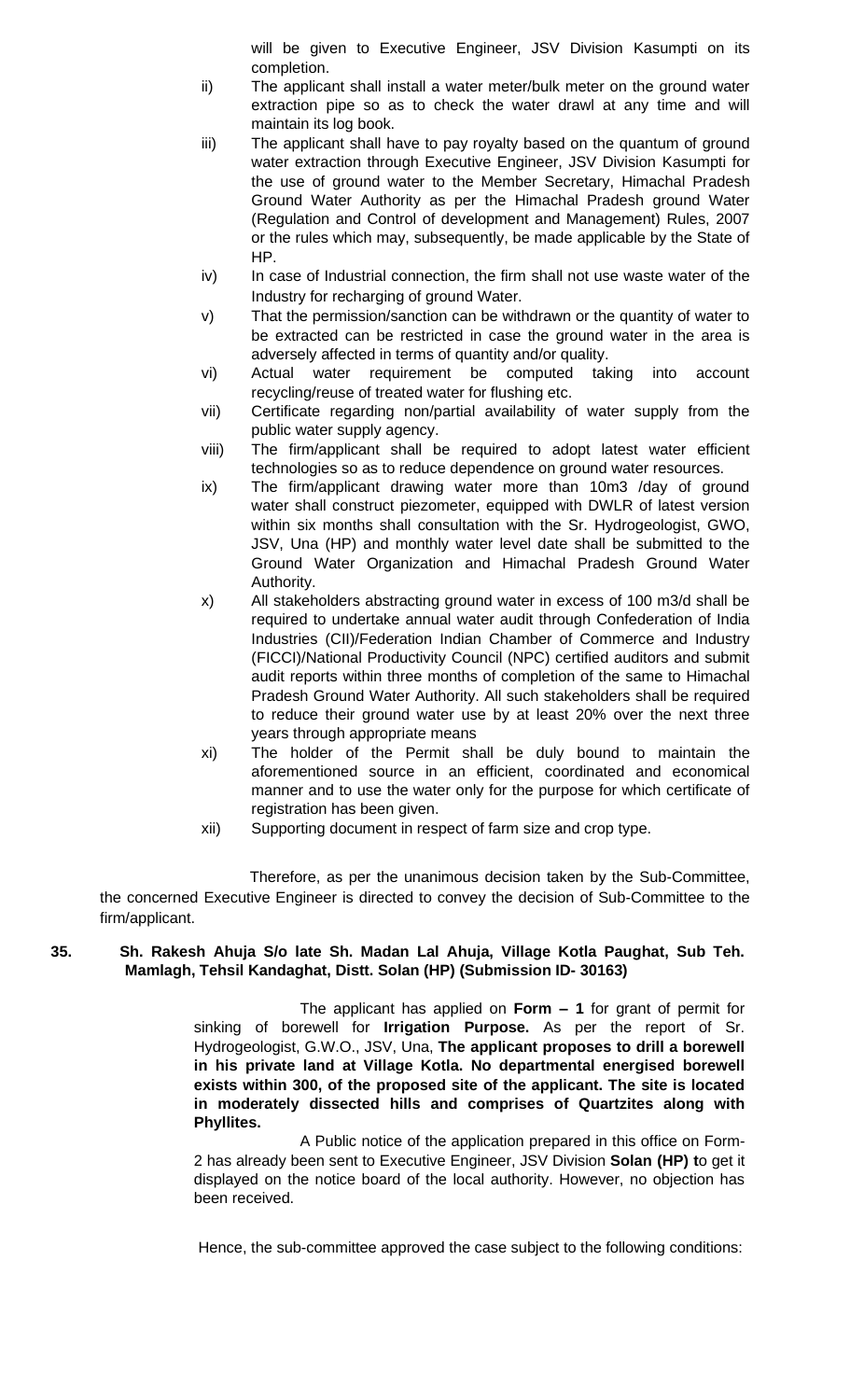- i) The applicant shall construct a rainwater harvesting structure for the conservation and re-charge of ground water in his/her/their premise as per section-15 of the Himachal Pradesh Ground Water (Regulation & Control of Development and Management) Act, 2005 and Guidelines to regulate and Control ground water extraction in the State of Himachal Pradesh vide Notification No. IPH-B(A)3-1/2019-II dated 03.05.2021, within six months of issuance of the Certificate of Permit and intimation will be given to Executive Engineer, JSV Division Solan on its completion.
- ii) The applicant shall install a water meter/bulk meter on the ground water extraction pipe so as to check the water drawl at any time and will maintain its log book.
- iii) The applicant shall have to pay royalty based on the quantum of ground water extraction through Executive Engineer, JSV Division Solan for the use of ground water to the Member Secretary, Himachal Pradesh Ground Water Authority as per the Himachal Pradesh ground Water (Regulation and Control of development and Management) Rules, 2007 or the rules which may, subsequently, be made applicable by the State of HP.
- iv) In case of Industrial connection, the firm shall not use waste water of the Industry for recharging of ground Water.
- v) That the permission/sanction can be withdrawn or the quantity of water to be extracted can be restricted in case the ground water in the area is adversely affected in terms of quantity and/or quality.
- vi) Actual water requirement be computed taking into account recycling/reuse of treated water for flushing etc.
- vii) Certificate regarding non/partial availability of water supply from the public water supply agency.
- viii) The firm/applicant shall be required to adopt latest water efficient technologies so as to reduce dependence on ground water resources.
- ix) The firm/applicant drawing water more than 10m3 /day of ground water shall construct piezometer, equipped with DWLR of latest version within six months shall consultation with the Sr. Hydrogeologist, GWO, JSV, Una (HP) and monthly water level date shall be submitted to the Ground Water Organization and Himachal Pradesh Ground Water Authority.
- x) All stakeholders abstracting ground water in excess of 100 m3/d shall be required to undertake annual water audit through Confederation of India Industries (CII)/Federation Indian Chamber of Commerce and Industry (FICCI)/National Productivity Council (NPC) certified auditors and submit audit reports within three months of completion of the same to Himachal Pradesh Ground Water Authority. All such stakeholders shall be required to reduce their ground water use by at least 20% over the next three years through appropriate means
- xi) The holder of the Permit shall be duly bound to maintain the aforementioned source in an efficient, coordinated and economical manner and to use the water only for the purpose for which certificate of registration has been given.
- xii) Supporting document in respect of farm size and crop type.

#### **36. M/s Sunvet Healthcare, Village Shambhuwala Nahan Paonta Road, Tehsil Nahan, Distt. Sirmaur (HP) (Submission ID-29869)**

The applicant has applied on **Form – 1A** for grant of permit for sinking of borewell for **Industrial Purpose.** As per the report of Sr. Hydrogeologist, G.W.O., JSV, Una, **One JSV tubewell for Matter Bheron exists at a distance of around 80m from the proposed borewell of the applicant.**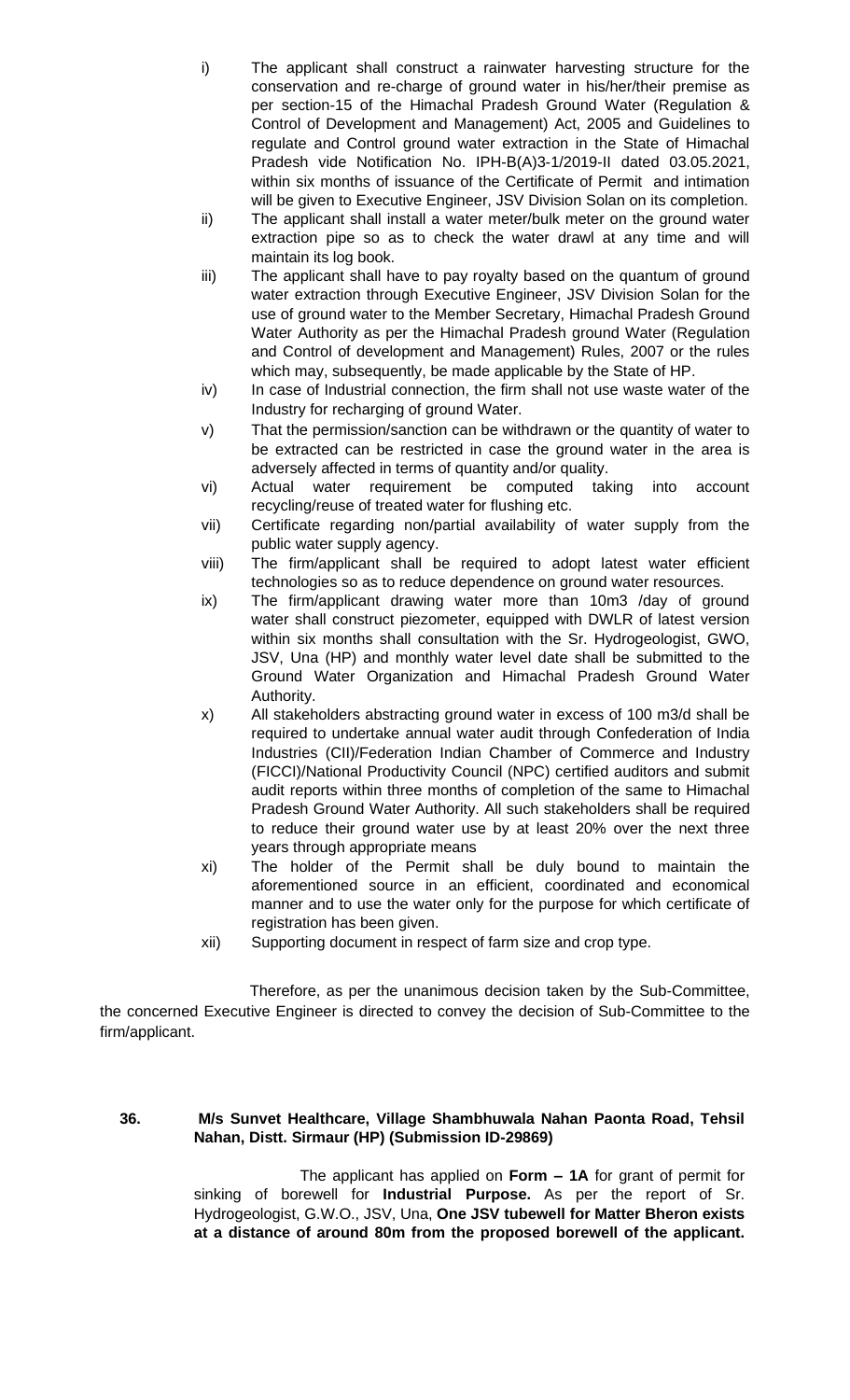**The site lies is river terrace and geologically the area comprises of alluvium deposit consisting of boulder, sand and clay.**

A Public notice of the application prepared in this office on Form-2 has already been sent to Executive Engineer, JSV Division **Nahan (HP) t**o get it displayed on the notice board of the local authority. However, no objection has been received.

Hence, the sub-committee approved the case subject to the following conditions:

- i) The applicant shall construct a rainwater harvesting structure for the conservation and re-charge of ground water in his/her/their premise as per section-15 of the Himachal Pradesh Ground Water (Regulation & Control of Development and Management) Act, 2005 and Guidelines to regulate and Control ground water extraction in the State of Himachal Pradesh vide Notification No. IPH-B (A) 3-1/2019-II dated 03.05.2021, within six months of issuance of the Certificate of Permit and intimation will be given to Executive Engineer, JSV Division Nahan on its completion.
- ii) The applicant shall install a water meter/bulk meter on the ground water extraction pipe so as to check the water drawl at any time and will maintain its log book.
- iii) The applicant shall have to pay royalty based on the quantum of ground water extraction through Executive Engineer, JSV Division Nahan for the use of ground water to the Member Secretary, Himachal Pradesh Ground Water Authority as per the Himachal Pradesh ground Water (Regulation and Control of development and Management) Rules, 2007 or the rules which may, subsequently, be made applicable by the State of HP.
- iv) In case of Industrial connection, the firm shall not use waste water of the Industry for recharging of ground Water.
- v) That the permission/sanction can be withdrawn or the quantity of water to be extracted can be restricted in case the ground water in the area is adversely affected in terms of quantity and/or quality.
- vi) Actual water requirement be computed taking into account recycling/reuse of treated water for flushing etc.
- vii) Certificate regarding non/partial availability of water supply from the public water supply agency.
- viii) The firm/applicant shall be required to adopt latest water efficient technologies so as to reduce dependence on ground water resources.
- ix) The firm/applicant drawing water more than 10m3 /day of ground water shall construct piezometer, equipped with DWLR of latest version within six months shall consultation with the Sr. Hydrogeologist, GWO, JSV, Una (HP) and monthly water level date shall be submitted to the Ground Water Organization and Himachal Pradesh Ground Water Authority.
- x) All stakeholders abstracting ground water in excess of 100 m3/d shall be required to undertake annual water audit through Confederation of India Industries (CII)/Federation Indian Chamber of Commerce and Industry (FICCI)/National Productivity Council (NPC) certified auditors and submit audit reports within three months of completion of the same to Himachal Pradesh Ground Water Authority. All such stakeholders shall be required to reduce their ground water use by at least 20% over the next three years through appropriate means
- xi) The holder of the Permit shall be duly bound to maintain the aforementioned source in an efficient, coordinated and economical manner and to use the water only for the purpose for which certificate of registration has been given.
- xii) The supporting document in r/o water requirement mentioned at the time of registration with Industry Department.

Therefore, as per the unanimous decision taken by the Sub-Committee, the concerned Executive Engineer is directed to convey the decision of Sub-Committee to the firm/applicant.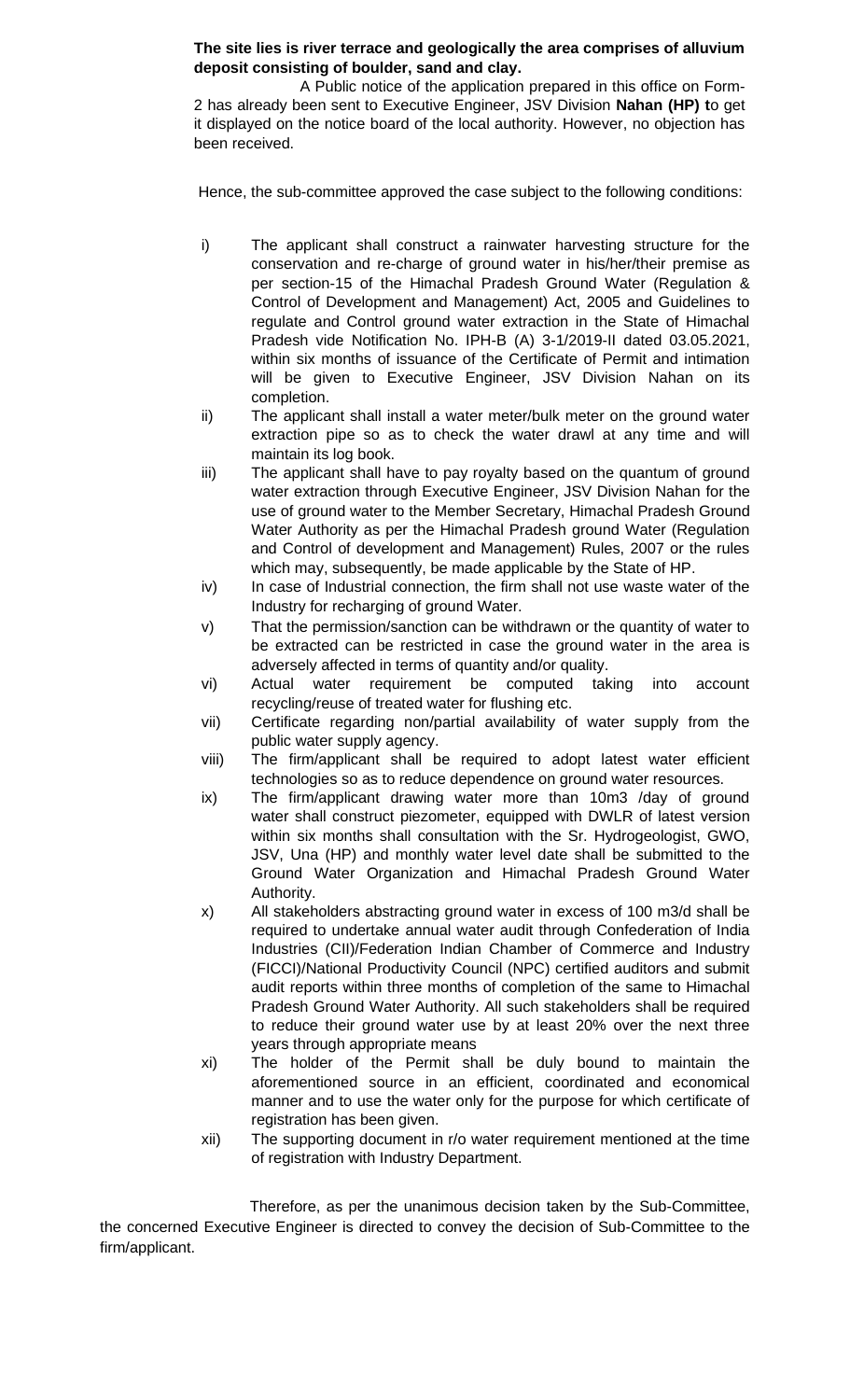#### **37. M/S Morepen laboratories Ltd., Vill. & P.O Masulkhana, Tehsil Kasauli Distt Solan (HP) (Permit No. HPGWA-NU/99 dated 23.09.2011)**

The applicant has applied for enhancement of the quantity of ground water extraction from the existing borewell **i.e. 60000 LPD.** The previous withdrawl allowed per day is 40000. As per the report of Sr. Hydrogeologist, G.W.O., JSV, Una, it was intimated that the company is going for expansion and hence more water is required for various purpose viz; domestic, utilities, process, scrubbing etc. As per discussion the company is also recycling waste water to minimize the water consumption. The area falls in Parwanoo Kasauli road outsides the Nalagarh Valley area. It is further suggested that as the water requirement will be 100 KLD necessary directions for construction of piezometer within his premises may also be given.

- i) The applicant shall construct a rainwater harvesting structure for the conservation and re-charge of ground water in his/her/their premise as per section-15 of the Himachal Pradesh Ground Water (Regulation & Control of Development and Management) Act, 2005 and Guidelines to regulate and Control ground water extraction in the State of Himachal Pradesh vide Notification No. IPH-B(A)3-1/2019-II dated 03.05.2021 within six months of issuance of the Certificate of Registration and intimation will be given to Executive Engineer, JSV Division Solan on its completion.
- ii) The applicant shall install a water meter/bulk meter on the ground water extraction pipe so as to check the water drawl at any time and will maintain its log book.
- iii) The applicant shall have to pay royalty based on the quantum of ground water extraction through Executive Engineer, JSV Division Solan for the use of ground water to the Member Secretary, Himachal Pradesh Ground Water Authority as per the Himachal Pradesh ground Water (Regulation and Control of development and Management) Rules, 2007 or the rules which may, subsequently, be made applicable by the State of HP.
- iv) In case of Industrial connection, the firm shall not use waste water of the Industry for recharging of ground Water.
- v) That the permission/sanction can be withdrawn or the quantity of water to be extracted can be restricted in case the ground water in the area is adversely affected in terms of quantity and/or quality.
- vi) Actual water requirement be computed taking into account recycling/reuse of treated water for flushing etc.
- vii) Certificate regarding non/partial availability of water supply from the public water supply agency.
- viii) The firm/applicant shall be required to adopt latest water efficient technologies so as to reduce dependence on ground water resources.
- ix) The firm/applicant drawing water more than 10m3 /day of ground water shall construct piezometer, equipped with DWLR of latest version within six months shall consultation with the Sr. Hydrogeologist, GWO, JSV, Una (HP) and monthly water level date shall be submitted to the Ground Water Organization and Himachal Pradesh Ground Water Authority.
- x) All stakeholders abstracting ground water in excess of 100 m3/d shall be required to undertake annual water audit through Confederation of India Industries (CII)/Federation Indian Chamber of Commerce and Industry (FICCI)/National Productivity Council (NPC) certified auditors and submit audit reports within three months of completion of the same to Himachal Pradesh Ground Water Authority. All such stakeholders shall be required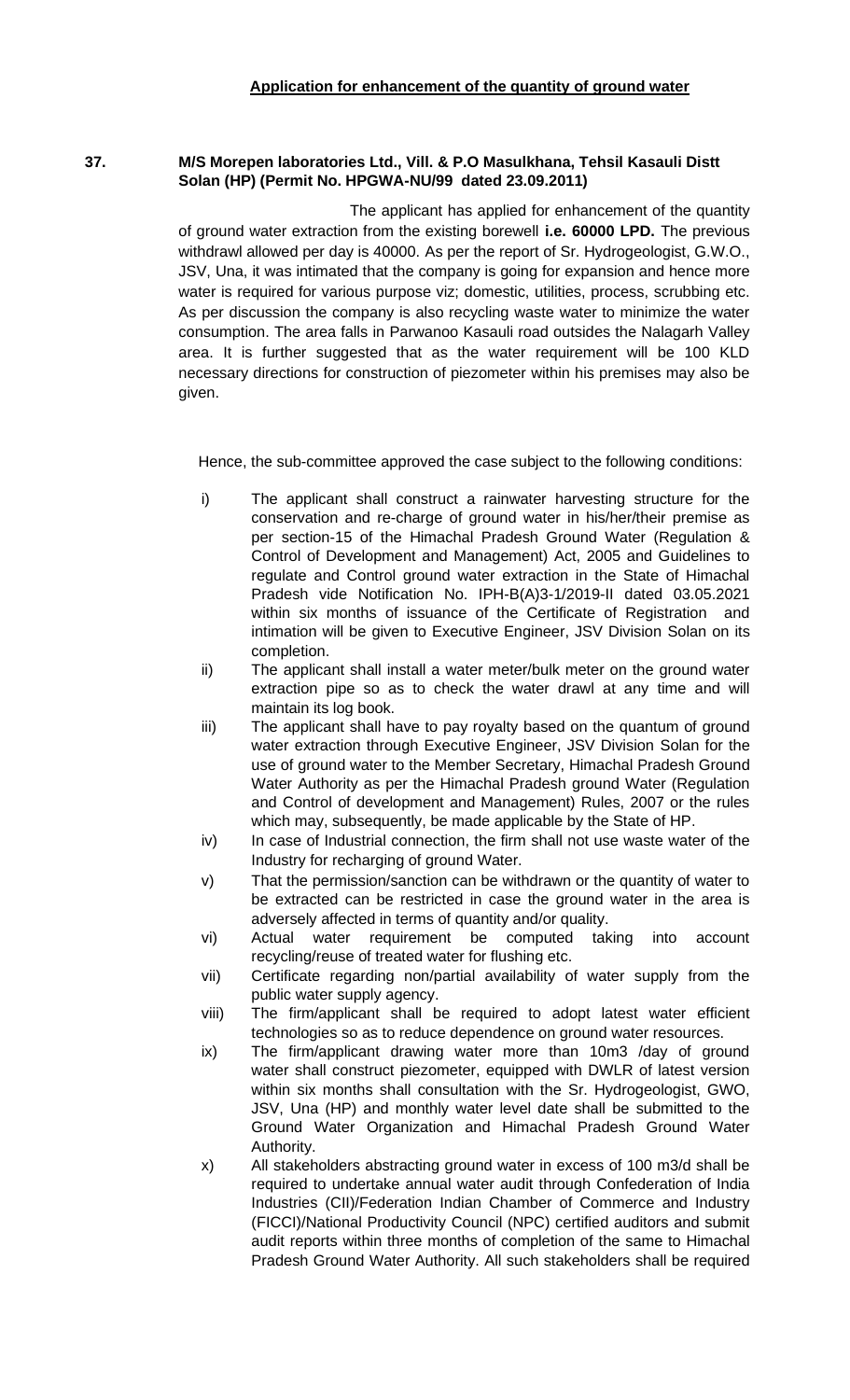to reduce their ground water use by at least 20% over the next three years through appropriate means

- xi) The holder of the Permit shall be duly bound to maintain the aforementioned source in an efficient, coordinated and economical manner and to use the water only for the purpose for which certificate of registration has been given.
- xii) The supporting document in r/o water requirement mentioned at the time of registration with Industry Department.

Therefore, as per the unanimous decision taken by the Sub-Committee, the concerned Executive Engineer is directed to convey the decision of Sub-Committee to the firm/applicant.

**38. M/S Sun Pharmaceutical Industries Ltd Change name of Solrex Pharmaceutical Company, Vill. Ganguwala (borewell No1), Tehsil Paonta Sahib, Distt Sirmour (HP) (Registration No. HPGWA-EU/326 dated 03.06.2016)**

> The applicant has applied for enhancement of the quantity of ground water extraction from the existing borewell i.e. 250000 LPD**.** The previous withdrawl allowed per day is 250000 LPD. As per the report of Sr. Hydrogeologist, G.W.O., JSV, Una, it was intimated that the company is going for expansion and hence more water is required for various purpose viz; domestic, utilities, process, scrubbing etc. As per discussion the company is also recycling waste water to minimize the water consumption. The area falls under the Paonta Valley and as per Ground water resource estimation March 2020 the stage of GW Development is 22% and falls under safe category. It is suggested that as the water requirement will be 100 KLD necessary directions for construction of piezometer within his premises may also be given.

- i) The applicant shall construct a rainwater harvesting structure for the conservation and re-charge of ground water in his/her/their premise as per section-15 of the Himachal Pradesh Ground Water (Regulation & Control of Development and Management) Act, 2005 and Guidelines to regulate and Control ground water extraction in the State of Himachal Pradesh vide Notification No. IPH-B(A)3-1/2019-II dated 03.05.2021 within six months of issuance of the Certificate of Registration and intimation will be given to Executive Engineer, JSV Division Paonta Sahib on its completion.
- ii) The applicant shall install a water meter/bulk meter on the ground water extraction pipe so as to check the water drawl at any time and will maintain its log book.
- iii) The applicant shall have to pay royalty based on the quantum of ground water extraction through Executive Engineer, JSV Division Paonta Sahib for the use of ground water to the Member Secretary, Himachal Pradesh Ground Water Authority as per the Himachal Pradesh ground Water (Regulation and Control of development and Management) Rules, 2007 or the rules which may, subsequently, be made applicable by the State of HP.
- iv) In case of Industrial connection, the firm shall not use waste water of the Industry for recharging of ground Water.
- v) That the permission/sanction can be withdrawn or the quantity of water to be extracted can be restricted in case the ground water in the area is adversely affected in terms of quantity and/or quality.
- vi) Actual water requirement be computed taking into account recycling/reuse of treated water for flushing etc.
- vii) Certificate regarding non/partial availability of water supply from the public water supply agency.
- viii) The firm/applicant shall be required to adopt latest water efficient technologies so as to reduce dependence on ground water resources.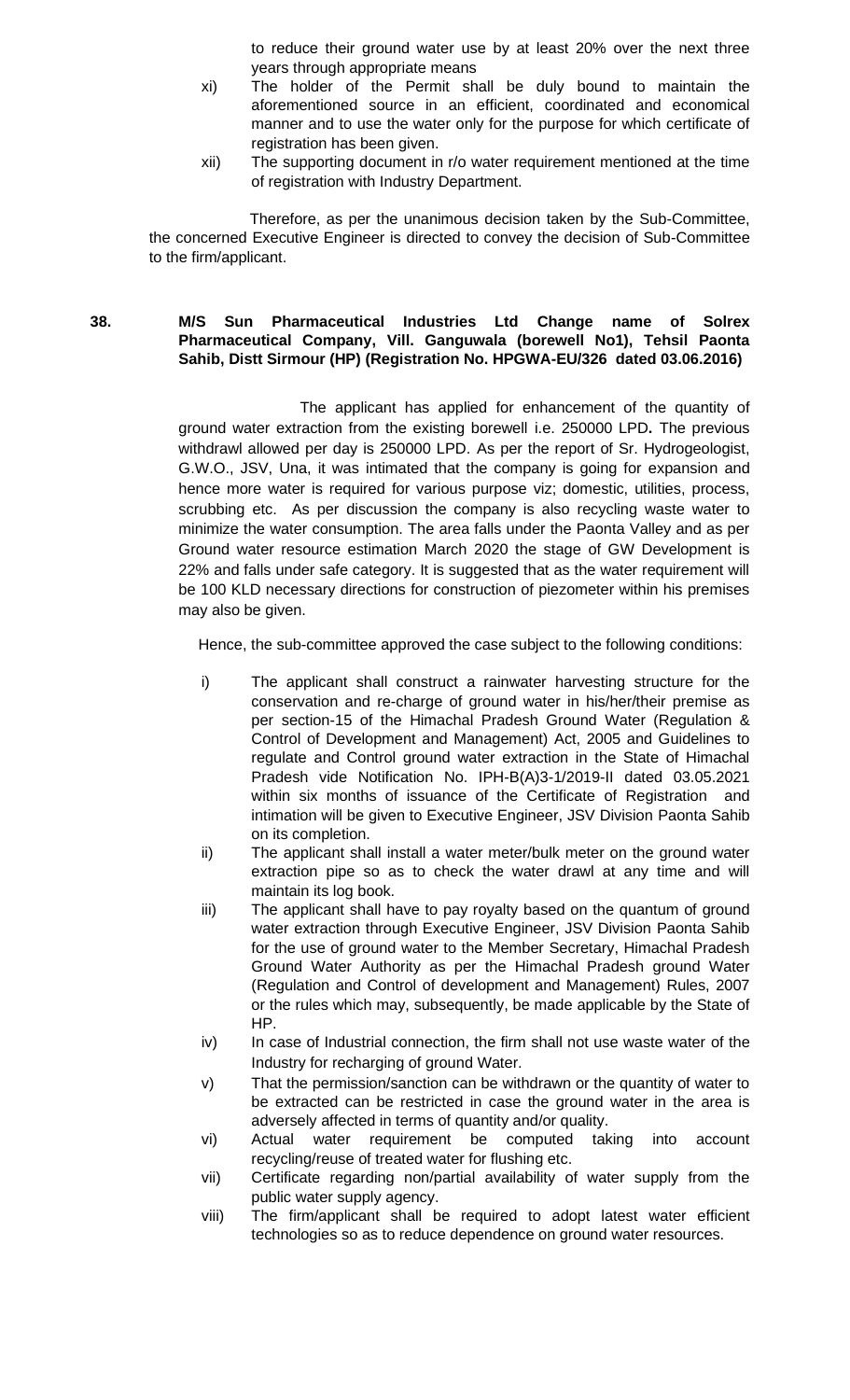- ix) The firm/applicant drawing water more than 10m3 /day of ground water shall construct piezometer, equipped with DWLR of latest version within six months shall consultation with the Sr. Hydrogeologist, GWO, JSV, Una (HP) and monthly water level date shall be submitted to the Ground Water Organization and Himachal Pradesh Ground Water Authority.
- x) All stakeholders abstracting ground water in excess of 100 m3/d shall be required to undertake annual water audit through Confederation of India Industries (CII)/Federation Indian Chamber of Commerce and Industry (FICCI)/National Productivity Council (NPC) certified auditors and submit audit reports within three months of completion of the same to Himachal Pradesh Ground Water Authority. All such stakeholders shall be required to reduce their ground water use by at least 20% over the next three years through appropriate means
- xi) The holder of the Certificate of registration shall be duly bound to maintain the aforementioned source in an efficient, coordinated and economical manner and to use the water only for the purpose for which certificate of registration has been given.
- xii) The supporting document in r/o water requirement mentioned at the time of registration with Industry Department.

# **39. M/S Sun Pharmaceutical Industries Ltd Change name of Solrex Pharmaceutical Company, Vill. Ganguwala (borewell No2), Tehsil Paonta Sahib, Distt Sirmour (HP) (Registration No. HPGWA-EU/327 dated 03.06.2016)**

The applicant has applied for enhancement of the quantity of ground water extraction from the existing borewell i.e. 250000 LPD**.** The previous withdrawl allowed per day is 250000 LPD. As per the report of Sr. Hydrogeologist, G.W.O., JSV, Una it was intimated that the company is going for expansion and hence more water is required for various purpose viz; domestic, utilities, process, scrubbing etc. As per discussion the company is also recycling waste water to minimize the water consumption. The area falls under the Paonta Valley and as per Ground water resource estimation March 2020 the stage of GW Development is 22% and falls under safe category. It is suggested that as the water requirement will be 100 KLD necessary directions for construction of piezometer within his premises may also be given.

- i) The applicant shall construct a rainwater harvesting structure for the conservation and re-charge of ground water in his/her/their premise as per section-15 of the Himachal Pradesh Ground Water (Regulation & Control of Development and Management) Act, 2005 and Guidelines to regulate and Control ground water extraction in the State of Himachal Pradesh vide Notification No. IPH-B(A)3-1/2019-II dated 03.05.2021 within six months of issuance of the Certificate of Registration and intimation will be given to Executive Engineer, JSV Division Paonta Sahib on its completion.
- ii) The applicant shall install a water meter/bulk meter on the ground water extraction pipe so as to check the water drawl at any time and will maintain its log book.
- iii) The applicant shall have to pay royalty based on the quantum of ground water extraction through Executive Engineer, JSV Division Paonta Sahib for the use of ground water to the Member Secretary, Himachal Pradesh Ground Water Authority as per the Himachal Pradesh ground Water (Regulation and Control of development and Management) Rules, 2007 or the rules which may, subsequently, be made applicable by the State of HP.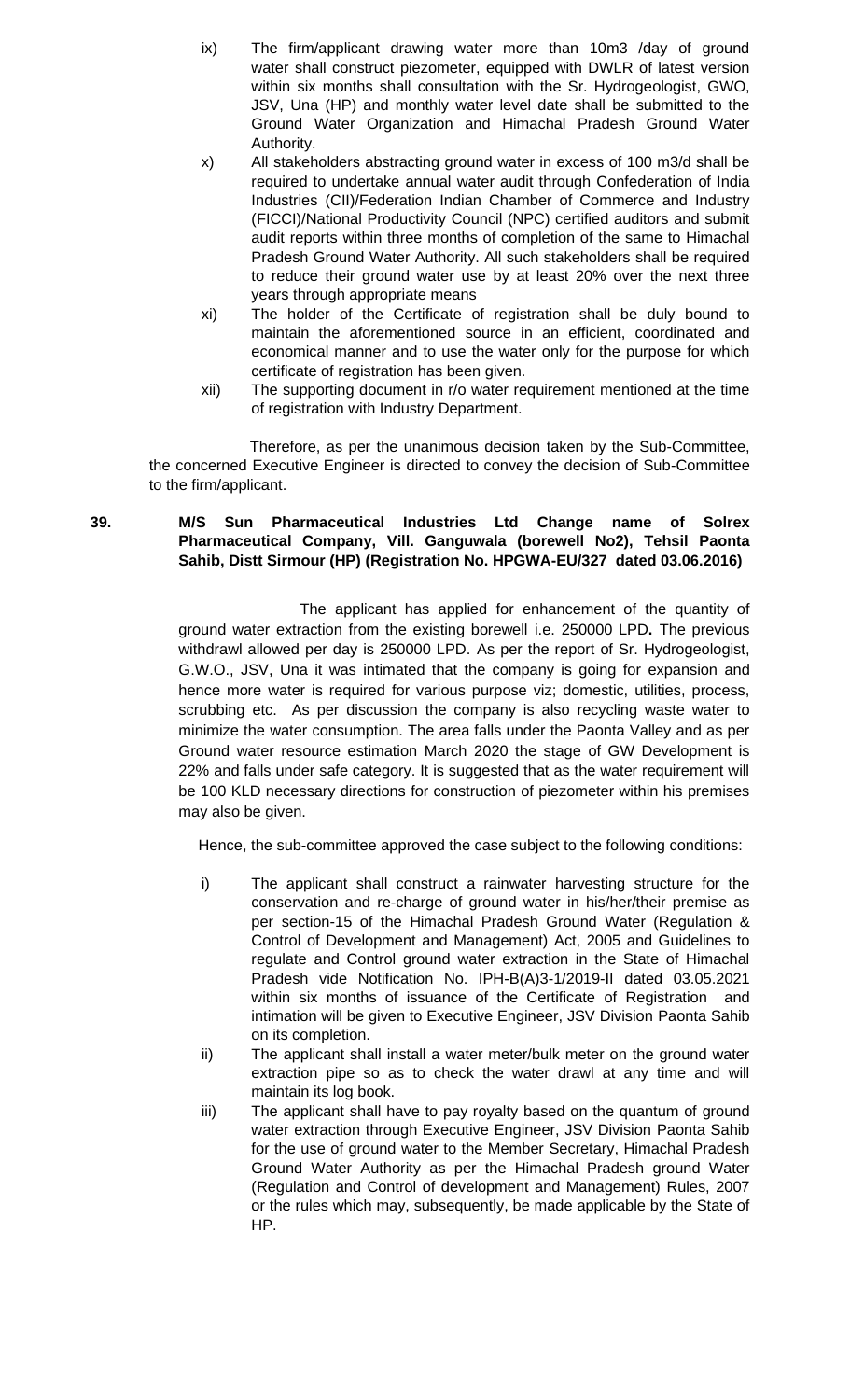- iv) In case of Industrial connection, the firm shall not use waste water of the Industry for recharging of ground Water.
- v) That the permission/sanction can be withdrawn or the quantity of water to be extracted can be restricted in case the ground water in the area is adversely affected in terms of quantity and/or quality.
- vi) Actual water requirement be computed taking into account recycling/reuse of treated water for flushing etc.
- vii) Certificate regarding non/partial availability of water supply from the public water supply agency.
- viii) The firm/applicant shall be required to adopt latest water efficient technologies so as to reduce dependence on ground water resources.
- ix) The firm/applicant drawing water more than 10m3 /day of ground water shall construct piezometer, equipped with DWLR of latest version within six months shall consultation with the Sr. Hydrogeologist, GWO, JSV, Una (HP) and monthly water level date shall be submitted to the Ground Water Organization and Himachal Pradesh Ground Water Authority.
- x) All stakeholders abstracting ground water in excess of 100 m3/d shall be required to undertake annual water audit through Confederation of India Industries (CII)/Federation Indian Chamber of Commerce and Industry (FICCI)/National Productivity Council (NPC) certified auditors and submit audit reports within three months of completion of the same to Himachal Pradesh Ground Water Authority. All such stakeholders shall be required to reduce their ground water use by at least 20% over the next three years through appropriate means
- xi) The holder of the Certificate of registration shall be duly bound to maintain the aforementioned source in an efficient, coordinated and economical manner and to use the water only for the purpose for which certificate of registration has been given.
- xii) The supporting document in r/o water requirement mentioned at the time of registration with Industry Department.

#### **40. M/S Havells India Ltd., Unit-II, Vill. Gullerwala, Tehsil Baddi, Distt Solan (HP) (Registration No. HPGWA-EU/224 dated 09.07.2014)**

The applicant has applied for enhancement of the quantity of ground water extraction from the existing borewell i.e. 18000 LPD**.** The previous withdrawl allowed per day is 22000 LPD. As per the report of Sr. Hydrogeologist, G.W.O., JSV, Una, it was intimated that the company is going for expansion and hence more water is required. The water is used for drinking and other domestic purpose. The area falls under the Nalagarh Valley and as per Ground water resource estimation March 2020 the stage of GW development is 58% and falls under safe category.

Hence, the sub-committee approved the case subject to the following conditions:

i) The applicant shall construct a rainwater harvesting structure for the conservation and re-charge of ground water in his/her/their premise as per section-15 of the Himachal Pradesh Ground Water (Regulation & Control of Development and Management) Act, 2005 and Guidelines to regulate and Control ground water extraction in the State of Himachal Pradesh vide Notification No. IPH-B(A)3-1/2019-II dated 03.05.2021 within six months of issuance of the Certificate of Registration and intimation will be given to Executive Engineer, JSV Division Nalagarh on its completion.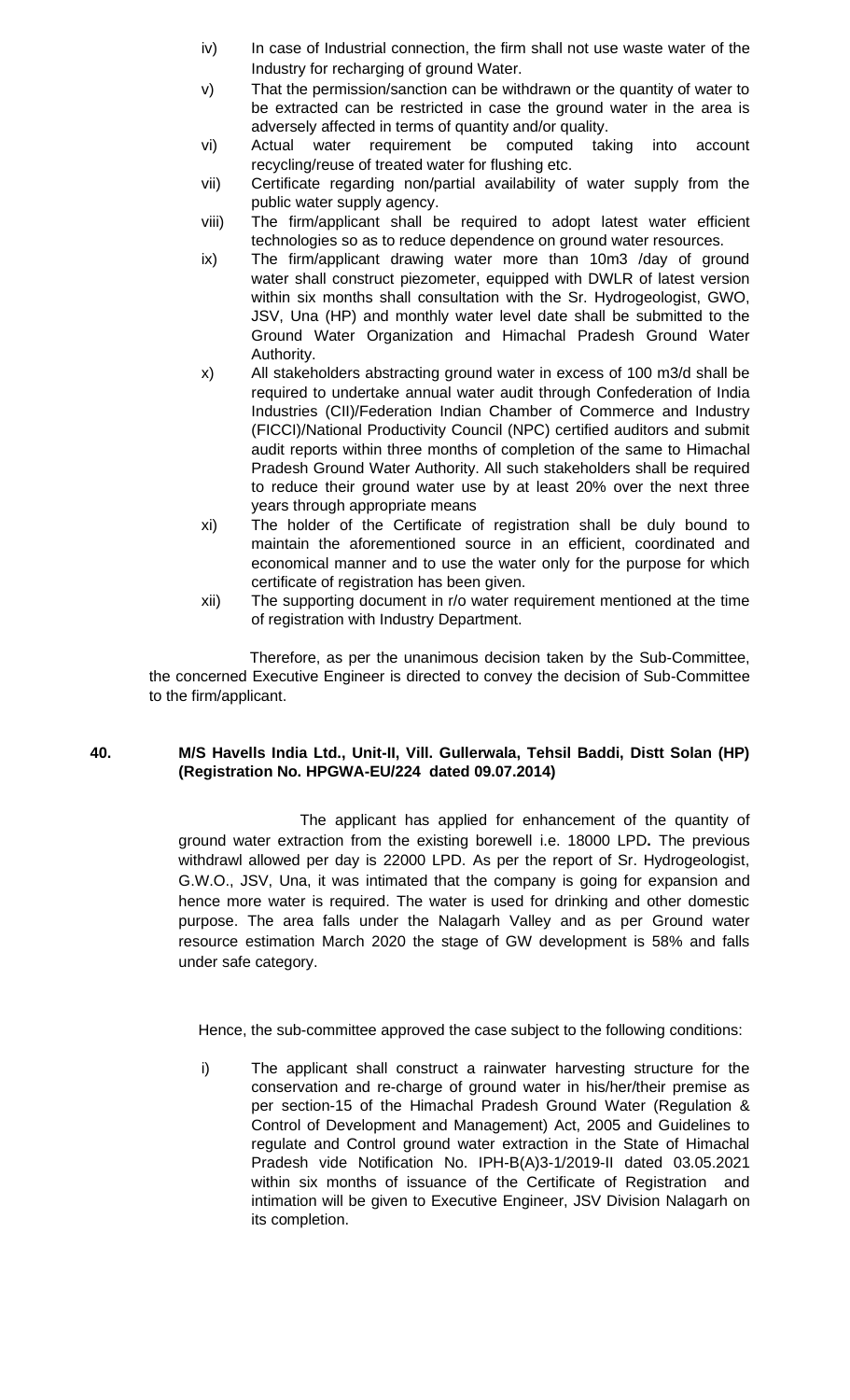- ii) The applicant shall install a water meter/bulk meter on the ground water extraction pipe so as to check the water drawl at any time and will maintain its log book.
- iii) The applicant shall have to pay royalty based on the quantum of ground water extraction through Executive Engineer, JSV Division Nalagarh for the use of ground water to the Member Secretary, Himachal Pradesh Ground Water Authority as per the Himachal Pradesh ground Water (Regulation and Control of development and Management) Rules, 2007 or the rules which may, subsequently, be made applicable by the State of HP.
- iv) In case of Industrial connection, the firm shall not use waste water of the Industry for recharging of ground Water.
- v) That the permission/sanction can be withdrawn or the quantity of water to be extracted can be restricted in case the ground water in the area is adversely affected in terms of quantity and/or quality.
- vi) Actual water requirement be computed taking into account recycling/reuse of treated water for flushing etc.
- vii) Certificate regarding non/partial availability of water supply from the public water supply agency.
- viii) The firm/applicant shall be required to adopt latest water efficient technologies so as to reduce dependence on ground water resources.
- ix) The firm/applicant drawing water more than 10m3 /day of ground water shall construct piezometer, equipped with DWLR of latest version within six months shall consultation with the Sr. Hydrogeologist, GWO, JSV, Una (HP) and monthly water level date shall be submitted to the Ground Water Organization and Himachal Pradesh Ground Water Authority.
- x) All stakeholders abstracting ground water in excess of 100 m3/d shall be required to undertake annual water audit through Confederation of India Industries (CII)/Federation Indian Chamber of Commerce and Industry (FICCI)/National Productivity Council (NPC) certified auditors and submit audit reports within three months of completion of the same to Himachal Pradesh Ground Water Authority. All such stakeholders shall be required to reduce their ground water use by at least 20% over the next three years through appropriate means
- xi) The holder of the Certificate of registration shall be duly bound to maintain the aforementioned source in an efficient, coordinated and economical manner and to use the water only for the purpose for which certificate of registration has been given.
- xii) The supporting document in r/o water requirement mentioned at the time of registration with Industry Department.

### **41. M/S Havells India Ltd., Unit-II, Vill. Gullerwala, Tehsil Baddi, Distt Solan (HP) (Registration No. HPGWA-EU/225 dated 09.07.2014)**

The applicant has applied for enhancement of the quantity of ground water extraction from the existing borewell i.e. 18000 LPD**.** The previous withdrawl allowed per day is 22000 LPD. As per the report of Sr. Hydrogeologist, G.W.O., JSV, Una, it was intimated that the company is going for expansion and hence more water is required. The water is used for drinking and other domestic purpose. The area falls under the Nalagarh Valley and as per Ground water resource estimation March 2020 the stage of GW development is 58% and falls under safe category.

Hence, the sub-committee approved the case subject to the following conditions:

i) The applicant shall construct a rainwater harvesting structure for the conservation and re-charge of ground water in his/her/their premise as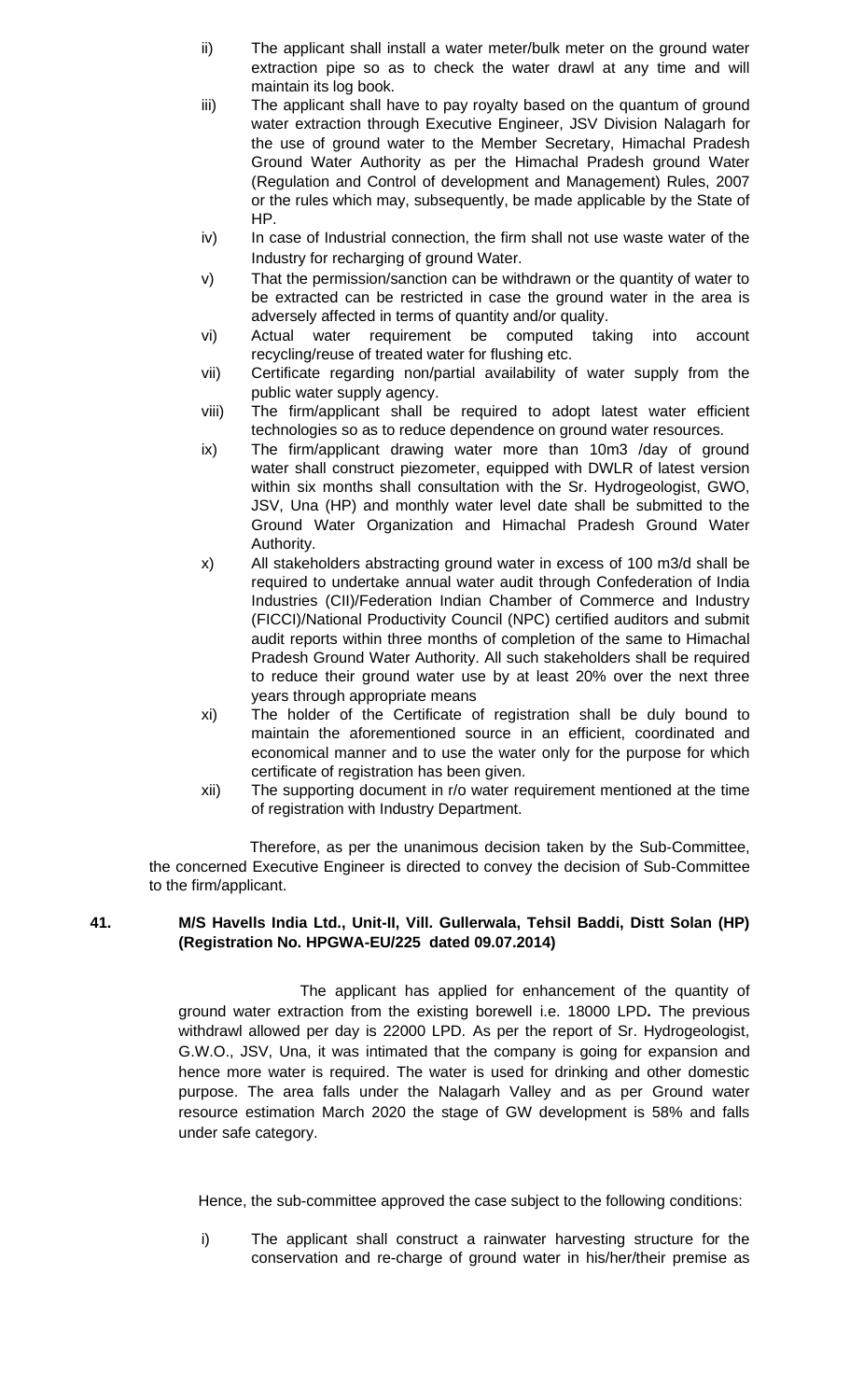per section-15 of the Himachal Pradesh Ground Water (Regulation & Control of Development and Management) Act, 2005 and Guidelines to regulate and Control ground water extraction in the State of Himachal Pradesh vide Notification No. IPH-B(A)3-1/2019-II dated 03.05.2021 within six months of issuance of the Certificate of Registration and intimation will be given to Executive Engineer, JSV Division Nalagarh on its completion.

- ii) The applicant shall install a water meter/bulk meter on the ground water extraction pipe so as to check the water drawl at any time and will maintain its log book.
- iii) The applicant shall have to pay royalty based on the quantum of ground water extraction through Executive Engineer, JSV Division Nalagarh for the use of ground water to the Member Secretary, Himachal Pradesh Ground Water Authority as per the Himachal Pradesh ground Water (Regulation and Control of development and Management) Rules, 2007 or the rules which may, subsequently, be made applicable by the State of HP.
- iv) In case of Industrial connection, the firm shall not use waste water of the Industry for recharging of ground Water.
- v) That the permission/sanction can be withdrawn or the quantity of water to be extracted can be restricted in case the ground water in the area is adversely affected in terms of quantity and/or quality.
- vi) Actual water requirement be computed taking into account recycling/reuse of treated water for flushing etc.
- vii) Certificate regarding non/partial availability of water supply from the public water supply agency.
- viii) The firm/applicant shall be required to adopt latest water efficient technologies so as to reduce dependence on ground water resources.
- ix) The firm/applicant drawing water more than 10m3 /day of ground water shall construct piezometer, equipped with DWLR of latest version within six months shall consultation with the Sr. Hydrogeologist, GWO, JSV, Una (HP) and monthly water level date shall be submitted to the Ground Water Organization and Himachal Pradesh Ground Water Authority.
- x) All stakeholders abstracting ground water in excess of 100 m3/d shall be required to undertake annual water audit through Confederation of India Industries (CII)/Federation Indian Chamber of Commerce and Industry (FICCI)/National Productivity Council (NPC) certified auditors and submit audit reports within three months of completion of the same to Himachal Pradesh Ground Water Authority. All such stakeholders shall be required to reduce their ground water use by at least 20% over the next three years through appropriate means
- xi) The holder of the Certificate of registration shall be duly bound to maintain the aforementioned source in an efficient, coordinated and economical manner and to use the water only for the purpose for which certificate of registration has been given.
- xii) The supporting document in r/o water requirement mentioned at the time of registration with Industry Department.

Therefore, as per the unanimous decision taken by the Sub-Committee, the concerned Executive Engineer is directed to convey the decision of Sub-Committee to the firm/applicant.

### **42. M/S Havells India Ltd., Unit-II, Vill. Gullerwala, Tehsil Baddi, Distt Solan (HP) (Registration No. HPGWA-EU/226 dated 09.07.2014)**

The applicant has applied for enhancement of the quantity of ground water extraction from the existing borewell i.e. 7000 LPD**.** The previous withdrawl allowed per day is 8000 LPD. As per the report of Sr. Hydrogeologist, G.W.O., JSV, Una, it was intimated that the company is going for expansion and hence more water is required. The water is used for drinking and other domestic purpose. The area falls under the Nalagarh Valley and as per Ground water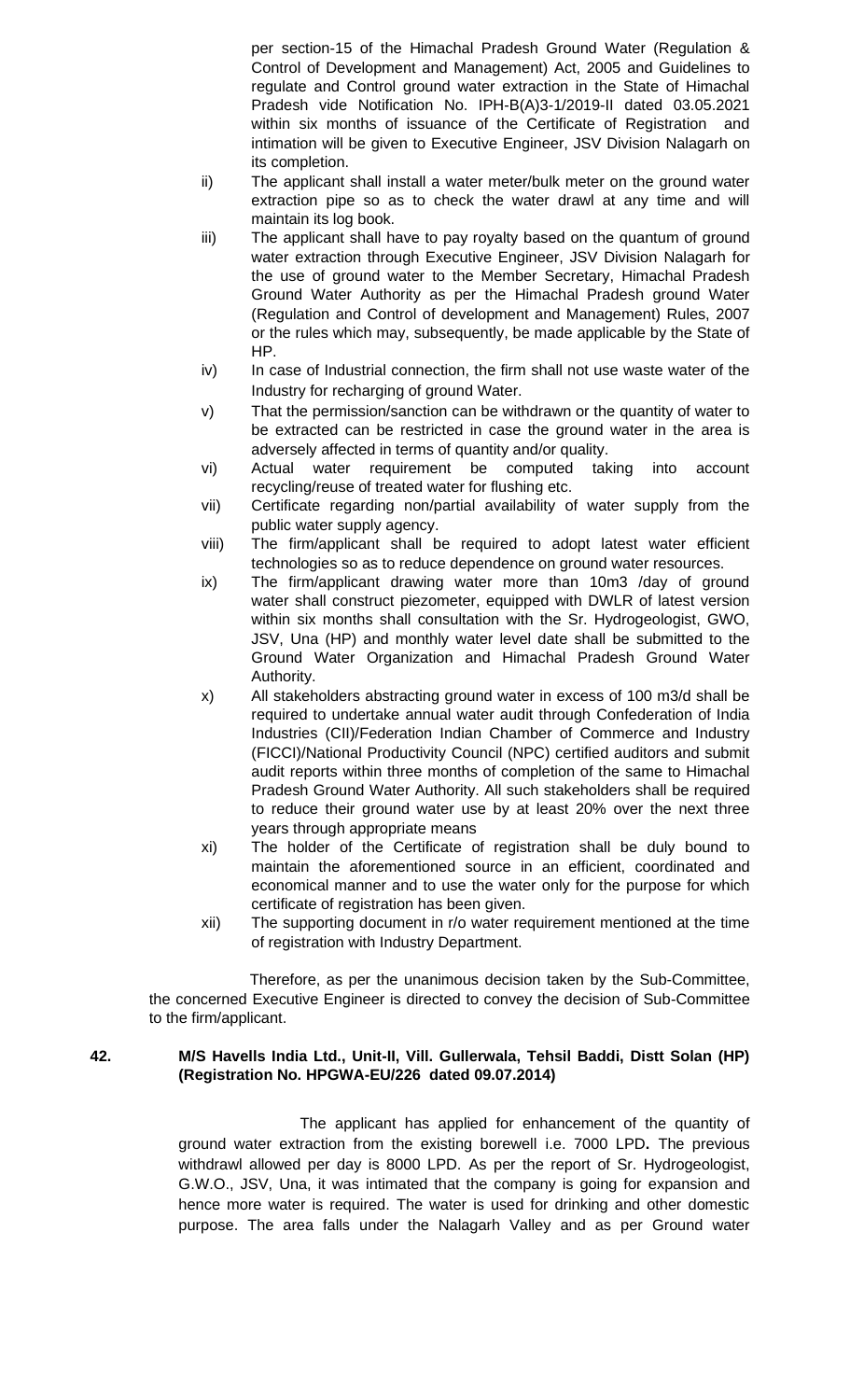resource estimation March 2020 the stage of GW development is 58% and falls under safe category.

Hence, the sub-committee approved the case subject to the following conditions:

- i) The applicant shall construct a rainwater harvesting structure for the conservation and re-charge of ground water in his/her/their premise as per section-15 of the Himachal Pradesh Ground Water (Regulation & Control of Development and Management) Act, 2005 and Guidelines to regulate and Control ground water extraction in the State of Himachal Pradesh vide Notification No. IPH-B(A)3-1/2019-II dated 03.05.2021 within six months of issuance of the Certificate of Registration and intimation will be given to Executive Engineer, JSV Division Nalagarh on its completion.
- ii) The applicant shall install a water meter/bulk meter on the ground water extraction pipe so as to check the water drawl at any time and will maintain its log book.
- iii) The applicant shall have to pay royalty based on the quantum of ground water extraction through Executive Engineer, JSV Division Nalagarh for the use of ground water to the Member Secretary, Himachal Pradesh Ground Water Authority as per the Himachal Pradesh ground Water (Regulation and Control of development and Management) Rules, 2007 or the rules which may, subsequently, be made applicable by the State of HP.
- iv) In case of Industrial connection, the firm shall not use waste water of the Industry for recharging of ground Water.
- v) That the permission/sanction can be withdrawn or the quantity of water to be extracted can be restricted in case the ground water in the area is adversely affected in terms of quantity and/or quality.
- vi) Actual water requirement be computed taking into account recycling/reuse of treated water for flushing etc.
- vii) Certificate regarding non/partial availability of water supply from the public water supply agency.
- viii) The firm/applicant shall be required to adopt latest water efficient technologies so as to reduce dependence on ground water resources.
- ix) The firm/applicant drawing water more than 10m3 /day of ground water shall construct piezometer, equipped with DWLR of latest version within six months shall consultation with the Sr. Hydrogeologist, GWO, JSV, Una (HP) and monthly water level date shall be submitted to the Ground Water Organization and Himachal Pradesh Ground Water Authority.
- x) All stakeholders abstracting ground water in excess of 100 m3/d shall be required to undertake annual water audit through Confederation of India Industries (CII)/Federation Indian Chamber of Commerce and Industry (FICCI)/National Productivity Council (NPC) certified auditors and submit audit reports within three months of completion of the same to Himachal Pradesh Ground Water Authority. All such stakeholders shall be required to reduce their ground water use by at least 20% over the next three years through appropriate means
- xi) The holder of the Certificate of registration shall be duly bound to maintain the aforementioned source in an efficient, coordinated and economical manner and to use the water only for the purpose for which certificate of registration has been given.
- xii) The supporting document in r/o water requirement mentioned at the time of registration with Industry Department.

Therefore, as per the unanimous decision taken by the Sub-Committee, the concerned Executive Engineer is directed to convey the decision of Sub-Committee to the firm/applicant.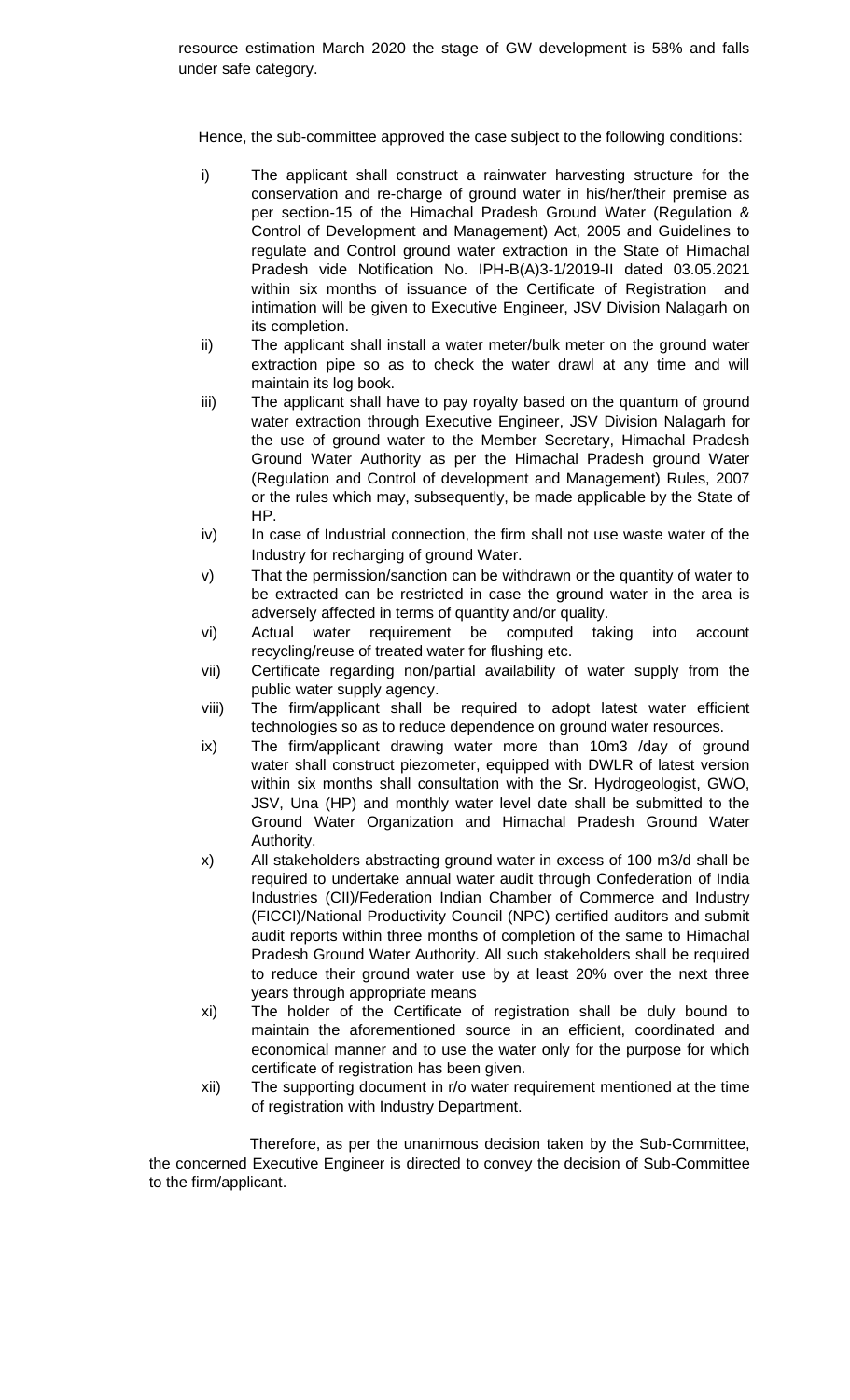#### **43. M/S Havells India Ltd., Unit-I, Vill. Dharampur, Sai Road Baddi, Tehsil Baddi Distt. Solan (HP) (Registration No. HPGWA-EU/211 dated 23.11.2013)**

The applicant has applied for enhancement of the quantity of ground water extraction from the existing borewell i.e. 23000 LPD**.** The previous withdrawl allowed per day is 25000 LPD. As per the report of Sr. Hydrogeologist, G.W.O., JSV, Una, it was intimated that the company is going for expansion and hence more water is required. The water is used for drinking and other domestic purpose. The area falls under the Nalagarh Valley and as per Ground water resource estimation March 2020 the stage of GW development is 58% and falls under safe category.

- i) The applicant shall construct a rainwater harvesting structure for the conservation and re-charge of ground water in his/her/their premise as per section-15 of the Himachal Pradesh Ground Water (Regulation & Control of Development and Management) Act, 2005 and Guidelines to regulate and Control ground water extraction in the State of Himachal Pradesh vide Notification No. IPH-B(A)3-1/2019-II dated 03.05.2021 within six months of issuance of the Certificate of Registration and intimation will be given to Executive Engineer, JSV Division Nalagarh on its completion.
- ii) The applicant shall install a water meter/bulk meter on the ground water extraction pipe so as to check the water drawl at any time and will maintain its log book.
- iii) The applicant shall have to pay royalty based on the quantum of ground water extraction through Executive Engineer, JSV Division Nalagarh for the use of ground water to the Member Secretary, Himachal Pradesh Ground Water Authority as per the Himachal Pradesh ground Water (Regulation and Control of development and Management) Rules, 2007 or the rules which may, subsequently, be made applicable by the State of HP.
- iv) In case of Industrial connection, the firm shall not use waste water of the Industry for recharging of ground Water.
- v) That the permission/sanction can be withdrawn or the quantity of water to be extracted can be restricted in case the ground water in the area is adversely affected in terms of quantity and/or quality.
- vi) Actual water requirement be computed taking into account recycling/reuse of treated water for flushing etc.
- vii) Certificate regarding non/partial availability of water supply from the public water supply agency.
- viii) The firm/applicant shall be required to adopt latest water efficient technologies so as to reduce dependence on ground water resources.
- ix) The firm/applicant drawing water more than 10m3 /day of ground water shall construct piezometer, equipped with DWLR of latest version within six months shall consultation with the Sr. Hydrogeologist, GWO, JSV, Una (HP) and monthly water level date shall be submitted to the Ground Water Organization and Himachal Pradesh Ground Water Authority.
- x) All stakeholders abstracting ground water in excess of 100 m3/d shall be required to undertake annual water audit through Confederation of India Industries (CII)/Federation Indian Chamber of Commerce and Industry (FICCI)/National Productivity Council (NPC) certified auditors and submit audit reports within three months of completion of the same to Himachal Pradesh Ground Water Authority. All such stakeholders shall be required to reduce their ground water use by at least 20% over the next three years through appropriate means
- xi) The holder of the Certificate of registration shall be duly bound to maintain the aforementioned source in an efficient, coordinated and economical manner and to use the water only for the purpose for which certificate of registration has been given.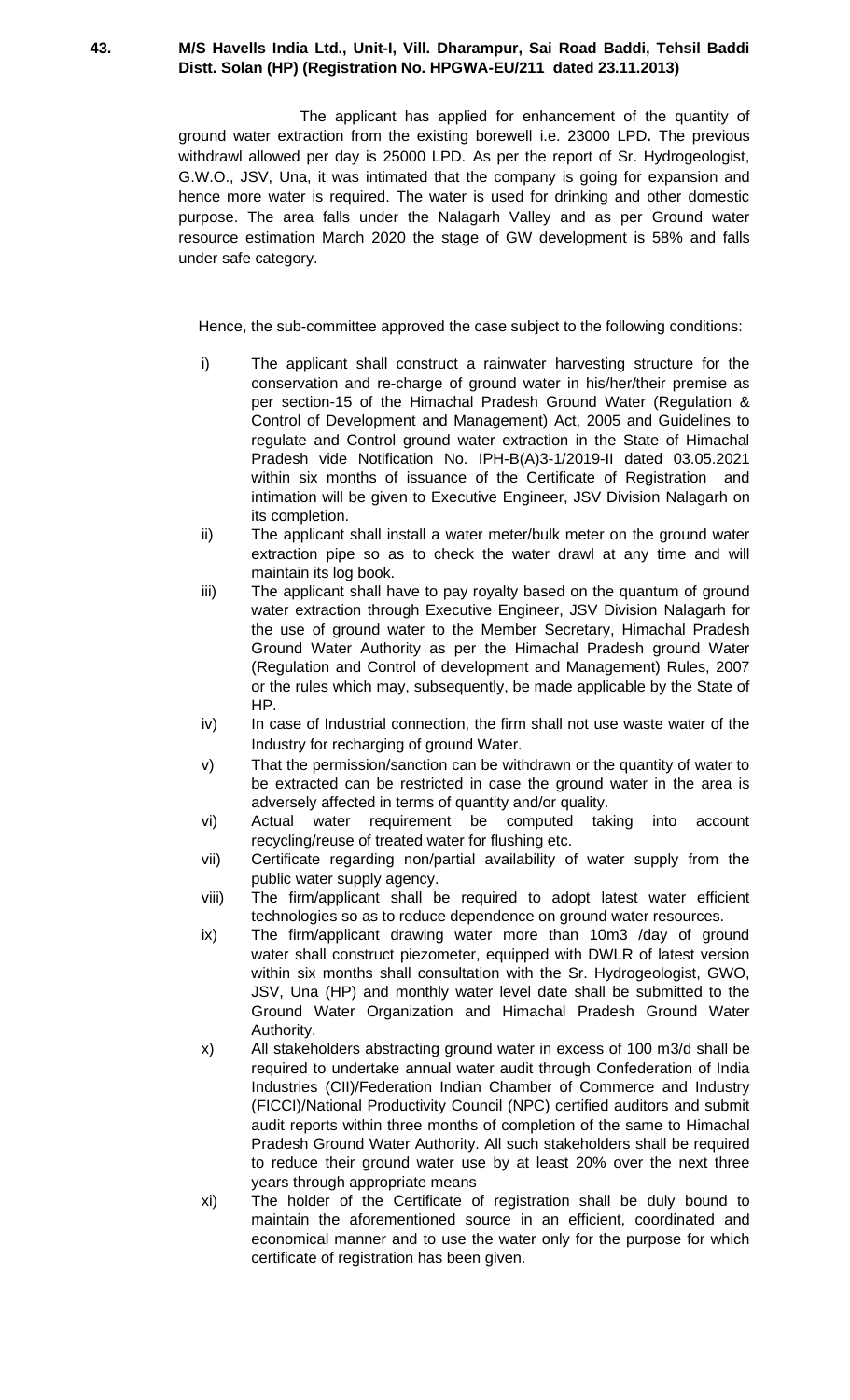xii) The supporting document in r/o water requirement mentioned at the time of registration with Industry Department.

Therefore, as per the unanimous decision taken by the Sub-Committee, the concerned Executive Engineer is directed to convey the decision of Sub-Committee to the firm/applicant.

#### **44. M/S Havells India Ltd., Unit-I, Vill. Dharampur, Sai Road Baddi, Tehsil Baddi Distt. Solan (HP) (Registration No. HPGWA-EU/211 dated 23.11.2013)**

The applicant has applied for enhancement of the quantity of ground water extraction from the existing borewell i.e. 23000 LPD**.** The previous withdrawl allowed per day is 25000 LPD. As per the report of Sr. Hydrogeologist, G.W.O., JSV, Una, it was intimated that the company is going for expansion and hence more water is required. The water is used for drinking and other domestic purpose. The area falls under the Nalagarh Valley and as per Ground water resource estimation March 2020 the stage of GW development is 58% and falls under safe category.

- i) The applicant shall construct a rainwater harvesting structure for the conservation and re-charge of ground water in his/her/their premise as per section-15 of the Himachal Pradesh Ground Water (Regulation & Control of Development and Management) Act, 2005 and Guidelines to regulate and Control ground water extraction in the State of Himachal Pradesh vide Notification No. IPH-B(A)3-1/2019-II dated 03.05.2021 within six months of issuance of the Certificate of Registration and intimation will be given to Executive Engineer, JSV Division Nalagarh on its completion.
- ii) The applicant shall install a water meter/bulk meter on the ground water extraction pipe so as to check the water drawl at any time and will maintain its log book.
- iii) The applicant shall have to pay royalty based on the quantum of ground water extraction through Executive Engineer, JSV Division Nalagarh for the use of ground water to the Member Secretary, Himachal Pradesh Ground Water Authority as per the Himachal Pradesh ground Water (Regulation and Control of development and Management) Rules, 2007 or the rules which may, subsequently, be made applicable by the State of HP.
- iv) In case of Industrial connection, the firm shall not use waste water of the Industry for recharging of ground Water.
- v) That the permission/sanction can be withdrawn or the quantity of water to be extracted can be restricted in case the ground water in the area is adversely affected in terms of quantity and/or quality.
- vi) Actual water requirement be computed taking into account recycling/reuse of treated water for flushing etc.
- vii) Certificate regarding non/partial availability of water supply from the public water supply agency.
- viii) The firm/applicant shall be required to adopt latest water efficient technologies so as to reduce dependence on ground water resources.
- ix) The firm/applicant drawing water more than 10m3 /day of ground water shall construct piezometer, equipped with DWLR of latest version within six months shall consultation with the Sr. Hydrogeologist, GWO, JSV, Una (HP) and monthly water level date shall be submitted to the Ground Water Organization and Himachal Pradesh Ground Water Authority.
- x) All stakeholders abstracting ground water in excess of 100 m3/d shall be required to undertake annual water audit through Confederation of India Industries (CII)/Federation Indian Chamber of Commerce and Industry (FICCI)/National Productivity Council (NPC) certified auditors and submit audit reports within three months of completion of the same to Himachal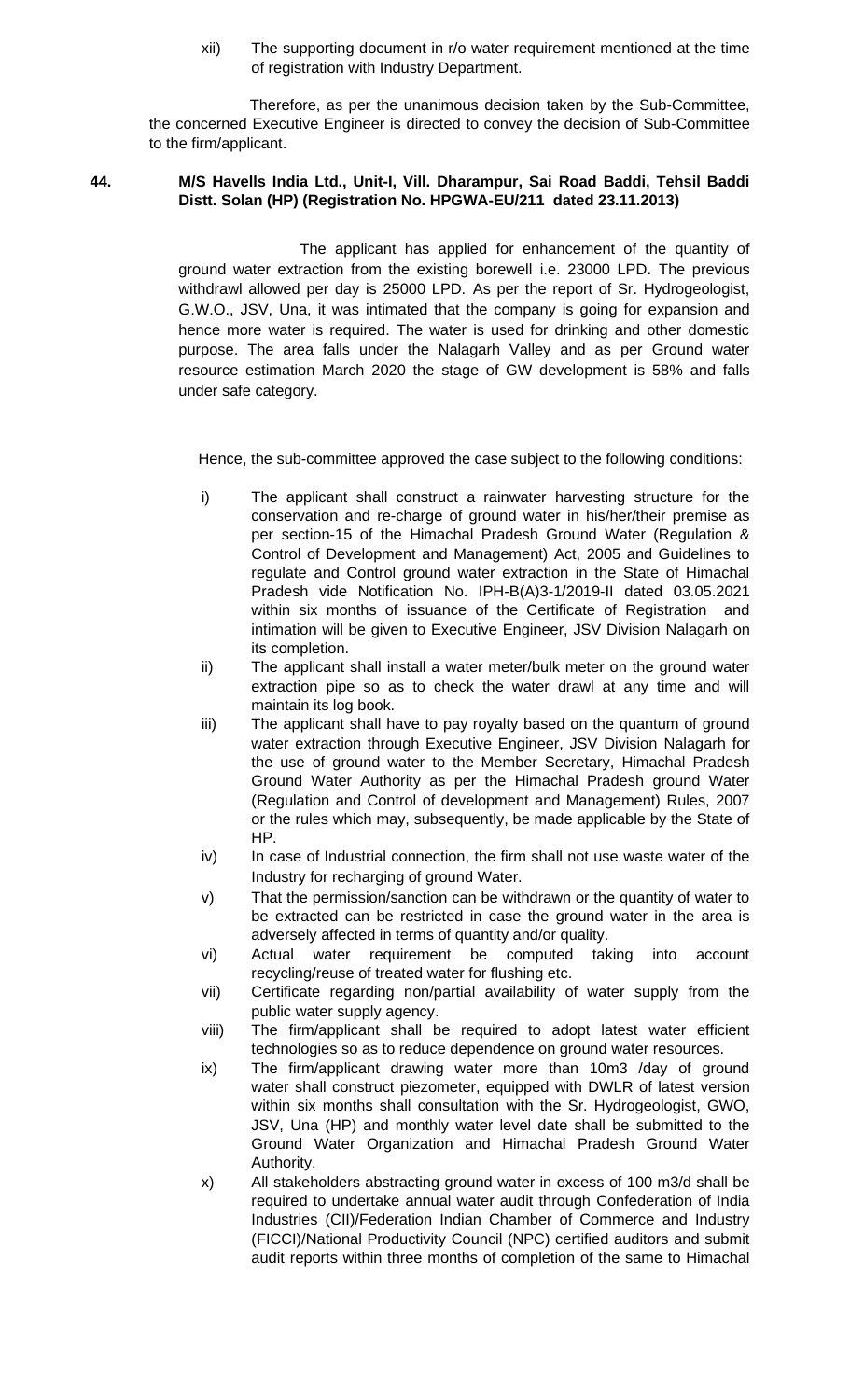Pradesh Ground Water Authority. All such stakeholders shall be required to reduce their ground water use by at least 20% over the next three years through appropriate means

- xi) The holder of the Certificate of registration shall be duly bound to maintain the aforementioned source in an efficient, coordinated and economical manner and to use the water only for the purpose for which certificate of registration has been given.
- xii) The supporting document in r/o water requirement mentioned at the time of registration with Industry Department.

Therefore, as per the unanimous decision taken by the Sub-Committee, the concerned Executive Engineer is directed to convey the decision of Sub-Committee to the firm/applicant.

### **45. M/S Immunetic Lifesciences, Village Gondpur Jaichand (Nichla), Tehsil Haroli Distt. Una (HP) (Registration No. HPGWA-EU/361 dated 27.04.2018)**

The applicant has applied for enhancement of the quantity of ground water extraction from the existing borewell i.e. 17000 LPD**.** The previous withdrawl allowed per day is 8000 LPD. As per the report of Sr. Hydrogeologist, G.W.O., JSV, Una, it was intimated that the company is going for expansion and hence more water is required. The water is used for poultry uses, drinking and other domestic purpose. The area falls under the Hum Valley and as per Ground water resource estimation March 2020 the stage of GW development is 58% and falls under safe category.

- i) The applicant shall construct a rainwater harvesting structure for the conservation and re-charge of ground water in his/her/their premise as per section-15 of the Himachal Pradesh Ground Water (Regulation & Control of Development and Management) Act, 2005 and Guidelines to regulate and Control ground water extraction in the State of Himachal Pradesh vide Notification No. IPH-B(A)3-1/2019-II dated 03.05.2021 within six months of issuance of the Certificate of Registration and intimation will be given to Executive Engineer, JSV Division Una No-1 on its completion.
- ii) The applicant shall install a water meter/bulk meter on the ground water extraction pipe so as to check the water drawl at any time and will maintain its log book.
- iii) The applicant shall have to pay royalty based on the quantum of ground water extraction through Executive Engineer, JSV Division Una No-1 for the use of ground water to the Member Secretary, Himachal Pradesh Ground Water Authority as per the Himachal Pradesh ground Water (Regulation and Control of development and Management) Rules, 2007 or the rules which may, subsequently, be made applicable by the State of HP.
- iv) In case of Industrial connection, the firm shall not use waste water of the Industry for recharging of ground Water.
- v) That the permission/sanction can be withdrawn or the quantity of water to be extracted can be restricted in case the ground water in the area is adversely affected in terms of quantity and/or quality.
- vi) Actual water requirement be computed taking into account recycling/reuse of treated water for flushing etc.
- vii) Certificate regarding non/partial availability of water supply from the public water supply agency.
- viii) The firm/applicant shall be required to adopt latest water efficient technologies so as to reduce dependence on ground water resources.
- ix) The firm/applicant drawing water more than 10m3 /day of ground water shall construct piezometer, equipped with DWLR of latest version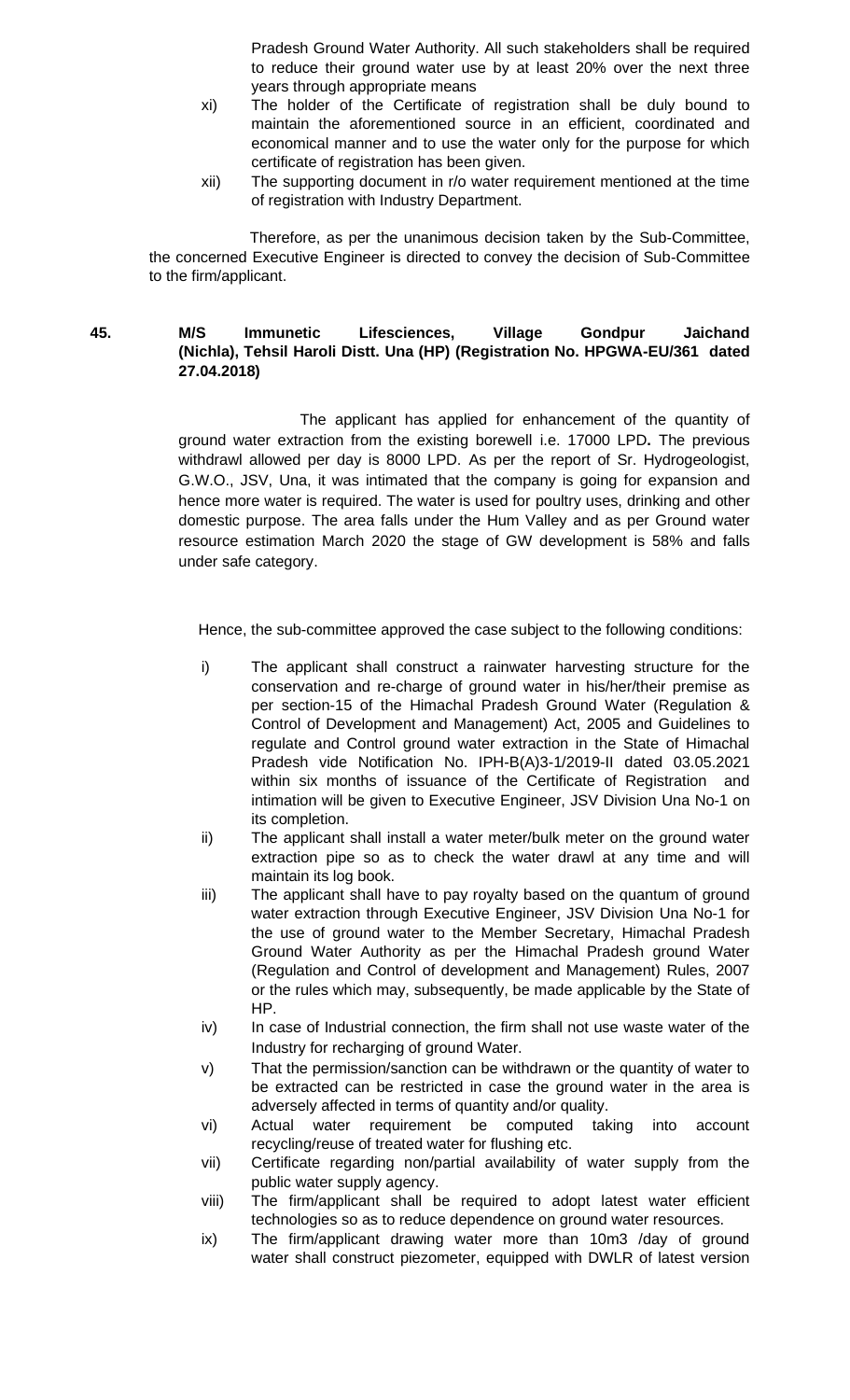within six months shall consultation with the Sr. Hydrogeologist, GWO, JSV, Una (HP) and monthly water level date shall be submitted to the Ground Water Organization and Himachal Pradesh Ground Water Authority.

- x) All stakeholders abstracting ground water in excess of 100 m3/d shall be required to undertake annual water audit through Confederation of India Industries (CII)/Federation Indian Chamber of Commerce and Industry (FICCI)/National Productivity Council (NPC) certified auditors and submit audit reports within three months of completion of the same to Himachal Pradesh Ground Water Authority. All such stakeholders shall be required to reduce their ground water use by at least 20% over the next three years through appropriate means
- xi) The holder of the Certificate of registration shall be duly bound to maintain the aforementioned source in an efficient, coordinated and economical manner and to use the water only for the purpose for which certificate of registration has been given.
- xii) The supporting document in r/o water requirement mentioned at the time of registration with Industry Department.

Therefore, as per the unanimous decision taken by the Sub-Committee, the concerned Executive Engineer is directed to convey the decision of Sub-Committee to the firm/applicant.

### **46. M/S D.P. Chocolates, Unit-II, Appral Park cum Industrial Area Katha, VPO Bhatolikalan, Tehsil Baddi, Distt. Solan (HP) (HP) (Registration No. HPGWA-EU/299 dated 18.07.2014)**

The applicant has applied for enhancement of the quantity of ground water extraction from the existing borewell i.e. 35000 LPD**.** The previous withdrawl allowed per day is 30000 LPD. As per the report of Sr. Hydrogeologist, G.W.O., JSV, Una, it was intimated that the company is going for expansion and hence more water is required for various purposes viz; domestic, utilities, process, scrubbing etc. The area falls under the Nalagarh Valley and as per Ground water resource estimation March 2020 the stage of GW development is 58% and falls under safe category . The rain water recharging structure constructed by the company in the premises was inspected and found to be non functional due to choking of filter media. The company officers were told to change the filter media to make the structure functional.

- i) The applicant shall construct a rainwater harvesting structure for the conservation and re-charge of ground water in his/her/their premise as per section-15 of the Himachal Pradesh Ground Water (Regulation & Control of Development and Management) Act, 2005 and Guidelines to regulate and Control ground water extraction in the State of Himachal Pradesh vide Notification No. IPH-B(A)3-1/2019-II dated 03.05.2021 within six months of issuance of the Certificate of Registration and intimation will be given to Executive Engineer, JSV Division Nalagarh on its completion.
- ii) The applicant shall install a water meter/bulk meter on the ground water extraction pipe so as to check the water drawl at any time and will maintain its log book.
- iii) The applicant shall have to pay royalty based on the quantum of ground water extraction through Executive Engineer, JSV Division Nalagarh for the use of ground water to the Member Secretary, Himachal Pradesh Ground Water Authority as per the Himachal Pradesh ground Water (Regulation and Control of development and Management) Rules, 2007 or the rules which may, subsequently, be made applicable by the State of HP.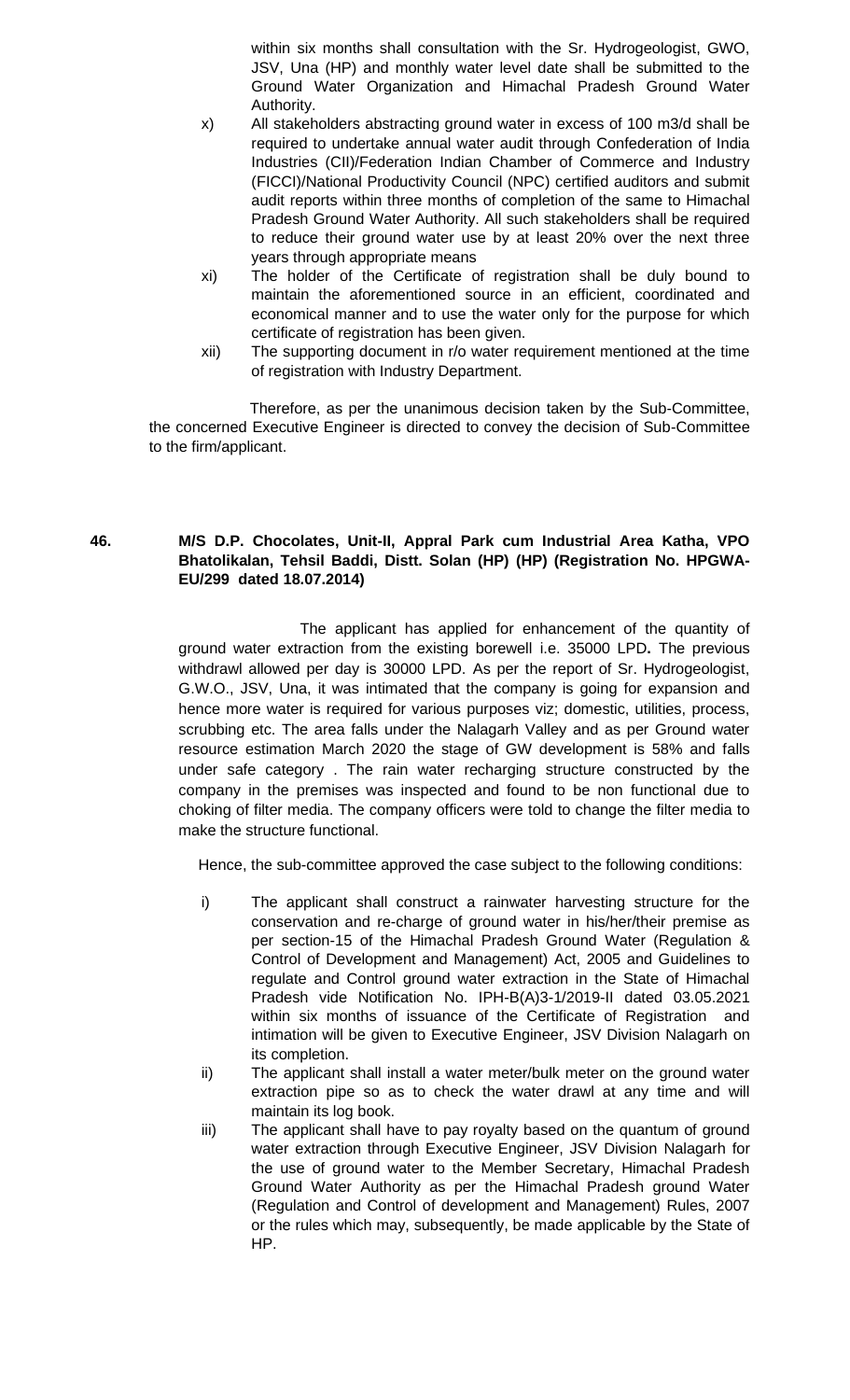- iv) In case of Industrial connection, the firm shall not use waste water of the Industry for recharging of ground Water.
- v) That the permission/sanction can be withdrawn or the quantity of water to be extracted can be restricted in case the ground water in the area is adversely affected in terms of quantity and/or quality.
- vi) Actual water requirement be computed taking into account recycling/reuse of treated water for flushing etc.
- vii) Certificate regarding non/partial availability of water supply from the public water supply agency.
- viii) The firm/applicant shall be required to adopt latest water efficient technologies so as to reduce dependence on ground water resources.
- ix) The firm/applicant drawing water more than 10m3 /day of ground water shall construct piezometer, equipped with DWLR of latest version within six months shall consultation with the Sr. Hydrogeologist, GWO, JSV, Una (HP) and monthly water level date shall be submitted to the Ground Water Organization and Himachal Pradesh Ground Water Authority.
- x) All stakeholders abstracting ground water in excess of 100 m3/d shall be required to undertake annual water audit through Confederation of India Industries (CII)/Federation Indian Chamber of Commerce and Industry (FICCI)/National Productivity Council (NPC) certified auditors and submit audit reports within three months of completion of the same to Himachal Pradesh Ground Water Authority. All such stakeholders shall be required to reduce their ground water use by at least 20% over the next three years through appropriate means
- xi) The holder of the Certificate of registration shall be duly bound to maintain the aforementioned source in an efficient, coordinated and economical manner and to use the water only for the purpose for which certificate of registration has been given.
- xii) The supporting document in r/o water requirement mentioned at the time of registration with Industry Department.

# **47. M/S Unichem Laboratories Ltd., Unit-II, Vill. Bhatoli Kalan, Tehsil Baddi, Distt. Solan (HP) (Registration No. HPGWA-EU/193 dated 25.06.2013)**

The applicant has applied for enhancement of the quantity of ground water extraction from the existing borewell i.e. 117667 LPD**.** The previous withdrawl allowed per day is 2333 LPD. As per the report of Sr. Hydrogeologist, G.W.O., JSV, Una, it was intimated that the company is going for expansion and hence more water is required for various purpose viz; domestic, Utilities, process, scrubbing etc. The drawl initially intimated and which were allowed as per permit/ certificate of registration was erroneously reported less. However actual draws were higher and as per the record of water usage for the month of July 2021 the drawl for unit was 54 KL/day. As per discussion the company is also recycling waste water to minimize the water consumption. The area falls under the Nalagarh Valley and as per Ground water resource estimation March 2020 the stage of GW development is 58% and falls under safe category. It is further suggested that as the water requirement will be greater than 100 KLD necessary directions for construction of piezometer within his premises may also be given.

Hence, the sub-committee approved the case subject to the following conditions:

i) The applicant shall construct a rainwater harvesting structure for the conservation and re-charge of ground water in his/her/their premise as per section-15 of the Himachal Pradesh Ground Water (Regulation & Control of Development and Management) Act, 2005 and Guidelines to regulate and Control ground water extraction in the State of Himachal Pradesh vide Notification No. IPH-B(A)3-1/2019-II dated 03.05.2021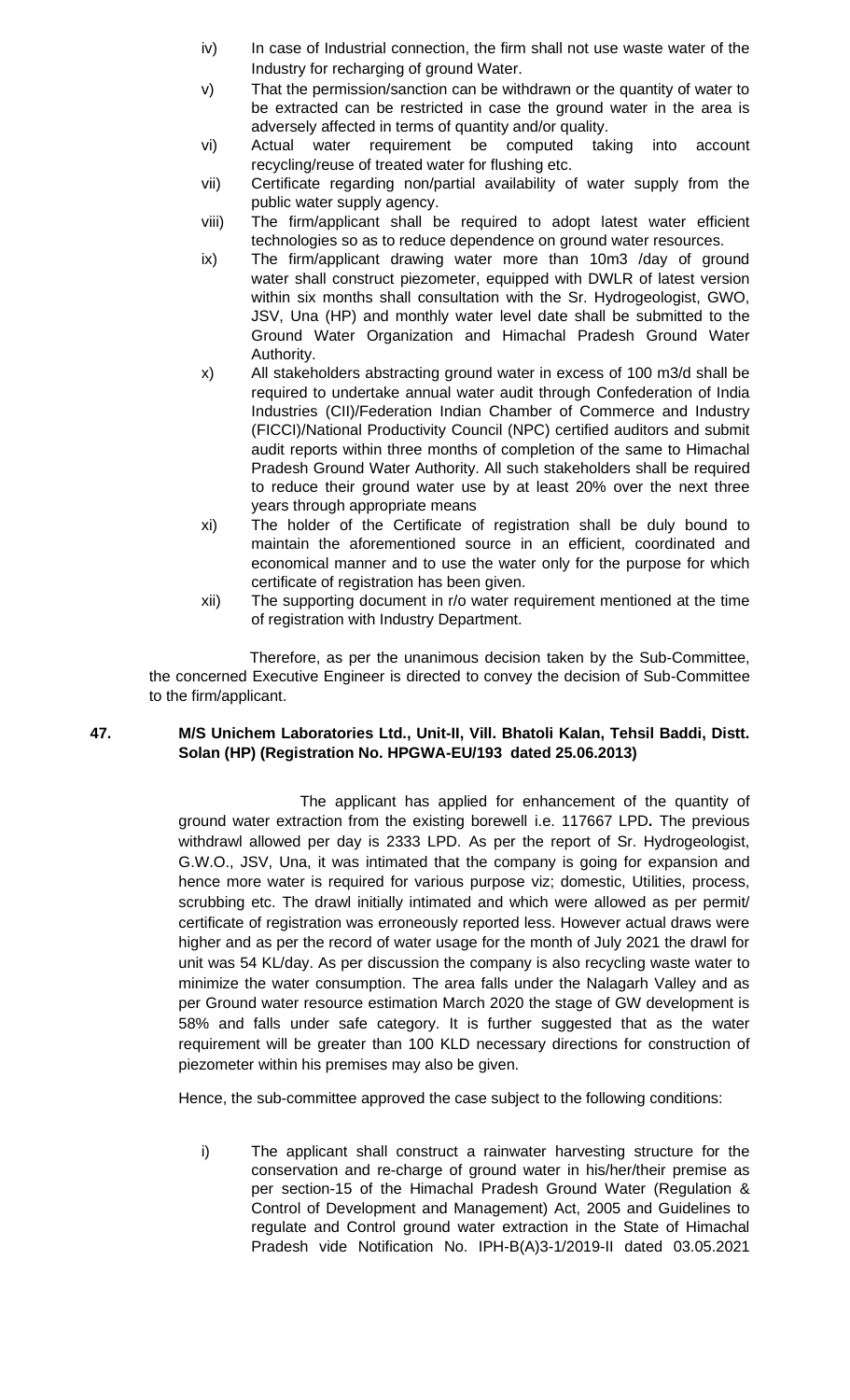within six months of issuance of the Certificate of Registration and intimation will be given to Executive Engineer, JSV Division Nalagarh on its completion.

- ii) The applicant shall install a water meter/bulk meter on the ground water extraction pipe so as to check the water drawl at any time and will maintain its log book.
- iii) The applicant shall have to pay royalty based on the quantum of ground water extraction through Executive Engineer, JSV Division Nalagarh for the use of ground water to the Member Secretary, Himachal Pradesh Ground Water Authority as per the Himachal Pradesh ground Water (Regulation and Control of development and Management) Rules, 2007 or the rules which may, subsequently, be made applicable by the State of HP.
- iv) In case of Industrial connection, the firm shall not use waste water of the Industry for recharging of ground Water.
- v) That the permission/sanction can be withdrawn or the quantity of water to be extracted can be restricted in case the ground water in the area is adversely affected in terms of quantity and/or quality.
- vi) Actual water requirement be computed taking into account recycling/reuse of treated water for flushing etc.
- vii) Certificate regarding non/partial availability of water supply from the public water supply agency.
- viii) The firm/applicant shall be required to adopt latest water efficient technologies so as to reduce dependence on ground water resources.
- ix) The firm/applicant drawing water more than 10m3 /day of ground water shall construct piezometer, equipped with DWLR of latest version within six months shall consultation with the Sr. Hydrogeologist, GWO, JSV, Una (HP) and monthly water level date shall be submitted to the Ground Water Organization and Himachal Pradesh Ground Water Authority.
- x) All stakeholders abstracting ground water in excess of 100 m3/d shall be required to undertake annual water audit through Confederation of India Industries (CII)/Federation Indian Chamber of Commerce and Industry (FICCI)/National Productivity Council (NPC) certified auditors and submit audit reports within three months of completion of the same to Himachal Pradesh Ground Water Authority. All such stakeholders shall be required to reduce their ground water use by at least 20% over the next three years through appropriate means
- xi) The holder of the Certificate of registration shall be duly bound to maintain the aforementioned source in an efficient, coordinated and economical manner and to use the water only for the purpose for which certificate of registration has been given.
- xii) The supporting document in r/o water requirement mentioned at the time of registration with Industry Department.

Therefore, as per the unanimous decision taken by the Sub-Committee, the concerned Executive Engineer is directed to convey the decision of Sub-Committee to the firm/applicant.

### **48. M/S Unichem Laboratories Ltd., Unit-III, Vill. Bhatoli Kalan, Tehsil Baddi, Distt. Solan (HP) (Registration No. HPGWA-EU/194 dated 25.06.2013)**

The applicant has applied for enhancement of the quantity of ground water extraction from the existing borewell i.e. 102000 LPD**.** The previous withdrawl allowed per day is 8000 LPD. As per the report of Sr. Hydrogeologist, G.W.O., JSV, Una, it was intimated that the company is going for expansion and hence more water is required for various purpose viz; domestic, utilities, process, scrubbing etc. The drawl initially intimated and which were allowed as per permit/ certificate of registration was erroneously reported less. However actual drawls were higher and as per the record of water usage for the month of July 2021 the drawl for unit was 36KL/ day. As per discussion the company is also recycling waste water to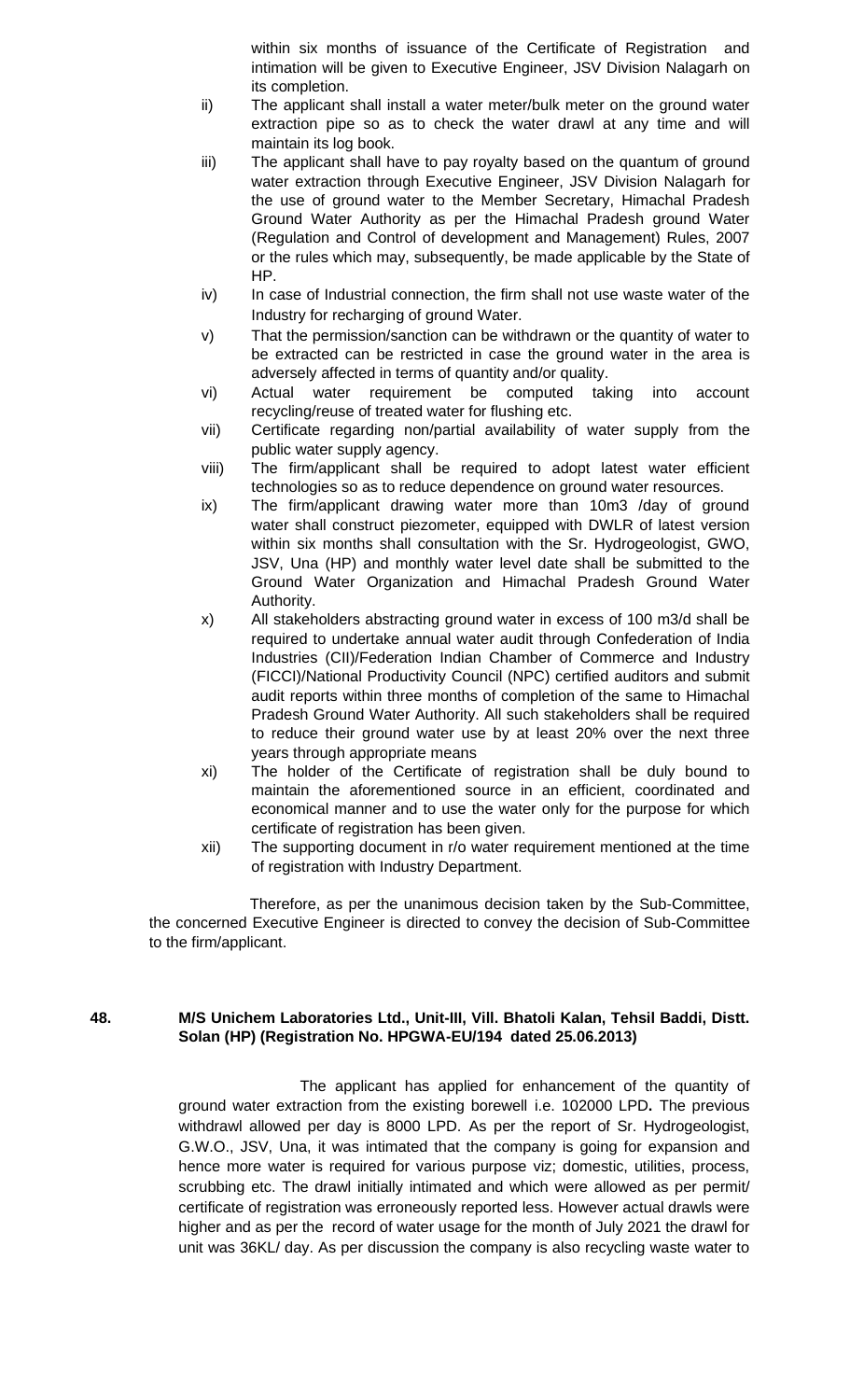minimize the water consumption. The area falls under the Nalagarh Valley and as per Ground water resource estimation March 2020 the stage of GW development is 58% and falls under safe category. It is further suggested that as the water requirement will be greater than 100 KLD necessary directions for construction of piezometer within his premises may also be given.

Hence, the sub-committee approved the case subject to the following conditions:

- i) The applicant shall construct a rainwater harvesting structure for the conservation and re-charge of ground water in his/her/their premise as per section-15 of the Himachal Pradesh Ground Water (Regulation & Control of Development and Management) Act, 2005 and Guidelines to regulate and Control ground water extraction in the State of Himachal Pradesh vide Notification No. IPH-B(A)3-1/2019-II dated 03.05.2021 within six months of issuance of the Certificate of Registration and intimation will be given to Executive Engineer, JSV Division Nalagarh on its completion.
- ii) The applicant shall install a water meter/bulk meter on the ground water extraction pipe so as to check the water drawl at any time and will maintain its log book.
- iii) The applicant shall have to pay royalty based on the quantum of ground water extraction through Executive Engineer, JSV Division Nalagarh for the use of ground water to the Member Secretary, Himachal Pradesh Ground Water Authority as per the Himachal Pradesh ground Water (Regulation and Control of development and Management) Rules, 2007 or the rules which may, subsequently, be made applicable by the State of HP.
- iv) In case of Industrial connection, the firm shall not use waste water of the Industry for recharging of ground Water.
- v) That the permission/sanction can be withdrawn or the quantity of water to be extracted can be restricted in case the ground water in the area is adversely affected in terms of quantity and/or quality.
- vi) Actual water requirement be computed taking into account recycling/reuse of treated water for flushing etc.
- vii) Certificate regarding non/partial availability of water supply from the public water supply agency.
- viii) The firm/applicant shall be required to adopt latest water efficient technologies so as to reduce dependence on ground water resources.
- ix) The firm/applicant drawing water more than 10m3 /day of ground water shall construct piezometer, equipped with DWLR of latest version within six months shall consultation with the Sr. Hydrogeologist, GWO, JSV, Una (HP) and monthly water level date shall be submitted to the Ground Water Organization and Himachal Pradesh Ground Water Authority.
- x) All stakeholders abstracting ground water in excess of 100 m3/d shall be required to undertake annual water audit through Confederation of India Industries (CII)/Federation Indian Chamber of Commerce and Industry (FICCI)/National Productivity Council (NPC) certified auditors and submit audit reports within three months of completion of the same to Himachal Pradesh Ground Water Authority. All such stakeholders shall be required to reduce their ground water use by at least 20% over the next three years through appropriate means
- xi) The holder of the Certificate of registration shall be duly bound to maintain the aforementioned source in an efficient, coordinated and economical manner and to use the water only for the purpose for which certificate of registration has been given.
- xii) The supporting document in r/o water requirement mentioned at the time of registration with Industry Department.

Therefore, as per the unanimous decision taken by the Sub-Committee, the concerned Executive Engineer is directed to convey the decision of Sub-Committee to the firm/applicant.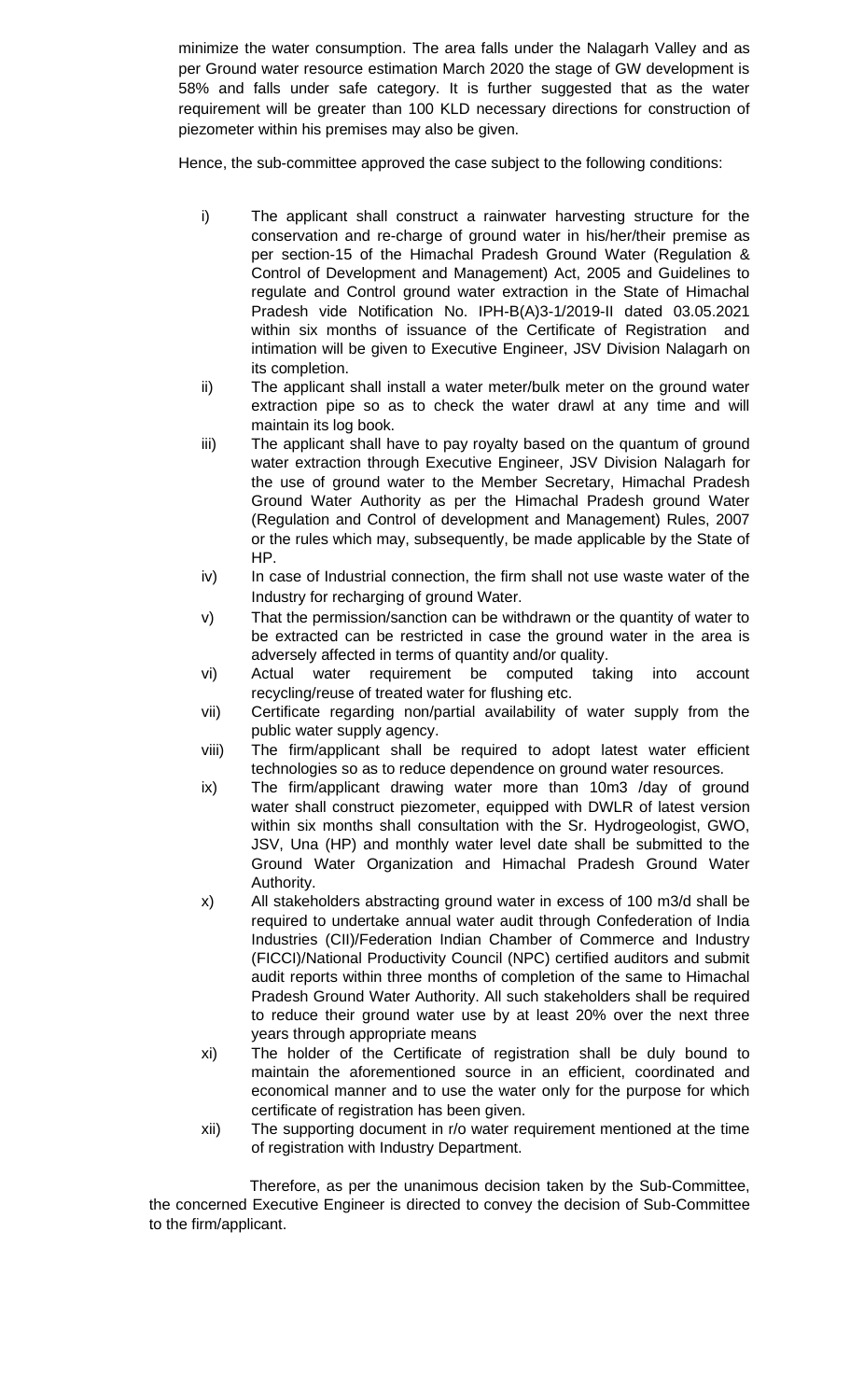#### **49. M/S Unichem Laboratories Ltd., Unit-I, Vill. Bhatoli Kalan, Tehsil Baddi, Distt. Solan (HP) (Registration No. HPGWA-EU/242 dated 02.09.2014)**

The applicant has applied for enhancement of the quantity of ground water extraction from the existing borewell i.e. 90000 LPD**.** The previous withdrawl allowed per day is 60000 LPD. As per the report of Sr. Hydrogeologist, G.W.O., JSV, Una, it was intimated that the company is going for expansion and hence more water is required for various purpose viz; domestic, utilities, process, scrubbing etc. The drawl initially intimated and which were allowed as per permit/ certificate of registration was erroneously reported less. However actual drawls were higher and as per record of water usage for the record of water usage for the month of July 2021 the drawl for unit was 64KL/ day. As per discussion the company is also recycling waste water to minimize the water consumption. The area falls under the Nalagarh Valley and as per Ground water resource estimation March 2020 the stage of GW development is 58% and falls under safe category. It is further suggested that as the water requirement will be greater than 100 KLD necessary directions for construction of piezometer within his premises may also be given.

- i) The applicant shall construct a rainwater harvesting structure for the conservation and re-charge of ground water in his/her/their premise as per section-15 of the Himachal Pradesh Ground Water (Regulation & Control of Development and Management) Act, 2005 and Guidelines to regulate and Control ground water extraction in the State of Himachal Pradesh vide Notification No. IPH-B(A)3-1/2019-II dated 03.05.2021 within six months of issuance of the Certificate of Registration and intimation will be given to Executive Engineer, JSV Division Nalagarh on its completion.
- ii) The applicant shall install a water meter/bulk meter on the ground water extraction pipe so as to check the water drawl at any time and will maintain its log book.
- iii) The applicant shall have to pay royalty based on the quantum of ground water extraction through Executive Engineer, JSV Division Nalagarh for the use of ground water to the Member Secretary, Himachal Pradesh Ground Water Authority as per the Himachal Pradesh ground Water (Regulation and Control of development and Management) Rules, 2007 or the rules which may, subsequently, be made applicable by the State of HP.
- iv) In case of Industrial connection, the firm shall not use waste water of the Industry for recharging of ground Water.
- v) That the permission/sanction can be withdrawn or the quantity of water to be extracted can be restricted in case the ground water in the area is adversely affected in terms of quantity and/or quality.
- vi) Actual water requirement be computed taking into account recycling/reuse of treated water for flushing etc.
- vii) Certificate regarding non/partial availability of water supply from the public water supply agency.
- viii) The firm/applicant shall be required to adopt latest water efficient technologies so as to reduce dependence on ground water resources.
- ix) The firm/applicant drawing water more than 10m3 /day of ground water shall construct piezometer, equipped with DWLR of latest version within six months shall consultation with the Sr. Hydrogeologist, GWO, JSV, Una (HP) and monthly water level date shall be submitted to the Ground Water Organization and Himachal Pradesh Ground Water Authority.
- x) All stakeholders abstracting ground water in excess of 100 m3/d shall be required to undertake annual water audit through Confederation of India Industries (CII)/Federation Indian Chamber of Commerce and Industry (FICCI)/National Productivity Council (NPC) certified auditors and submit audit reports within three months of completion of the same to Himachal Pradesh Ground Water Authority. All such stakeholders shall be required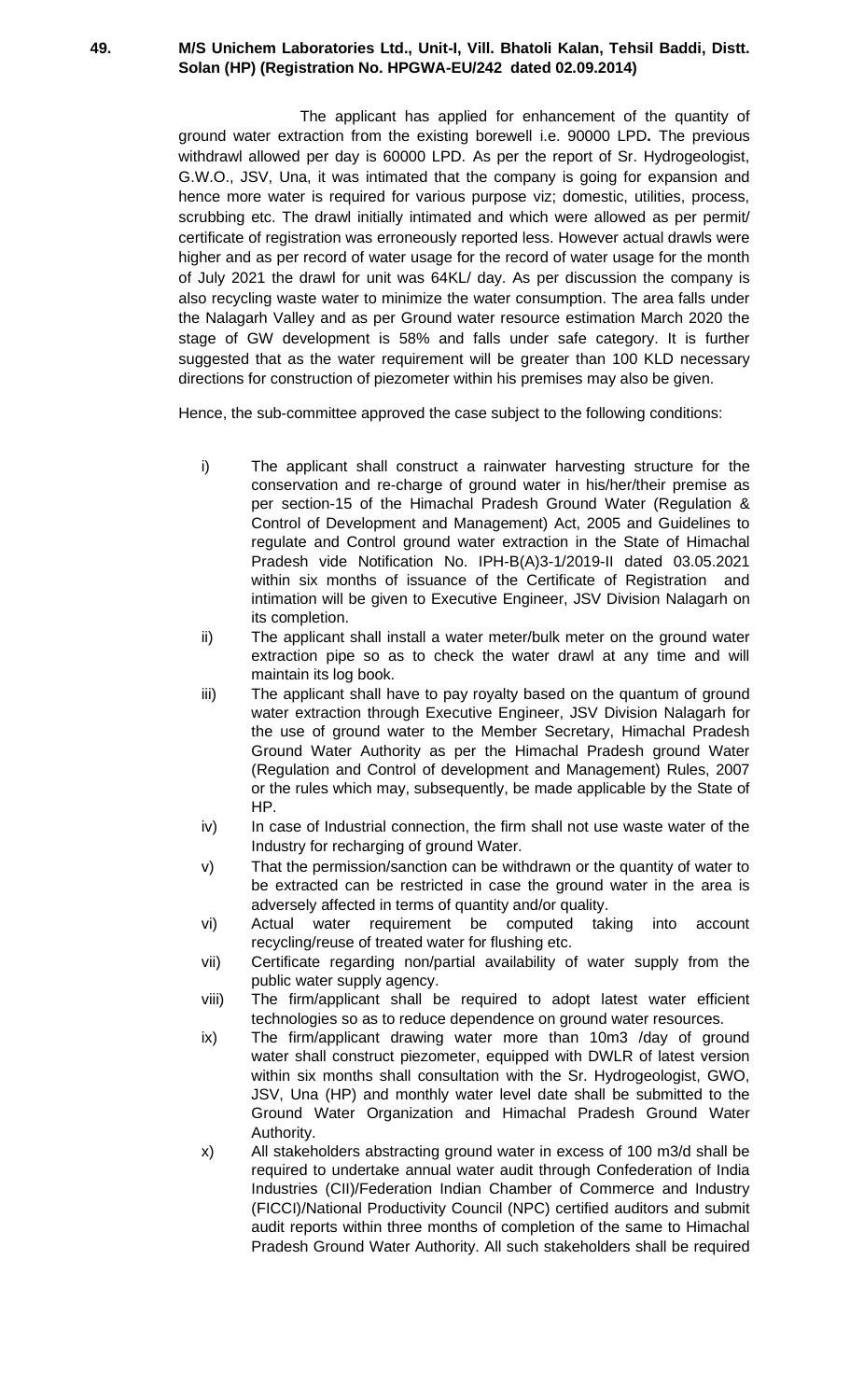to reduce their ground water use by at least 20% over the next three years through appropriate means

- xi) The holder of the Certificate of registration shall be duly bound to maintain the aforementioned source in an efficient, coordinated and economical manner and to use the water only for the purpose for which certificate of registration has been given.
- xii) The supporting document in r/o water requirement mentioned at the time of registration with Industry Department.

Therefore, as per the unanimous decision taken by the Sub-Committee, the concerned Executive Engineer is directed to convey the decision of Sub-Committee to the firm/applicant.

## **50. M/S Hindustan Unilever Ltd., Hadbast No. 143, Khasra No. 182-183-187/1/1, Vill. Kirpalpur, Tehsil Nalagarh, Distt. Solan (HP) (Registration No. HPGWA-EU/355 dated 15-05-2018)**

The applicant has applied for enhancement of the quantity of ground water extraction from the existing borewell i.e. 40000 LPD**.** The previous withdrawl allowed per day is 120000 LPD. As per the report of Sr. Hydrogeologist, G.W.O., JSV, Una, it was intimated that the company is going for expansion and hence more water is required for various purpose viz; domestic, utilities, process, scrubbing etc. The area falls under the Nalagarh Valley and as per Ground Water resource estimation March 2020 the stage of GW Development is 58% and falls under safe category. The rain water harvesting structure constructed by the company in the premises was inspected. Existing rain water recharging structure has choked and needs to be repaired by removing the filter media and adding new filter media. It is further suggested that as the water requirement will be greater than 100KLD necessary direction for construction of piezometer within his premises may also be given.

- i) The applicant shall construct a rainwater harvesting structure for the conservation and re-charge of ground water in his/her/their premise as per section-15 of the Himachal Pradesh Ground Water (Regulation & Control of Development and Management) Act, 2005 and Guidelines to regulate and Control ground water extraction in the State of Himachal Pradesh vide Notification No. IPH-B(A)3-1/2019-II dated 03.05.2021 within six months of issuance of the Certificate of Registration and intimation will be given to Executive Engineer, JSV Division Nalagarh on its completion.
- ii) The applicant shall install a water meter/bulk meter on the ground water extraction pipe so as to check the water drawl at any time and will maintain its log book.
- iii) The applicant shall have to pay royalty based on the quantum of ground water extraction through Executive Engineer, JSV Division Nalagarh for the use of ground water to the Member Secretary, Himachal Pradesh Ground Water Authority as per the Himachal Pradesh ground Water (Regulation and Control of development and Management) Rules, 2007 or the rules which may, subsequently, be made applicable by the State of HP.
- iv) In case of Industrial connection, the firm shall not use waste water of the Industry for recharging of ground Water.
- v) That the permission/sanction can be withdrawn or the quantity of water to be extracted can be restricted in case the ground water in the area is adversely affected in terms of quantity and/or quality.
- vi) Actual water requirement be computed taking into account recycling/reuse of treated water for flushing etc.
- vii) Certificate regarding non/partial availability of water supply from the public water supply agency.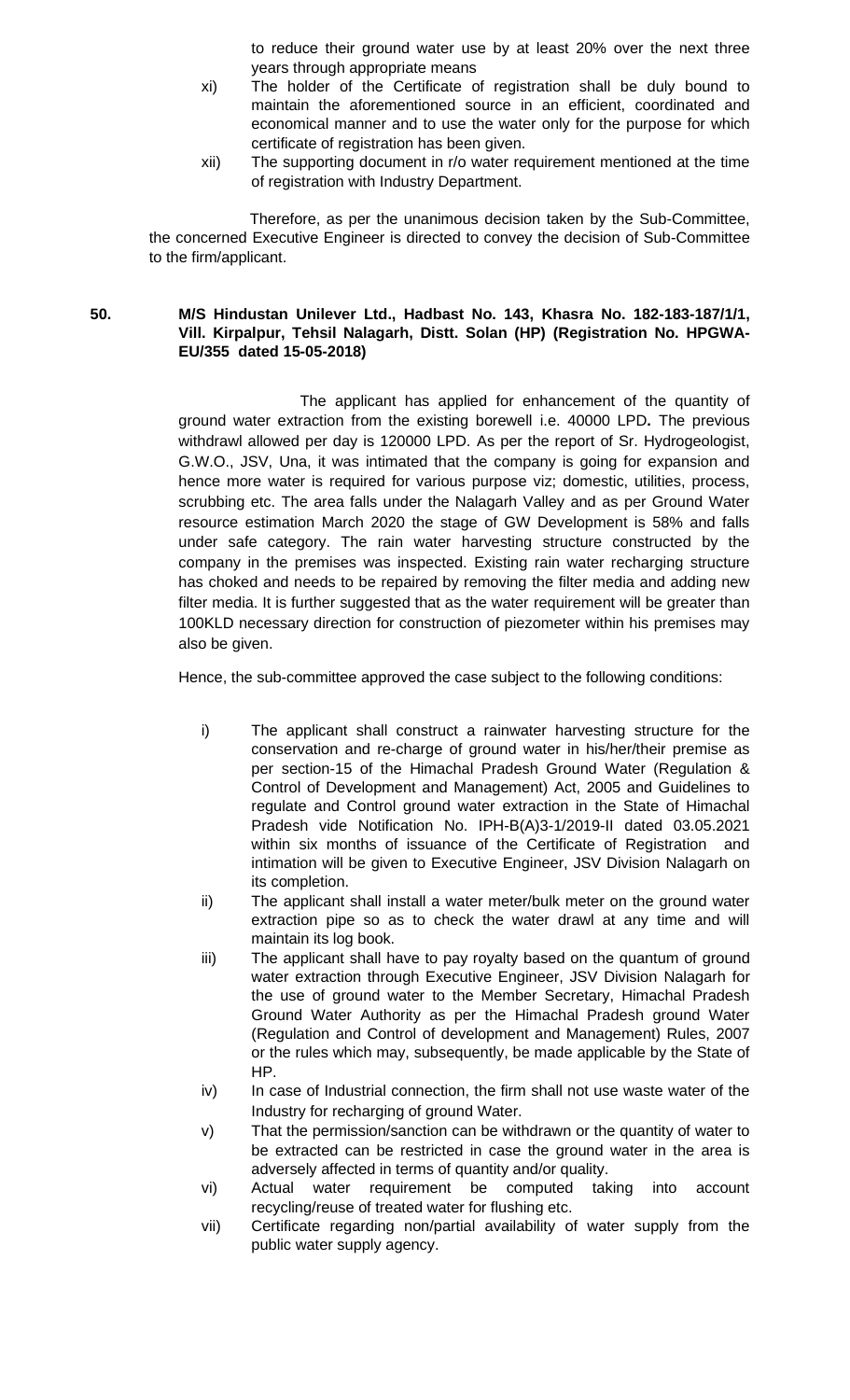- viii) The firm/applicant shall be required to adopt latest water efficient technologies so as to reduce dependence on ground water resources.
- ix) The firm/applicant drawing water more than 10m3 /day of ground water shall construct piezometer, equipped with DWLR of latest version within six months shall consultation with the Sr. Hydrogeologist, GWO, JSV, Una (HP) and monthly water level date shall be submitted to the Ground Water Organization and Himachal Pradesh Ground Water Authority.
- x) All stakeholders abstracting ground water in excess of 100 m3/d shall be required to undertake annual water audit through Confederation of India Industries (CII)/Federation Indian Chamber of Commerce and Industry (FICCI)/National Productivity Council (NPC) certified auditors and submit audit reports within three months of completion of the same to Himachal Pradesh Ground Water Authority. All such stakeholders shall be required to reduce their ground water use by at least 20% over the next three years through appropriate means
- xi) The holder of the Certificate of registration shall be duly bound to maintain the aforementioned source in an efficient, coordinated and economical manner and to use the water only for the purpose for which certificate of registration has been given.
- xii) The supporting document in r/o water requirement mentioned at the time of registration with Industry Department.

# **51. M/S Salsan Steels Pvt. Ltd., Village &PO. Ram Nagar, Gagret, Tehsil Amb, Distt. Una (HP) (Registration No. HPGWA-EU/365 dated 21.05.2018)**

The applicant has applied for enhancement of the quantity of ground water extraction from the existing borewell i.e. 90000 LPD**.** The previous withdrawl allowed per day is 110000 LPD. As per the report of Sr. Hydrogeologist, G.W.O., JSV, Una, it was intimated that the company is going for expansion and hence more water is required. The water is used for drinking and other domestic purpose. The area falls under the Una Valley Satluj Basin and as per Ground water resource estimation March 2020 the stage of GW development is 61% and falls under safe category.

- i) The applicant shall construct a rainwater harvesting structure for the conservation and re-charge of ground water in his/her/their premise as per section-15 of the Himachal Pradesh Ground Water (Regulation & Control of Development and Management) Act, 2005 and Guidelines to regulate and Control ground water extraction in the State of Himachal Pradesh vide Notification No. IPH-B(A)3-1/2019-II dated 03.05.2021 within six months of issuance of the Certificate of Registration and intimation will be given to Executive Engineer, JSV Division Amb on its completion.
- ii) The applicant shall install a water meter/bulk meter on the ground water extraction pipe so as to check the water drawl at any time and will maintain its log book.
- iii) The applicant shall have to pay royalty based on the quantum of ground water extraction through Executive Engineer, JSV Division Amb for the use of ground water to the Member Secretary, Himachal Pradesh Ground Water Authority as per the Himachal Pradesh ground Water (Regulation and Control of development and Management) Rules, 2007 or the rules which may, subsequently, be made applicable by the State of HP.
- iv) In case of Industrial connection, the firm shall not use waste water of the Industry for recharging of ground Water.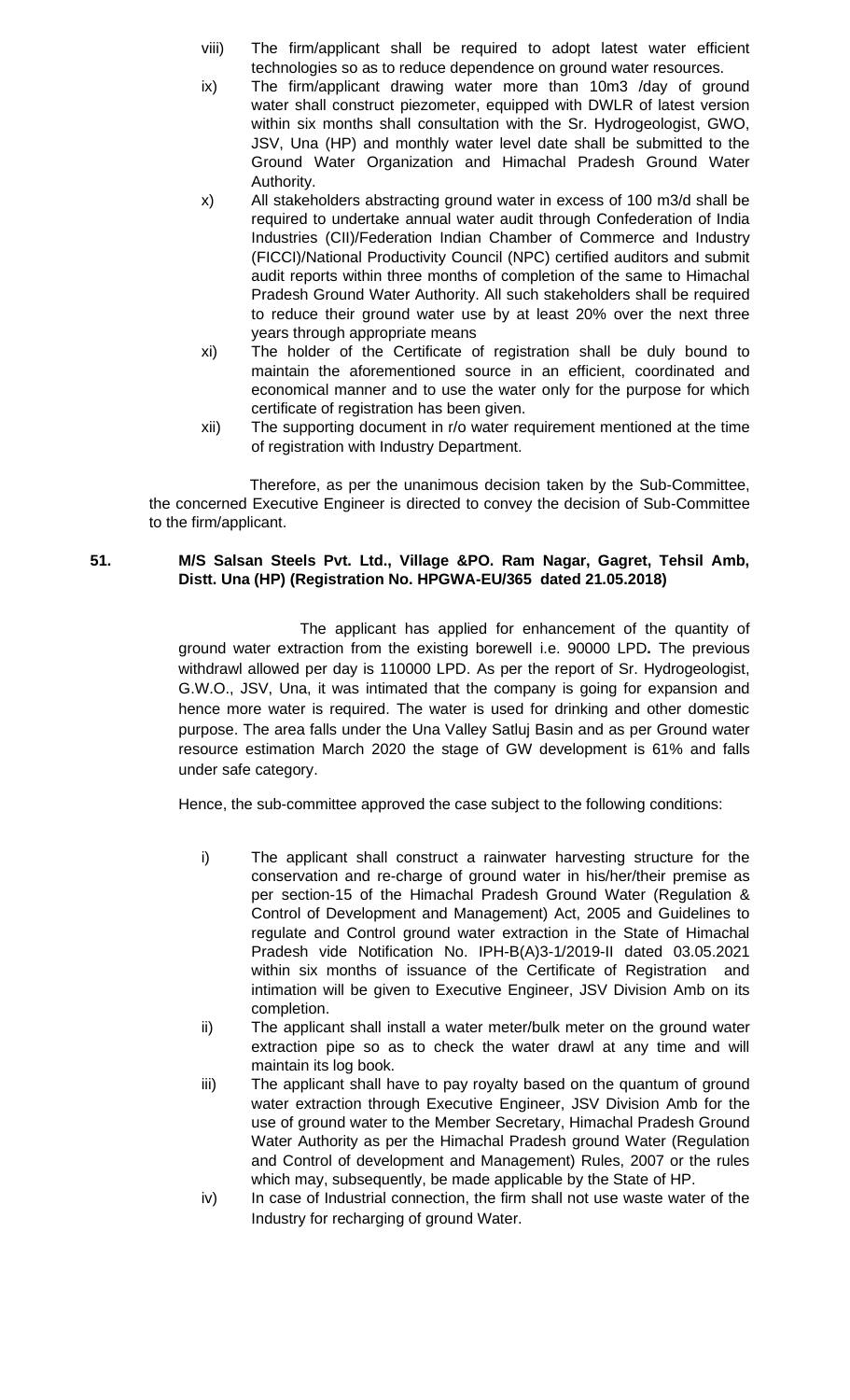- v) That the permission/sanction can be withdrawn or the quantity of water to be extracted can be restricted in case the ground water in the area is adversely affected in terms of quantity and/or quality.
- vi) Actual water requirement be computed taking into account recycling/reuse of treated water for flushing etc.
- vii) Certificate regarding non/partial availability of water supply from the public water supply agency.
- viii) The firm/applicant shall be required to adopt latest water efficient technologies so as to reduce dependence on ground water resources.
- ix) The firm/applicant drawing water more than 10m3 /day of ground water shall construct piezometer, equipped with DWLR of latest version within six months shall consultation with the Sr. Hydrogeologist, GWO, JSV, Una (HP) and monthly water level date shall be submitted to the Ground Water Organization and Himachal Pradesh Ground Water Authority.
- x) All stakeholders abstracting ground water in excess of 100 m3/d shall be required to undertake annual water audit through Confederation of India Industries (CII)/Federation Indian Chamber of Commerce and Industry (FICCI)/National Productivity Council (NPC) certified auditors and submit audit reports within three months of completion of the same to Himachal Pradesh Ground Water Authority. All such stakeholders shall be required to reduce their ground water use by at least 20% over the next three years through appropriate means
- xi) The holder of the Certificate of registration shall be duly bound to maintain the aforementioned source in an efficient, coordinated and economical manner and to use the water only for the purpose for which certificate of registration has been given.
- xii) The supporting document in r/o water requirement mentioned at the time of registration with Industry Department.

### **52. M/S Abbott Healthcare Pvt. Ltd., Village Bhatoli Khurd Baddi, Tehsil Baddi, Distt. Solan (HP) (Registration No. HPGWA-EU/287 dated 20.11.2015)**

The applicant has applied for enhancement of the quantity of ground water extraction from the existing borewell i.e. 140500 LPD**.** The previous withdrawl allowed per day is 281000 LPD. As per the report of Sr. Hydrogeologist, G.W.O., JSV, Una, it was intimated that the company is going for expansion and hence more water is required for various purposes viz; domestic, utilities, process, scrubbing etc. One bore well of the company has become defunct and the water drawl of that bore well is being shifted to the other two exiting bore well. As per discussion the company is also recycling waste water to minimize the water consumption. The area falls under the Nalagarh Valley and as per Ground water resource estimation March 2020 the stage of GW development is 58% and falls under safe category. It is further intimated that the company has already installed a piezometer within their premises.

Hence, the sub-committee approved the case subject to the following conditions:

i) The applicant shall construct a rainwater harvesting structure for the conservation and re-charge of ground water in his/her/their premise as per section-15 of the Himachal Pradesh Ground Water (Regulation & Control of Development and Management) Act, 2005 and Guidelines to regulate and Control ground water extraction in the State of Himachal Pradesh vide Notification No. IPH-B(A)3-1/2019-II dated 03.05.2021 within six months of issuance of the Certificate of Registration and intimation will be given to Executive Engineer, JSV Division Nalagarh on its completion.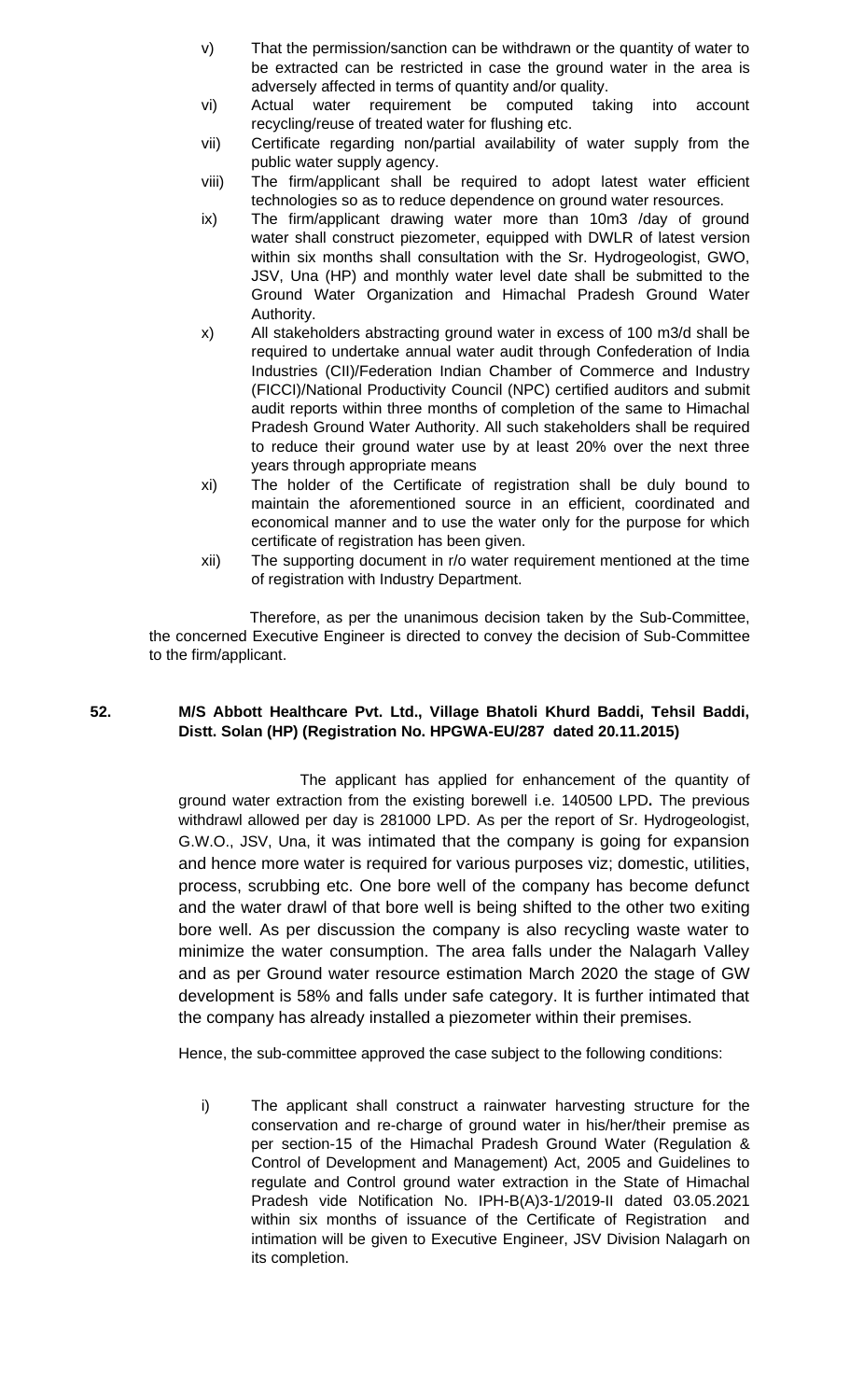- ii) The applicant shall install a water meter/bulk meter on the ground water extraction pipe so as to check the water drawl at any time and will maintain its log book.
- iii) The applicant shall have to pay royalty based on the quantum of ground water extraction through Executive Engineer, JSV Division Nalagarh for the use of ground water to the Member Secretary, Himachal Pradesh Ground Water Authority as per the Himachal Pradesh ground Water (Regulation and Control of development and Management) Rules, 2007 or the rules which may, subsequently, be made applicable by the State of HP.
- iv) In case of Industrial connection, the firm shall not use waste water of the Industry for recharging of ground Water.
- v) That the permission/sanction can be withdrawn or the quantity of water to be extracted can be restricted in case the ground water in the area is adversely affected in terms of quantity and/or quality.
- vi) Actual water requirement be computed taking into account recycling/reuse of treated water for flushing etc.
- vii) Certificate regarding non/partial availability of water supply from the public water supply agency.
- viii) The firm/applicant shall be required to adopt latest water efficient technologies so as to reduce dependence on ground water resources.
- ix) The firm/applicant drawing water more than 10m3 /day of ground water shall construct piezometer, equipped with DWLR of latest version within six months shall consultation with the Sr. Hydrogeologist, GWO, JSV, Una (HP) and monthly water level date shall be submitted to the Ground Water Organization and Himachal Pradesh Ground Water Authority.
- x) All stakeholders abstracting ground water in excess of 100 m3/d shall be required to undertake annual water audit through Confederation of India Industries (CII)/Federation Indian Chamber of Commerce and Industry (FICCI)/National Productivity Council (NPC) certified auditors and submit audit reports within three months of completion of the same to Himachal Pradesh Ground Water Authority. All such stakeholders shall be required to reduce their ground water use by at least 20% over the next three years through appropriate means
- xi) The holder of the Certificate of registration shall be duly bound to maintain the aforementioned source in an efficient, coordinated and economical manner and to use the water only for the purpose for which certificate of registration has been given.
- xii) The supporting document in r/o water requirement mentioned at the time of registration with Industry Department.

### **53. M/S Abbott Healthcare Pvt. Ltd., Village Bhatoli Khurd Baddi, Tehsil Baddi, Distt. Solan (HP) (Registration No. HPGWA-EU/288 dated 20.11.2015)**

The applicant has applied for enhancement of the quantity of ground water extraction from the existing borewell i.e. 140500 LPD**.** The previous withdrawl allowed per day is 281000 LPD. As per the report of Sr. Hydrogeologist, G.W.O., JSV, Una, it was intimated that the company is going for expansion and hence more water is required for various purposes viz; domestic, utilities, process, scrubbing etc. One bore well of the company has become defunct and the water drawl of that bore well is being shifted to the other two exiting bore well. As per discussion the company is also recycling waste water to minimize the water consumption. The area falls under the Nalagarh Valley and as per Ground water resource estimation March 2020 the stage of GW development is 58% and falls under safe category. It is further intimated that the company has already installed a piezometer within their premises.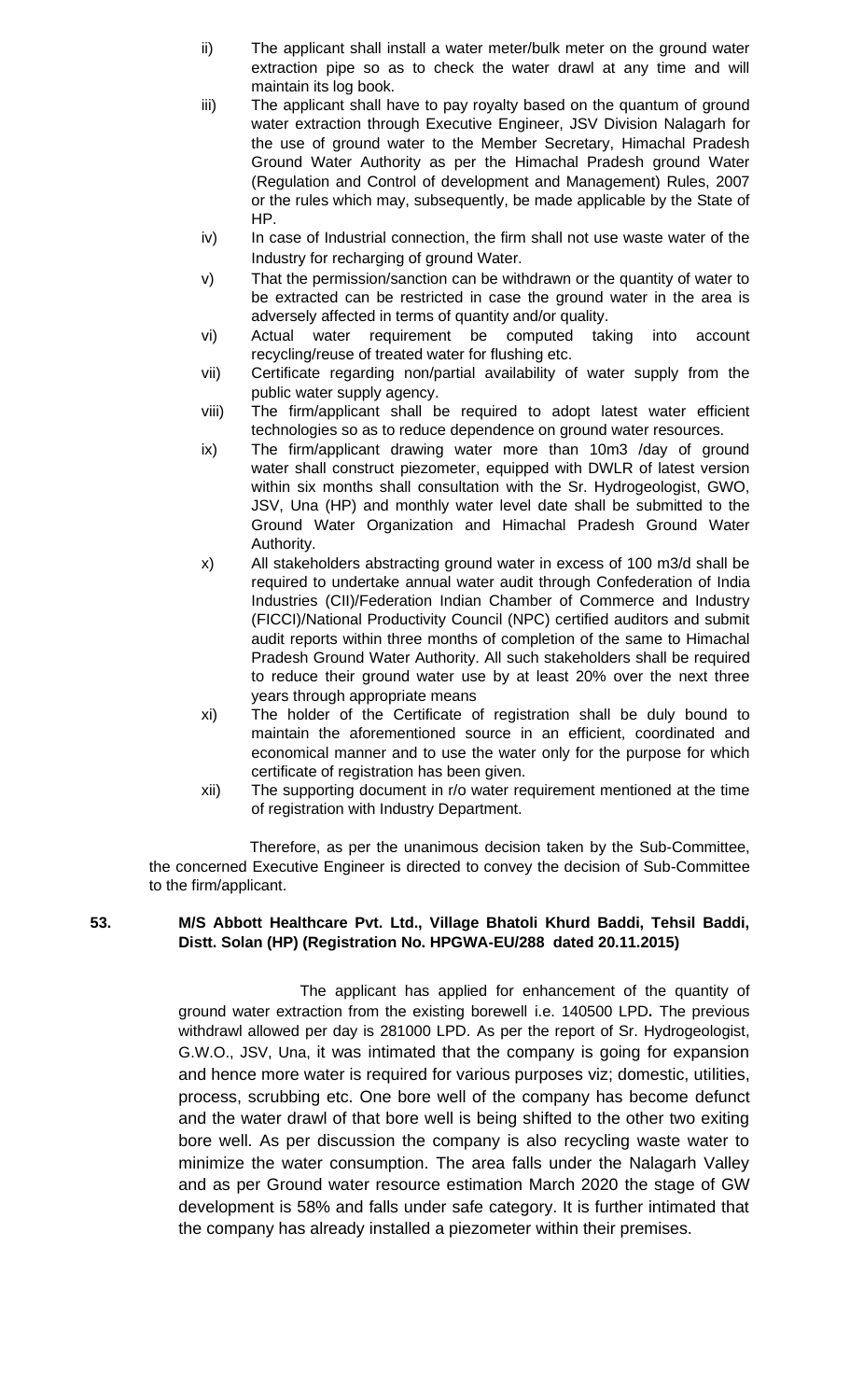i) The applicant shall construct a rainwater harvesting structure for the conservation and re-charge of ground water in his/her/their premise as per section-15 of the Himachal Pradesh Ground Water (Regulation &

Control of Development and Management) Act, 2005 and Guidelines to regulate and Control ground water extraction in the State of Himachal Pradesh vide Notification No. IPH-B(A)3-1/2019-II dated 03.05.2021 within six months of issuance of the Certificate of Registration and intimation will be given to Executive Engineer, JSV Division Nalagarh on its completion.

- ii) The applicant shall install a water meter/bulk meter on the ground water extraction pipe so as to check the water drawl at any time and will maintain its log book.
- iii) The applicant shall have to pay royalty based on the quantum of ground water extraction through Executive Engineer, JSV Division Nalagarh for the use of ground water to the Member Secretary, Himachal Pradesh Ground Water Authority as per the Himachal Pradesh ground Water (Regulation and Control of development and Management) Rules, 2007 or the rules which may, subsequently, be made applicable by the State of HP.
- iv) In case of Industrial connection, the firm shall not use waste water of the Industry for recharging of ground Water.
- v) That the permission/sanction can be withdrawn or the quantity of water to be extracted can be restricted in case the ground water in the area is adversely affected in terms of quantity and/or quality.
- vi) Actual water requirement be computed taking into account recycling/reuse of treated water for flushing etc.
- vii) Certificate regarding non/partial availability of water supply from the public water supply agency.
- viii) The firm/applicant shall be required to adopt latest water efficient technologies so as to reduce dependence on ground water resources.
- ix) The firm/applicant drawing water more than 10m3 /day of ground water shall construct piezometer, equipped with DWLR of latest version within six months shall consultation with the Sr. Hydrogeologist, GWO, JSV, Una (HP) and monthly water level date shall be submitted to the Ground Water Organization and Himachal Pradesh Ground Water Authority.
- x) All stakeholders abstracting ground water in excess of 100 m3/d shall be required to undertake annual water audit through Confederation of India Industries (CII)/Federation Indian Chamber of Commerce and Industry (FICCI)/National Productivity Council (NPC) certified auditors and submit audit reports within three months of completion of the same to Himachal Pradesh Ground Water Authority. All such stakeholders shall be required to reduce their ground water use by at least 20% over the next three years through appropriate means
- xi) The holder of the Certificate of registration shall be duly bound to maintain the aforementioned source in an efficient, coordinated and economical manner and to use the water only for the purpose for which certificate of registration has been given.
- xii) The supporting document in r/o water requirement mentioned at the time of registration with Industry Department.

The sub-committee approved the case.